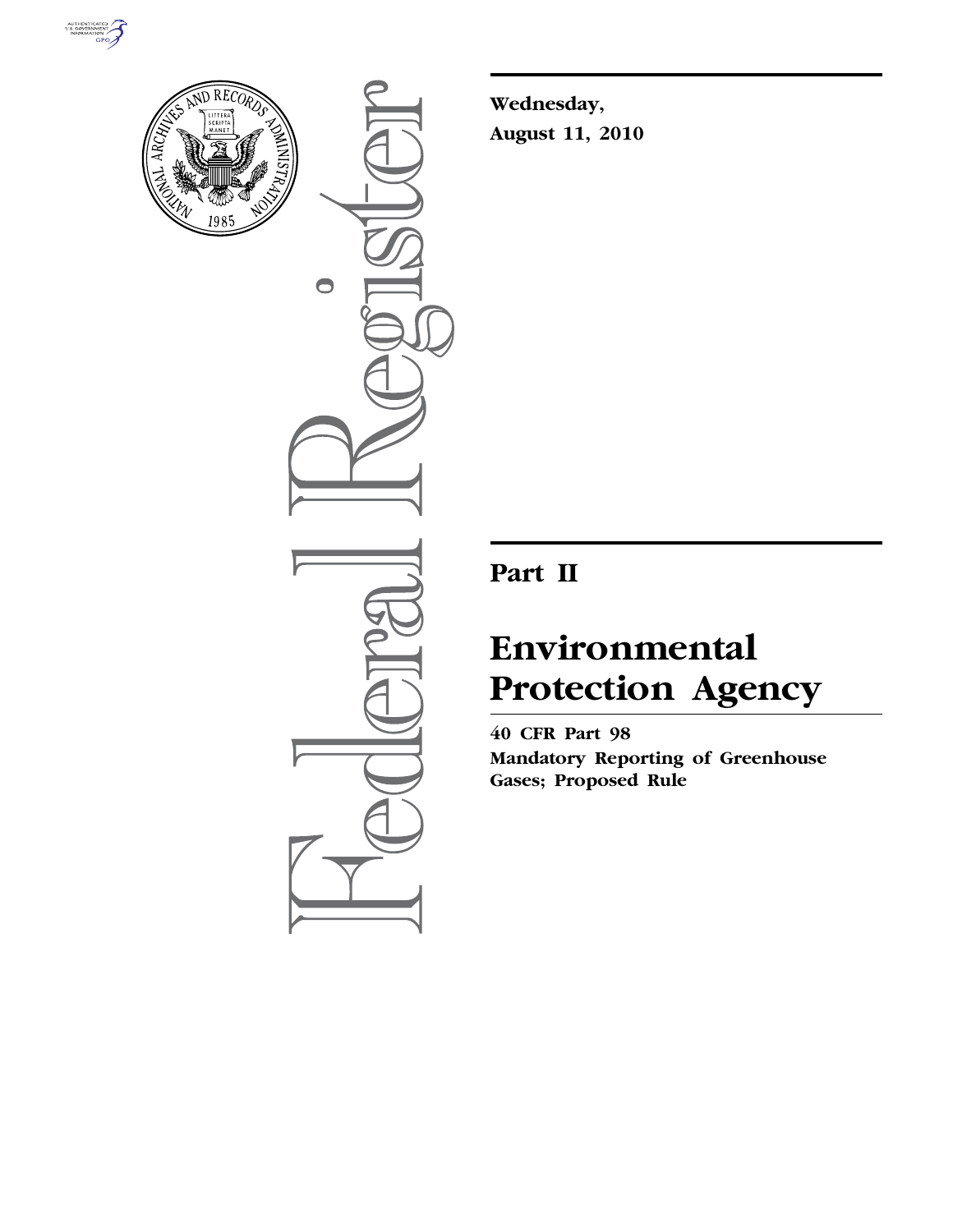#### **ENVIRONMENTAL PROTECTION AGENCY**

#### **40 CFR Part 98**

**[EPA–HQ–OAR–2008–0508; FRL–9179–8]** 

# **RIN 2060–AQ33**

# **Mandatory Reporting of Greenhouse Gases**

**AGENCY:** Environmental Protection Agency (EPA). **ACTION:** Proposed Rule.

**SUMMARY:** EPA is proposing to amend specific provisions in the GHG reporting rule to clarify certain provisions, to correct technical and editorial errors, and to address certain questions and issues that have arisen since promulgation. These proposed changes include providing additional information and clarity on existing requirements, allowing greater flexibility or simplified calculation methods for certain sources in a facility, amending data reporting requirements to provide additional clarity on when different types of GHG emissions need to be calculated and reported, clarifying terms and definitions in certain equations, and technical corrections. **DATES:** *Comments.* Comments must be received on or before September 27, 2010.

*Public Hearing.* EPA does not plan to conduct a public hearing unless requested. To request a hearing, please contact the person listed in the **FOR FURTHER INFORMATION CONTACT** section by August 18, 2010. If requested, the hearing will be conducted August 26, 2010, at 1310 L St., NW., Washington, DC 20005 starting at 9 a.m., local time. EPA will provide further information about the hearing on its Web page if a hearing is requested.

**ADDRESSES:** You may submit your comments, identified by docket ID No. EPA–HQ–OAR–2008–0508 by any of the following methods:

• *Federal eRulemaking Portal: [http://](http://www.regulations.gov)  [www.regulations.gov.](http://www.regulations.gov)* Follow the online instructions for submitting comments.

• *E-mail: MRR*\_*[Revisions@epa.gov.](mailto:MRR_Revisions@epa.gov)*  Include docket ID No. EPA–HQ–OAR– 2008–0508 [and/or RIN number 2060– aq33] in the subject line of the message.

• *Fax:* (202) 566–1741.

• *Mail:* Environmental Protection Agency, EPA Docket Center (EPA/DC), Mailcode 2822T, Attention Docket ID No. EPA–HQ–OAR–2008–0508, 1200 Pennsylvania Avenue, NW., Washington, DC 20004.

• *Hand/Courier Delivery:* EPA Docket Center, Public Reading Room, EPA West Building, Room 3334, 1301 Constitution Avenue, NW., Washington, DC 20004. Such deliveries are only accepted during the Docket's normal hours of operation, and special arrangements should be made for deliveries of boxed information.

*Instructions:* Direct your comments to Docket ID No. EPA–HQ–OAR–2008– 0508, Revision of Certain GHGMRR Provisions and Other Corrections. EPA's policy is that all comments received will be included in the public docket without change and may be made available online at *[http://](http://www.regulations.gov)  [www.regulations.gov,](http://www.regulations.gov)* including any personal information provided, unless the comment includes information claimed to be confidential business information (CBI) or other information whose disclosure is restricted by statute. Do not submit information that you consider to be CBI or otherwise protected through *[http://](http://www.regulations.gov)  [www.regulations.gov](http://www.regulations.gov)* or e-mail. The *<http://www.regulations.gov>* Web site is an ''anonymous access'' system, which means EPA will not know your identity or contact information unless you provide it in the body of your comment. If you send an e-mail comment directly to EPA without going through *[http://](http://www.regulations.gov) [www.regulations.gov](http://www.regulations.gov)* your e-mail address will be automatically captured and included as part of the comment that is placed in the public docket and made available on the Internet. If you submit an electronic comment, EPA recommends that you include your name and other contact information in the body of your comment and with any disk or CD–ROM you submit. If EPA cannot read your comment due to technical difficulties and cannot contact you for clarification, EPA may not be able to consider your comment. Electronic files should avoid the use of special characters, any form of encryption, and be free of any defects or viruses.

*Docket:* All documents in the docket are listed in the *[http://](http://www.regulations.gov) [www.regulations.gov](http://www.regulations.gov)* index. Although listed in the index, some information is not publicly available, *e.g.,* CBI or other information whose disclosure is restricted by statute. Certain other material, such as copyrighted material, will be publicly available only in hard copy. Publicly available docket materials are available either electronically in *[http://](http://www.regulations.gov) [www.regulations.gov](http://www.regulations.gov)* or in hard copy at the Air Docket, EPA/DC, EPA West

Building, Room 3334, 1301 Constitution Ave., NW., Washington, DC. This Docket Facility is open from 8:30 a.m. to 4:30 p.m., Monday through Friday, excluding legal holidays. The telephone number for the Public Reading Room is (202) 566–1744, and the telephone number for the Air Docket is (202) 566– 1742.

#### **FOR FURTHER GENERAL INFORMATION**

**CONTACT:** Carole Cook, Climate Change Division, Office of Atmospheric Programs (MC–6207J), Environmental Protection Agency, 1200 Pennsylvania Ave., NW., Washington, DC 20460; telephone number: (202) 343–9263; fax number: (202) 343–2342; e-mail address: *[GHGReportingRule@epa.gov.](mailto:GHGReportingRule@epa.gov)* For technical information contact the Greenhouse Gas Reporting Rule Hotline at telephone number: (877) 444–1188; or e-mail: *[ghgmrr@epa.gov.](mailto:ghgmrr@epa.gov)* To obtain information about the public hearings or to register to speak at the hearings, please go to *[http://www.epa.gov/](http://www.epa.gov/climatechange/emissions/ghgrulemaking.html) [climatechange/emissions/](http://www.epa.gov/climatechange/emissions/ghgrulemaking.html) [ghgrulemaking.html.](http://www.epa.gov/climatechange/emissions/ghgrulemaking.html)* Alternatively, contact Carole Cook at 202–343–9263.

*Worldwide Web (WWW).* In addition to being available in the docket, an electronic copy of today's proposal will also be available through the WWW. Following the Administrator's signature, a copy of this action will be posted on EPA's greenhouse gas reporting rule Web site at *[http://www.epa.gov/climate](http://www.epa.gov/climatechange/emissions/ghgrulemaking.html) [change/emissions/ghgrulemaking.html.](http://www.epa.gov/climatechange/emissions/ghgrulemaking.html)* 

# **SUPPLEMENTARY INFORMATION:**

Additional Information on Submitting Comments: To expedite review of your comments by Agency staff, you are encouraged to send a separate copy of your comments, in addition to the copy you submit to the official docket, to Carole Cook, U.S. EPA, Office of Atmospheric Programs, Climate Change Division, Mail Code 6207–J, Washington, DC 20460, telephone (202) 343–9263, e-mail address: *[GHGReportingRule@epa.gov.](mailto:GHGReportingRule@epa.gov)* 

Regulated Entities. The Administrator determined that this action is subject to the provisions of Clean Air Act (CAA) section 307(d). *See* CAA section 307(d)(1)(V) (the provisions of section 307(d) apply to "such other actions as the Administrator may determine''). These are proposed amendments to existing regulations. If finalized, these amended regulations would affect owners or operators of certain fossil fuel and industrial gas suppliers, and direct emitters of GHGs. Regulated categories and entities include those listed in Table 1 of this preamble: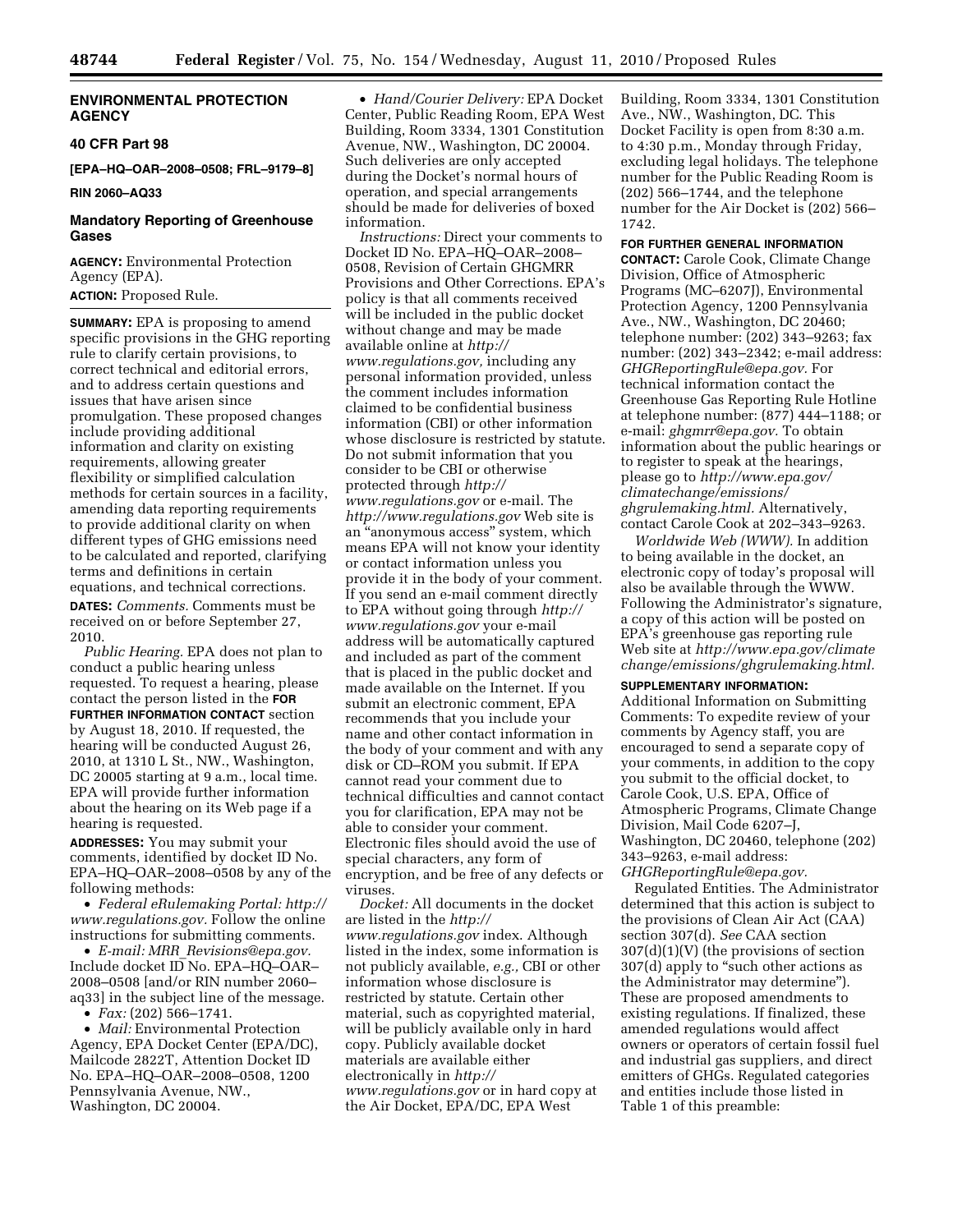#### Category NAICS Examples of affected facilities General Stationary Fuel Combustion Sources. Facilities operating boilers, process heaters, incinerators, turbines, and internal combustion engines. 211 | Extractors of crude petroleum and natural gas. 321 Manufacturers of lumber and wood products. 322 Pulp and paper mills.<br>325 Chemical manufactur Chemical manufacturers. 324 Petroleum refineries and manufacturers of coal products.<br>316, 326, 339 Manufacturers of rubber and miscellaneous plastic produ Manufacturers of rubber and miscellaneous plastic products. 331 | Steel works, blast furnaces. 332 Electroplating, plating, polishing, anodizing, and coloring. 336 | Manufacturers of motor vehicle parts and accessories. 221 Electric, gas, and sanitary services.<br>622 Health services. Health services. 611 Educational services. Electricity Generation ............. 221112 Fossil-fuel fired electric generating units, including units owned by Federal and municipal governments and units located in Indian Country. Adipic Acid Production ........... | 325199 | Adipic acid manufacturing facilities.<br>Aluminum Production ............. | 331312 | Primary aluminum production faciliti Aluminum Production .............. | 331312 | Primary aluminum production facilities.<br>Ammonia Manufacturing ........ | 325311 | Anhydrous and aqueous ammonia pro Ammonia Manufacturing ........ 325311 | Anhydrous and aqueous ammonia production facilities.<br>Cement Production ................ | 327310 | Portland Cement manufacturing plants. 327310 Portland Cement manufacturing plants. Ferroalloy Production .............. | 331112 | Ferroalloys manufacturing facilities.<br>Glass Production ...................... | 327211 | Flat glass manufacturing facilities. Flat glass manufacturing facilities. 327213 Glass container manufacturing facilities. 327212 | Other pressed and blown glass and glassware manufacturing facilities. HCFC–22 Production and HFC–23 Destruction. 325120 Chlorodifluoromethane manufacturing facilities. Hydrogen Production .............. 325120 | Hydrogen production facilities.<br>Iron and Steel Production ...... 331111 | Integrated iron and steel mills Iron and Steel Production ...... 331111 | Integrated iron and steel mills, steel companies, sinter plants, blast furnaces, basic oxygen process furnace shops. Lead Production ..................... 331419 Primary lead smelting and refining facilities. 331492 Secondary lead smelting and refining facilities.<br>327410 Calcium oxide, calcium hydroxide, dolomitic hy Lime Production ........................ | 327410 | Calcium oxide, calcium hydroxide, dolomitic hydrates manufacturing facilities. Iron and Steel Production ...... 331111 | Integrated iron and steel mills, steel companies, sinter plants, blast furnaces, basic oxygen process furnace shops. Lead Production ..................... 331419 Primary lead smelting and refining facilities. Nitric Acid Production ............. | 325311 | Nitric acid production facilities.<br>
Petrochemical Production ...... | 32511 | Ethylene dichloride production Ethylene dichloride production facilities. 325199 Acrylonitrile, ethylene oxide, methanol production facilities. 325110 Ethylene production facilities. 325182 Carbon black production facilities. Petroleum Refineries .............. | 324110 | Petroleum refineries. Phosphoric Acid Production ... | 325312 | Phosphoric acid manufacturing facilities. Pulp and Paper Manufacturing. 322110 | Pulp mills. 322121 Paper mills.<br>322130 Paperboard 322130 | Paperboard mills.<br>327910 | Silicon carbide ab Silicon Carbide Production ..... 327910 Silicon carbide abrasives manufacturing facilities.<br>Soda Ash Manufacturing ....... 325181 Alkalies and chlorine manufacturing facilities. Soda Ash Manufacturing ....... | 325181 | Alkalies and chlorine manufacturing facilities. 212391 | Soda ash, natural, mining and/or beneficiation. Titanium Dioxide Production .. 325188 Titanium dioxide manufacturing facilities. Zinc Production ...................... 331492 | Zinc dust reclaiming facilities, recovering from scrap and/or alloying purchased metals.<br>562212 | Solid waste landfills. Municipal Solid Waste Landfills. Solid waste landfills. 221320 | Sewage treatment facilities. Manure Management<sup>1</sup> ............ | 112111 | Beef cattle feedlots.<br>112120 | Dairy cattle and mill Dairy cattle and milk production facilities. 112210 | Hog and pig farms.<br>112310 | Chicken egg produc Chicken egg production facilities. 112330 Turkey Production. 112320 Broilers and other meat type chicken production. Suppliers of Natural Gas and NGLs. 221210 | Natural gas distribution facilities. 211112 | Natural gas liquid extraction facilities. Suppliers of Industrial GHGs<br>
Suppliers of Carbon Dioxide<br>
325120 | Industrial gas production facilities. Suppliers of Carbon Dioxide  $(CO<sub>2</sub>)$ . Industrial gas production facilities.

# TABLE 1—EXAMPLES OF AFFECTED ENTITIES BY CATEGORY

1EPA will not be implementing subpart JJ of Part 98 using funds provided in its FY2010 appropriations due to a Congressional restriction prohibiting the expenditure of funds for this purpose.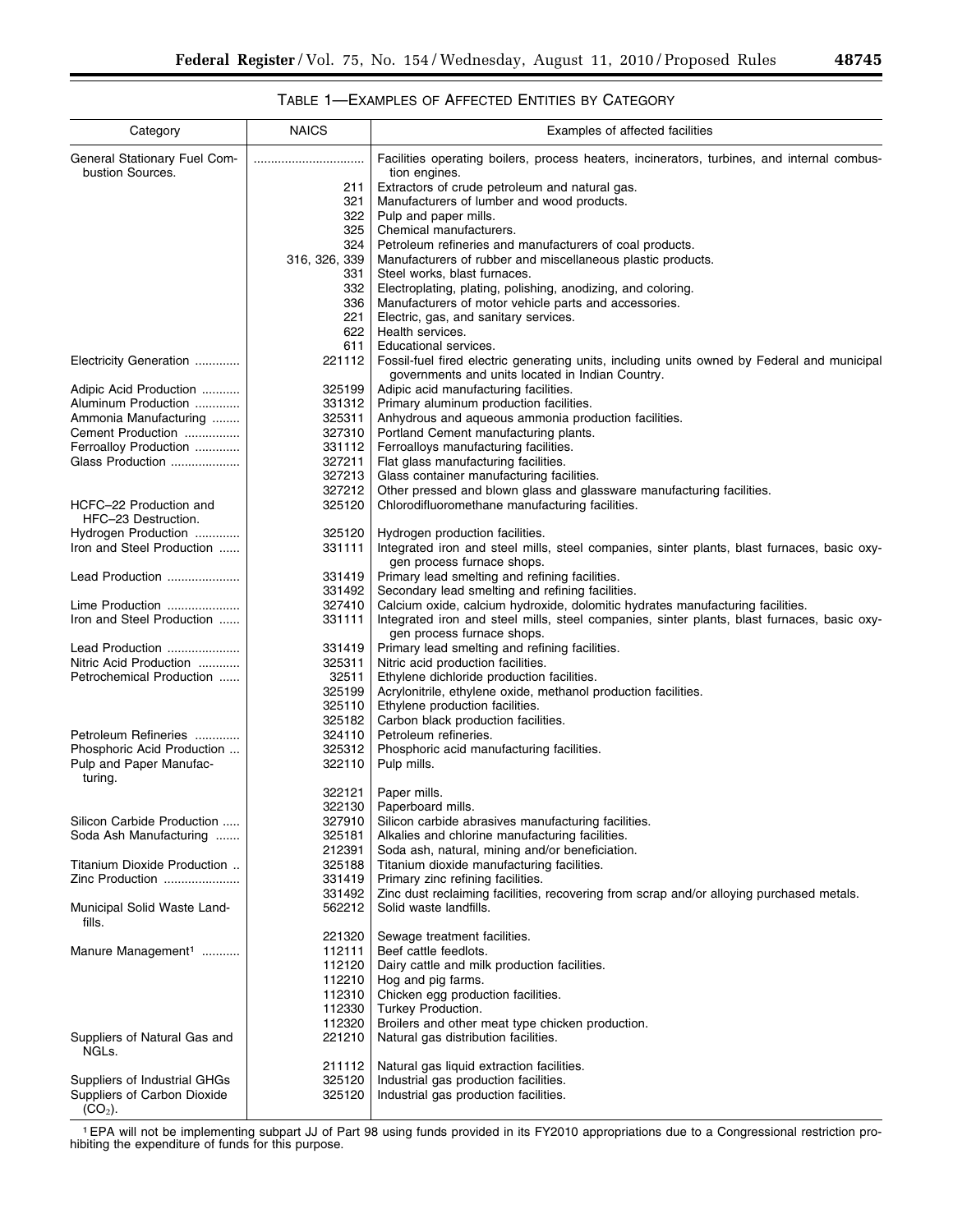Table 1 of this preamble is not intended to be exhaustive, but rather provides a guide for readers regarding facilities likely to be affected by this action. Table 1 of this preamble lists the types of facilities that EPA is now aware could potentially be affected by the reporting requirements. Other types of facilities than those listed in the table could also be subject to reporting requirements. To determine whether you are affected by this action, you should carefully examine the applicability criteria found in 40 CFR part 98, subpart A or the relevant criteria in the sections related to fossil fuel and industrial gas suppliers, and direct emitters of GHGs. If you have questions regarding the applicability of this action to a particular facility, consult the person listed in the preceding **FOR FURTHER GENERAL INFORMATION CONTACT** Section.

*Acronyms and Abbreviations.* The following acronyms and abbreviations are used in this document.

- ACC American Chemistry Council
- AGA American Gas Association
- API American Petroleum Institute<br>ARP Acid Rain Program
- Acid Rain Program
- ASME American Society of Mechanical Engineers
- ASTM American Society for Testing and Materials
- BAMM best available monitoring method Btu/scf British thermal unit per standard
- cubic foot CAA Clean Air Act
- CAIR Clean Air Interstate Rule
- CBI confidential business information
- cc cubic centimeters
- CE calibration error
- CEMS continuous emission monitoring system
- CFR Code of Federal Regulations
- CGA Cylinder gas audit
- CH4 methane
- CO carbon monoxide
- CO2 carbon dioxide
- $CO<sub>2</sub>e CO<sub>2</sub>$ -equivalent
- CWPB center worked prebake
- EGU electricity generating unit
- 
- EIA Energy Information Administration
- EO Executive Order
- EPA U.S. Environmental Protection Agency
- ERC Energy Recovery Council
- FGD flue gas desulfurization
- FR Federal Register
- FTIR fourier transform infrared
- GC gas chromatography<br>GHG greenhouse gas
- greenhouse gas
- GPA Gas Processors Association
- GWP global warming potential
- HCl hydrogen chloride
- HHV high heat value
- HSS horizontal stud Søderberg
- IPCC Intergovernmental Panel on Climate Change
- IR infrared
- LDCs local natural gas distribution companies
- mmBtu/hr million British thermal units per hour
- mscf thousand standard cubic feet MSW municipal solid waste
- $mtCO<sub>2</sub>e$  metric tons of  $CO<sub>2</sub>$  equivalents
- 
- MVC molar volume conversion factor MWC municipal waste combustor
- NESHAP National Emission Standards for
- Hazardous Air Pollutants NIST National Institute of Standards and
- Technology
- NMR nuclear magnetic resonance
- NSPS New Source Performance Standards
- N2O nitrous oxide
- NAICS North American Industry
- Classification System
- NGLs natural gas liquids
- $O<sub>2</sub>$  oxygen
- O&M operation and maintenance
- OMB Office of Management and Budget
- PFC perfluorocarbon
- psia pounds per square inch absolute
- QA quality assurance
- QA/QC quality assurance/quality control
- RATA relative accuracy test audit
- RFA Regulatory Flexibility Act<br>RFG Refinery fuel gas
- Refinery fuel gas
- RGGI Regional Greenhouse Gas Initiative
- scf standard cubic feet
- scfm standard cubic feet per minute
- $SO<sub>2</sub>$  sulfur dioxide
- SWPB side worked prebake
- U.S. United States
- UMRA Unfunded Mandates Reform Act of 1995
- VSS vertical stud Søderberg

#### **Table of Contents**

- I. Background
- A. How is this preamble organized?
- B. Background on This Action
- C. Legal Authority
- D. How would these amendments apply to 2011 reports?
- II. Revisions and Other Amendments A. Subpart A (General Provisions): Best
	- Available Monitoring Methods B. Subpart A (General Provisions):
	- Calibration Requirements C. Subpart A (General Provisions):
	- Reporting of Biogenic Emissions D. Subpart A (General Provisions): Requirements for Correction and Resubmission of Annual Reports
	- E. Subpart A (General Provisions): Information To Record for Missing Data Events
	- F. Subpart A (General Provisions): Other Technical Corrections and Amendments
	- G. Subpart C (General Stationary Fuel Combustion)
	- H. Subpart D (Electricity Generation)
	- I. Subpart F (Aluminum Production)
	- J. Subpart G (Ammonia Manufacturing)
	- K. Subpart P (Hydrogen Production)
	- L. Subpart V (Nitric Acid Production)
- M. Subpart X (Petrochemical Production)
- N. Subpart Y (Petroleum Refineries)
- O. Subpart AA (Pulp and Paper Manufacturing)
- P. Subpart NN (Suppliers of Natural Gas and Natural Gas Liquids)
- Q. Subpart OO (Suppliers of Industrial Greenhouse Gases)
- R. Subpart PP (Suppliers of Carbon Dioxide)
- III. Statutory and Executive Order Reviews A. Executive Order 12866: Regulatory Planning and Review

B. Paperwork Reduction Act C. Regulatory Flexibility Act (RFA)

Risks and Safety Risks

Distribution, or Use

Advancement Act

Populations **I. Background** 

collect data on GHGs.

public comments.

(UMRA)

Governments

D. Unfunded Mandates Reform Act

E. Executive Order 13132: Federalism F. Executive Order 13175: Consultation and Coordination With Indian Tribal

G. Executive Order 13045: Protection of Children From Environmental Health

H. Executive Order 13211: Actions That Significantly Affect Energy Supply,

J. Executive Order 12898: Federal Actions To Address Environmental Justice in Minority Populations and Low-Income

I. National Technology Transfer and

*A. How is this preamble organized?*  The first section of this preamble contains the basic background information about the origin of these proposed rule amendments and request for public comment. This section also discusses EPA's use of our legal authority under the Clean Air Act to

The second section of this preamble describes in detail the changes that are being proposed to correct technical errors or to address implementation issues identified by EPA and others. This section also presents EPA's rationale for the proposed changes and identifies issues on which EPA is particularly interested in receiving

Finally, the last (third) section discusses the various statutory and executive order requirements applicable

The final Part 98 was signed by EPA

to this proposed rulemaking. *B. Background on This Action* 

Administrator Lisa Jackson on September 22, 2009 and published in the **Federal Register** on October 30, 2009 (74 FR 56260–56519, October 30, 2009). Part 98, which became effective on December 29, 2009, included reporting of GHG information from facilities and suppliers, consistent with the 2008 Consolidated Appropriations Act. 1 These source categories capture approximately 85 percent of U.S. GHG emissions through reporting by direct emitters as well as suppliers of fossil

1Consolidated Appropriations Act, 2008, Public

This is the second time that EPA has

amendments to Part 98 to, among other things, correct certain technical and editorial errors that have been identified since promulgation and clarify or

Law 110–161, 121 Stat. 1844, 2128.

fuels and industrial gases.

published a notice proposing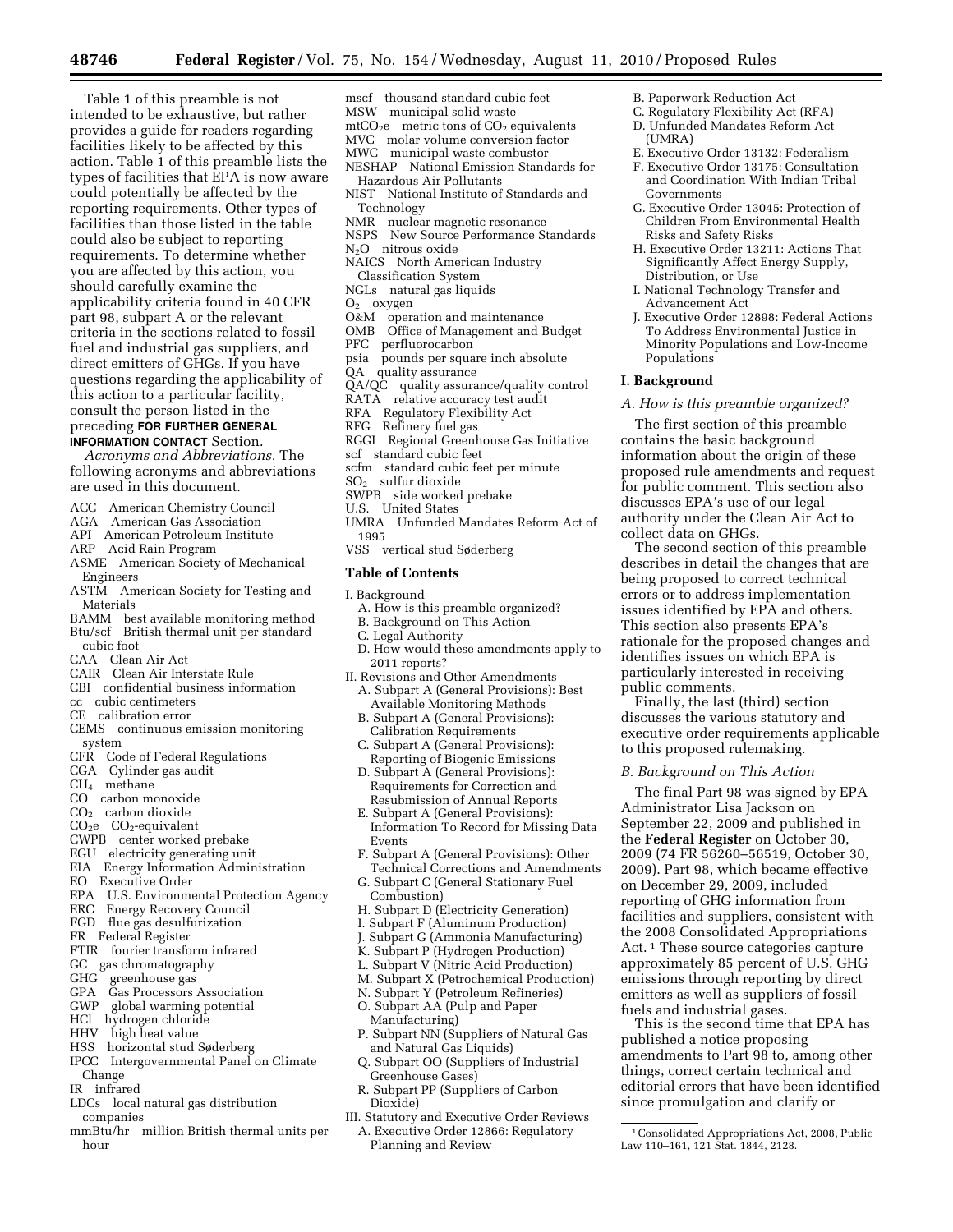propose amendments to certain provisions that have been the subject of questions from reporting entities. The first proposal was published on June 15, 2010 (75 FR 33950). This proposal complements the proposal published on June 15, 2010 and is not intended to duplicate or replace the proposed amendments published on June 15, 2010. We are seeking public comment only on the issues specifically identified in this proposal for the identified subparts. We will not respond to any comments addressing other aspects of Part 98 or any other related rulemakings.

#### *C. Legal Authority*

EPA is proposing these rule amendments under its existing CAA authority, specifically authorities provided in section 114 of the CAA.

As stated in the preamble to the final Part 98 (74 FR 56260, October 30, 2009), CAA section 114 provides EPA broad authority to require the information proposed to be gathered by Part 98 because such data would inform and are relevant to EPA's obligation to carry out a wide variety of CAA provisions. As discussed in the preamble to the initial proposal (74 FR 16448, April 10, 2009), section 114(a)(1) of the CAA authorizes the Administrator to require emissions sources, persons subject to the CAA, manufacturers of control equipment, or persons whom the Administrator believes may have necessary information to monitor and report emissions and provide such other information the Administrator requests for the purposes of carrying out any provision of the CAA. For further information about EPA's legal authority, *see* the preambles to the proposed and final rule, and Response to Comments Documents.<sup>2</sup>

# *D. How would these amendments apply to 2011 reports?*

EPA is planning to address the comments on these proposed amendments and publish the final amendments before the end of 2010. Therefore, reporters would be expected to calculate emissions and other relevant data for the reports that are submitted in 2011 using Part 98, as amended by this and the other revisions package (75 FR 33950), as finalized. We have determined that it is feasible for the sources to implement these changes for the 2010 reporting year since the revisions primarily provide additional clarifications or flexibility regarding the

existing regulatory requirements, generally do not affect the type of information that must be collected, and do not substantially affect how emissions are calculated.

For example, many proposed revisions simply provide additional information and clarity on existing requirements. For example, we are proposing to amend 40 CFR 98.3(c)(5)(i) to clarify that suppliers of industrial flourinated GHGs need to calculate and report GHG emissions in metric tons of  $CO<sub>2</sub>$  equivalents (mtCO<sub>2</sub>e) only for those flourinated GHGs that are listed in Table A–1. This proposed clarification is consistent with clarifications we have issued in response to industry questions and would not change how facilities collected data during 2010.

Some of the proposed amendments provide greater flexibility or simplified calculation methods for certain facilities. For example, we are proposing to amend subpart C by adding a new equation that would enable sources that receive natural gas billing data from their suppliers in therms to calculate CO2 mass emissions directly from the information on the billing records, without having to request or obtain additional data from the fuel suppliers.

Some proposed amendments are to the data reporting requirements to provide additional clarity on when different types of GHG emissions need to be calculated and reported. For example, in subpart G, Ammonia Manufacturing, we are proposing to eliminate the calculation and reporting of  $CO<sub>2</sub>$  emissions associated with the use of the waste recycle stream or ''purge'' as fuel under subpart C because these emissions are already accounted for in the calculation of total process emissions in subpart G, which includes  $CO<sub>2</sub>$  emissions resulting from the use of purge gas as a fuel. We have concluded that amendments such as these can be implemented for the reports submitted to EPA in 2011 because the proposed changes are consistent with the calculation methodologies already in part 98 and the owners or operators are not required to actually report until March 2011, several months after we expect this proposal to be finalized.

For some subparts, we are proposing amendments to address issues identified as a result of working with the affected sources during rule implementation. These proposed revisions provide additional flexibility to the sources, or reduce the reporting burden. For example, in subparts X (Petrochemical Production) and Y (Petroleum Refineries), reporters have requested that allowance be made for alternative standard conditions within the molar

volume conversion factor (MVC) used in various equations. Therefore, we are proposing to amend those subparts to include MVCs at standard conditions defined at both  $60^{\circ}$ F or  $68^{\circ}$ F, so the facilities will not have to make those corrections in their data.

We are also proposing corrections to terms and definitions in certain equations. For example, in subpart Y, Petroleum Refineries, we are proposing to clarify in an equation that for coke calcining units that recycle the collected coke dust, the mass of coke dust removed from the process is the mass of coke dust collected less the mass of coke dust recycled to the process. These clarifications do not result in additional requirements; therefore, we have concluded that reporters can follow Part 98, as amended, in submitting their first reports in 2011.

Finally, we are proposing other technical corrections that have no impact on facility's data collection efforts in 2010. For example, we are proposing to amend subpart C to remove a second copy of Table C–2 that was inadvertently included in the final Part 98 published on October 30, 2009.

In summary, these amendments would not require any additional monitoring or information collection above what was already included in Part 98. Therefore, we expect that sources can use the same information that they have been collecting under the current version of Part 98 to calculate and report GHG emissions for 2010 and submit reports in 2011 under the amended Part 98.

We seek comment on the conclusion that it is appropriate to implement these amendments and incorporate the requirements in the data reported to EPA by March 31, 2011. Further, we seek comment on whether there are specific subparts of Part 98 for which this timeline may not be feasible or appropriate due to the nature of the proposed changes or the way in which data have been collected thus far in 2010. We request that commenters provide specific examples of how the proposed implementation schedule would or would not work.

#### **II. Revisions and Other Amendments**

Following promulgation of Part 98, we have identified errors in the regulatory language that we are now proposing to correct. These errors were identified as a result of working with affected industries to implement the various subparts of Part 98. We have also identified certain rule provisions that should be amended to provide greater clarity. We are also proposing revisions to provide additional

<sup>2</sup> 74 FR 16448 (April 10, 2009) and 74 FR 56260 (October 30, 2009). Response to Comments Documents can be found at *[http://www.epa.gov/](http://www.epa.gov/climatechange/emissions/responses.html) [climatechange/emissions/responses.html.](http://www.epa.gov/climatechange/emissions/responses.html)*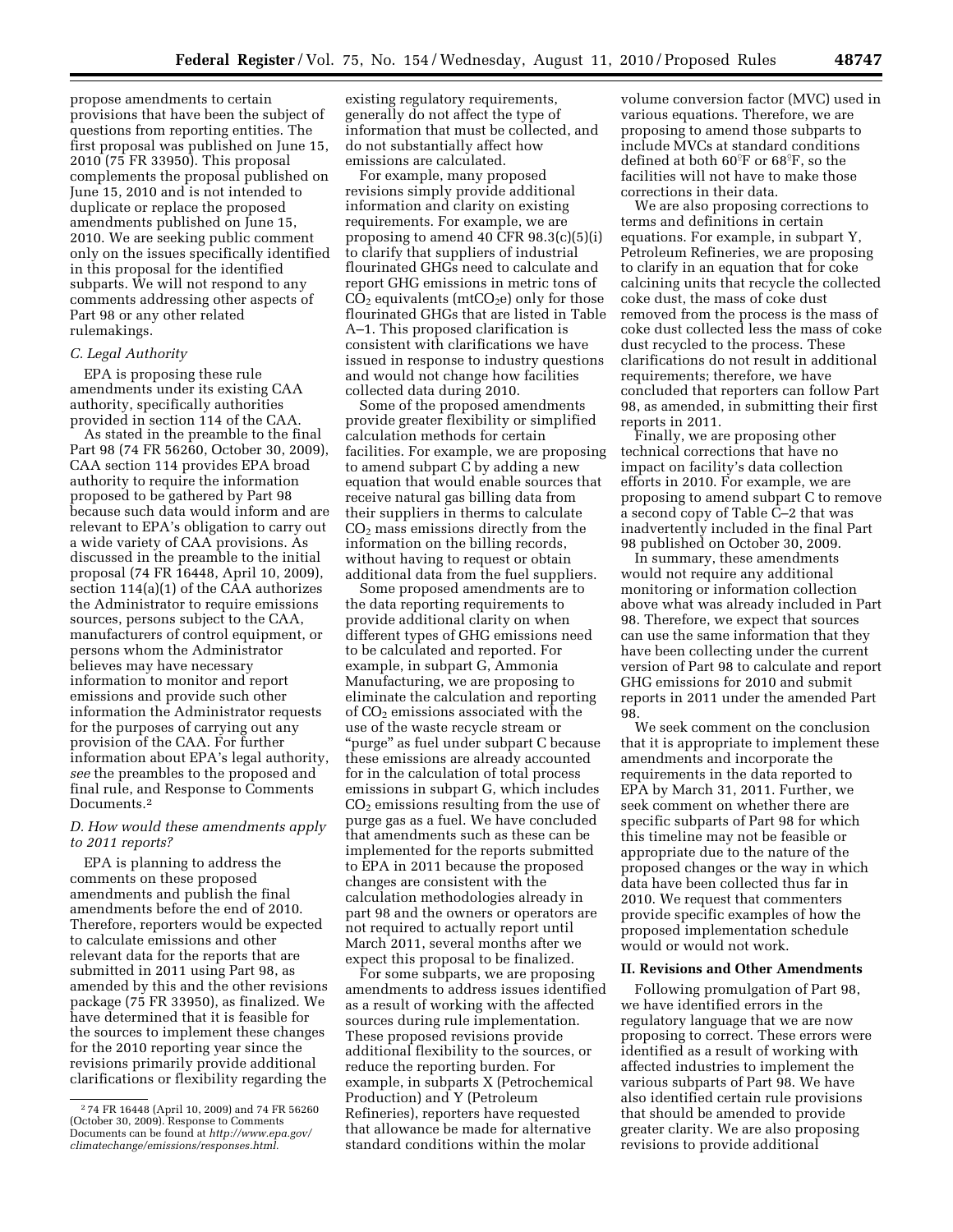flexibility for certain requirements based in part on our better understanding of various industries. Finally, we are also proposing to revise or remove certain applicability thresholds (for example for local distribution companies subject to subpart NN (Suppliers of Natural Gas and Natural Gas Liquids)) and monitoring thresholds and reporting requirements (for example for municipal solid waste combusters subject to subpart C (General Stationary Fuel Combustion) and for certain small sources subject to subpart X (Petrochemicals) or subpart Y (Petroleum Refineries)). The amendments we are now proposing include the following types of changes:

• Changes to correct cross references within and between subparts.

• Additional information to better or more fully understand compliance obligations in a specific provision, such as the reference to a standardized method that must be followed.

• Amendments to certain equations to better reflect actual operating conditions.

• Corrections to terms and definitions in certain equations.

• Corrections to data reporting requirements so that they more closely conform to the information used to perform emission calculations.

• Other amendments related to certain issues identified as a result of working with the affected sources during rule implementation and outreach.

As mentioned above in section I of this preamble, we published an earlier proposed rulemaking proposing technical corrections and other amendments to Part 98 on June 15, 2010 (75 FR 33950). This proposal complements the notice published on June 15, 2010 and is not intended to duplicate or replace the proposed amendments published on June 15, 2010. We are seeking public comment only on the issues specifically identified in this notice for the identified subparts. We will not respond to any comments addressing other aspects of Part 98 or any other related rulemakings.

# *A. Subpart A (General Provisions): Best Available Monitoring Methods*

Certain owners and operators in the more complex hydrogen, petrochemical, and petroleum refinery industries have expressed concerns regarding the timing of the requirements to install meters and other measurement devices to comply with Part 98. Specifically, they were concerned that the safe installation of required measurement devices requires detailed engineering and planning and,

therefore, stated that EPA should provide sufficient time for designing and safely engineering instrumentation installations or upgrades. Further, they claimed that in continuously operated plants there is typically not a scheduled shutdown for an entire facility and unit maintenance and turnarounds are not an annual occurrence for all units. Reporters in these industries have asserted that EPA has properly recognized this operational reality in the context of instrument calibration by allowing calibration to be delayed until the next scheduled shutdown. The reporters have noted, however, that parallel requirements have not been developed for installation of monitoring devices. Specifically, they requested that EPA should provide approval criteria for extending the use of ''best available monitoring methods'' (BAMM) beyond December 31, 2010 for equipment installation.

These types of concerns were the reason owners and operators were given the opportunity in Part 98 to request an extension from EPA to use BAMM beyond March 31, 2010 in situations where it was not reasonably feasible to acquire, install and operate the required monitoring equipment by that date. We recognize, however, that instances may occur where facilities subject to Part 98 may not have been scheduled to shutdown during 2010, and requiring the facility to shutdown solely to install the required measurement devices during 2010 could impose an unnecessary burden.

Therefore, we are proposing that a new petition process be established in a new paragraph 40 CFR 98.3(j) that would allow use of BAMM past December 31, 2010 for owners and operators required to report under subpart P (Hydrogen Production), subpart X (Petrochemicals Production), or subpart Y (Petroleum Refineries), under limited circumstances. We are proposing that owners or operators subject to these subparts could petition EPA to extend use of BAMM past December 31, 2010, if compliance with a specific provision in the regulation required measurement device installation, and installing the device(s) would necessitate an unscheduled process equipment or unit shutdown or could only be installed through a hot tap. If the petition is approved, the owner or operator could postpone installation of the measurement device until the next scheduled maintenance outage, but initially no later than December 31, 2013. If, in 2013, owners or operators still determine and certify that a scheduled shutdown will not occur by December 31, 2013, they may

re-apply to use best available monitoring methods for an additional two years.

The initial process for use of best available monitoring methods in Part 98 ended December 31, 2010, because we concluded that it is important to establish a date by which all equipment must be installed and operating in order to ensure that consistent data are collected by all reporters. We maintain that it is important to have consistent methods being used by all reporters. However, we also recognize that some complex facilities have unique operating circumstances that justify additional flexibility. Therefore, although we are proposing to initially approve extension requests no later than December 31, 2013, owners or operators subject to these subparts would have a one time opportunity to re-apply for the extension request for an additional two years, with approval being granted no later than December 31, 2015. We believe that a date of December 31, 2013, four years after the effective date of Part 98, would accommodate the shutdown schedules for most, if not all facilities subject to subparts P, X, and/ or Y. Because we recognize that all such facilities subject to Part 98 may not have a planned process equipment or unit shutdown prior to December 31, 2013, we have has concluded that it is reasonable to propose that owners or operators could re-apply one time for an additional two years. This timeline balances the need to gather consistent data, while recognizing the operational reality of such facilities.

*Process for Requesting an Extension of Best Available Monitoring Methods.*  We are proposing to add a similar petition process to that recently concluded for the use of BAMM for 2010 in the new paragraph 40 CFR 98.3(j). The process would be available solely for facilties subject to subparts P, X and/or Y, and solely for the installation of measurement devices that cannot be installed safely except during full process equipment or unit shutdown or through installation via a hot tap. BAMM would be allowable initially until December 31, 2013. Subpart P, X, and/or Y owners or operators requesting to use BAMM beyond 2010 would be required to electronically notify EPA by January 1, 2011 that they intend to apply for BAMM for installation of measurement devices and certify that such installation would require a hot tap or unscheduled shutdown.

Owners or operators would be required to submit the full extension request for BAMM by February 15, 2011. The full extension requests would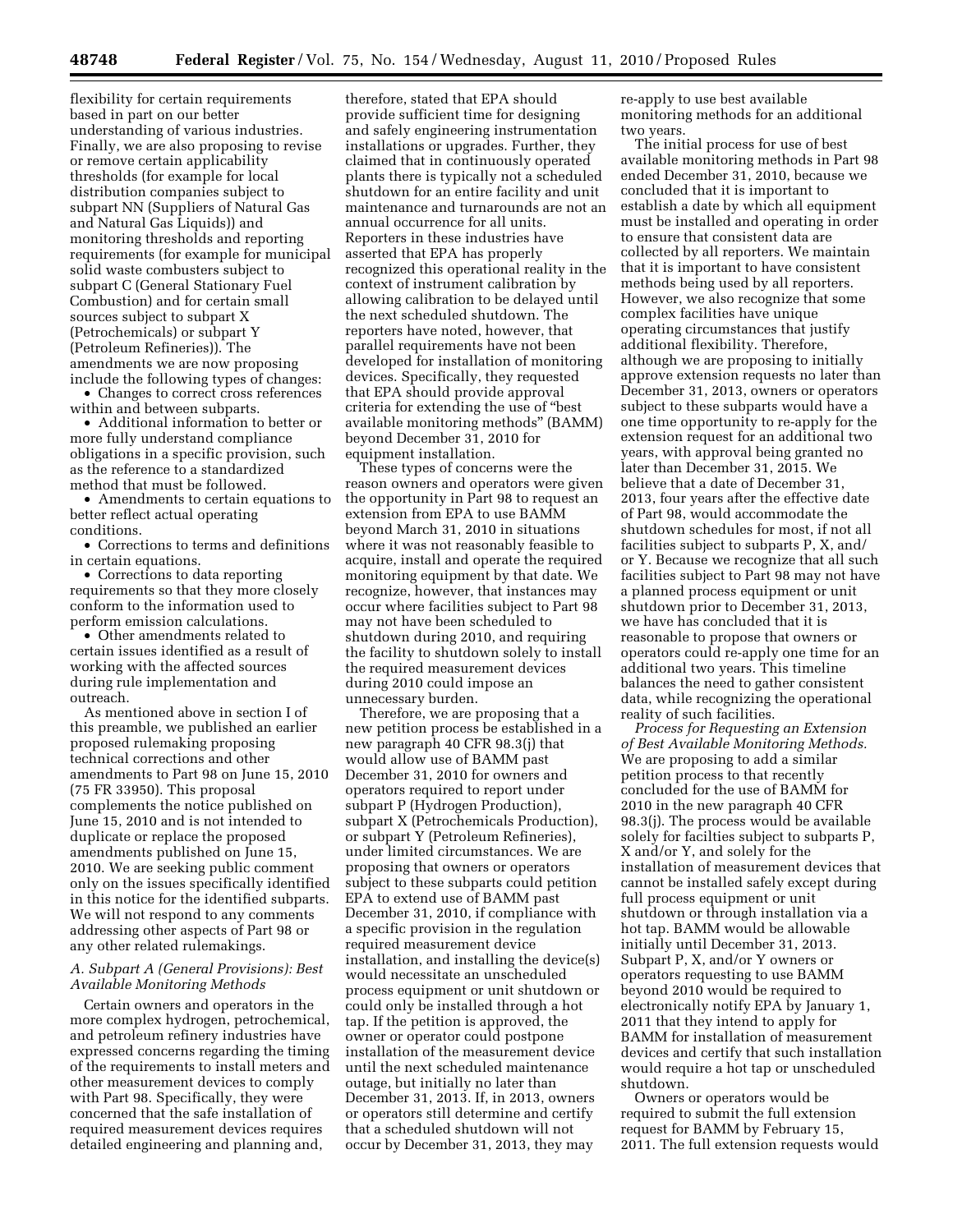include a description of the measurement devices that could not be installed in 2010 without a process equipment or unit shutdown, or through a hot tap, a clear explanation of why that activity would not be accomplished in 2010 with supporting material, an estimated date for the next planned maintenance outage, and a discussion of how emissions would be calculated in the interim. More specifically, the full extension request would need to identify the specific monitoring instrumentation for which the request is being made, indicate the locations where each piece of monitoring instrumentation will be installed, and note the specific rule requirements (by rule subpart, section, and paragraph numbers) for which the instrumentation is needed. The extension requests would also be required to include supporting documentation demonstrating that it is not practicable to isolate the equipment and install the monitoring instrument without a full process equipment or unit shutdown, or through a hot tap, as well as providing the dates of the three most recent process equipment or unit shutdowns, the typical frequency of shutdowns for the respective equipment or unit, and the date of the next planned shutdown.

Once subpart P, X, and/or Y owners or operators have notified EPA of their plan to apply for BAMM for measurement device installation, by January 1, 2011, and subsequently submitted a full extension request, by February 15, 2011, they would automatically be able to use BAMM through June 30, 2011. All measurement devices would need to be installed by July 1, 2011 unless EPA approves the BAMM request before that date.

*Approval of Extension Requests.* In an approval of an extension request, EPA would approve the extension itself, establish a date by which all measurement devices must be installed, and indicate the approved alternate method for calculating GHG emissions in the interim.

If EPA approves an extension request, the owner/operator would have until the date approved by EPA to install any remaining meters or other measurement devices, however initial approvals would not grant extensions beyond December 31, 2013. An owner/operator that already received approval from EPA to use BAMM during part or all of 2010 would be required to submit a new request for use of BAMM beyond 2010. Unless EPA has approved an extension request, all owners or operators that submit a timely request under this new proposed process for BAMM would be

required to install all measurement devices by July 1, 2011.

We recognize that occasionally a facility may plan a scheduled process equipment or unit shutdown and the installation of required monitoring equipment, but the date of the scheduled shutdown is changed. We are proposing to include a process by which owners or operators who had received an extension would have the opportunity to extend the use of BAMM beyond the date approved by EPA if they can demonstrate to the Administrator's satisfaction that they are making a good faith effort to install the required equipment. At a minimum, facilities that determine that the date of a scheduled shutdown will be moved would be required to notify EPA within 4 weeks of such a determination, but no later than 4 weeks before the date of which the planned shutdown was scheduled.

*One-time request to extend best available monitoring methods past December 31, 2013.* If subpart P, X, and/ or Y owners or operators determine that a scheduled shutdown will not occur by December 31, 2013, they would be required to re-apply to use best available monitoring methods for one additional time period, not to extend beyond December 31, 2015. To extend use of best available monitoring methods past December 13, 2013, owners or operators would be required to submit a new extension request by June 1, 2013 that contains the information required in proposed 40 CFR 98.3(j)(4). All owners or operators that submit a request under this paragraph to extend use of best available monitoring methods for measurement device installation would be required to install all measurement devices by December 31, 2013, unless the extension request under this paragraph is approved by EPA.

We seek comment on this approach to extend the deadline for installation of measurement devices in cases where such installation would require an unscheduled process equipment or unit shutdown at a subpart P, X, and/or Y facility. The proposed approach is consistent with the language and intent in Part 98 to defer calibration of required monitors in order to avoid unnecessary and unplanned shutdowns. The proposed approach is also modeled after the provision to request EPA to use BAMM during 2010. We considered, but did not propose, limiting this provision to only those subpart P, X, and/or Y owners and operators who submitted a request for use of BAMM by January 28, 2010. This option was considered based on an assumption that the full universe of reporters that had difficulty installing

the necessary measurement devices according to the schedule in the rule would have already submitted a request for the use of BAMM in 2010. We still believe that all owners or operators that required a process equipment or unit shutdown to install measurement devices should have submitted an extension request to EPA by January 28, 2010. Nevertheless, we also recognize that this is a new regulation and facilities subject to Part 98 are making good faith efforts to understand all requirements. After careful consideration we are proposing to initiate a new process for BAMM, providing all facilties with units subject to subpart P, subpart X or subpart Y the opportunity to apply.

We are proposing to limit the provision to facilities with units subject to one or more of these three subparts because, based on questions received during implementation, the concerns raised about installation of measurement devices necessitating process equipment or unit shutdown have been from facilities subject to these subparts. A clear case was not presented by other industries as to any unique circumstances in those industries (*e.g.,*  safety concerns associated with installation of measurement devices, frequency of shutdowns, complexities associated with shutting down, etc.) that might necessitate extending the deadline for BAMM for these other industries. We are seeking comment on this conclusion and whether there are other facilities beyond these subparts P, X, and Y that would need a shutdown, or a hot tap, in order to install the required measurement devices. If providing comments, please provide information on additional subparts, if any, that would need this flexibility, and include information on why installation could not be done in the absence of such a shutdown or why such shutdowns did not or could not occur in 2010 without unreasonable burden on the facility.

We are generally seeking comment on this new petition process for BAMM.

# *B. Subpart A (General Provisions): Calibration Requirements*

Since the rule was published on October 30, 2009, EPA has received numerous questions about the intent and extent of the equipment calibration requirements specified in 40 CFR 98.3(i). The current rule could be interpreted to require all types of measurement equipment that provide data for the GHG emissions calculations, including flow meters and ''other devices'' such as belt scales, to be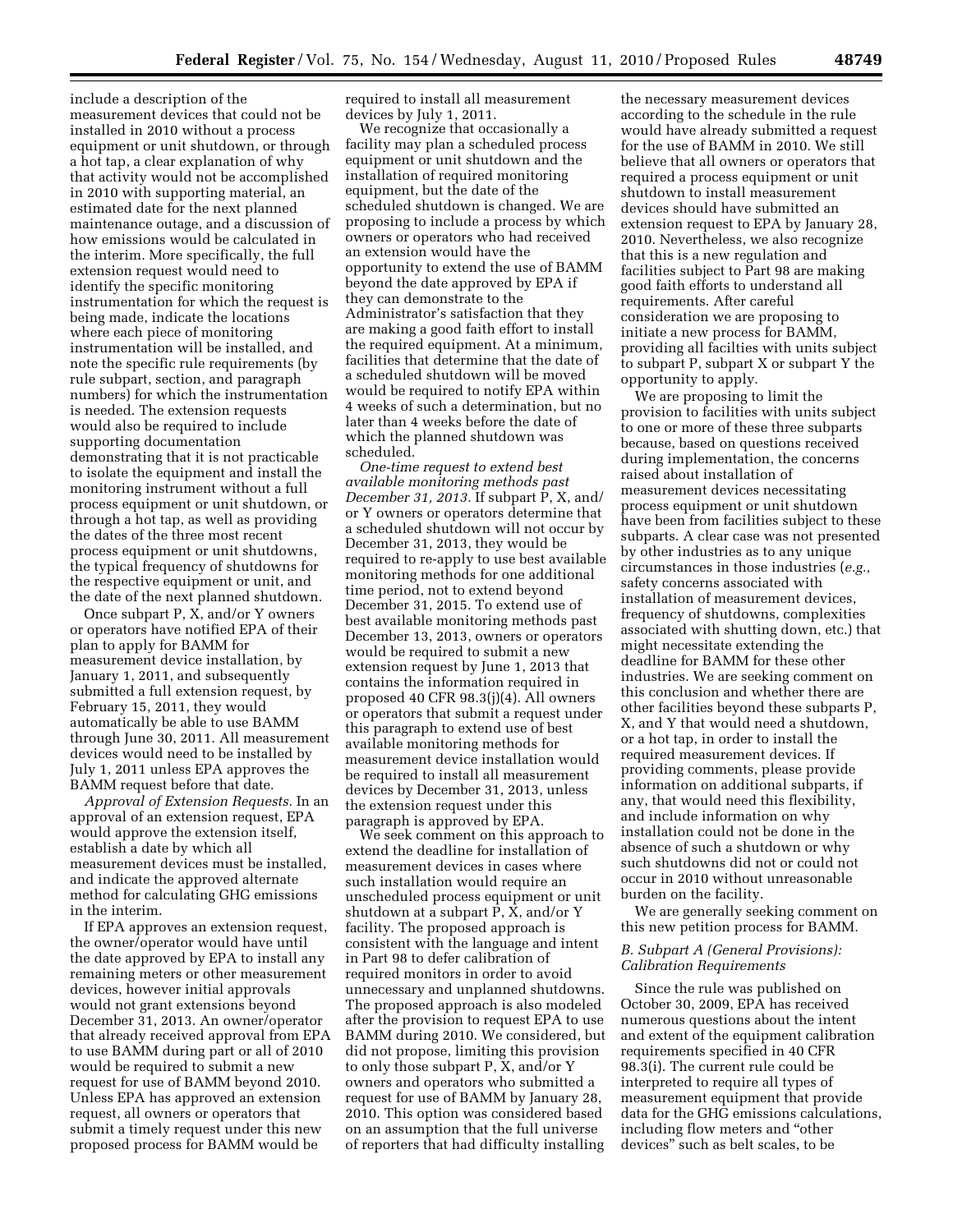calibrated to a specified accuracy (*i.e.,*  5.0 percent in most cases).

The perceived universal nature of the calibration requirements in 40 CFR 98.3(i) has caused a great deal of concern in the regulated community. For example, the appropriateness of a 5.0 percent accuracy specification for a wide variety of measurement devices has been questioned. Specifically, reporters have recommended that the initial and on-going calibration requirements be modified to allow the accuracy to be determined within an appropriate error range for each measurement technology, based on an applicable standard.

Also, for small combustion units using the Tier 1 or Tier  $2 CO<sub>2</sub>$ calculation methodologies in 40 CFR 98.33(a), reporters were concerned that the calibration requirements and accuracy specifications appear to apply to flow meters that are used to quantify liquid and gaseous fuel usage. This contradicts the clear statements in the nomenclature of Equations C–1 and C– 2a of Subpart C that company records can be used to measure fuel consumption for Tier 1 and 2 units. We note that the definition of ''company records'' in 40 CFR 98.6 is quite flexible and it does not require that any particular calibration methods be used or that specific accuracy percentages be met.

In view of these considerations, we are proposing to amend 40 CFR 98.3(i) as follows, to more clearly define the scope of the calibration requirements:

(a) We are proposing to amend 40 CFR 98.3(i)(1) to specify that the calibration accuracy requirements of 40 CFR 98.3(i)(2) and (i)(3) would be required only for flow meters that measure liquid and gaseous fuel feed rates, feedstock flow rates, or process stream flow rates that are used in the GHG emissions calculations, and only when the calibration accuracy requirement is specified in an applicable subpart of Part 98. For instance, the QA/QC requirements in 40 CFR 98.34(b)(1) of Subpart C require all flow meters that measure liquid and gaseous fuel flow rates for the Tier  $3 CO<sub>2</sub>$  calculation methodology to be calibrated according to 40 CFR 98.3(i); therefore, the accuracy standards in 40 CFR 98.3(i)(2) and (i)(3) would continue to apply to these meters. EPA has many years of experience with fuel flow meter calibration, for example in the Acid Rain and  $NO<sub>X</sub>$  Budget Programs, and the Agency is confident that the accuracy requirements specified in 40 CFR 98.3(i) are both reasonable and achievable for such meters. For more information please refer to the Background

Technical Support Document at EPA– HQ–OAR–2008–0508. We are also proposing to add statements to 40 CFR 98.3(i) to clarify that the calibration accuracy specifications of 40 CFR  $98.3(i)(2)$  and  $(i)(3)$  do not apply where the use of company records or the use of best available information is specified to quantify fuel usage or other parameters, nor do they apply to sources that use Part 75 methodologies to calculate  $CO<sub>2</sub>$  mass emissions because the Part 75 quality-assurance is sufficient. Although calibration accuracy requirements are not applicable for these data sources, per the requirements of 98.3(g)(5), reporters are still required to explain in their monitoring plan the processes and methods used to collect the necessary data for the GHG calculations.

(b) We are proposing to further amend 40 CFR 98.3(i)(1) to clarify that the calibration accuracy specifications in 40 CFR 98.3(i)(2) and (i)(3) do not apply to other measurement devices (e.g., weighing devices) that provide data for the GHG emissions calculations. Rather, these devices would have to be calibrated to meet the accuracy requirements of the relevant subpart(s), or, in the absence of such requirements, to meet appropriate, technology-based error-limits, such as industry consensus standards or manufacturer's accuracy specifications. Consistent with 40 CFR  $98.3(g)(5)(i)(C)$ , the procedures and methods used to quality-assure the data from the measurement devices would be documented in the written monitoring plan.

(c) We are proposing to add a new paragraph 40 CFR 98.3(i)(1)(ii) to clarify that flow meters and other measurement devices need to be installed and calibrated by the date on which data collection needs to begin, if a facility or supplier becomes subject to Part 98 after April 1, 2010.

(d) We are proposing to add a new paragraph 40 CFR 98.3(i)(1)(iii) to specify the frequency at which subsequent recalibrations of flow meters and other measurement devices need to be performed. Recalibration would be at the frequency specified in each applicable subpart, or at the frequency recommended by the manufacturer or by an industry consensus standard practice, if no recalibration frequency was specified in an applicable subpart.

(e) We are proposing to specify the consequences of a failed flow meter calibration in a new paragraph 40 CFR 98.3(i)(7). Data would become invalid prospectively, beginning at the hour of the failed calibration and continuing until a successful calibration is completed. Appropriate substitute data values would be used during the period of data invalidation.

(f) In 40 CFR 98.3(i)(2) and (3), we are proposing to add absolute value signs to the numerators of Equations A–2 and A–3. These were inadvertently omitted in the October 30, 2009 Part 98.

(g) We are proposing to amend 40 CFR 98.3(i)(3) to increase the alternative accuracy specification for orifice, nozzle, and venturi flow meters (*i.e.,* the arithmetic sum of the three transmitter calibration errors (CE) at each calibration level) from 5.0 percent to 6.0 percent, since each transmitter is individually allowed an accuracy of 2.0 percent. We are also proposing to amend 40 CFR 98.3(i)(3) for orifice, nozzle, and venturi flow meters to account for cases where not all three transmitters for total pressure, differential pressure, and temperature are located in the vicinity of a flow meter's primary element. Instead of being required to install additional transmitters, reporters would, as described below, conditionally be allowed to use assumed values for temperature and/or total pressure based on measurements of these parameters at remote locations. If only two of the three transmitters are installed and an assumed value is used for temperature or total pressure, the maximum allowable calibration error would be 4.0 percent. If two assumed values are used and only the differential pressure transmitter is calibrated, the maximum allowable calibration error would be 2.0 percent. We note that the use of an arithmetic sum of the calibration errors is consistent with the approach in Part 75, and is designed to introduce flexibility, by allowing the results of a calibration to be accepted as valid when the calibration error of one (or in some cases, two) of the transmitters exceeds 2.0 percent. We did not intend to introduce an uncertainty analysis, such as the square root of the sum of the squares, for quantifying uncertainty.

We are also proposing to amend 40 CFR 98.3(i)(3) to add five conditions that must be met in order for a source to use assumed values for temperature and/or total pressure at the flow meter location, based on measurements of these parameters at a remote location (or locations).

• The owner or operator would have to demonstrate that the remote readings, when corrected, are truly representative of the actual temperature and/or total pressure at the flow meter location, under all expected ambient conditions. Pressure and temperature surveys could be performed to determine the difference between the readings obtained with the remote transmitters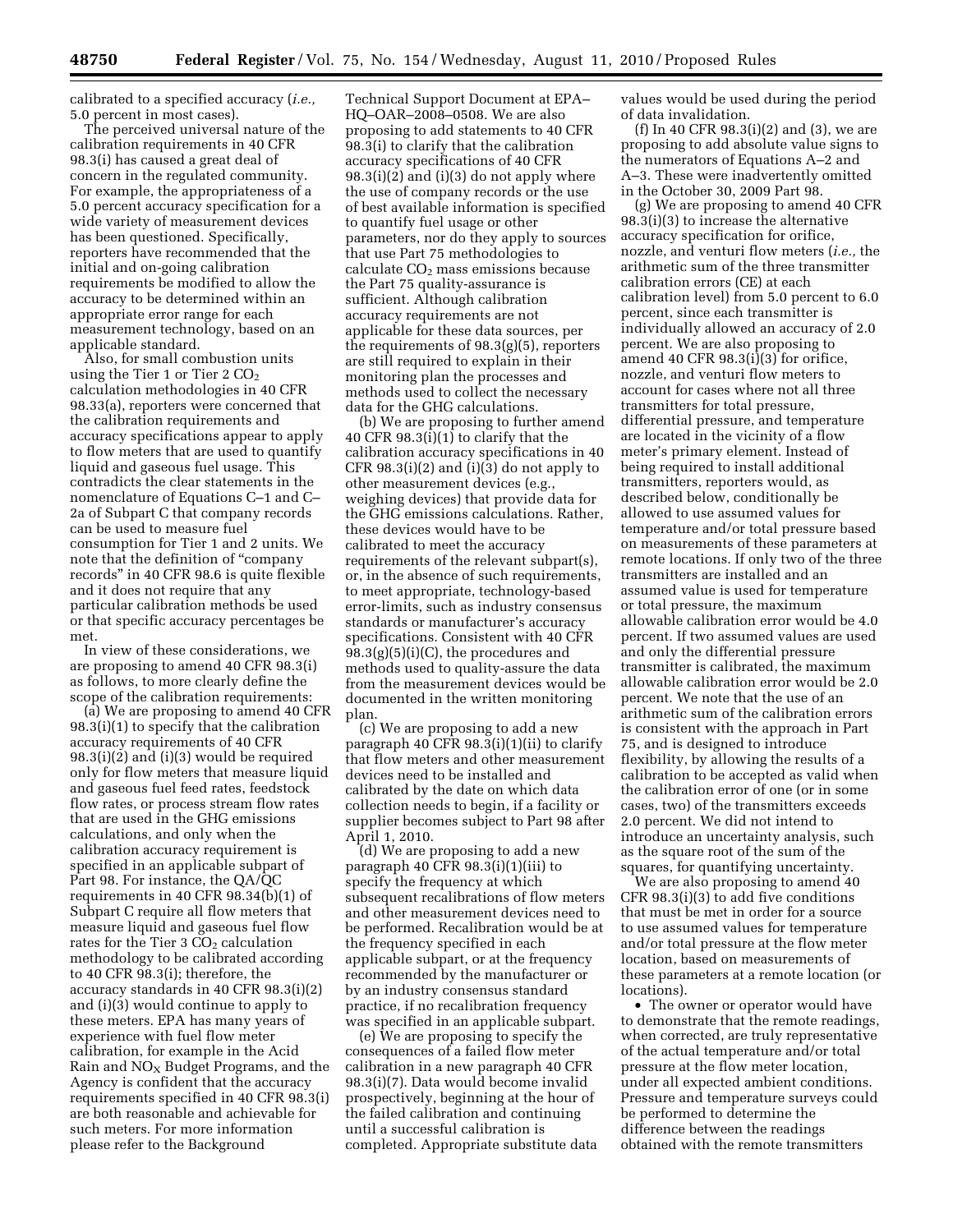and the actual conditions at the flow meter location.

• All temperature and/or total pressure measurements in the demonstration must be made with calibrated gauges, sensors, transmitters, or other appropriate measurement devices.

• The methods used for the demonstration, along with the data from the demonstration, supporting engineering calculations (if any), and the mathematical relationship(s) between the remote readings and the actual flow meter conditions derived from the demonstration data would have to be documented in the monitoring plan for the unit and maintained in a format suitable for auditing and inspection.

• The temperature and/or total pressure at the flow meter must be calculated on a daily basis from the remotely measured values, and the measured flow rates must then be corrected to standard conditions.

• The mathematical correlation(s) between the remote readings and actual flow meter conditions must be checked at least once a year, and any necessary adjustments must be made to the correlation(s) going forward.

(h) We are proposing to amend 40 CFR 98.3(i)(4) to include an additional exemption from the calibration requirements of 40 CFR 98.3(i) for flow meters that are used exclusively to measure the flow rates of fuels used for unit startup or ignition. For instance, a meter that is used only to measure the flow rate of startup fuel (*e.g.,* natural gas) to a coal-fired unit would be exempted. This proposed revision is modeled after a similar calibration exemption in section 2.1.4.1 of Appendix D to 40 CFR Part 75, for fuel flow meters that measure startup and ignition fuels. The amount of fuel used for ignition and startup generally provides a very small percentage of the annual unit heat input (less than 1 percent in most cases). Therefore, rigorous calibration of meters used exclusively for startup and ignition fuels is unnecessary. Paragraph 98.3(i)(4) would be further amended to clarify that gas billing meters are exempted from the monitoring plan and record keeping provisions of 40 CFR 98.3(g)(5)(i)(c) and (g)(7), which require, respectively, that a description of the methods used to quality-assure data from instruments used to provide data for the GHG emissions calculations be included in the written monitoring plan, and that maintenance records be kept for those instruments. We are proposing these changes because operation, maintenance, and quality assurance of

gas billing meters is the responsibility of the fuel supplier, not the consumer.

(i) We are proposing to amend 40 CFR 98.3(i)(5) to clarify that flow meters that were already calibrated according to 40 CFR 98.3(i)(1) following a manufacturer's recommended calibration schedule or an industry consensus calibration schedule do not need to be recalibrated by the date specified in 40 CFR 98.3(i)(1) as long as the flow meter is still within the recommended calibration interval. This paragraph would also be amended to clarify that the deadline for successive calibrations would be according to the a manufacturer's recommended calibration schedule or an industry consensus calibration schedule.

(j) We are proposing to amend 40 CFR 98.3(i)(6) to account for units and processes that operate continuously with infrequent outages and cannot meet the flow meter calibration deadline without disrupting normal process operation. Part 98 currently allows the owner or operator to postpone the initial calibration until the next scheduled maintenance outage. The rule did not require shutdown for calibration of equipment because it was determined to be an unnecessary burden to require shutdown for calibration given that all measurement equipment required for GHG emissions would be required to be calibrated if they did not have an active calibration, necessitating a potentially large number of shutdowns.

Although the rule allows postponement of calibration, it does not specify how to report fuel consumption for the entire time period extending from January 1, 2010 until the next maintenance outage. Section 98.3(d) of subpart A allows sources to use the ''best available monitoring methods'' (BAMM) until April 1, 2010, and to petition the Administrator to continue using the BAMM through December 31, 2010, but not beyond that date.

In view of this, we are proposing to amend 40 CFR 98.3(i)(6) to permit sources to use the best available data from company records to quantify fuel usage until the next scheduled maintenance outage. This proposed revision would address situations where the next scheduled outage is in 2011, or later.

# *C. Subpart A (General Provisions): Reporting of Biogenic Emissions*

Reporters have noted that in the final Part 98 a new requirement was introduced that requires separate reporting of biogenic emissions from facilities (40 CFR 98.3(c)). They have noted that had EPA sought comment on this requirement in the proposal, they

may have commented that units subject to subpart D (Electricity Generation) should not be required to report biogenic emissions separately, as this is not currently required under Part 75, which generally established the procedures for measuring data under subpart D. Or, they may have recommended specific methods for calculating biogenic emissions from Part 75 units. Owners and operators have stated that it is not clear in Part 98 which method is required for estimating these emissions from units subject to subpart D.

EPA has subsequently provided guidance that separate reporting of biogenic emissions for units subject to subpart D is optional; however, in order to provide clarity and remove any potential inconsistencies, we are proposing revisions to subpart A and soliciting comment.

We intended that units subject to subpart D would continue to monitor and report  $CO<sub>2</sub>$  mass emissions as required under 40 CFR 75.13 or section 2.3 of apppendix G to 40 CFR part 75, and 40 CFR 75.64. These provisions do not require separate accounting of biogenic emissions, and we did not intend to require additional accounting methods for these units under Part 98. We intended for the reporting of biogenic  $CO<sub>2</sub>$  emissions to be optional for units subject to subpart D. However, the current rule does not consistently affirm this. Section 98.3(c)(4) of subpart A requires sources to report facilitywide GHG emissions, excluding biogenic  $CO<sub>2</sub>$ , and to report  $CO<sub>2</sub>$ emissions for each source category excluding biogenic  $CO<sub>2</sub>$ . To meet these reporting requirements, facilities with subpart D and/or other Part 75 units onsite would have to separately account for the biogenic  $CO<sub>2</sub>$  emissions (if any) from those units.

To address these concerns, we are proposing to amend the data elements in subparts A and C that currently require separate accounting and reporting of biogenic  $CO<sub>2</sub>$  emissions so that it would be optional for Part 75 units. All units, except Part 75 units, would still be required to calculate and report biogenic  $CO<sub>2</sub>$  emissions separately under subpart C. We are proposing to amend the following sections of subparts A and C to reflect these changes:

 $\bullet$  40 CFR 98.3(c)(4)(i) would be revised to no longer require facilities to report annual emissions, *excluding*  biogenic CO2; instead, it would require all owners or operators to report annual facility-wide emissions, *including*  biogenic CO<sub>2</sub>.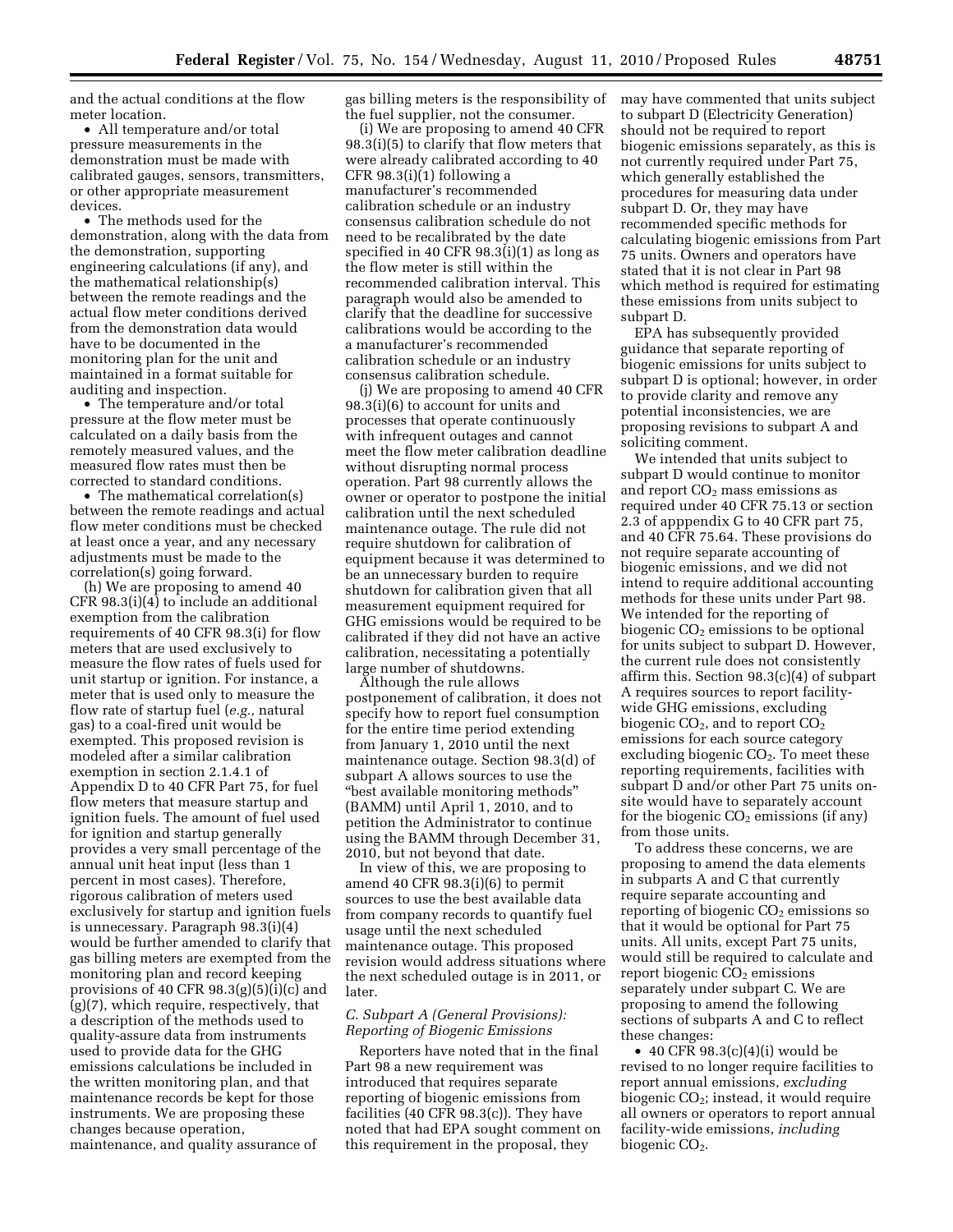• 40 CFR 98.3(c)(4)(ii) and (c)(4)(iii)(A) would be amended to state that separate reporting of biogenic  $CO<sub>2</sub>$ emissions is not required for units using part 75 methodologies to calculate  $CO<sub>2</sub>$ mass emissions.

• 40 CFR 98.3(c)(4)(ii)(B) would be revised to no longer require reporting of the annual  $CO<sub>2</sub>$  emissions from subparts C through JJ, *excluding* biogenic CO2; instead, it would require reporting of the total annual  $CO<sub>2</sub>$  emissions for each subpart, *including* biogenic CO<sub>2</sub>.

• 40 CFR 98.33(a)(5)(iii)(D) would be redesignated as 40 CFR 98.33(a)(5)(iv) and amended to state that separate reporting of biogenic  $CO<sub>2</sub>$  emissions is optional for part 75 units that qualify for and elect to use the alternative  $CO<sub>2</sub>$ mass emissions reporting options in 40 CFR 98.33(a)(5).

• A statement would be added to 40 CFR 98.33(e) to indicate that separate reporting of biogenic  $CO<sub>2</sub>$  emissions is not required for units subject to subpart D of part 98, and for part 75 units using the alternative  $CO<sub>2</sub>$  mass emissions reporting options in 40 CFR 98.33(a)(5). However, if the owner or operator elects to report biogenic  $CO<sub>2</sub>$  emissions, the methods in § 98.33(e) would be used.

• Three paragraphs of the data reporting section of subpart C, specifically 40 CFR 98.36(d)(1)(ii),  $(d)(2)(ii)(I)$ , and  $(d)(2)(iii)(I)$ , would be amended to reinforce that separate reporting of biogenic  $CO<sub>2</sub>$  emissions is optional for part 75 units.

The proposed amendments would not affect the burden for existing facilities, as existing non-Part 75 facilities were always required to calculate and report biogenic emissions separately. The amendments would simply require them to include those biogenic emissions in facility-wide and source category (subpart) totals, as opposed to subtracting them out. The proposed amendments would also address the inconsistency that appeared in Part 98 regarding separate reporting of biogenic emissions for electric generating units subject to subpart D or other units subject to Part 75, as these facilities would no longer be required to report facility emissions excluding biogenic  $CO<sub>2</sub>$ , although they retain the option to report biogenic CO<sub>2</sub> separately.

# *D. Subpart A (General Provisions): Requirements for Correction and Resubmission of Annual Reports*

Subpart A requires that an ''owner or operator shall submit a revised report within 45 days of discovering or being notified by EPA of errors in an annual GHG report. The revised report must correct all identified errors. The owner or operator shall retain documentation

for 3 years to support any revisions made to an annual GHG report.''

Some owners and operators have asserted that the requirements for resubmission of annual reports within 45 days of discovering an error or being notified by EPA of an error, and the requirement to correct all errors, is overly broad and could trigger a resubmission for virtually any error. They were also concerned that these requirements are made more burdensome by the fact that the data system is not yet developed, and some identified ''errors'' may not in fact be errors, but rather software bugs that are most likely to happen in the first year of operation of the data system. They have also observed that the regulatory requirement is more burdensome than the Acid Rain Program (ARP), which has operated for more than 15 years without such a requirement in the regulation.

We included this correction requirement in Part 98 because we determined that it is important to ensure that the most accurate data are available, in a timely fashion, for developing future GHG policies and programs. Generally, adding a requirement to resubmit data is also consistent with other EPA reporting programs, such as the ARP and the Toxic Release Inventory, as well as State and other GHG programs. While it is true that the ARP does not have a specific time requirement for resubmission in the regulation, in practice revised data have been submitted in less than 45 days after notification or identification of an error. While we maintain that it is important to retain a deadline for resubmission of the report after an error is identified in order to ensure EPA receives timely submission of data, we also recognize that certain circumstances may exist in which owners or operators cannot correct the identified errors within the 45 days. Therefore, we are proposing to amend 40 CFR 98.3(h) to clarify how a resubmission is triggered and the process for resubmitting annual GHG reports.

First, reports would only have to be resubmitted when the owner or operator or the Administrator determines that a substantive error exists. A substantive error would be defined as one that impacts the quantity of GHG emissions reported or otherwise prevents the reported data from being validated or verified. This clarification is important because some errors are not significant (*e.g.,* an error in the zip code) and do not impact emissions. Such "errors" would not obligate the owner or operator to resubmit the annual report.

The owner or operator would be required to resubmit the report within 45 days of identifying the substantive error, or the Administrator notifying them of a substantive error, unless the owner or operator provides information demonstrating that the previously submitted report does not contain the identified substantive error or that the identified error is not a substantive error. This proposed change would provide owners or operators the opportunity to demonstrate that what the Administrator has deemed to be substantive errors are not, in fact, substantive errors.

Finally, we are also proposing to introduce the opportunity for owners or operators to request an extension on the 45-day resubmission deadline to address facility-specific circumstances that arise in either correcting an error or determining whether or not an identified error is, in fact, a substantive error. Owners or operators would be required to notify EPA by e-mail at least two business days prior to the end of the 45-day resubmission deadline if they seek an extension. An automatic 30-day extension would be granted if EPA does not respond to the extension request by the end of the 45-day period.

We are proposing the opportunity to extend the period for resubmission in recognition that the data system is still under development and we do not yet fully know the full range of errors that will be identified, and therefore the time required to address such errors. Verification and quality assurance and quality control checks are currently under development in the data system. Some flags that the data system might generate will not necessarily reflect substantive errors, but rather would be flags to alert the owner or operator to review the submission carefully to make sure the information provided is correct. On the other hand, some flags could identify substantive errors that affect the overall GHG emissions reported to EPA. Although we have concluded that it is important to provide facilities the opportunity to extend this deadline, we believe that the 45-day time period is a sufficient time period for the vast majority of facilities.

#### *E. Subpart A (General Provisions): Information To Record for Missing Data Events*

Certain reporters have suggested that the recordkeeping requirements related to missing data events are overly burdensome. Specifically, 40 CFR 98.3(g)(4) of Part 98 specifies that the owner or operator must keep records of the cause and duration of each event, the actions taken to restore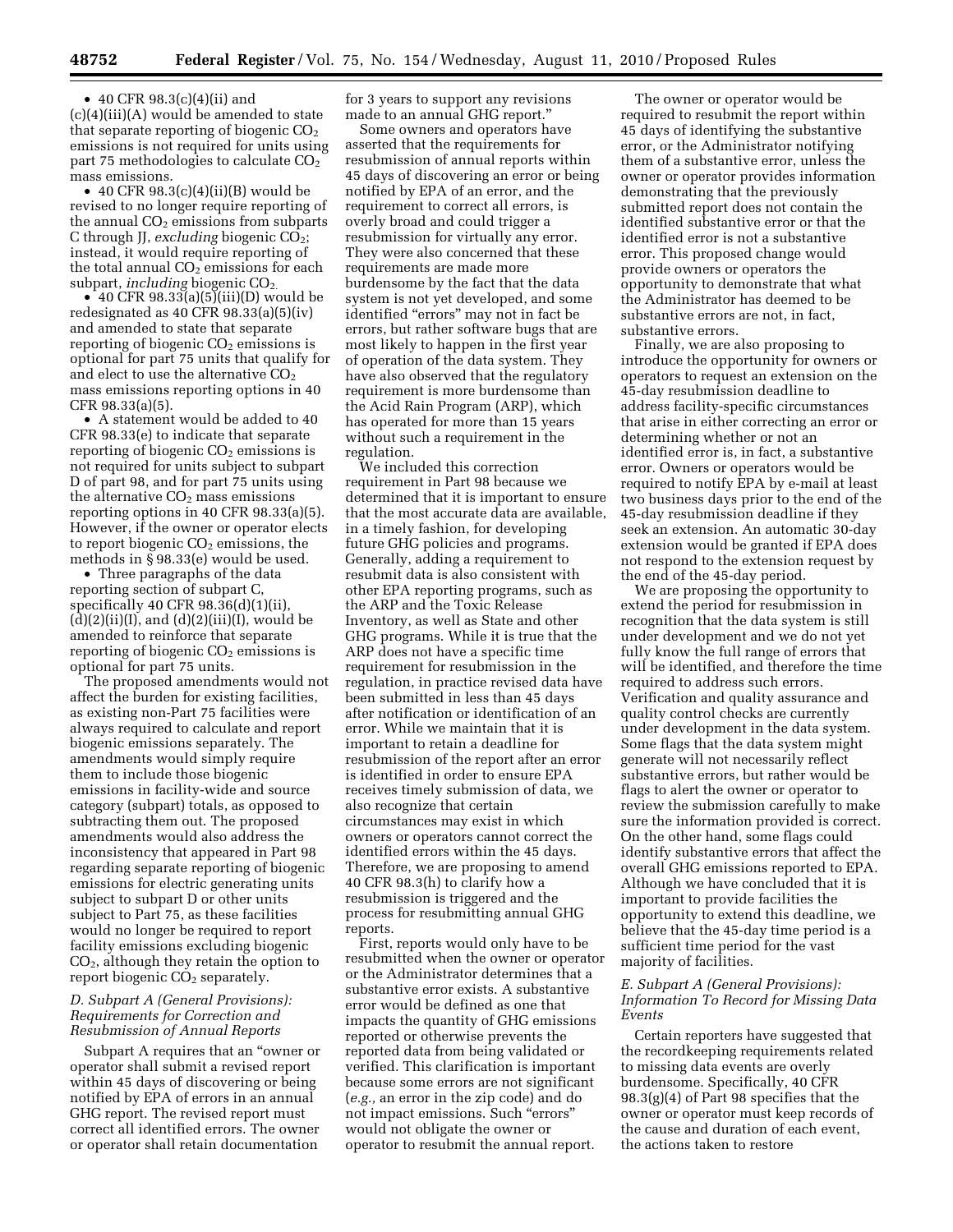malfunctioning monitoring equipment, and actions taken to prevent or minimize future occurrences. They have asserted that compared to Part 98, Part 75 requires only reporting of the cause of the missing data event and the corrective actions taken, but does not require separate accounting of the duration of the event or the actions taken to minimize occurrence in the future. They have further claimed that most missing data events associated with the use of continuous emissions monitors are due to routine activities or calibration failures for which there are no clear measures to avoid similar occurrences in the future. Therefore, according to the owners and operators, the final recordkeeping requirements are overly burdensome and add little value.

After reviewing these requirements, we agree with the claims and we are proposing to amend 40 CFR 98.3(g)(4) by requiring that records be kept of only the cause of each missing data event and the corrective actions taken. We have concluded that this information is sufficient for operating the program and that making this change will reduce the reporting burden for all reporters. This proposed revision would make the Part 98 recordkeeping provisions for missing data events consistent with those in 40 CFR Part 75 (specifically 40 CFR 75.57(h)). We further propose to clarify that the records retained pursuant to 40 CFR 75.57(h) may be used to meet the recordkeeping requirements under Part 98 for the same missing data events.

# *F. Subpart A (General Provisions): Other Technical Corrections and Amendments*

We are proposing several amendments to subpart A, as follows. We are proposing to amend 40 CFR 98.3(c)(1) by adding a requirement to report a facility or supplier ID number. We expect to receive GHG emissions data in electronic format from thousands of facilities and suppliers. Therefore, a unique ID number must be assigned to each facility or supplier, for administrative purposes, to facilitate program implementation. This approach has worked well in other EPA programs that require electronic data reporting from large numbers of facilities (*e.g.,* the Acid Rain and  $NO<sub>x</sub>$  Budget Programs). The exact mechanism for assigning the ID numbers has not yet been determined. EPA will provide the necessary guidance later this year.

We are proposing to amend the elements required with a certificate of representation under 40 CFR 98.4(i)(2) to include organization name (company affiliation-employer). We are also proposing to add the same element to the delegation by designated

representative and alternate designated representative under 40 CFR 98.4(m)(2). This information will help EPA and reporting system users to correctly identify persons during the designated representative appointment or agent delegation process. Part 98 and the proposed amendments would not require the designated representative, alternate designated representative or agent to be an employee of the reporting entity. When a designated representative further delegates their authority to an agent, the agent would gain access to all data for that facility or supplier. To underline the importance of granting access to the correct person, EPA would require the designated representative (or alternate) to confirm each agent delegation. Adding organization name to the certificate of representation and notice of delegation will add a level of assurance to the confirmation process.

We are proposing to amend 40 CFR 98.3(c)(5)(i) to clarify that for the purposes of meeting the requirements of this paragraph, suppliers of industrial flourinated GHGs only need to calculate and report GHG emissions in  $mtCO<sub>2</sub>e$ for those flourinated GHGs that are listed in Table A–1. This amendment is proposed because in order to incorporate additional fluorinated GHGs not listed in Table A–1 into the supplier's total GHG emissions in  $mtCO<sub>2</sub>e$ , the reporter would be required to propose a GWP for the gas or use an established factor developed by the Intergovernmental Panel on Climate Change or another entity. EPA does not believe it is necessary to require reporters to develop a GWP for these gases at this time. Further, it is important to note that these gases would still be required to be reported under 40 CFR 98.3(c)(5)(ii) (in metric tons of GHG). Therefore, EPA could calculate  $\text{mtCO}_2$ e emissions from these gases in the future as GWP's become available or are updated.

Finally, we are proposing to amend 40 CFR Part 98.6 (Definitions) and 40 CFR Part 98.7 (What Standardized Methods are Incorporated by Reference into this Part?). We are proposing to add or change several definitions to Subpart A, which are needed to clarify terms used in other subparts of Part 98. Similarly, we are proposing to amend 40 CFR 98.7 (incorporation by reference) to accommodate changes in the standard methods that are allowed by other subparts of the rule.

We are proposing to amend 40 CFR 98.3(d)(3) to correct the year in which reporters that submit an abbreviated report for 2010 must submit a full, report from 2011 to 2012. The full report submitted in 2012 will be for the 2011 reporting year.

We are proposing to amend 40 CFR 98.3(f) to correct the cross-reference from "§ 98.3(c)(8)" to "§ 98.3(c)(9)."

We are proposing to amend the definitions of several terms in 40 CFR 98.6:

- Bulk Natural Gas Liquid,
- Distillate fuel oil,
- Fossil fuel,
- Mscf,
- Municipal solid waste or MSW, and

• Natural gas. Bulk Natural Gas Liquid. Owners and operators have objected to the definition of ''bulk natural gas liquid or NGL.'' Section 98.6 in subpart A defines ''bulk natural gas liquid or NGL'' as a product which "refers to mixtures of hydrocarbons that have been separated from natural gas as liquids through the process of absorption, condensation, adsorption, or other methods at lease separators and field facilities.'' The owners and operators have requested we remove the phrase "or other methods at lease separators and field facilities'' from the above definition. They assert that these processes are not simple separation processes, but rather, NGL extraction processes that are typically performed at ''gas plants'' and not at ''lease separators and field facilities.''

We agree that the separation processes listed in the definition of ''bulk natural gas liquid or NGL'' are associated with gas plants, and not lease separators and field facilities. It was not EPA's intent to require the reporting of emissions associated with these processes at lease separators and field facilities. In fact, in 40 CFR 98.400, we specifically state that the supplier category consists only of natural gas liquids fractionators and local natural gas distribution companies. Under 40 CFR 98.400(c), we specify that field gathering and boosting stations, as well as natural gas processing plants that ''separate NGLs from natural gas \* \* \* but do not fractionate these NGLs into their constituent products'' do not meet the source category's definition.

Therefore, we are proposing to strike ''lease separators and field facilities'' from the definition of ''bulk natural gas liquid or NGL,'' as well as from the definition of ''natural gas liquids (NGL)'' for enhanced clarity. However, we have determined that the words ''or other methods'' should remain in the above definition because the list of separation processes listed in the definition (absorption, condensation, adsorption) is not exhaustive, and other separation/ extraction processes may be employed at some facilities. We do not wish to exclude the reporting of emissions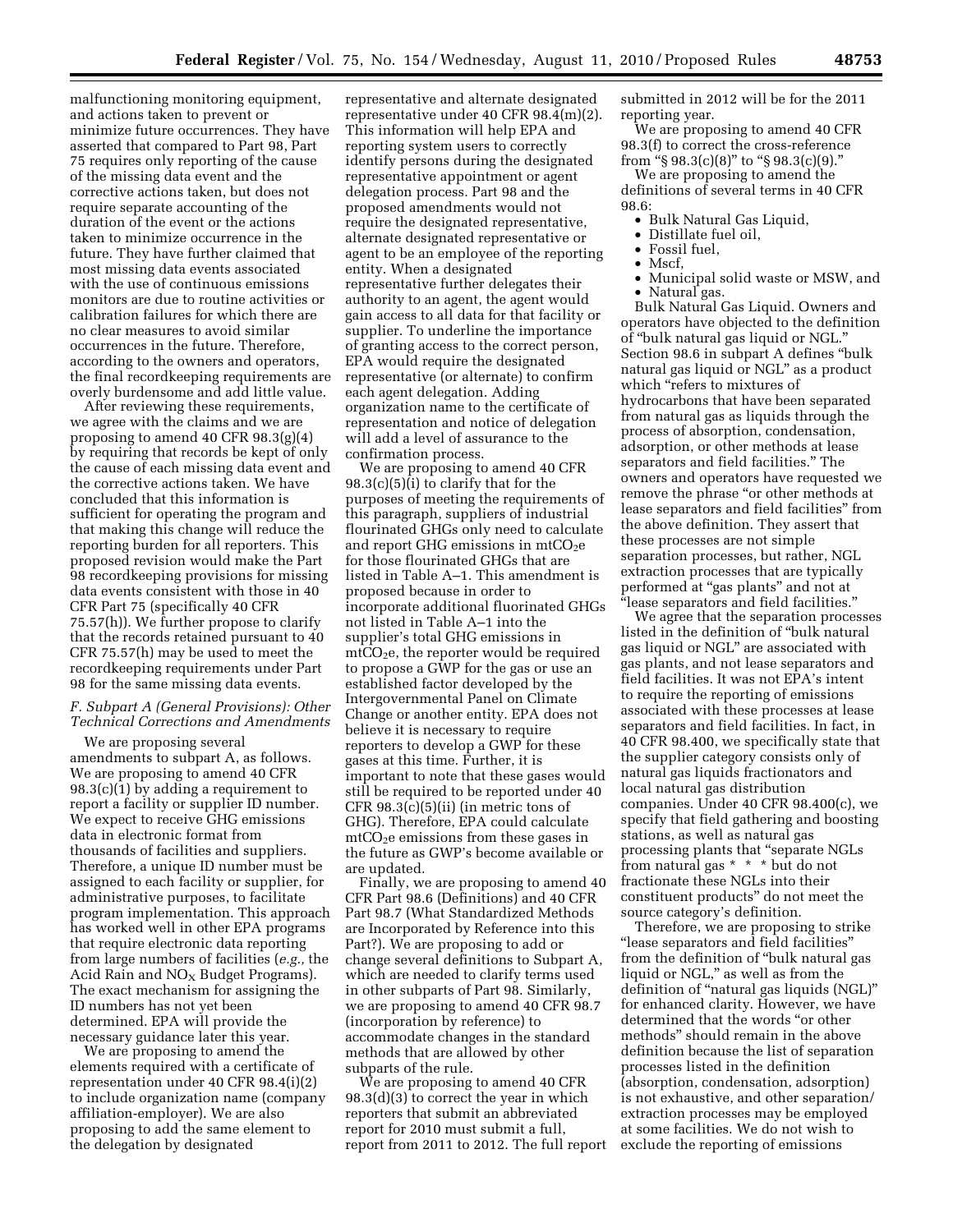associated with products separated/ extracted by means not explicitly stated in the rule.

Distillate Fuel Oil. We are proposing to expand the definition of ''Distillate fuel oil'' to include kerosene-type jet fuel.

Fossil Fuel. Some reporters have noted that the proposed rule set forth the same definition of ''fossil fuel'' that applies in the New Source Performance Standards program: ''Fossil fuel means natural gas, petroleum, coal, or any form of solid, liquid, or gaseous fuel derived from such materials for the purpose of creating useful heat'' (74 FR 16621).

However, the final Part 98 includes the following definition, which, according to certain Parties, has no precedent in Clean Air Act (CAA) regulations: ''Fossil fuel means natural gas, petroleum, coal, or any form of solid, liquid, or gaseous fuel derived from such material, including for example, consumer products that are derived from such materials and are combusted.''

These owners and operators have asserted that the public did not have sufficient opportunity to comment on these changes, which together, they claimed, re-classify municipal solid waste (MSW) and tires as fossil fuel and could set an unintended precedent for other CAA programs. Further, they claimed that EPA changed the designation of MSW and tires from being classified as "alternative fuels" in the proposal to being classified as ''fossil fuel-derived fuels (solid)'' in the final Part 98.

We did not intend to "re-classify" MSW and tires between the proposal and final Part 98 in any meaningful way. Rather, any changes made were due to the overall restructuring of the General Stationary Fuel Combustion source category in response to comments and were intended to expand the use of Tier 1 and Tier 2, and to remove some requirements that would subject units to Tier 3. Based on the above concerns, however, it has become apparent that stakeholders believe the changes had unintended consequences. Therefore, we have reevaluated this issue and are proposing amendments to the classification of fuels in Table C–1, as well as the definition of fossil fuel. We note that overall we do not believe that the changes between the proposed and final Part 98, nor the amendments described below, have a substantive impact on the calculation requirements or the reporting of emissions for MSW or tires under this rule.

We made several changes from proposal in Part 98 in response to comments about use of the Tiers. In

subpart C, in order for facilities to use Tier 1 or Tier 2, the fuel combusted had to be included in Table C–1. MSW and tires were not included in Table C–1; rather they were included in the proposed Table C–2, which was generically labeled ''alternative fuels.'' The restructuring of the Tiers in subpart C necessitated moving all fuels for which Tier 1 and Tier 2 were allowed into Table C–1. Table C–1 labeled these fuels as ''fossil fuel-derived'' to reflect the methods used to calculate emissions, noting the related provisions for determining the biogenic portions of fuels in subpart C.

In order to address the above concerns raised with subpart C, we are now proposing to change the heading for these fuels from ''fossil fuel-derived'' to ''Other fuels (solid)'' in Table C–1.

Further, we are proposing to amend the definition of fossil fuel to return to the initial proposed definition. After proposal, we altered the definition in subpart A intending to provide clarity to facilities subject to Subpart C in the reporting of  $CO<sub>2</sub>$  emissions per the requirements of 40 CFR 98.36, specifically, intending to clarify what was meant in the proposed definition by '' \* \* \* solid, liquid, or gaseous fuel derived from such materials.'' We also changed the definition in subpart A to better align the definition of fossil fuel with the definition of the general stationary fuel combustion sources in 40 CFR 98.30 (*i.e.*, "devices that combust solid, liquid, or gaseous fuels, generally for the purposes of producing electricity, generating steam, or providing useful heat or energy for industrial, commercial, or institutional use, or reducing the volume of waste by removing combustible materials'').

We believe that the definition included in subpart A may have not added the clarity expected and that the definition of general stationary fuel combustion sources provided in subpart C is sufficient. We are soliciting comment on the proposed changes in the definition of fossil fuel in subpart A in the context of the calculation methods provided for these fuels in subpart C, and ask commenters to provide additional information if they believe that emissions from combusting these fuels should be estimated differently.

Mscf. We are proposing to amend the definition of ''Mscf'' in 40 CFR 98.6 to indicate that ''Mscf'' means thousand standard cubic feet, and not, as incorrectly noted in the final rule, a million standard cubic feet.

Municipal Solid Waste. We have received many questions regarding the definition of ''Municipal solid waste or

MSW'' in Part 98. Specifically, the brevity of the definition makes it difficult to determine whether certain types of waste constitute MSW. We are proposing to amend the definition to closely match the definition of "municipal solid waste" in Subpart Ea of the NSPS regulations (40 CFR 60.51a). The amended definition would explain what is meant by "household waste," ''commercial/retail waste,'' and "institutional waste." It would also provide a comprehensive list of materials that are excluded from these categories (*e.g.,* industrial process or manufacturing wastes and medical waste).

Natural Gas. We have also received many questions indicating that the definition of "Natural gas" is too inclusive and in some respects counterintuitive. The current definition begins with a statement that natural gas is a naturally occurring mixture of hydrocarbon and non-hydrocarbon gases found beneath the earth's surface. However, it ends by equating ''process gas'' and ''fuel gas'' (neither of which is a naturally occurring gas mixture) with natural gas. We are proposing to amend the definition of ''Natural gas'' in 40 CFR 98.6 to be consistent with definitions found in 40 CFR Parts 60 and 75. The amended definition would remove the references to process gas and fuel gas, and would specify that natural gas must be at least 70 percent methane or have a high heat value between 910 and 1150 Btu/scf.

We are proposing to add definitions of the following terms to 40 CFR 98.6 due to the large number of questions received requesting clarification of the definition of these terms:

- Agricultural byproducts,<br>• Primary fuel.
- Primary fuel,
- Solid byproducts,<br>• Waste oil and
- Waste oil, and
- Wood residuals.

The terms "Agricultural byproducts," ''Solid byproducts,'' and ''Wood residuals'' are used to describe three types of solid biomass fuels listed in Table C–1 of Subpart C, but they are not defined in 40 CFR 98.6. The proposed definitions are based on the results of an Internet search and IPCC inventory guidelines (*see* EPA–HQ–OAR–2008– 0508). For the purposes of Part 98, ''Agricultural byproducts'' would include the parts of crops that are not ordinarily used for food (*e.g.,* corn straw, peanut shells, pomace, etc.). ''Solid byproducts'' would include plant matter such as vegetable waste, animal materials/wastes, and other solid biomass, except for wood, wood waste and sulphite lyes (black liquor). ''Wood residuals'' would include waste wood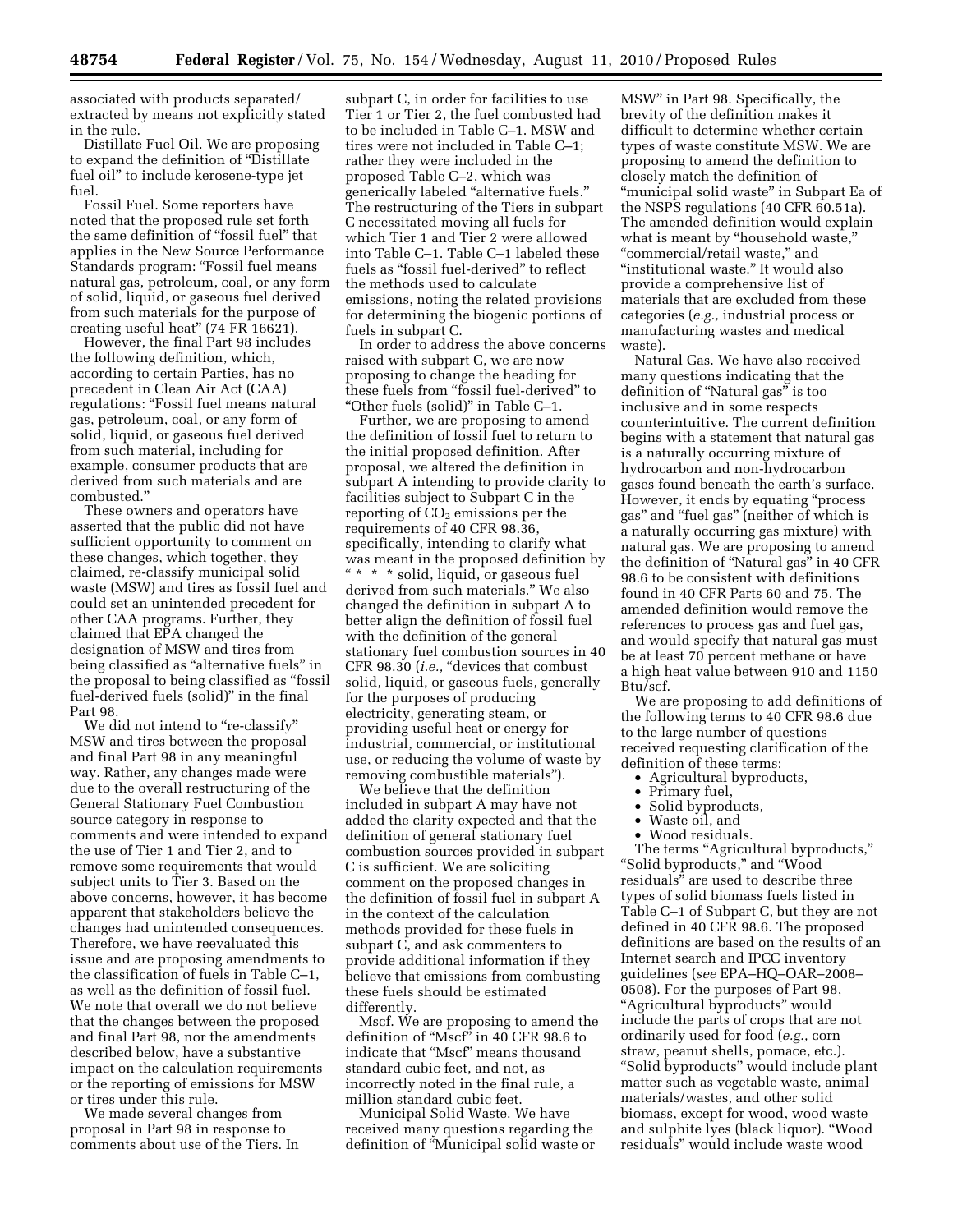recovered primarily from MSW streams, construction and demolition debris, and primary timber processing. Wastewater process sludge generated at pulp and paper mills would also be included; however, we are soliciting comment on whether the default emission factors for wood and wood residuals are appropriate for paper mill wastewater sludge, and, if not, what those emission factors should be.

''Primary fuel'' would be defined as the fuel that contributes the greatest percentage of the annual heat input to a combustion unit. ''Waste oil,'' which we are proposing to add to Table C–1 as a new fuel type, would be defined as oil whose physical properties have changed, either through storage, handling, or use, so that the oil can no longer be used for its original purpose. Waste oil would include both automotive and industrial oils of various types.

#### *G. Subpart C (General Stationary Fuel Combustion)*

Numerous issues have been raised by owners and operators in relation to the requirements in subpart C for general stationary fuel combustion. The issues being addressed by the proposed amendments include the following:

• Definition of the source category.

- GHGs to report.
- Calculating GHG emissions.

• Natural gas consumption expressed in therms.

• Use of Equation C–2b to calculate weighted annual average HHV.

• Categories of gaseous fuels.

• Use of mass-based gas flow meters. • Site-specific stack gas moisture

content values. • Determining emissions from an exhaust stream diverted from a CEMS monitored stack.

• Biomass combustion in units with CEMS.

• Use of Tier 3.

• Tier 4 requirements for units that combust greater than 250 tons of MSW per day.

• Applicability of Tier 4 to common stack configurations.

- Starting dates for the use of Tier 4.
- CH<sub>4</sub> and N<sub>2</sub>O calculations.
- $CO<sub>2</sub>$  emissions from sorbent.

• Biogenic  $CO<sub>2</sub>$  emissions from

- biomass combustion.
	- Fuel sampling for coal and fuel oil.

• Tier 3 sampling frequency for gaseous fuels.

•  $CO<sub>2</sub>$  emissions from blended fuel combustion.

- Use of consensus standard methods.
- $CO<sub>2</sub>$  monitor span values.
- CEMS data validation.
- Use of ASTM Methods D7459–08 and D6866–08.

• Electronic data reporting and recordkeeping.

• Common stack reporting option. • Common fuel supply pipe reporting option.

• Table C–1 default HHV and  $CO<sub>2</sub>$ emission factors.

• Table C-2 default  $CH_4$  and  $N_2O$ emission factors.

*Definition of the source category.* We are proposing to add a new paragraph 40 CFR 98.30(d), clarifying that the GHG emissions from a pilot light need not be included in the emissions totals for the facility. Section 98.30(a) of subpart C defines a stationary fuel combustion source as a device that combusts

'' \* \* \* solid, liquid, or gaseous fuel, generally for the purposes of producing electricity, generating steam, or providing useful heat or energy for industrial, commercial, or institutional use, or reducing the volume of waste by removing combustible matter \* \* \* ". A pilot light is a small permanent auxiliary flame that simply ignites the burner of a combustion process in a boiler, turbine, or other fuel combustion device, and is not used to produce electricity or steam, or to provide useful energy to an industrial process, or to reduce waste by removing combustible matter. Therefore, we are clarifying that, for the purposes of Part 98, a pilot light is not considered to be a stationary fuel combustion source and pilot gas consumption would not be required to be included in the GHG emissions calculations.

*GHGs to Report.* We are proposing to amend 40 CFR 98.32 to clarify that  $CO<sub>2</sub>$ ,  $CH<sub>4</sub>$ , and N<sub>2</sub>O mass emissions from a stationary fuel combustion unit do not need to be reported under subpart C if such an exclusion is indicated elsewhere in subpart C.

*Calculating GHG emissions.* We are proposing to amend 40 CFR 98.33(a) to provide additional detail and clarify who may (or must) use the calculation methods in the subsequent paragraphs to calculate and report GHG emissions. Specifically, we are proposing to amend this paragraph to point out that certain sources may use the methods in 40 CFR part 75 to calculate  $CO<sub>2</sub>$  emissions, if they are already using Part 75 to report heat input data year-round under another Clean Air Act program. Paragraph 98.33(a) would also be amended to clarify the reporting of  $CO<sub>2</sub>$ emissions from biomass combustion when a unit combusts both biomass and fossil fuels.

*Natural gas consumption expressed in therms.* Subpart C of Part 98 allows the use of fuel billing records to quantify natural gas consumption, for the purposes of calculating  $CO<sub>2</sub>$  mass

emissions. On the billing records provided by natural gas suppliers, fuel usage is often expressed in units of ''therms,'' rather than standard cubic feet (scf). A therm is equal to 100,000 Btu, or 0.1 mmBtu. Therefore, the equations for calculating  $CO<sub>2</sub>$  mass emissions in Subpart C (*e.g.,* Equation C–1), which require fuel usage to be in units of scf, are not suitable when fuel consumption is expressed in therms.

In view of this, we are proposing to amend 40 CFR 98.33(a)(1) by adding a new equation, C–1a, to Tier 1. When natural gas consumption is expressed in therms, equation C–1a would enable sources to calculate  $CO<sub>2</sub>$  mass emissions directly from the information on the billing records, without having to request or obtain additional data from the fuel suppliers.

We are proposing to allow Equation C–1a to be used for units of any size when the fuel usage information on natural gas billing records is expressed in units of therms. A new paragraph,  $(b)(1)(v)$ , would be added to 40 CFR 98.33 to reflect this. Section 98.36(e)(2)(i) would also be amended to allow gaseous fuel consumption to be reported in units of therms.

*Use of Equation C–2b.* Whenever HHV data are received on a monthly or more frequent basis, the Tier  $2 \text{ CO}_2$  emissions calculation methodology requires the owner or operator to use Equation C–2b to calculate the annual average HHV, weighted according to monthly fuel usage. The fuel-weighted annual average HHV is then substituted into Equation C–2a. If HHV data are received less frequently than monthly, an arithmetic average HHV is used in the emissions calculations (*see* 40 CFR 98.33(a)(2)(ii)).

However, we have learned that in cases where a facility includes part 75 units (*i.e.,* boilers and/or combustion turbines) and small combustion sources such as space heaters that share a common natural gas or oil supply, the use of Tier 2 may be triggered for the small combustion sources when the part 75 units use the appendix D methodology to quantify heat input. This is because appendix D of Part 75 requires periodic sampling of the heating value of fuel oil and natural gas. Tier 2 will be triggered for the small combustion units if the Part 75 fuel sampling frequency is equal to or greater than the minimum frequency specified in § 98.34(a). Further, if the part 75 fuel sampling frequency is monthly or greater, Equation C–2b would have to be used to calculate fuel-weighted annual average HHVs for the small combustion sources.

Requiring small, low-emitting combustion sources to calculate CO<sub>2</sub>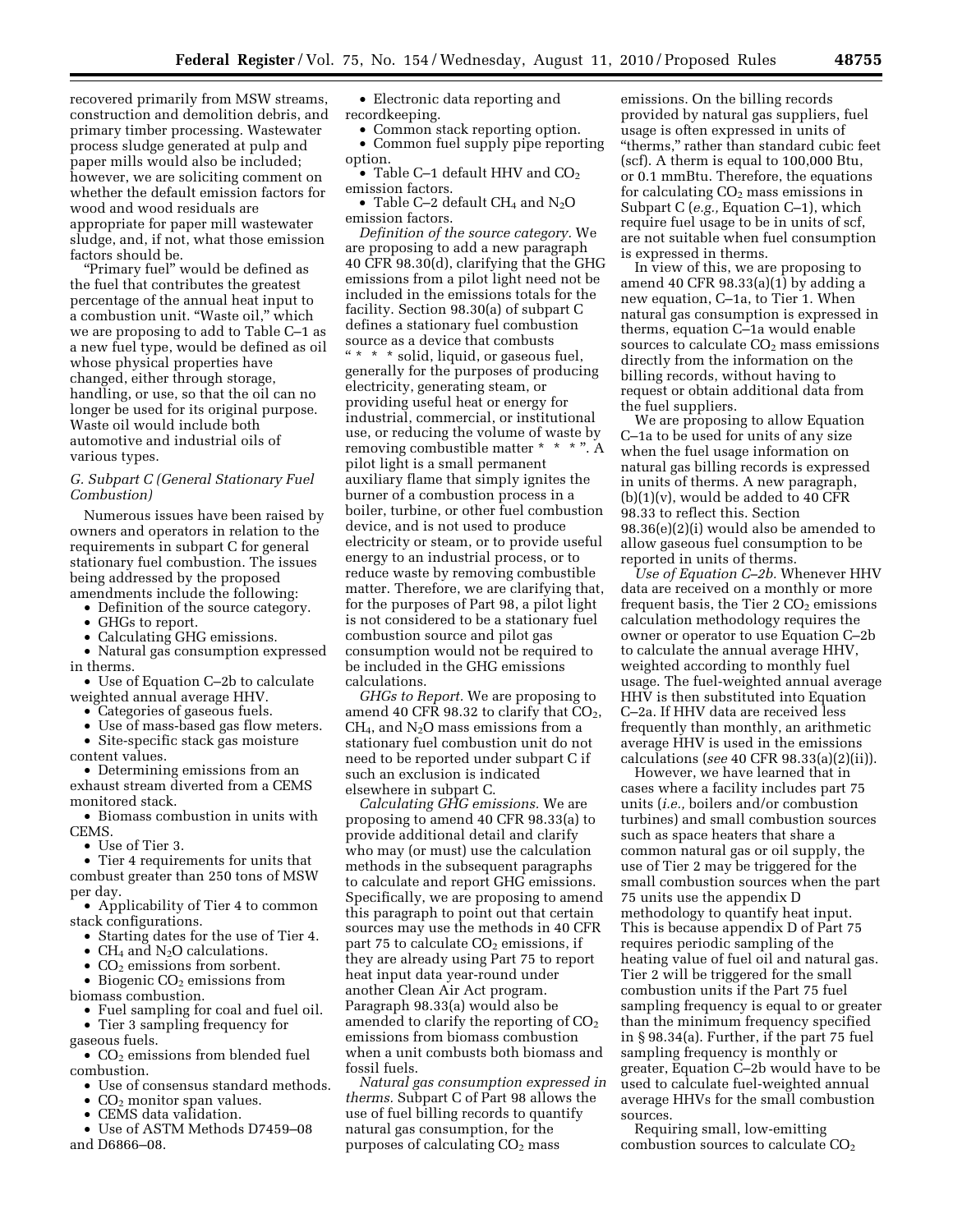mass emissions using fuel-weighted annual average HHVs instead of arithmetic average values will not significantly enhance data quality. In view of this, we are proposing to amend 40 CFR 98.33(a)(2)(ii), to require calculation of a weighted HHV only for individual Tier 2 units with a maximum rated heat input capacity greater than or equal to 100 mmBtu/hr, and for groups of units that contain at least one unit of that size. For Tier 2 units smaller than 100 mmBtu/hr and for aggregated groups of Tier 2 units under § 98.36(c)(1) in which all units in the group are smaller than 100 mmBtu/hr, the annual arithmetic average HHV, rather than the annual fuel-weighted average HHV, would be used in Equation C–2a.

*Categories of Gaseous Fuels.* Section 98.34(a)(2)(iii) of subpart C requires quarterly HHV sampling for liquid fuels other than fuel oil, for fossil fuelderived gaseous fuels, and for biogas, when the Tier 2 methodology is used to calculate  $CO<sub>2</sub>$  mass emissions. The term ''fossil fuel-derived gaseous fuels'' has caused considerable confusion among regulated sources. The nomenclature and organization of Table C–1 of Subpart C makes it hard to determine which fuels are included in this category. Currently, only two fuels are listed in Table C–1 under the heading of fossil fuel-derived gaseous fuels: blast furnace gas and coke oven gas. However, a number of other gaseous fuels that are derived from petroleum, such as butane, are not listed there, but are listed under a different heading for ''petroleum products.''

We are proposing to revise 40 CFR 98.33(a)(2)(iii) by replacing the term ''fossil fuel-derived gaseous fuels'' with a more inclusive term, *i.e.*, "gaseous fuels other than natural gas.'' Corresponding changes would also be made to Table C–1 for consistency, placing blast furnace gas, coke oven gas, fuel gas, and propane in a new category, ''Other fuels (gaseous).''

*Use of Mass-Based Gas Flow Meters.*  The Tier  $3 CO<sub>2</sub>$  emissions calculation methodology in 40 CFR 98.33(a)(3) currently allows flow meters that measure mass flow rates of liquid fuels to be used to quantify fuel consumption, provided that the density of the fuel is determined and the measured mass of fuel is converted to units of volume (*i.e.,*  gallons), for use in Equation C–4. In response to a number of requests, we are proposing to amend 40 CFR 98.33(a)(3)(iv), to conditionally allow flow meters that measure mass flow rates of gaseous fuels to be used for Tier 3 applications. To use mass flow meters, the density of the gaseous fuel would

have to be measured, either with a calibrated density meter or by using a consensus standard method or standard industry practice, in order to convert the measured mass of fuel to units of standard cubic feet, for use in Equation  $C-5$ 

*Site-Specific Stack Gas Moisture Content Values.* The Tier 4 calculation methodology in 40 CFR 98.33(a)(4) requires a  $CO<sub>2</sub>$  CEMS to be used together with a stack gas flow rate monitor to measure  $CO<sub>2</sub>$  mass emissions. If the  $CO<sub>2</sub>$ monitor measures on a dry basis, corrections for the stack gas moisture content are needed, because the flow monitor measures on a wet basis.

Part 98 currently requires that the moisture corrections be made either by installing a continuous moisture monitoring system or by using a default moisture value from 40 CFR Part 75 (specifically 40 CFR  $75.11(b)(1)$ ) in the calculations. However, the default moisture constants from Part 75 only apply to various grades of coal, and to wood and natural gas.

Recently, we have received inquiries from a number of sources that currently have dry-basis  $CO<sub>2</sub>$  monitors in place and are required to use Tier 4. These sources have requested that EPA allow the use of site-specific default moisture values, in cases where no applicable default value is specified in Part 75 for the type(s) of fuel(s) combusted, or where the Part 75 moisture values are believed to be unrepresentative.

EPA has approved many petitions for site-specific moisture content default values under the ARP. Therefore, we believe it is reasonable to allow Part 98 sources to develop such default values, using an approach similar to the one that has been approved under the ARP.

In view of this, we are proposing to amend 40 CFR  $98.33(a)(4)(iii)$  to allow the use of site-specific moisture constants under the Tier 4 methodology. The site-specific moisture default value(s) would have to represent the fuel(s) or fuel blends that are combusted in the unit during normal, stable operation, and would have to account for any distinct difference(s) in stack gas moisture content associated with different process operating conditions.

For each site-specific default moisture percentage, at least nine runs would be required using EPA Method 4— Determination Of Moisture Content In Stack Gases (40 CFR Part 60, Appendix A–3). Moisture data from the relative accuracy test audit (RATA) of a CEMS could be used for this purpose. Each site-specific default moisture value would be calculated by taking the arithmetic average of the Method 4 runs.

Each site-specific moisture default value would be updated at least annually, and whenever the current value is believed to be nonrepresentative, due to changes in unit or process operation. The updated moisture value would be used in the subsequent  $CO<sub>2</sub>$  emissions calculations.

*Determining Emissions from an Exhaust Stream Diverted from a CEMS Monitored Stack.* We are proposing to amend 40 CFR 98.33(a)(4) by adding a new paragraph, (a)(4)(viii), to address the determination of  $CO<sub>2</sub>$  mass emissions from a unit subject to the Tier 4 calculation methodology when a portion of the flue gases generated by the unit exhaust through a stack that is not equipped with a CEMS to measure CO2 emissions (herein referred to as an ''unmonitored stack'') The paragraph is intended to address situations where a portion of the stack gas generated by the Tier 4 unit is diverted for the purpose of drying fuels, recovering heat, or some other process-related activity. The provisions of the new paragraph would not apply when  $CO<sub>2</sub>$  is removed or chemically altered in a way that significantly changes the  $CO<sub>2</sub>$ concentration at the outlet of the unmonitored stack, compared to the outlet CO<sub>2</sub> concentration at the stack equipped with a CEMS. The owner or operator would be required to use the best available information to estimate the hourly stack gas volumetric flow rates exhausting through the unmonitored stack. Best available information would include, but would not be limited to, correlation of operating parameters with flow rate, periodic flow rate measurements made with EPA Method 2, engineering analysis, etc. The estimated flow rates of the diverted gas stream would be made at the point where the diverted stream exits the main flue gas exhaust system. Each hourly volumetric flow rate value used in Equation C–6 of Subpart C would be the sum of the flow rate measured at the stack equipped with a CEMS and the estimated flow rate of the diverted gas stream. All procedures used to estimate the volumetric flow rate of the diverted gas stream would be documented in the monitoring plan required under 40 CFR 98.3(g)(5).

*Biomass Combustion in Units With CEMS.* We are proposing to amend 40 CFR 98.33(a)(5)(iii)(D) to redesignate it as 40 CFR 98.33(a)(5)(iv). This is to correct a paragraph numbering error in subpart C, because this paragraph applies to all of 40 CFR 98.33(a)(5) and not just to 40 CFR 98.33(a)(5)(iii). As discussed above in section II.C of the preamble, we are also proposing to amend 40 CFR 98.3(c) in subpart A and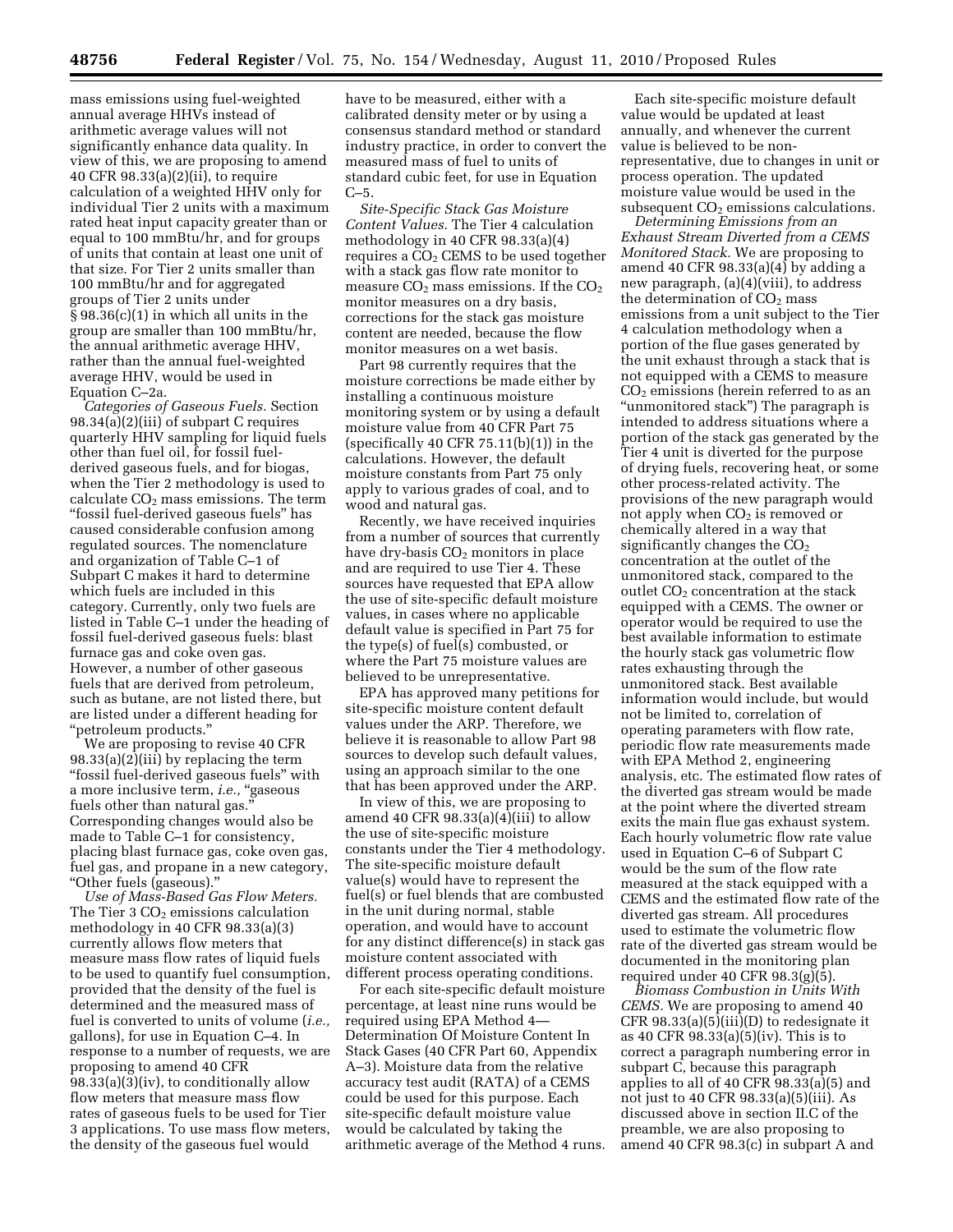40 CFR 98.33(a)(5) to clarify that the separate reporting of biogenic  $CO<sub>2</sub>$  is optional for units that are not subject to the Acid Rain Program, but are using Part 75 methodologies to calculate CO<sub>2</sub> mass emissions, as described in 40 CFR 98.33(a)(5)(i) through (a)(5)(iii). As discussed above, separate reporting of biogenic  $CO<sub>2</sub>$  emissions is also optional for units subject to subpart D.

*Use of Tier 3.* Section 98.33(b)(3)(iii) of subpart C currently requires the use of Tier 3 when a fuel that is not listed in Table C–1 of Subpart C is combusted in a unit with a maximum rated heat input capacity greater than 250 mmBtu/ hr, if two conditions are met: (a) The use of Tier 4 is not required; and (b) the fuel provides at least 10 percent of the annual heat input to the unit.

However, 40 CFR 98.33(b)(3)(iii)(B) refers to the annual heat input to a group of units served by a common supply pipe, in addition to the heat input to an individual unit. The text of 40 CFR 98.33(b)(3)(iii) is not consistent with 40 CFR  $98.33(b)(3)(iii)(B)$  because it does not mention common pipe configurations.

We are proposing to amend 40 CFR 98.33(b)(3)(iii) to clarify that the paragraph applies also to common pipe configurations where at least one unit served by the common pipe has a heat input capacity greater than 250 mmBtu/ hr.

The Agency also proposes to add a new paragraph, (b)(3)(iv), to 40 CFR 98.33, requiring Tier 3 to be used when specified in another subpart of Part 98, regardless of fuel type or unit size. For example, Subpart Y requires certain units that combust refinery fuel gas (RFG) to use Equation C–5 in Subpart C (which is the Tier 3 equation for gaseous fuel combustion) to calculate  $CO<sub>2</sub>$  mass emissions, without regard to unit size.

*Tier 4 Requirements for Units That Combust Greater Than 250 Tons of MSW per Day.* Owners and operators of units that combust municipal solid waste have contended that, because Part 98 requires that units that combust MSW must follow Tier 4 if they meet the requirements in 40 CFR 98.33(b)(4)(ii) or 40 CFR 98.33(b)(4)(iii), it entails a disproportionate burden for municipal waste combustors (MWCs). One element of their argument was that a threshold of greater than 250 tons per day of MSW was a more stringent threshold than the 250 mmbtu/hr heat input threshold for other stationary combustion units and, therefore, a disproportionate burden for MWCs. Further, they stated that the industry did not have the necessary emission monitoring equipment in place and would, therefore, be required to install

new equipment in order to meet the requirements of the rule.

Part 98 included a threshold of 250 tons of MSW per day because it was consistent with the threshold applied in the EPA New Source Performance Standards (NSPS). Under that program, units combusting greater than 250 tons per day of MSW are considered ''large'' units. We did not believe that subpart C applied a disproportionate burden to municipal waste combustors because all ''large'' units (whether 250 tons of MSW per day or with a heat input capacity greater than 250 mmBtu/hr) would only be subject to Tier 4 if they met the other conditions outlined in 40 CFR 98.33(b)(4). We have reevaluated this issue based on the fact that while a threshold of 250 tons of MSW may be appropriate for the purposes of NSPS, it is not necessarily appropriate for a GHG emissions reporting program. We also recognize that a large majority of the units may have to install either a flow meter or a concentration monitor, and in some cases both, to comply with subpart C.

Based on these concerns, we are proposing to amend 40 CFR  $98.33(b)(4)(ii)(A)$  to change the 250 tons MSW per day threshold to 600 tons MSW per day, based on further analysis that this value is approximately equivalent to the 250 mmBtu/hr heat input requirements for other large stationary combustion units. For more information, please refer to the Background Technical Support Document (EPA–HQ–OAR–2008–0508). Units less than 600 tons MSW per day, that do not meet the requirements in 40 CFR 98.33(b)(4)(iii) could use Tier 2. We believe that this proposal still meets the desired goal to obtain high quality data from larger units, while not applying unnecessary burden. With this proposed amendment, MWCs would be subject to comparable monitoring thresholds and conditions as other general stationary combustion units.

*Applicability of Tier 4 to Common Stack Configurations.* Section 98.36(c)(2) of Subpart C allows the owner or operator of stationary combustion units that share a common stack (or duct) and use the Tier 4 methodology to calculate  $CO<sub>2</sub>$  mass emissions to continuously monitor and report the combined  $CO<sub>2</sub>$  mass emissions at the common stack (or duct), in lieu of separately monitoring and reporting the  $CO<sub>2</sub>$  emissions from the individual units.

Several other Subparts of Part 98 either: (1) Allow a particular process or manufacturing unit to use Tier 4 to quantify  $CO<sub>2</sub>$  mass emissions, as an alternative to using a mass balance

approach (for instance, Subpart G allows this option for an ammonia manufacturing unit—*see* 40 CFR 98.73(a) and (b)); or (2) require Tier 4 to be used in certain instances when a process unit and a stationary combustion unit share a common stack (*e.g., see* 40 CFR 98.63(g) and 98.73(c)).

Subpart C sets forth the applicability of Tier 4 in 40 CFR 98.33(b)(4)(ii) and (b)(4)(iii). However, note that 40 CFR 98.33(b)(4) focuses exclusively on individual stationary fuel combustion units; no mention is made of common stack configurations.

In view of this, we are proposing to amend 40 CFR 98.33(b)(4) by adding provisions to clarify how the Tier 4 criteria apply to common stack configurations. Paragraph (b)(4)(i) would be expanded to include monitored common stack configurations that consist of stationary combustion units, process units, or both types of units. A new paragraph, (b)(4)(iv) would also be added, describing the following three distinct common stack configurations to which Tier 4 might apply.

The first, most basic configuration is one in which the combined effluent gas streams from two or more stationary fuel combustion units are vented through a monitored common stack (or duct). In this case, Tier 4 would apply if:

• There is at least one large unit in the configuration that has a maximum rated heat input capacity greater than 250 mmBtu/hr or an input capacity greater than 600 tons/day of MSW (as applicable);

• At least one large combustion unit in the configuration meets the conditions of 40 CFR 98.33(b)(4)(ii)(A) through  $(b)(4)(ii)(C)$ ; and

• The CEMS installed at the common stack (or duct) meets all of the requirements of 40 CFR 98.33  $(b)(4)(ii)(D)$  through  $(b)(4)(ii)(F)$ .

Tier 4 would also apply when all of the combustion units in the configuration are small  $(\leq 250 \text{ mm}$ Btu/ hr or ≤ 600 tons/day of MSW), if at least one of the units meets the conditions of 40 CFR 98.33(b)(4)(iii).

The second configuration is one in which the combined effluent gas streams from a stationary combustion unit and a process or manufacturing unit are vented through a common stack or duct. Many subparts of part 98 describe this situation (*see* subparts F, G, K, Q, Z, BB, EE, and GG). In this case, the use of Tier 4 would be required if the stationary combustion unit and the monitors installed at the common stack or duct meet the applicability criteria of 40 CFR 98.33(b)(4)(ii) or 98.33(b)(4)(iii). If multiple stationary combustion units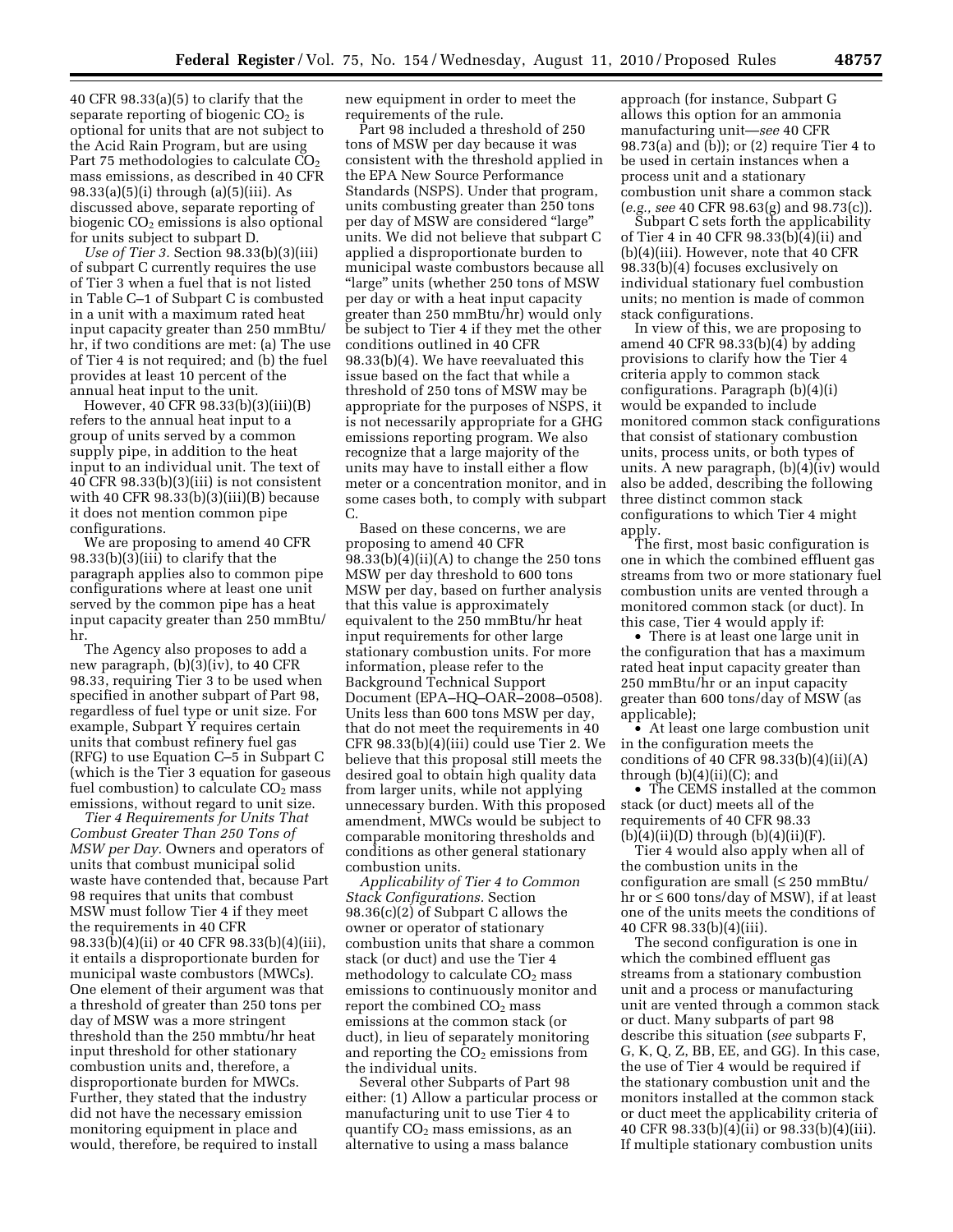and a process unit (or units) are vented through a common stack or duct, Tier 4 would be required if at least one of the combustion units and the monitors installed at the common stack or duct meet the conditions of 40 CFR 98.33(b)(4)(ii) or 98.33(b)(4)(iii).

The third configuration is one in which the combined effluent streams from two or more process or manufacturing units are vented through a common stack or duct. In this case, if any of these units is required to use Tier 4 under an applicable subpart of Part 98, the owner or operator could either monitor the  $CO<sub>2</sub>$  mass emissions at the Tier 4 unit(s) before the effluent streams are combined together, or monitor the combined  $CO<sub>2</sub>$  mass emissions from all units at the common stack or duct. However, if it is not feasible to monitor the individual units, the combined  $CO<sub>2</sub>$ mass emissions would have to be monitored at the common stack or duct, using Tier 4.

*Starting Dates for the Use of Tier 4.*  Section 98.33(b)(5) of subpart C currently states that units that are required to use the Tier 4 methodology must begin using it on January 1, 2010 if all required CEMS are in place. Otherwise, use of Tier 4 begins on January 1, 2011, and Tier 2 or Tier 3 may be used to report  $CO<sub>2</sub>$  mass emissions in 2010. Recently, a number of sources have asked EPA whether Tier 4 may be used prior to January 1, 2011 if the required CEMS are certified some time in 2010, or whether Tier 2 or Tier 3 must be used for the entire year.

We believe that it is reasonable for sources to begin reporting  $CO<sub>2</sub>$ emissions data prior to 2011 from CEMS that successfully complete certification testing in 2010. Therefore, we are proposing to amend 40 CFR 98.33(b)(5) accordingly. Note that changes in methodology during a reporting year are allowed by Part 98, and must be documented in the annual GHG emissions report (*see* 40 CFR 98.3(c)(6)).

The proposed revisions would allow sources to discontinue using Tier 2 or 3 and begin reporting their 2010 emissions under Tier 4 as of the date on which all required certification tests are passed. CEMS data recorded during the certification test period could also be used for Part 98 reporting, provided that: (a) All required certification tests are passed in sequence, with no test failures; and (b) no unscheduled maintenance or repair of the CEMS is required during the test period.

We are also proposing to amend 40 CFR 98.33(b)(5) by adding a new paragraph, (b)(5)(iii), to address situations where the owner or operator of an affected unit that has been using

Tier 1, 2, or 3 to calculate  $CO<sub>2</sub>$  mass emissions makes a change that triggers Tier 4 applicability by changing: (1) The primary fuel, (2) the manner of unit operation, or (3) the installed continuous monitoring equipment. In such cases, the owner or operator would be required to begin using Tier 4 no later than 180 days from the date on which the change is implemented. This would allow adequate time for the owner or operator to obtain and/or certify any of the required Tier 4 continuous monitors.

*Methane and Nitrous Oxide Calculations.* The equations for calculating  $CH_4$  and  $N_2O$  emissions from stationary combustion sources are found in 40 CFR 98.33(c). Calculation of these emissions is required only for fuels listed in Table C–2 of Subpart C. When either the Tier 1 or the Tier 3 methodology is used to determine  $CO<sub>2</sub>$ mass emissions, Equation C–8 is used to calculate  $CH_4$  and  $N_2O$  emissions. Equation C–8 includes the term ''HHV,'' which is defined as the applicable default high heat value (HHV) from Table C–1 for a particular type of fuel. Owners and operators have asserted that they should be able to use actual HHV data for Tier 3 units, in lieu of using the Table C–1 default values, and noted that site-specific values would be more accurate.

We agree that this would result in more accurate estimates of emissions and are proposing to revise the definition of the term "HHV" in the Equation C–8 nomenclature. The proposed amendment would allow Tier 3 units to use actual HHV data to calculate  $CH_4$  and  $N_2O$  emissions. If multiple HHV values are obtained during the year, the arithmetic average would be used in Equation C–8.

Units that monitor heat input yearround according to 40 CFR Part 75 or that use the Tier  $4 \text{ CO}_2$  calculation methodology are required to use Equation C–10 in Subpart C to calculate CH4 and N2O emissions. When more than one type of fuel listed in Table C– 2 is combusted in these units during normal operation, 40 CFR 98.33(c)(4)(ii) requires Equation C–10 to be used separately for each fuel.

Owners and operators have asked EPA to clarify what is meant by ''normal operation,'' and whether any fuel(s) should be excluded from the emissions calculations. Today's proposed amendments would clarify the Agency's intent by removing the term "normal" operation" from  $40$  CFR 98.33(c)(4)(i) and (c)(4)(ii). Therefore, calculation of  $CH<sub>4</sub>$  and N<sub>2</sub>O emissions would simply be required for each Table C–2 fuel

combusted in the unit during the reporting year.

We are also proposing to further amend 40 CFR 98.33(c)(4)(ii), to allow additional reporting flexibility for certain units that combust more than one type of fuel; specifically, for units that report heat input data to EPA yearround using part 75 CEMS. For all multi-fuel units that use CEMS to comply with Part 98, subpart C requires the ''best available information'' to be used to determine the percentage of the annual unit heat input contributed by each type of fuel, for the purposes of calculating  $CH_4$  and  $N_2O$  mass emissions.

For part 75 units that use CEMS to quantify unit heat input, the fuelspecific annual heat input values needed for the  $CH_4$  and  $N_2O$  emissions calculations can, in most cases, be determined from information in the part 75 electronic data reports—specifically, from the "F-factors" reported for each unit operating hour. These F-factors, which are fuel-specific, are used in the hourly heat input calculations. Therefore, it is possible to use the reported F-factors to group the annual unit operating hours according to fuel type, and to sum the reported hourly heat input values for each group. However, if the owner or operator elects to use the reporting option in section 3.3.6.5 of part 75, appendix F, the fuelspecific heat input values cannot be determined from the emissions reports. This is because section 3.3.6.5 of appendix F allows the owner or operator to calculate all hourly heat input values using the ''worst-case'' (highest) F-factor for any fuel combusted in the unit. A situation where this reporting option is likely to be implemented is for a coal-fired utility boiler that uses small amounts of natural gas for unit startup. A second example where the worst-case F-factor option is sometimes used is for a unit that combusts a blend of bituminous coal and sub-bituminous coal, in varying proportions. The F-factors for these two grades of coal are nearly the same. For the examples cited, the impact on the reported annual unit heat input is generally very small (1 to 2 percent at most). In view of this, we are proposing to allow part 75 units that use the worst-case F-factor reporting option to attribute 100 percent of the unit's annual heat input to the fuel with the highest F-factor, as though it were the only fuel combusted during the report year.

For Tier 4 units, the requirement to use the best available information to determine the annual heat input from each type of fuel is being retained in 40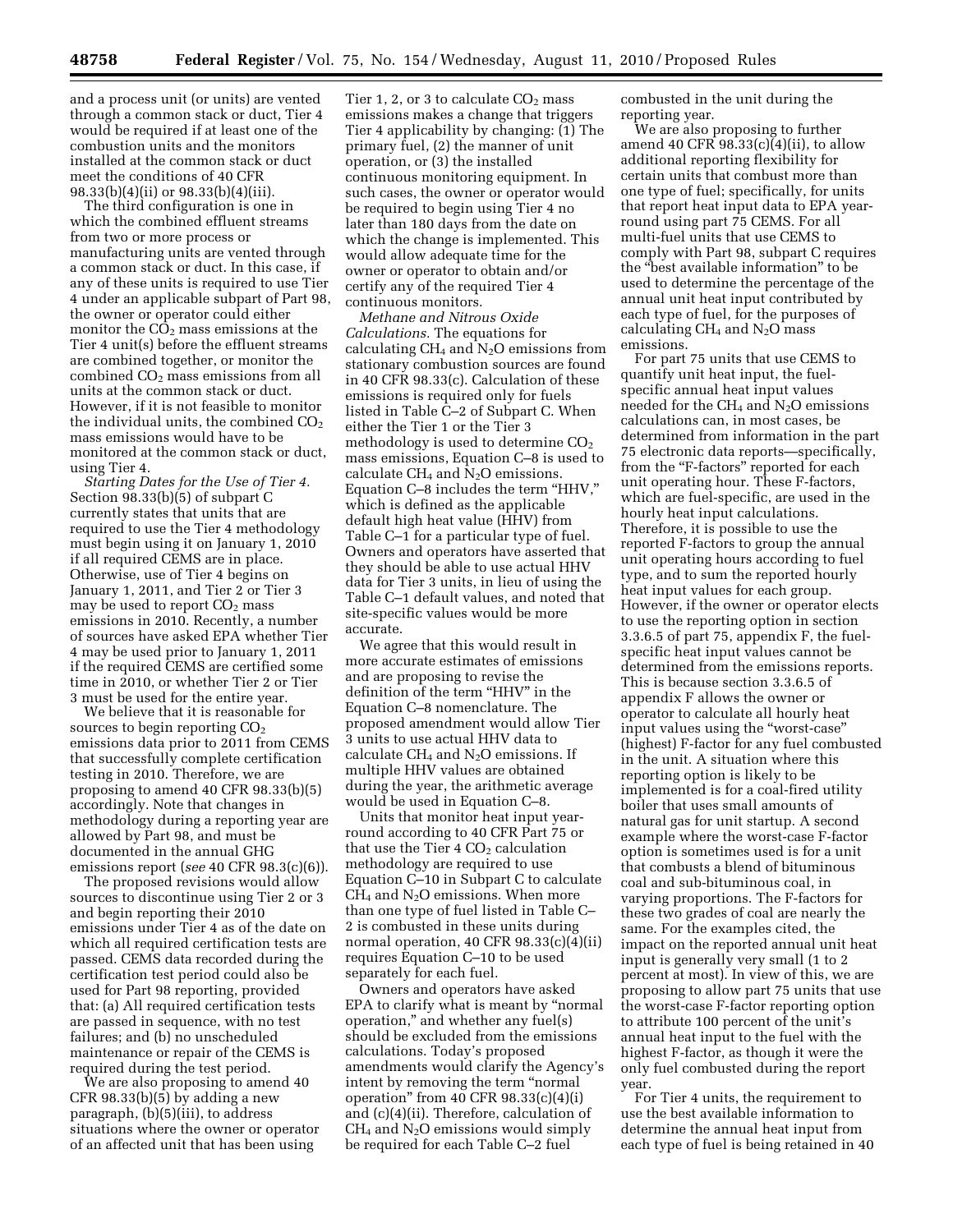CFR 98.33(c)(4)(i), and we are proposing to allow it under 40 CFR 98.33(c)(4)(ii)(D) as an alternative for part 75 units, in cases where fuelspecific heat input values cannot be determined directly from the part 75 electronic data reports.

*Carbon Dioxide Emissions from Sorbent.* Section 98.33(d) of subpart C currently requires the following sources to use Equation C–11 to calculate and report  $CO<sub>2</sub>$  mass emissions from sorbent, except where the total  $CO<sub>2</sub>$  emissions are measured using CEMS: (a) Fluidized bed combustion units; (b) units with wet flue gas desulfurization (FGD) systems; and (c) units equipped with ''other acid gas emission controls with sorbent injection.'' Equation C–11 includes the term "R," which is defined as "1.00, the calcium to sulfur stoichiometric ratio.''

Industry members have noted that some sorbents that reduce acid gas emissions do not produce  $CO<sub>2</sub>$  (for instance,  $Ca(OH)_2$  does not). Further, the 1.00 value of R in Equation C–11 applies only to  $SO<sub>2</sub>$  removal, indicating that one mole of  $CO<sub>2</sub>$  is produced for every mole of SO2 removed. We have also been informed that  $CO<sub>2</sub>$ –producing sorbents such as sodium bicarbonate are sometimes injected to remove other acid gas species (*e.g.,* HCl).

In view of these considerations, we are proposing to amend 40 CFR 98.33(d) by making it more generally applicable to different types of  $CO<sub>2</sub>$ -producing sorbents. The term "R" would be redefined as the number of moles of  $CO<sub>2</sub>$ released upon capture of one mole of acid gas. When the sorbent is  $CaCO<sub>3</sub>$ , the value of R would be 1.00. For other  $CO<sub>2</sub>$ producing sorbents, a specific value of R would be determined by the reporting facility from the chemical formula of the sorbent and the chemical reaction with the acid gas species that is being removed.

*Biogenic CO*2 *Emissions From Biomass Combustion.* In response to questions about the methodologies in 40 CFR 98.33(e) for calculating biogenic  $CO<sub>2</sub>$  mass emissions from biomass combustion, we are proposing a number of technical corrections and clarifications to that section of the rule.

The title and introductory text of 40 CFR 98.33(e) would be amended to more precisely define the requirements for reporting biogenic  $CO<sub>2</sub>$  emissions. In general, biogenic  $CO<sub>2</sub>$  emissions reporting would be required only for the combustion of the biomass fuels listed in Table C–1 and for municipal solid waste (which consists partly of biomass and partly of fossil fuel derivatives).

We are also proposing to amend 40 CFR 98.33(e) to describe three cases in which units that combust biomass

would not need to report biogenic CO<sub>2</sub> emissions separate from total  $CO<sub>2</sub>$ emissions:

1. If a biomass fuel is not listed in Table  $C-1$ , the biogenic  $CO<sub>2</sub>$  emissions would need to be reported separately from total  $CO<sub>2</sub>$  emissions only if:

- The fuel is combusted in a large unit (greater than 250 mmBtu/hr heat input capacity);
- —The biomass fuel accounts for 10 percent or more of the annual heat input to the unit; and
- —The unit does not use CEMS to quantify its annual  $CO<sub>2</sub>$  mass emissions.

In that case, according to 40 CFR 98.33(b)(3)(iii), Tier 3 would have to be used to determine the carbon content of the biomass fuel and to calculate the biogenic  $CO<sub>2</sub>$  emissions.

2. If a unit is subject to Subpart C or D and uses the  $CO<sub>2</sub>$  mass emissions calculation methodologies in 40 CFR Part 75 to satisfy the Part 98 reporting requirements, the reporting of biogenic  $CO<sub>2</sub>$  emissions would be optional.

3. For the combustion of tires, which are also partly biogenic (typically 10–20 percent biomass, for car and truck tires), separate reporting of the biogenic  $CO<sub>2</sub>$ emissions would be optional, but could be done following provisions in 40 CFR 98.33(e).

We are proposing to amend 40 CFR 98.33(e)(1) by removing the restriction against using Tier 1 to calculate biogenic  $CO<sub>2</sub>$  emissions on units that use CEMS to measure the total  $CO<sub>2</sub>$  mass emissions. There is no technical basis for this restriction, provided that biomass consumption can be accurately quantified. However, the use of Tier 1 would not be allowed for combustion of MSW, as originally specified in 40 CFR 98.33(e)(1) of subpart C, and would also not be allowed for the combustion of tires, if biogenic  $CO<sub>2</sub>$  emissions are calculated for tires.

We are proposing to amend the methodology in 40 CFR 98.33(e)(2), which is specifically for units using a CEMS to measure  $CO<sub>2</sub>$  mass emissions, by:

1. Limiting it to cases where the  $CO<sub>2</sub>$ emissions measured by the CEMS are solely from combustion, *i.e.,* the stack gas contains no additional process  $CO<sub>2</sub>$ or  $CO<sub>2</sub>$  from sorbent; and

2. Prohibiting its use if the unit combusts MSW or tires.

Section 98.33(e)(2) of subpart C currently requires the total volume of CO2 produced from fossil fuel combustion (which is based on estimated fuel usage, measured HHVs and F-factors) to be subtracted from the total volume of CO<sub>2</sub> from the

combustion of all fuels (as determined from the CEMS data). The difference is assumed to be the volume of biogenic CO2. However, this approach is only viable if all of the  $CO<sub>2</sub>$  emissions are from the combustion of fossil fuels and biomass, and if no fuels (such as MSW and tires) that are a mixture of biomass and fossil fuel derivatives are combusted in the unit.

If there are any process  $CO<sub>2</sub>$  emissions or  $CO<sub>2</sub>$  emissions from sorbent in the stack effluent, the volumes of those  $CO<sub>2</sub>$ emissions would have to be subtracted from the total volume of  $CO<sub>2</sub>$  derived from the CEMS data in order to determine the biogenic  $CO<sub>2</sub>$  volume. Further, if any partly biogenic fuels (such as MSW and tires) are combusted in the unit, the fossil component of each of these fuels would have to be characterized. We are not aware of any method that is economically feasible for reporting sources to determine the mass percentage of the fossil fuel component of fuels such as MSW and tires. In addition, we are not aware of any practical method for quantifying CO2 volumes from sorbent or from noncombustion industrial processes. For these reasons, we are proposing restrictions "1" and "2" above on the use of the methodology in 40 CFR 98.33(e)(2).

For sources that are combusting MSW, we are proposing to amend 40 CFR 98.33(e)(3) to require the use of ASTM methods D7459–08 and D6866– 08 quarterly, as described in 40 CFR 98.34(d), when any MSW is combusted, either as the primary fuel or as the only fuel with a biogenic component. We are proposing to further amend 40 CFR 98.33(e)(3) to allow the ASTM methods to be used, as described in 40 CFR 98.34(e), for any unit in which biogenic (or partly biogenic) fuels, and nonbiogenic fuels are combusted, in any proportions.

We are also proposing to delete and reserve 40 CFR 98.33(e)(4) and the related subparagraphs. Although 40 CFR 98.33(e)(4) allows the ASTM methods to be used to determine biogenic  $CO<sub>2</sub>$ emissions for various combinations of biogenic and fossil fuels, we are proposing to delete and reserve it because the paragraph also includes an unnecessary restriction, *i.e.,* it only applies to units that use CEMS to measure total  $CO<sub>2</sub>$  mass emissions. The proposed amendments to 40 CFR 98.33(e)(3) described above would achieve the same intended purpose as 40 CFR 98.33(e)(4), without imposing this restriction, so 40 CFR 98.33(e)(4) is no longer needed.

Finally, we are proposing to amend 40 CFR 98.33(e)(5) so that it would also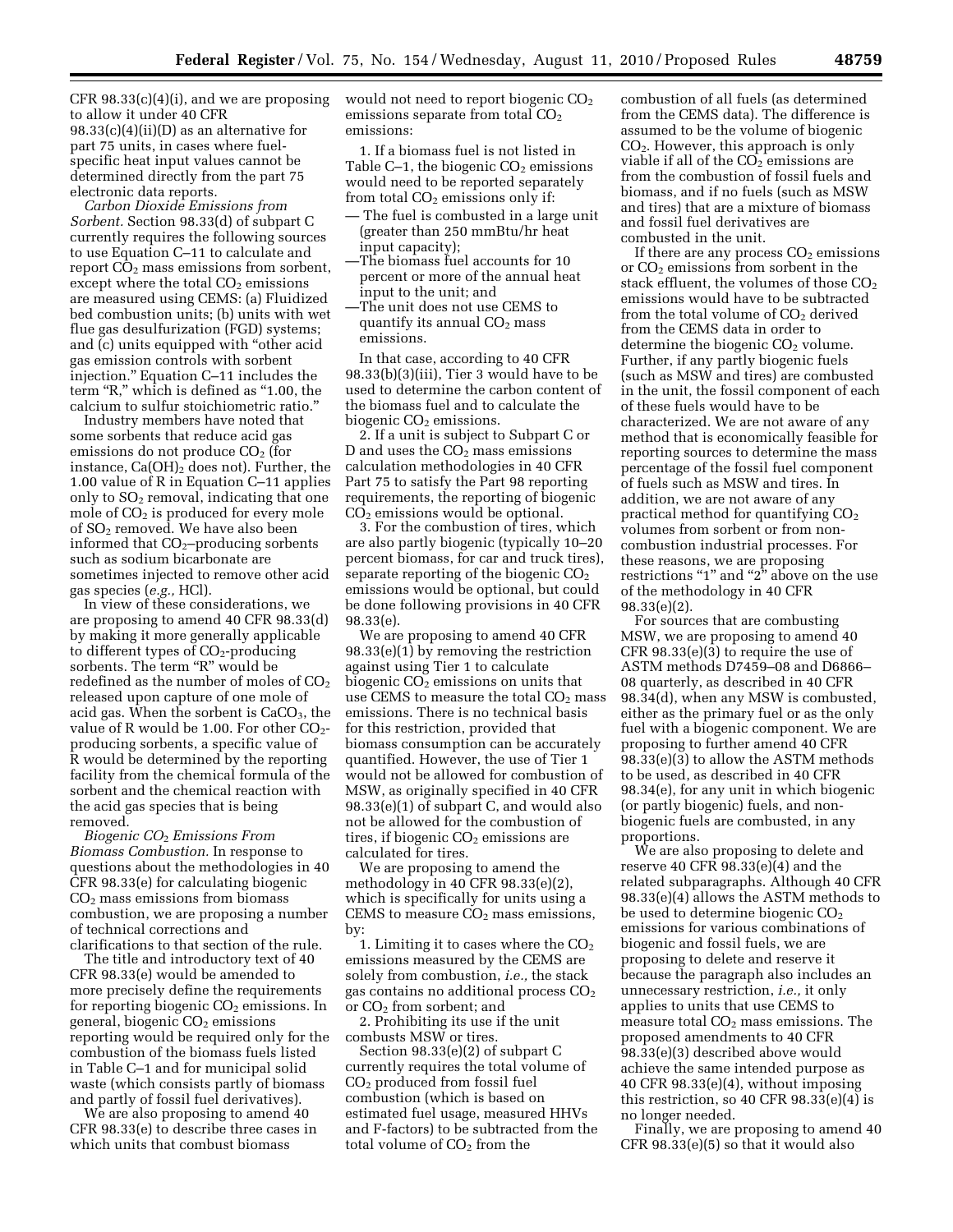apply to units that are using Tier 2 (Equation C–2a), as well as Tier 1 (Equation C–1), for calculating biogenic CO2 mass emissions. The approach in 40 CFR 98.33(e)(5) for estimating solid biomass fuel consumption is equally applicable to units using those two equations to calculate biogenic  $CO<sub>2</sub>$ emissions. Equation C–2a would apply when HHV data for a biomass fuel are available at the minimum frequency specified in 40 CFR 98.34(a)(2).

*Fuel Sampling for Coal and Fuel Oil.*  We are proposing to amend 40 CFR 98.34(a)(2), to clarify the frequency at which the HHV needs to be determined for different types of fuels.

In subpart C, the Tier 2 calculation methodology in 40 CFR 98.33(a)(2) requires periodic fuel sampling and analysis to determine HHVs. Section 98.34(a)(2) specifies the minimum required sampling frequency for various fuel types. For coal and fuel oil, at least one representative sample must be obtained and analyzed for each fuel lot. A ''fuel lot'' is defined as a shipment or delivery of a particular type of fuel, and may consist of a ship load, a barge load, a group of trucks, or a group of railroad cars.

Several reporters have noted that some facilities receive fuel deliveries by truck, rail or pipeline quite frequently even daily in some cases. The reporters have expressed the concern that, under subpart C, daily fuel deliveries appear to trigger a requirement for daily sampling and analysis, according to the definition of a fuel lot. Reporters have also noted that coal and petroleum derivatives such as coke and petroleum coke are often delivered in lots. Further, the Agency has received inquiries asking why a commonly-used fuel oil sampling strategy is not included in subpart C, *i.e.,* taking a sample whenever oil is added to the storage tank.

It is not our intent to require an excessive amount of HHV sampling for coal and fuel oil (or for any other solid or liquid fuel that is delivered in lots), or to prohibit the use of viable sampling options. Therefore, we are proposing, first, to amend 40 CFR  $98.34(a)(2)(ii)$  to expand the list of fuels for which sampling of each fuel lot is sufficient to include other solid or liquid fuels that are delivered in lots.

Second, we are proposing to more precisely define the term ''fuel lot'' in 40 CFR  $98.34(a)(2)(ii)$ , as it pertains to facilities that receive multiple deliveries of a particular fuel from the same supply source each month, either by truck, rail, or pipeline. The proposed amendment would clarify that a fuel lot consists of all of the deliveries for a given calendar month. Thus, for these

facilities, the required HHV sampling frequency would be no greater than once per month. We are proposing to add parallel language to 40 CFR 98.34(b)(3)(ii), the Tier 3 fuel sampling provisions for coal and fuel oil, for consistency with the proposed revisions to 40 CFR 98.34(a)(2)(ii).

Third, we are proposing to further revise 40 CFR 98.34(a)(2)(ii) and 98.34(b)(3)(ii) to allow manual oil samples to be taken after each addition of oil to the storage tank. Daily manual sampling, flow-proportional sampling, and continuous drip sampling would also be allowed.

*Tier 3 Sampling Frequency for Gaseous Fuels.* Section 98.34(b)(3)(ii) of subpart C specifies the minimum required frequency for determining the carbon content and molecular weight of various types of fuel, when using the Tier 3 methodology to calculate CO<sub>2</sub> mass emissions. For gaseous fuels, daily sampling is required if ''the necessary equipment is in place to make these measurements.'' Otherwise, weekly sampling is required.

EPA has received a number of questions from owners and operators about the meaning of ''necessary equipment.'' In particular, sources have asked whether this refers only to continuous, on-line equipment such as gas chromatographs, or whether daily, manual sampling is required where such capability exists.

We are proposing to amend 40 CFR 98.34(b)(3)(ii)(E) to clarify that daily sampling of gaseous fuels for carbon content and molecular weight is only required where continuous, on-line equipment is in place; weekly sampling would be required in all other cases. This has always been the Agency's intent.

*CO*2 *Emissions From Blended Fuel Combustion.* One of the most frequently asked questions by the regulated community since the October 30, 2009 publication of Part 98 is, ''How does one calculate  $CO<sub>2</sub>$  mass emissions from the combustion of blended fuels?'' Subpart C provided only limited guidance on this issue. First, 40 CFR 98.34(a)(3) stated that when different types of fuel are blended (*e.g.,* different ranks of coal or different grades of fuel oil), two options could be used for determining the HHV for Tier 2 applications: (a) Use a weighted HHV in the emissions calculations; or (b) take a representative sample of the blend and analyze it for HHV. Second, 40 CFR 98.34(b)(3)(v) stated that these same two options apply to carbon content and molecular weight determinations under Tier 3. Third, for Tier 3 common pipe applications, 40 CFR 98.34(b)(1)(vi) required that fuels

either be metered individually before blending, or that the blended fuel and a subset of the individual fuels be metered so that the volume of each fuel in the blend can be determined.

Based on the number of questions received, we have concluded that these rule provisions do not adequately address the complexities associated with blended fuels. Therefore, we are proposing substantive amendments to 40 CFR 98.34(a)(3), (b)(1)(vi), and  $(b)(3)(v)$ . The proposed amendments would make a clear distinction between cases where the mass or volume of each fuel in the blend is accurately measured prior to mixing (*e.g.,* using individual flow meters for each component) and cases where the exact composition of the blend is not known. In the former case, the fact that the fuels are blended is of no consequence; because the exact quantity of each fuel in the blend is known, the  $CO<sub>2</sub>$  emissions from combustion of each component would be calculated separately. In the latter case, we are proposing that the blend be considered to be a distinct "fuel type," and that its mass or volume and essential properties (*e.g.,* HHV, carbon content, etc.) be measured at a prescribed frequency.

When the mass or volume of each individual component of a blend is not precisely known prior to mixing, the appropriate method used to calculate the  $CO<sub>2</sub>$  mass emissions from combustion of the blend would be as follows. For smaller combustion units (heat input capacity not more than 250 mmBtu/hr), we are proposing that Tier 2 (or possibly Tier 1) be used when all components of the blend are listed in Table C–1 of Subpart C. In order to perform these  $CO<sub>2</sub>$  emissions calculations for the blend, a reasonable estimate of the percentage composition of the blend would be required, using the best available information (*e.g.,* from the typical or expected range of values of each component). A heat-weighted  $CO<sub>2</sub>$  emission factor would be calculated, using proposed Equation C– 16. For Tier 1 applications, a heatweighted default HHV would also have to be determined, using proposed Equation C–17.

In cases where a fuel blend consists of a mixture of fuel(s) listed in Table C– 1 and fuel(s) not listed in Table C–1, calculation of  $CO<sub>2</sub>$  and other GHG emissions from combustion of the blend would be required only for the Table C– 1 fuel(s), using the best available estimate of the mass or volume percentage(s) of the Table C–1 fuel(s) in the blend. In these cases, the use of Tier 1 would be required, with modifications to certain terms in Equations C–17 and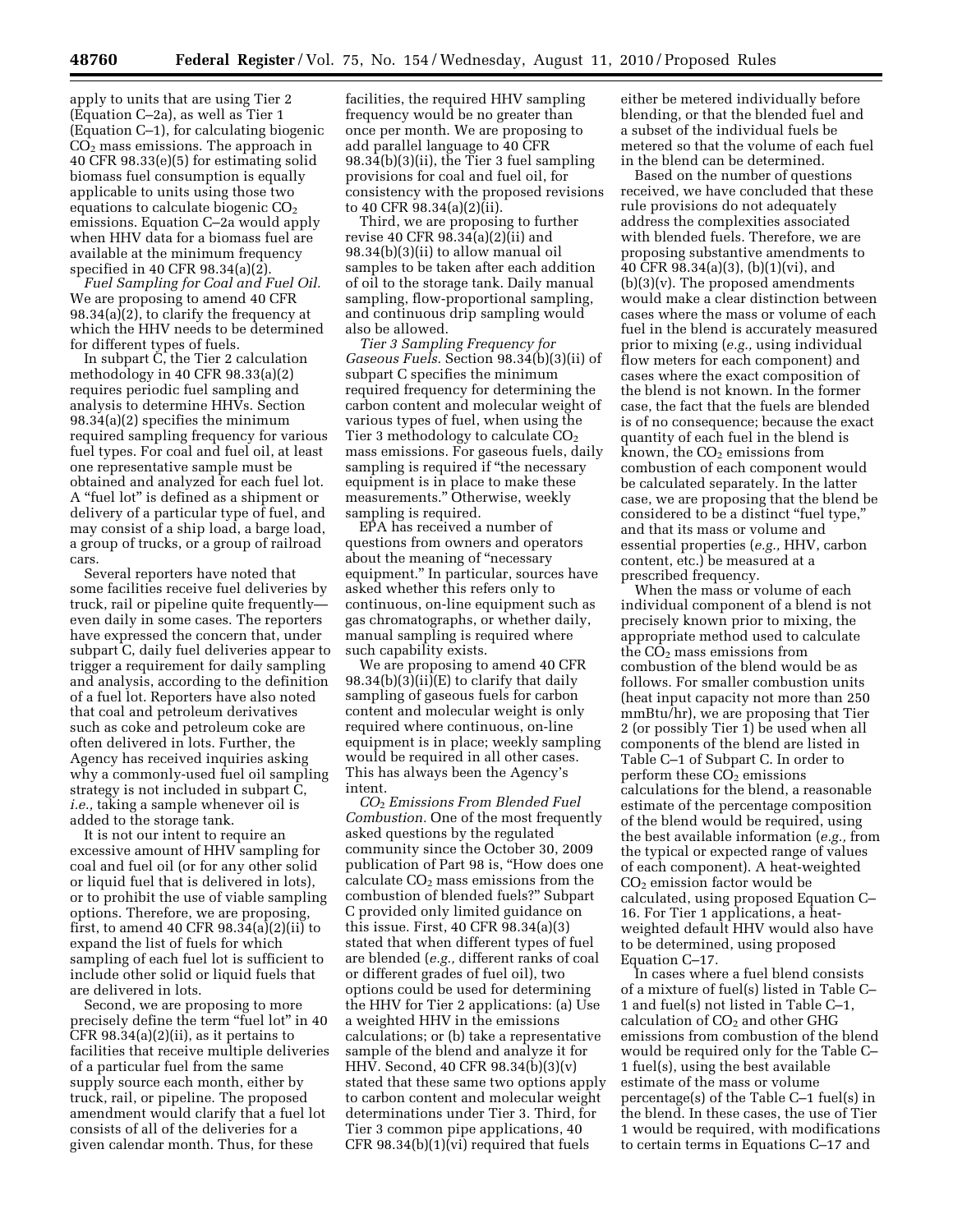C–1, to account for the fact that the blend is not composed entirely of Table C–1 fuels. An example calculation is provided in proposed 40 CFR 98.34(a)(3)(iv).

For larger combustion units (heat input capacity greater than 250 mmBtu/ hr) that do not qualify to use Tier 1 or 2, we are proposing that the owner or operator would use Tier 3 to calculate the  $CO<sub>2</sub>$  mass emissions from combustion of a blended fuel. The mathematics for Tier 3 would be much simpler than for Tiers 1 and 2, since no default values are used in the calculations, and an estimate of the percentage composition of the blend is not required. To apply Tier 3, the only requirements would be to accurately measure the annual consumption of the blended fuel and to determine its carbon content and (if necessary) molecular weight, at a prescribed frequency. By considering the blended fuel to be a distinct "fuel type," in cases where that fuel is not listed in Table C–1, GHG emissions reporting would be required in accordance with 40 CFR 98.33(b)(3)(iii), if the blended fuel (as opposed to each individual component of the blend) provides at least 10 percent of the annual heat input to a unit or group of units, and if the use of Tier 4 is not required.

To address the calculation of CH4 and N<sub>2</sub>O mass emissions from the combustion of blended fuels, we are proposing to add a new paragraph, (c)(6), to 40 CFR 98.33. Calculation of  $CH<sub>4</sub>$  and N<sub>2</sub>O emissions would be required only for components of a blend that are listed in Table C–2 of Subpart C.

If the mass or volume of each component of a blend is measured before the fuels are mixed and combusted, the existing  $CH_4$  and  $N_2O$ mass emissions calculation procedures in 40 CFR 98.33(c)(1) through (5) would be followed for each component separately. The fact that the fuels are mixed prior to combustion is of no consequence in this case.

If the mass or volume of each individual component is not measured prior to mixing, a reasonable estimate of the percentage composition of the blend would be required, based on the best available information, and the procedures in 40 CFR 98.33(c)(6)(ii) would be followed. First, the annual consumption of each component fuel in the blend would be calculated by multiplying the total quantity of the blend combusted during the reporting year by the estimated mass or volume percentage of that component. Next, the annual heat input from the combustion of each component would be calculated

by multiplying its annual consumption by the appropriate HHV (either the default HHV from Table C–1 or, if available, the measured annual average value). The annual  $CH_4$  and  $N_2O$  mass emissions for each component would then be calculated using the applicable equation in 40 CFR 98.33(c), *i.e.,*  Equation C–8, C–9a, or C–10. Finally, the calculated  $CH_4$  and  $N_2O$  emissions would be summed across all components, and these sums would be reported as the annual  $CH_4$  and  $N_2O$ mass emissions for the blend.

*Use of Consensus Standard Methods.*  Sections 98.34(a)(6), (b)(4), and (b)(5) of subpart C specify acceptable methods for determining fuel HHV, carbon content, and molecular weight, and methods for calibrating fuel flow meters. The methods listed in those sections are from consensus standards organizations such as ASTM, ASME, AGA, and GPA. Although we attempted to assemble a comprehensive list of methods and provide appropriate alternatives, it is possible that other valid methods from these organizations and practices have been overlooked, or that in some cases, industry consensus standard methods may be more appropriate than the methods listed. In view of this, we are proposing to remove the specific method lists from 40 CFR 98.34 and to amend 40 CFR 98.34(a)(6) and  $(b)(1)(i)(A)$ , delete paragraph  $(b)(4)$ , redesignate paragraph (b)(5) as (b)(4), and amend newly designated paragraph (b)(4). These proposed amendments would allow the owner or operator to either: (1) Use appropriate methods published by consensus standards organizations such as ASTM, ASME, API, AGA, ISO, etc.; or (2) use industry standard practice. The methods used would be documented in the monitoring plan under 40 CFR 98.3(g)(5).

*CO*2 *Monitor Span Values.* The Tier 4 calculation method in 40 CFR  $98.33(a)(4)$  requires a  $CO<sub>2</sub>$  concentration monitor and a stack gas flow rate monitor to measure  $CO<sub>2</sub>$  mass emissions. The  $CO<sub>2</sub>$  monitor must be certified and quality-assured according to one of the following: 40 CFR Part 60, 40 CFR Part 75, or an applicable State CEM program. When the Part 60 option is selected, one of the required quality assurance  $(QA)$  tests of the  $CO<sub>2</sub>$  monitor is a cylinder gas audit (CGA). The CGA checks the response of the  $CO<sub>2</sub>$  analyzer at two calibration gas concentrations, *i.e.*, one between 5 and 8 percent CO<sub>2</sub> and one between 10 and 14 percent  $CO<sub>2</sub>$ . These CO<sub>2</sub> concentration levels are appropriate for most stationary combustion applications. For example, a typical span value for a  $CO<sub>2</sub>$  monitor installed on a coal-fired boiler is 20

percent CO2; therefore, the CGA concentrations represent 25 to 40 percent of span and 50 to 70 percent of span. However, when  $CO<sub>2</sub>$  emissions from an industrial process (*e.g.,* cement manufacturing) are combined with combustion  $CO<sub>2</sub>$  emissions, the resultant  $CO<sub>2</sub>$  concentration in the stack gas can be substantially higher than for the combustion emissions alone. In such cases, a span value of 30 percent  $CO<sub>2</sub>$  (or higher) may be required.

When the  $CO<sub>2</sub>$  span exceeds 20 percent  $CO<sub>2</sub>$ , the CGA concentrations specified in Part 60 only evaluate the lower portion of the measurement scale and are no longer representative. Therefore, we are proposing to amend 40 CFR 98.34(c) by adding a new paragraph (c)(6), which would allow the  $CGAs of a CO<sub>2</sub> monitor to be performed$ using calibration gas concentrations of 40 to 60 percent of span and 80 to 100 percent of span, when the  $CO<sub>2</sub>$  span value is set higher than 20 percent  $CO<sub>2</sub>$ .

*CEMS Data Validation.* The Tier 4 methodology in 40 CFR 98.33(a)(4) requires the use of CEMS to measure CO2 mass emissions. For each unit operating hour, the  $CO<sub>2</sub>$  mass emissions are determined using either valid CEMS data or appropriate substitute data values when monitors malfunction. For a Tier 4 unit, the owner or operator has the option to follow the CEMS certification and QA provisions of 40 CFR Part 60, 40 CFR Part 75, or an applicable State CEM program. This includes the criteria in those regulations pertaining to validation of the hourly CEMS data.

The provisions for hourly CEMS data validation in Part 60 are found in 40 CFR  $60.13(h)(2)(i)$  through  $(h)(2)(vi)$ . For Part 75, hourly data validation is addressed in 40 CFR 75.10(d)(1). The CEMS data validation criteria in these sections of Parts 60 and 75 are virtually identical. The basic requirement to validate an hour is that at least one data point must be obtained in each 15 minute quadrant of the hour in which the unit operates. There is one notable exception to this. For operating hours in which required maintenance or QA testing is performed, obtaining a valid data point in two of the four quadrants is sufficient.

In subpart C, 40 CFR 98.34(c) provides the monitoring and QA requirements for Tier 4. However, no criteria for hourly CEMS data validation are specified. In view of this, we are proposing to add a new paragraph, (c)(7), to 40 CFR 98.34(c), which would require hourly CEMS data validation to be consistent with the sections of Part 60 or Part 75 cited in the preceding paragraph. Alternatively, the hourly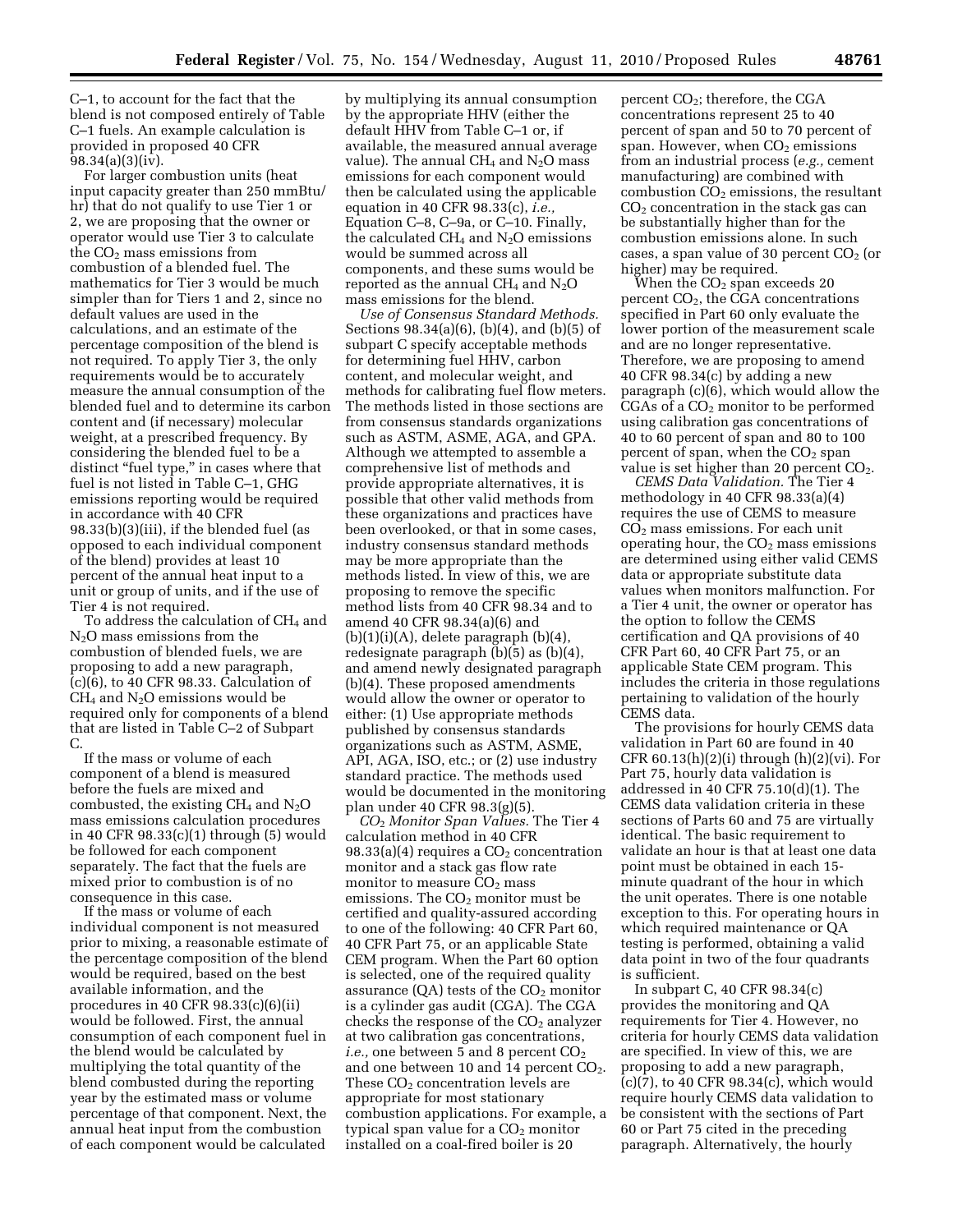data validation procedures in an applicable State CEM program could be followed.

*Use of ASTM Methods D7459–08 and D6866–08.* Sections 98.34(d) and (e) of subpart C, respectively, outline procedures for quantifying biogenic  $CO<sub>2</sub>$ emissions for units that combust municipal solid waste (MSW) and other units that combust combinations of fossil fuels and biomass. As specified in Part 98, flue gas samples are taken quarterly using ASTM Method D7459– 08 and analyzed using ASTM Method D6866–08. We are proposing to amend 40 CFR 98.34(d) and (e), as discussed in the following paragraphs.

The proposed amendments to 40 CFR 98.34(d) would require the ASTM methods to be used when MSW is combusted in a unit, either as the primary fuel, or as the only fuel with a biogenic component. Quarterly sampling with ASTM Method D7459–08 would still be required, for a minimum of 24 consecutive operating hours. However, we are proposing to add an alternative to allow the owner or operator to collect an integrated sample by extracting a small amount of flue gas  $(1$  to 5 cubic centimeters  $(cc)$ ) during every unit operating hour in the quarter, in order to obtain a more representative sample for analysis. This sampling approach is recommended by experts on the use of ASTM Methods D7459–08 and D6866–08 when the types of fuel and their composition are variable over time, as is the case with MSW combustion. For more information please refer to the Background Technical Support Document (EPA– HQ–OAR–2008–0508).

We are proposing to amend 40 CFR 98.34(e) to remove the restriction limiting the use of ASTM Methods D7459–08 and D6866–08 to units with CEMS. Rather, any unit that combusts combinations of fossil and biogenic fuels (or partly biogenic fuels, such as tires), in any proportions, would be allowed to determine biogenic  $CO<sub>2</sub>$ emissions using the ASTM methods on a quarterly basis. At least 24 consecutive hours of sampling is currently specified in 40 CFR 98.34(e). This is appropriate if the types of fuels and their relative proportions are consistent throughout the quarter. If the relative proportions are not consistent throughout the quarter, it may be more appropriate to consider collecting more frequent samples, however this is not required. Therefore, we are also amending 40 CFR 98.34(e) to recommend that a small (1 to 5 cc) flue gas sample be taken during each unit operating hour in the quarter.

*Electronic Data Reporting and Recordkeeping.* EPA will rely on

Agency verification of the electronic data provided in the annual GHG emission reports, in lieu of implementing third party verification. In order for Agency verification to be effective, sufficient information must be included in the electronic reports, at the facility, source category, and unit levels, to enable EPA to recalculate the reported GHG emissions and to qualityassure the data.

Section 98.36 of subpart C provides several lists of data elements that must be reported for stationary combustion units. These lists are specific to the  $CO<sub>2</sub>$ emissions calculation method employed (*e.g.,* one of the four Tiers in 40 CFR 98.33(a) or a method in 40 CFR Part 75), and to the type(s) of electronic data report(s) that are submitted (*e.g.,*  individual unit reports, aggregated group reports, common pipe reports, etc).

EPA has begun developing software to check and verify the electronic data in the GHG emissions reports. As this effort has progressed, it has come to light that a number of important data elements are missing from the lists in 40 CFR 98.36, and that some of the data elements on the lists are either not needed or require an excessive amount of non-essential data to be reported.

To address these issues, we are proposing to amend the data element lists in 40 CFR 98.36 by adding a number of essential data elements and eliminating or modifying others. The most significant revisions to the data element lists are discussed in paragraphs (a) through (g), below. We are also proposing to add an additional alternative reporting option to 40 CFR 98.36(c) to reduce the reporting burden for certain facilities. This option is described in paragraph (h), below.

(a) We are proposing to add the reporting of methodology start and end dates in several places throughout 40 CFR 98.36(b), (c), and (d). These data elements are needed to accommodate changes in the methods used to calculate GHG emissions, when such changes occur during a reporting year or from one year to the next.

(b) We are proposing to amend the data element lists in 40 CFR 98.36 to be consistent with respect to reporting of emissions by fuel type and reporting of biogenic  $CO<sub>2</sub>$  emissions.

(c) We are proposing to amend 40 CFR 98.36(b)(10) to remove the requirement to report the customer meter number for units that combust natural gas.

(d) We are proposing to amend a number of data elements to reduce the reporting burden. For example, when small combustion units are aggregated into a group, 40 CFR 98.36(c)(1)(ii)

currently requires the ID number of each unit in the group to be reported. This requirement is unreasonable for facilities that have large numbers of very small combustion sources, many of which do not have unique ID numbers. We are, therefore, proposing to amend this data element to require that only the total number of units in the group be reported, instead of the ID number of each unit in the group. As a second example, for the common pipe option described in 40 CFR 98.36(c)(3), only the total number of units served by the common pipe would be reported, instead of reporting an ID number for each unit, and only the highest maximum rated heat input capacity of any unit served by the common pipe would be reported, rather than reporting the rated heat input capacity of each individual unit.

(e) We are proposing to amend 40 CFR 98.36 to remove the requirement to report the combined annual GHG emissions from fossil fuel combustion in metric tons of CO2e (*i.e.,* the sum of the  $CO<sub>2</sub>$ , CH<sub>4</sub>, and N<sub>2</sub>O emissions) from 40 CFR 98.36(b)(9), (c)(1)(ix), (c)(2)(viii), and (c)(3)(viii). These data elements are duplicative of requirements in subpart A.

(f) We are proposing to amend 40 CFR 98.36(b), (c), and (d) to require reporting the fuel-specific annual heat input estimates, for the purpose of verifying the reported  $CH_4$  and  $N_2O$  emissions. Also, we are proposing to amend 40 CFR 98.36(e)(2)(iv) to require reporting of the annual average HHV when measured HHV data are used to calculate  $CH_4$  and  $N_2O$  emissions for a Tier 3 unit, in lieu of using a default HHV from Table C–1.

(g) We are proposing to amend 40 CFR 98.36(b) and (d) to make the data elements reported under Tiers 1 through 4 consistent for the reporting of biogenic  $CO<sub>2</sub>$  emissions and  $CO<sub>2</sub>$  from fossil fuel combustion. Also, as previously noted in section III.C of this preamble, the proposed amendments to 40 CFR 98.36(d) would state that reporting of biogenic  $CO<sub>2</sub>$  emissions is optional for units using the  $CO<sub>2</sub>$  mass emissions calculation methods in 40 CFR Part 75.

(h) For units that use the Tier 4 methodology to calculate  $CO<sub>2</sub>$  mass emissions, we are proposing to amend 40 CFR 98.36(b)(7)(i) and (b)(7)(ii) (redesignated as 40 CFR 98.36(b)(9)(i) and (b)(9)(ii), respectively) and 40 CFR 98.36 (c)(2)(vi) (redesignated as 40 CFR 98.36  $(c)(2)(viii)$ . The proposed amendments to these sections will require the annual "non-biogenic"  $CO<sub>2</sub>$ mass emissions to be reported instead of reporting the annual  $CO<sub>2</sub>$  mass emissions from fossil fuel combustion.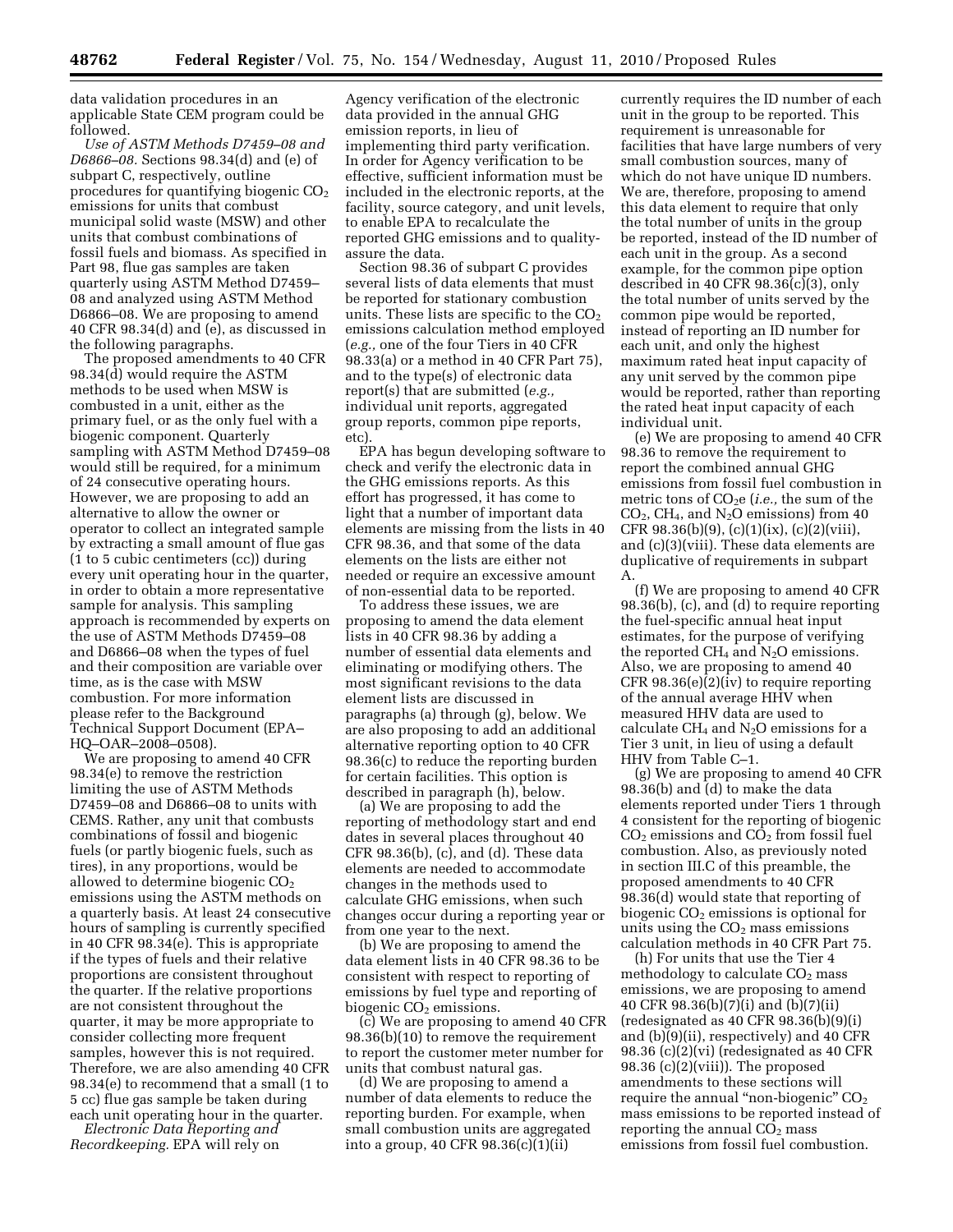These revisions are being proposed because the total annual  $CO<sub>2</sub>$  mass emissions measured by CEMS sometimes includes  $CO<sub>2</sub>$  from sorbent or process  $CO<sub>2</sub>$  emissions in addition to  $CO<sub>2</sub>$  from fossil fuel combustion. The effect of the proposed amendments would be to simplify reporting for Tier 4 units that have sorbent or process  $CO<sub>2</sub>$ emissions in the flue gas stream. These units would be required only to report the combined annual non-biogenic  $CO<sub>2</sub>$ mass emissions, rather than having to separately account for the fossil  $CO<sub>2</sub>$ emissions. Tier 4 units that do not have any sorbent or process  $CO<sub>2</sub>$  emissions in the flue gas would be unaffected by these proposed revisions, because their non-biogenic CO<sub>2</sub> emissions are entirely from fossil fuel.

(i) We are proposing to add a new alternative reporting option, under 40 CFR 98.36(c)(4). This new option would apply to specific situations where a common liquid or gaseous fuel supply is shared between large combustion units such as boilers or combustion turbines (including Acid Rain Program units and other combustion units that use the methods in 40 CFR Part 75 to calculate CO<sub>2</sub> mass emissions), and small combustion sources such as space heaters, hot water heaters, etc. In such cases, you could simplify reporting by attributing all of the GHG emissions from combustion of the shared fuel to the large combustion unit(s), provided that:

• The total quantity of the shared fuel supply that is combusted during the report year is measured, either at the ''gate'' to the facility or at a point inside the facility, using a fuel flow meter, a billing meter or tank drop measurements; and

• On an annual basis, at least 95 percent of the shared fuel supply (by mass or volume) is burned in the large combustion unit(s) and the remainder of the fuel is fed to the small combustion sources.

Use of company records would be allowed to determine the percentage distribution of the shared fuel to the large and small units. Facilities using this reporting option would be required to document in their monitoring plan which units share the common fuel supply and the method used to determine that the reporting option applies. For the small combustion sources, a description of the type(s) and approximate number of units involved would suffice.

(j) Finally, we are proposing to simplify the record keeping requirements in 40 CFR 98.36(e)(2)(iii), in cases where the results of fuel

analyses for HHV are provided by the fuel supplier. Parallel language would be added in a new paragraph,  $(e)(2)(v)(E)$ , for the results of carbon content and molecular weight analyses received from the fuel supplier. In both cases, the owner or operator would be required to keep records of only the dates on which the fuel sampling results are received, rather than keeping records of the dates on which the supplier's fuel samples were taken (which dates may not be readily available).

We believe that these proposed amendments to the recordkeeping and reporting requirements of 40 CFR 98.36 are needed for data verification purposes. The proposed amendments are not likely to increase the reporting burden on industry. In some cases, as previously noted, the proposed amendments would actually reduce the amount of information that must be collected or reported and the associated burden.

*Common Stack Reporting Option.*  Section 98.36(c)(2) of subpart C currently allows Subpart C stationary fuel combustion units that share a common stack or duct to use the Tier 4 Calculation Methodology to monitor and report the combined  $CO<sub>2</sub>$  mass emissions at the common stack or duct, in lieu of monitoring each unit individually. However, 40 CFR 98.36(c)(2) does not address circumstances where at least one of the units sharing the common stack is not a Subpart C stationary fuel combustion unit, but is subject to another subpart of Part 98. For example, if a Subpart G ammonia manufacturing unit shares a common stack with a Subpart C stationary combustion unit, the use of Tier 4 may be required (*see* 40 CFR 98.73(c)).

In view of this, we are proposing to amend 40 CFR 98.36(c)(2) by extending the applicability of the common stack monitoring and reporting option to situations where off-gases from multiple process units or mixtures of combustion products and process off-gases are combined together and vented through a common stack or duct.

The proposed amendments to 40 CFR 98.36(c)(2) would not only apply to ordinary common stack or duct situations where the gas streams from multiple units are combined together, but would also apply when process and combustion gas streams from a single unit (*e.g.,* from a kiln, furnace, or smelter) are combined. To accommodate this variation on the traditional concept of a common stack, 40 CFR 98.36(c)(2)(ii) would be amended to require sources to report "1" as the

''Number of units sharing the common stack or duct'' when process and combustion emissions from a single unit are combined and vented through the same stack or duct.

Finally, since the concept of maximum rated heat input capacity may not be applicable to certain types of process or manufacturing units, we are proposing to amend 40 CFR 98.36(c)(2)(iii), to require that the ''Combined maximum rated heat input capacity of the units sharing the common stack or duct'' only be reported when all of the units sharing the common stack or duct are stationary fuel combustion units.

*Common Fuel Supply Pipe Reporting Option.* Section 98.36(c)(3) of subpart C currently allows units that are served by a common fuel supply pipe to report the combined  $CO<sub>2</sub>$  emissions from all of the units in lieu of reporting  $CO<sub>2</sub>$  emissions separately from each unit. To use this reporting option, the total amount of fuel combusted in the units must be accurately measured with a flow meter calibrated according to the requirements in 40 CFR 98.34. Section 98.36(c)(3) also states that the applicable Tier to use for this reporting option is based on the maximum rated heat input of the largest unit in the group.

We are proposing to amend 40 CFR 98.36(c)(3) as follows. First, the erroneous citation of "§ 98.34(a)" would be corrected to read ''§ 98.34(b).'' Second, we are proposing to amend the requirement in 40 CFR  $98.36(c)(3)$  to calibrate the fuel flow meter to the accuracy required by 40 CFR 98.34(b) (which cross-references the accuracy specifications in 40 CFR 98.3(i)), so that this calibration requirement would apply only when Tier 3 is the required tier for calculating  $CO<sub>2</sub>$  mass emissions. The Agency believes that this clarification is needed, since the common pipe option can apply to Tier 1, 2, or 3, depending on the rated heat input capacities of the units served by the common pipe. Tiers 1 and 2 rely on company records to quantify fuel usage. Therefore, as noted in today's proposed amendments to 40 CFR 98.3(i), the equipment used to generate company records under Tier 1 and 2 is not required to meet the calibration accuracy specifications of 40 CFR 98.3(i).

As previously noted, the applicable measurement Tier for the common pipe option, according to subpart C, is based on the rated heat input capacity of the largest unit in the group. On the surface, this appears to mean that the use of Tiers 1 and 2 is restricted to common pipe configurations where the highest rated heat input capacity of any unit is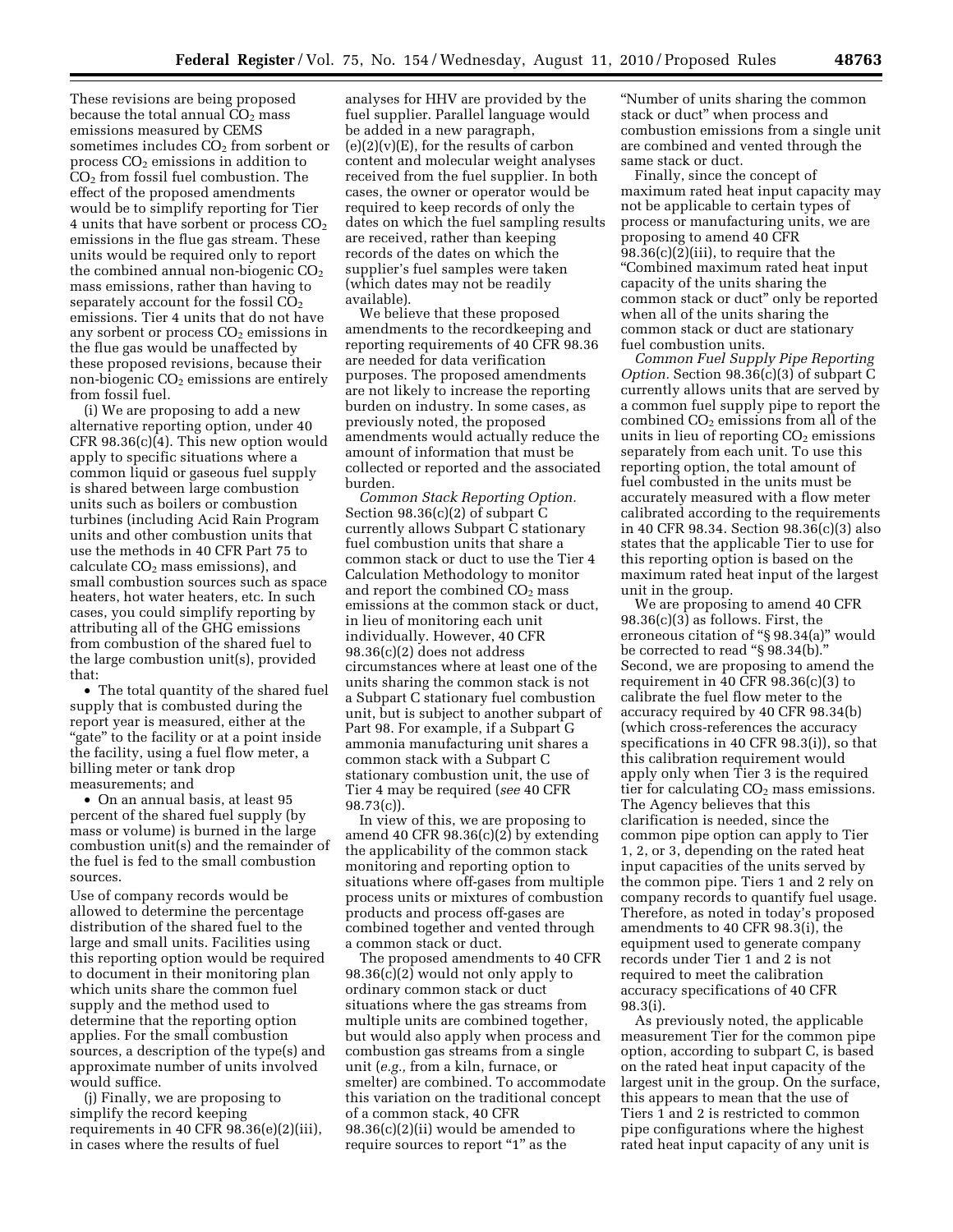250 mmBtu/hr or less, and that Tier 3 is required if any unit has a maximum rated heat input capacity greater than 250 mmBtu/hr. In general, this is true. However, there is one exception in the current rule and we are proposing to add a second one. First, 40 CFR 98.33(b)(2)(ii) allows the use of Tier 2 instead of Tier 3 for the combustion of natural gas and/or distillate oil in a unit with a rated heat input capacity greater than 250 mmBtu/hr. Second, proposed 40 CFR 98.33(b)(1)(v) would allow Tier 1 to be used when natural gas consumption is determined from billing records, and fuel usage on those records is expressed in units of therms. Therefore, we are also proposing to amend 40 CFR 98.36(c)(3) to reflect these two exceptions for common pipe configurations that include a unit with a maximum rated heat input capacity greater than 250 mmBtu/hr.

Finally, we are proposing to amend the provision in 40 CFR  $98.36(c)(3)$ regarding the partial diversion of a fuel stream such as natural gas that is measured "at the gate" to a facility,  $(e.g.,)$ using a calibrated flow meter or a gas billing meter). Subpart C specifies that when part of a fuel stream is diverted to a chemical or industrial process where it is used but not combusted, and the remainder of the fuel is sent to a group of combustion units, you may subtract the diverted portion of the fuel stream from the total quantity of the fuel measured at the gate before applying the common pipe methodology to the combustion units. We are proposing to expand this provision to include cases where the diverted portion of the fuel stream is sent either to a flare or to another stationary combustion unit (or units) on-site, including units that use Part 75 methodologies to calculate annual CO2 mass emissions (*e.g.,* Acid Rain Program units). Provided that the GHG emissions from the flare and/or other combustion unit(s) are properly accounted for according to the applicable subpart(s) of Part 98, you would be allowed to subtract the diverted portion of the fuel stream from the total quantity of the fuel measured at the gate, and then apply the common pipe reporting option to the group of combustion units served by the common pipe, using the Tier 1, Tier 2, or Tier 3 calculation methodology (as applicable).

*Table C–1.* Table C–1 of Subpart C provides default HHV values and default  $CO<sub>2</sub>$  emission factors for various types of fuel. These default values are needed to calculate CO<sub>2</sub> mass emissions when the Tier 1 and Tier 2 methodologies in 40 CFR 98.33(a) are used. The fuels listed in Table C–1 are grouped into general categories (*e.g.,* 

coal and coke, petroleum products, biomass fuels). Some distinctions are made within these categories, based on the state of matter (*e.g.,* biomass fuels liquid, fossil fuel-derived fuels (solid), etc.).

Since publication of the final Part 98, EPA has received many questions about the content and structure of Table C–1. Owners and operators in various industries have raised a number of issues concerning the way that fuels are categorized, the description of certain fuels, the units of measure of some of the default HHV values, and the absence of some fuels that were listed in Table C–2 of the April 10, 2009 proposed rule. In particular:

(a) The categories ''fossil fuel-derived fuels (solid)'' and ''fossil fuel-derived fuels (gaseous)'' did not appear in the April 10, 2009 proposed rule and have been the source of some confusion. For instance, only two fuels, MSW and tires, are listed under ''fossil fuel-derived fuels (solid)," and neither of these is derived entirely from fossil fuels. Both of these fuels have a biogenic component. There are also only two fuels, blast furnace gas and coke oven gas, listed in the ''fossil fuel-derived fuels (gaseous)'' category. Several other fuels that are derived from petroleum and qualify as fossil fuel-derived gaseous fuels (*e.g.,* still gas) are listed in a different category, "petroleum products.''

(b) Questions have arisen about the revised description of "natural gas" in Table C-1. The word "pipeline," which was not in the April 10, 2009 proposed rule, was added in the final subpart C.

(c) The Agency has received questions about the meaning of the terms ''wood residuals," "solid byproducts," and ''agricultural byproducts,'' none of which appeared in the April 10, 2009 proposed rule.

(d) Questions have been asked why certain fuels that were listed in Table C–2 of the April 10, 2009 proposed rule do not appear in Table C–1. These include waste oil and plastics.

(e) Owners and operators have questioned the appropriateness of the units of measure for still gas listed under "petroleum products." The HHV for still gas, which is in the gaseous state at ambient temperatures, is given in mmBtu per gallon, as though it were in the liquid state.

(f) Some industry questions indicate that reporters believe that the footnote beneath Table C–1 appears to prohibit MWC units that produce steam from using the default  $CO<sub>2</sub>$  emission factor in the Table. This emission factor is needed to apply the Tier  $2 CO<sub>2</sub>$ emissions calculation methodology

(specifically, Equation C–2c) to those units.

(g) EPA has received questions regarding the significance of indicating one hundred percent for ethanol and biodiesel, as well as questions regarding which emission factors to use for petroleum-derived ethanol.

In view of these considerations, we are proposing the following revisions to Table C–1:

• The categories "fossil fuel-derived fuels (solid)'' and ''fossil fuel-derived fuels (gaseous)'' would be replaced with more inclusive terms, i.e., "other fuels (solid)'' and ''other fuels (gaseous).'' The "other fuels (solid)" category would include four fuels: Plastics, municipal solid waste, tires, and petroleum coke. The ''other fuels (gaseous)'' category would include blast furnace gas, coke oven gas, propane gas, and fuel gas.

• The word "pipeline" would be removed from the description of natural gas

• The following fuels: ''wood residuals," "agricultural byproducts," and ''solid byproducts'' would be retained, but definitions of these terms would be added to 40 CFR 98.6.

• ''Waste oil'' would be added to the list of petroleum products, and a definition would be added to 40 CFR 98.6.

• Still gas would be removed from the list of petroleum products.

• The footnote regarding MWC units would be revised to make it clear that MWC units that produce steam are only prohibited from using the default HHV for MSW in Table C–1; MWC units that produce steam can still use the default  $CO<sub>2</sub>$  emission factor for MSW.

• The qualifier of one hundred percent for ethanol and biodiesel would be removed since these fuel types should be treated in the same way as other fuel types included in Table C–1. Removing this qualifier would clarify this without affecting any other provisions the rule.

• A default  $CO<sub>2</sub>$  emission factor and a default high heat value would be added to the Table for petroleumderived ethanol. These would be the same as the default values for biomassderived ethanol.

We are soliciting comment on these proposed amendments to Table C–1. Specifically, we request comment on: (1) The new and revised fuel categories; (2) the appropriateness of the HHVs and CO2 emission factors for the fuels listed in these categories; and (3) whether additional fuels should be included in Table C–1, and if so, what the HHVs and  $CO<sub>2</sub>$  emission factors for those fuels should be.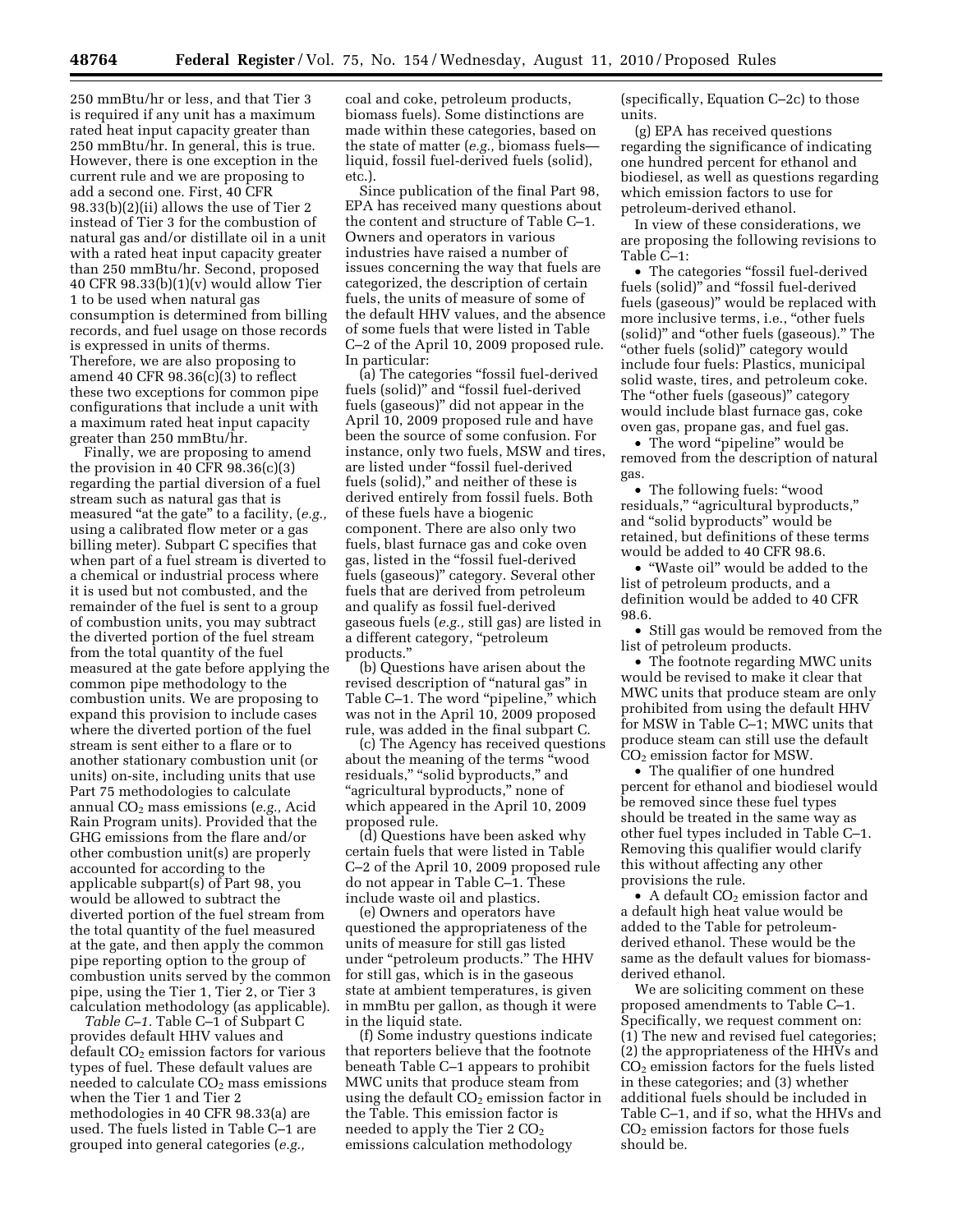*Table C–2.* In the October 30, 2009 publication of Part 98, two essentially identical iterations of Table C–2 of Subpart C were printed. The first iteration of Table C–2 was a printing error. We are proposing to remove the first iteration of the Table and to make minor corrections to the second one. The proposed amendments consist of correcting the exponents of the emission factors. The powers of ten in the righthand column of the Table currently have an ''underscore'' character where there should be a minus sign, and one of the exponents is missing a zero.

*Miscellaneous Proposed Revisions.* In addition to the more substantive proposed amendments to Subpart C, we are proposing to correct a number of typographical errors, and to re-word the rule text in a few places for added clarity. We are also proposing to amend 40 CFR 98.34(c) by adding the citations from 40 CFR Part 75 that pertain to the initial certification of Tier 4 moisture monitoring systems. Although these rule citations were inadvertently omitted from the October 30, 2009 publication of Part 98, we believe that Tier 4 sources understand that *all* required CEMS, including moisture monitoring systems, must be initially certified.

*How Would These Amendments to Subpart C Apply to the 2011 GHG Emissions Reports*? EPA plans to address the comments on the proposed amendments to Subpart C and to publish the final amendments before the end of 2010. Therefore, reporters would be expected to use provisions of Part 98, as amended, to collect the relevant data and to calculate GHG emissions for the reports that are submitted in 2011. We believe it is feasible for the sources to use the proposed changes to Subpart C for the 2010 reporting year, because the proposed revisions, to a great extent, simply clarify existing regulatory requirements. Further, the proposed amendments do not substantially affect the type of information that must be collected or how emissions are calculated.

The following are examples of how the proposed amendments to Subpart C would clarify existing regulatory requirements. The amendments would clarify:

• That reporting of biogenic  $CO<sub>2</sub>$ emissions is optional for units using the  $CO<sub>2</sub>$  mass emissions calculation methodologies in 40 CFR Part 75.

• How  $CH_4$  and  $N_2O$  emissions are calculated for multi-fuel units that use the Tier  $4 \text{ CO}_2$  mass emissions calculation methodology.

• How to determine whether Tier 4 applies to various common stack configurations.

• How to determine which Tier (*i.e.,*  1, 2, or 3) applies to common pipe configurations.

• How to calculate biogenic emissions for various types of units and fuels. Unnecessary restrictions on the use of certain calculation methods would be removed.

• How to apply the definition of a "fuel lot" at facilities that receive frequent deliveries of coal or fuel oil.

 $\bullet$  How to calculate CO<sub>2</sub>, CH<sub>4</sub>, and N2O emissions for blended fuels.

The proposed amendments to 40 CFR 98.36, the data reporting section of Subpart C, would achieve two main purposes: (1) To ensure that enough data are provided to enable the Agency to recalculate and verify the emissions data; and (2) to reduce burden, by removing the requirement to report certain non-essential data elements and by modifying other data elements.

For example, the proposed amendments would:

• Require methodology start and end dates to be reported. This will enable us to track changes in emissions calculation methodologies (e.g., switching from a lower Tier to a higher Tier).

• Generally require reporting of fuelspecific  $CH_4$  and  $N_2O$  emissions. This requirement was inconsistently applied in Part 98.

• Eliminate the need to report individual unit ID numbers and unit heat input capacities for groups of aggregated units, common pipe configurations, and common stack configurations.

• Remove the unnecessary requirement to report unit-level combined  $CO<sub>2</sub>$ ,  $CH<sub>4</sub>$ , and  $N<sub>2</sub>O$  emissions from fossil fuel combustion.

• Remove the requirement for natural gas users to report their customer meter ID numbers.

• Emphasize that biogenic  $CO<sub>2</sub>$ emissions reporting is optional for Part 75 units.

EPA believes that amendments such as these can be implemented for the reports submitted to EPA in 2011 because the proposed changes are either consistent with or have no significant effect upon the calculation methodologies in Part 98. Since owners or operators are not required to report until March 2011, which is several months after we expect this proposal to be finalized, sources should have sufficient time to adjust to the revisions.

Several other proposed amendments to Subpart C address issues identified as a result of working with the affected sources during rule implementation. These proposed amendments would add flexibility to the rule. Owners or

operators would be free to implement these new rule provisions once they are finalized. The following are examples of how today's proposed Subpart C amendments would make the rule more flexible. The proposed amendments would:

• Allow fuel flow meters that measure on a mass basis to be used for gaseous fuels as well as liquid fuels, provided that the flow rate measurements are corrected for density.

• Allow the span of  $CO<sub>2</sub>$  monitors to be set higher than 20 percent  $CO<sub>2</sub>$  if necessary, when process  $CO<sub>2</sub>$  and combustion  $CO<sub>2</sub>$  emissions exit to the atmosphere through a common stack.

• Allow the use of site-specific default moisture values for Tier 4 units that measure  $CO<sub>2</sub>$  concentration on a dry basis.

• Provide a new Tier 1 equation for calculating  $CO<sub>2</sub>$  mass emissions when fuel usage data obtained from gas billing records is expressed in units of therms.

• Allow smaller Tier 2 units (less than 100 mmBtu/hr) that receive monthly (or more frequent) HHV data to use an arithmetic average annual HHV in the emissions calculations instead of a fuel-weighted average HHV.

• Allow Tier 4 units to use an alternative (non-CEMS) method to account for the volumetric flow rate of a slip stream, when a portion of the flue gas is diverted and exhausts through a separate stack.

• Allow fuel oil sampling to be performed upon each addition of oil to the storage tank, as an alternative to sampling each fuel lot.

• Remove the lists of specific methods for determining HHV and carbon content and for fuel flow meter calibration, and specify instead that sources must either use appropriate methods from consensus standards organizations if such methods exist, or standard industry practice.

• Add a new reporting option for configurations in which a common supply of gaseous or liquid fuel is shared between large combustion units and a group of smaller units such as space heaters, hot water heaters, etc. If at least 95 percent of the shared fuel is used by the large units, 100 percent of the GHG emissions from combustion of that fuel may be attributed to the large units.

In some cases, facilities may have been following their current data collection practices during 2010, as well as using the methods required by Part 98. If a facility's current practice provides the necessary data to implement the new options described immediately above, or if such data could be obtained and processed prior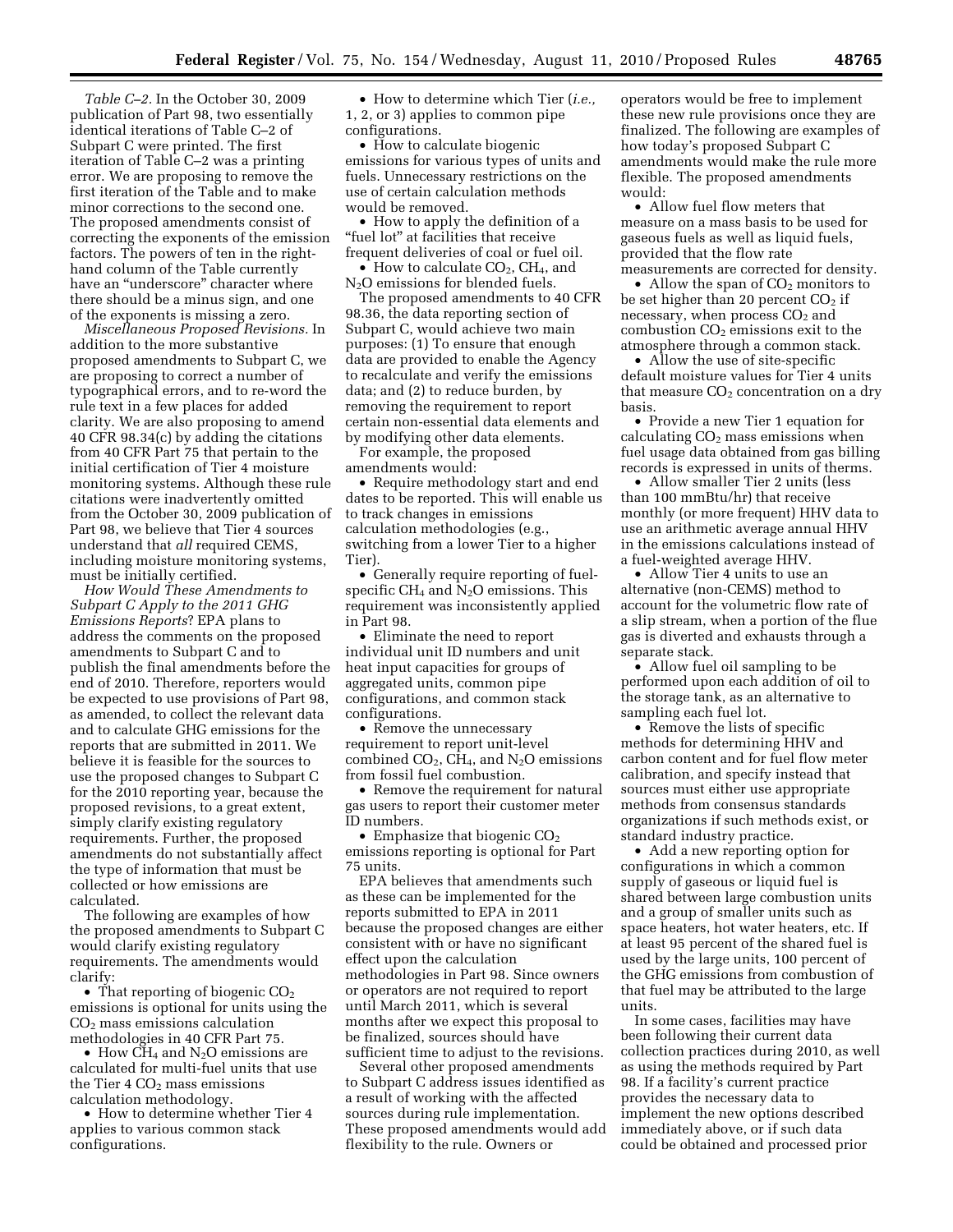to the March 31, 2011 reporting deadline, the new options could be used for the reports submitted to EPA in 2011.

Finally, the proposed amendments would make minor corrections to terms and definitions in certain Subpart C equations, and other technical corrections that would have no impact on facility's data collection efforts in 2010.

In summary, EPA believes that, in general, the proposed amendments to Subpart C would not require monitoring or information collection above what is already required by Part 98. Therefore, we expect that sources will be able to use the same information that they have been collecting under Part 98 to calculate and report GHG emissions for 2010.

EPA seeks comment on its conclusion that the amendments to Subpart C can be implemented and incorporated into the initial GHG emissions reports by the due date of March 31, 2011. Specifically, we seek comment on whether this timeline is feasible or appropriate, considering the nature of the proposed changes and the way in which data have been collected thus far in 2010. We request that commenters provide specific reasons why they believe that the proposed implementation schedule would or would not be feasible.

#### *H. Subpart D (Electricity Generation)*

We are proposing to amend 40 CFR 98.40(a) by adding the word "mass" between the words " $CO<sub>2</sub>$ " and ''emissions'' to make it clear that Subpart D applies only to units in two categories: (a) ARP units; and (b) non-ARP electricity generating units (EGUs) that are required to report  $CO<sub>2</sub>$  mass emissions data to EPA year-round. At present, category "(b)" includes only non-ARP units that are subject to the Regional Greenhouse Gas Initiative (RGGI) in the northeastern United States.

Many non-ARP EGUs that are not in the RGGI are subject to the Clean Air Interstate Rule (CAIR). Some of these CAIR units report *CO*2 *concentration*  data to EPA year-round, for the purposes of calculating  $NO<sub>X</sub>$  emission rates in lb/mmBtu and/or heat input rates in mmBtu/hr. However, they do not report *CO*2 *mass* emissions data to the Agency. Therefore, they are subject to Subpart C of Part 98, not Subpart D.

*Data Reporting Requirements.* Section 98.46 of subpart D currently specifies that the owner or operator of a Subpart D unit must comply with the data reporting requirements of 40 CFR 98.36(b) and, if applicable, 40 CFR

98.36(c)(2) or (c)(3). These section citations are incorrect. Subpart D units all use the  $CO<sub>2</sub>$  mass emissions calculation methodologies in 40 CFR Part 75. Therefore, the applicable data reporting section for these units is 40 CFR 98.36(d), not 40 CFR 98.36(b), 40 CFR  $98.36(c)(2)$ , or  $40$  CFR  $98.36(c)(3)$ . We are proposing to amend 40 CFR 98.46 to correct this error.

*Recordkeeping.* We are proposing to amend 40 CFR 98.47 to state that the records kept under 40 CFR 75.57(h) for missing data events satisfy the recordkeeping requirements of 40 CFR 98.3(g)(4) for those same events. We believe that, as a practical matter, the missing data records required to be kept under 40 CFR 75.57(h) are substantially equivalent to the records required under 40 CFR 98.3(g)(4).

#### *I. Subpart F (Aluminum Production)*

Throughout Subpart F we are proposing corrections as needed for typographical errors and alphanumeric sequencing. We are proposing to amend 40 CFR 98.63, Calculating GHG Emissions, to clarify that each perfluorocarbon (PFC) compound (CF<sub>4</sub>,  $C_2F_6$ ) must be quantified and reported and to clarify in 40 CFR 98.63(c) that reporters must use CEMS if the process CO2 emissions from anode consumption during electrolysis or anode baking of prebake cells are vented through the same stack as a combustion unit required to use CEMS. This requirement existed in the final rule, however, the cross-reference was omitted from the introductory language of 40 CFR 98.63(c).

We are proposing to amend 40 CFR 98.64, Monitoring and QA/QC, to clarify the type of parameters that must be measured in accordance with the recommendations of the EPA/IAI Protocol for Measurement of Tetrafluoromethane  $(CF_4)$  and Hexafluoroethane  $(C_2F_6)$  Emissions from Primary Aluminum Production (2008), and the frequency of monitoring for those parameters which are not measured annually, but are instead measured on a more or less frequent basis. We are proposing a modification to Table F-2 to clarify that default  $CO<sub>2</sub>$ emissions from pitch volatiles combustion are relevant only for center work pre-bake (CWPB) and side work pre-bake (SWPB) technologies.

We are also proposing to amend Table F–1 to spell out the acronyms for the technologies covered by that table; *i.e.,*  CWPB, side worked prebake (SWPB), vertical stud Søderberg (VSS), and horizontal stud Søderberg (HSS).

# *J. Subpart G (Ammonia Manufacturing)*

We are proposing to amend subpart G to remove reporting of the waste recycle stream or purge, and to make subpart G conform to the proposed amendments to the calibration requirements in Subpart A. With respect to the waste recycle stream, we are proposing to eliminate the calculation, monitoring and reporting of the emissions associated with the waste recycle stream or purge currently required by Equation G–6 from 40 CFR 98.73, 98.74, 98.75, and 98.76. Carbon dioxide emissions from waste recycle stream or purge gas used as fuel will still be accounted for accurately using Equation G–5 in Subpart G. Because total process emissions, calculated using Equation G– 5, will also account for emissions associated with use of the purge gas as a fuel, we are proposing to amend 40 CFR 98.72(b) so that subpart C does not apply to  $CO<sub>2</sub>$  emissions resulting from the use of purge gas as a fuel.

With respect to calibration requirements, we are proposing to clarify the calibration requirements for gas and oil flow meters used in the ammonia manufacturing process. Section 98.74(d) of subpart G currently states that all oil and gas flow meters except for gas billing meters must be calibrated according to the requirements for the Tier 3 methodology in 40 CFR 98.34(b). The Agency believes that the words "all oil and gas flow meters" in this subpart G provision are too inclusive and subject to misinterpretation. Therefore, we are proposing to amend 40 CFR 98.74(d) to limit the flow meter calibration accuracy requirements of 40 CFR 98.3(i)(2) and (i)(3) to only meters that are used to measure liquid and gaseous feedstock volumes. In accordance with 40 CFR 98.3(i)(1), each measurement device that is not used to measure liquid and gaseous feedstock volumes, but is used to provide data for the GHG emissions calculations would have to be calibrated to an accuracy within the appropriate error range for the specific measurement technology, based on an applicable operating standard, such as the manufacturer's specifications.

We are proposing to note through parentheticals in a number of places that the  $CO<sub>2</sub>$  emissions estimates may include  $CO<sub>2</sub>$  that is later consumed onsite for urea production and therefore not released to the atmosphere from the ammonia manufacturing process unit. This proposed change does not impact the total  $CO<sub>2</sub>$  emissions that are quantified and reported to EPA under the calculation equations in 40 CFR 98.73. The clarification is proposed so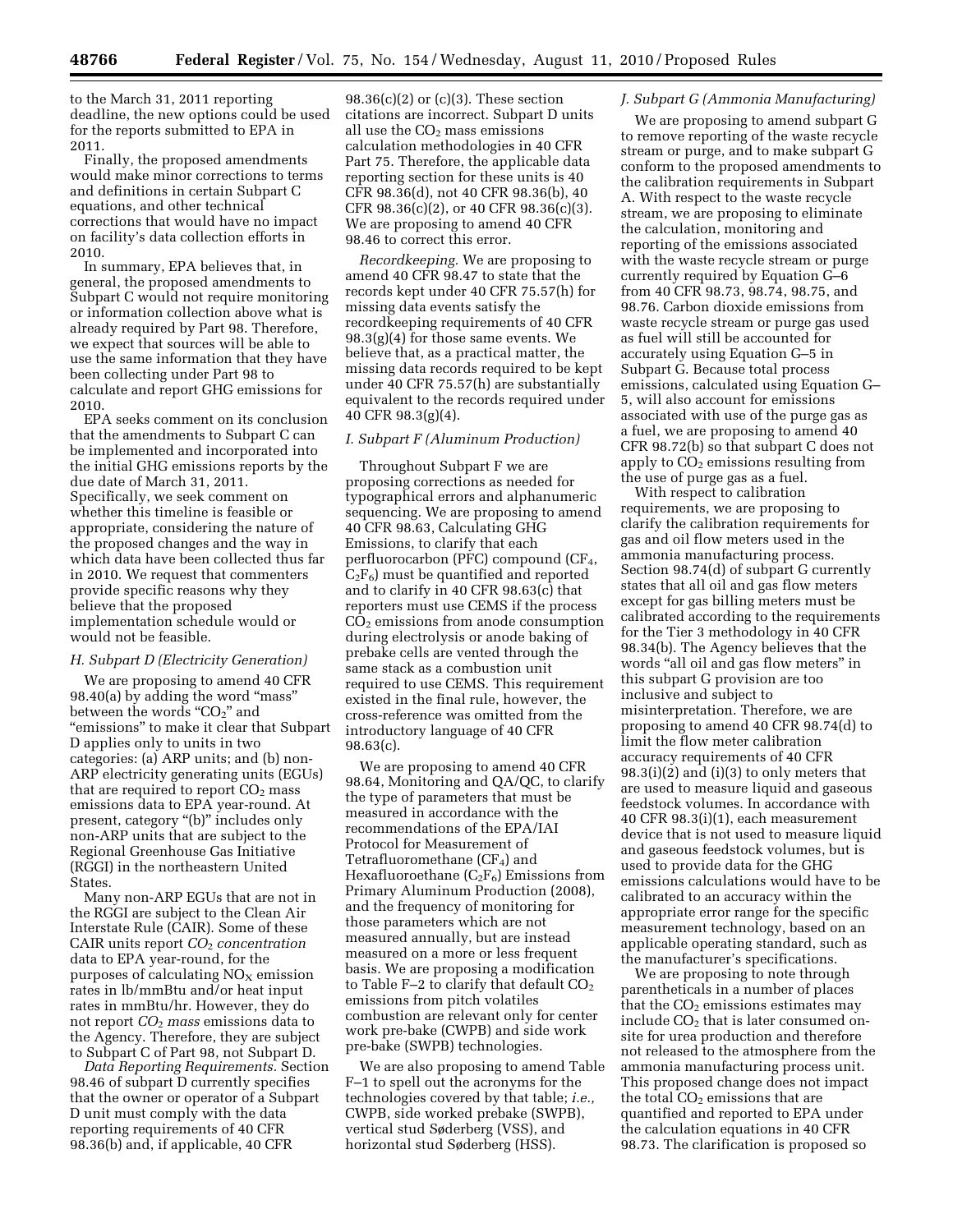that it is transparent for stakeholders who ultimately use these data that some  $CO<sub>2</sub>$  process emissions reported by the ammonia manufacturing process unit under this subpart may not be released from ammonia manufacturing, but at the point of urea application. To further enhance this transparency, EPA is also proposing to require reporting under 40 CFR 98.76 of the  $CO<sub>2</sub>$  from the ammonia manufacturing process unit that is then used to produce urea and the method used to determine that quantity of  $CO<sub>2</sub>$ consumed.

In addition, we are proposing to amend Subpart G to correct several typographical errors and an incorrect cross-reference to another subpart in Part 98. We are proposing to correct the terms and definitions for annual  $CO<sub>2</sub>$ emissions arising from gaseous, liquid, and solid fuel feedstock consumption in Equations G–1, G–2, and G–3, respectively, in 40 CFR 98.73. We are proposing to correct 40 CFR 98.76(a) by changing the cross-reference from "§  $98.37(e)(2)(vi)$ " to "§  $98.37$ ."

We are proposing to amend the data reporting requirements in 40 CFR 98.76(b)(6) and (15) for consistency with the calculation procedures in 40 CFR 98.73(b)(6). We are proposing to amend 40 CFR 98.76(b)(6) to change ''petroleum coke'' to ''feedstock'' because petroleum coke is the incorrect term, and to amend 40 CFR 98.76(b)(15) to specify that the carbon content analysis method being reported is for each month.

We are proposing to remove 40 CFR 98.76(b)(17) for the reporting of urea produced, if known. EPA finalized reporting of this information to help improve methodologies for calculating emissions from ammonia manufacturing, urea production and urea consumption. Reporters stated that these data are already reported periodically to EPA under the Toxic Substances Control Act (TSCA) Inventory Update Rule (IUR). Although the TSCA IUR does not provide the full range of information that may ultimately be useful for informing future policy, EPA believes that the TSCA IUR provides adequate information at this time and, therefore, we are proposing to delete that requirement.

Finally, 40 CFR part 98, subpart G (Ammonia Manufacturing) and subpart V (Nitric Acid Production) require that facilities report total pounds of synthetic fertilizer and total nitrogen contained in that fertilizer. After considering additional information provided by stakeholders, as well as other available information, we are proposing to remove the requirement from both subparts. EPA's rationale for removing the requirement is as follows

(i) The data that would be reported under these subparts do not provide directly applicable information with which to determine  $N_2O$  emissions from application of fertilizer because the data are incomplete. Domestic producers of synthetic nitrogen-based fertilizer make up less than one-half of the total amount of synthetic nitrogen-based fertilizer used in the United States. The remaining share is made up by synthetic nitrogen-based fertilizer imports, as well as fertilizer produced domestically outside of the Nitric Acid and Ammonia production industries using imported ammonia and nitric acid.

(ii) EPA has information on the total supply and use of synthetic nitrogenbased fertilizer from other data sources that addresses near-term analytical needs, particularly for calculating national emissions of  $N_2O$ . We obtain current sales data from Association of American Plant Food Control Officials (AAPFCO). The sales data is equivalent to fertilizer application since the sales are from the last licensed dealer.

EPA remains very interested in obtaining better data on  $N_2O$  emissions. Nitrous oxide emissions from agricultural soils are an important source of greenhouse gas emissions in the United States (approximately 3 percent in 2008), and the application to soils of synthetic nitrogen-based fertilizer represents 26 percent of total  $N<sub>2</sub>O$  emissions from this source.

EPA will continue to assess the need for a fertilizer reporting requirement from domestic producers in the future in light of new information or identification of policy or program needs. Further, EPA recognizes that States play an important role in collecting the data EPA currently uses, and the AAPFCO has indicated in a published article that recent stresses on state budgets potentially threaten the continued availability of these data.3 If data collection is compromised further due to reduced state funding or other circumstances, EPA will need to initiate a fertilizer reporting requirement.

EPA will also assess the need for information on the total supply of synthetic nitrogen-based fertilizer, including imports, production of fertilizer using imported feedstock, domestically-produced fertilizer that is not in the agriculture sector, and fertilizer exports.

Additionally, EPA will also assess the need for other types of information (*i.e.,*  not related to fertilizer supply) relevant to determining emissions and assessing

mitigation opportunities for  $N_2O$ emissions from agricultural soils, consistent with the Clean Air Act. Examples of other types of information that is relevant to  $N_2O$  oxide emissions from agricultural soils can be found in the ''Technical Support Document for Biologic Process Sources Excluded from this Rule,'' and include elements such as fertilizer application rates, timing of application, and the use of slow-release fertilizers and nitrification/urease inhibitors (Docket ID No. EPA–HQ– OAR–2008–0508).

If EPA were to decide in the future to add a requirement to report fertilizer production under the Mandatory GHG Reporting Rule, or any other new requirement related to  $N_2O$  emissions from agricultural soils, it would initiate a new rulemaking process.

#### *K. Subpart P (Hydrogen Production)*

We are proposing several conforming amendments to be consistent with the proposed amendments to the calibration requirements of 40 CFR 98.3(i). Section 98.164(b)(1) of subpart P currently specifies that all oil and gas flow meters (except for gas billing meters), solids weighing equipment, and oil tank drop measurements must be calibrated according to 40 CFR 98.3(i). We are proposing to amend 40 CFR 98.164(b)(1) to make it consistent with today's proposed amendments to 40 CFR 98.3(i). First, we would limit the flow meter calibration accuracy requirements of 40 CFR  $98.3(i)(2)$  and  $(i)(3)$  to meters that are used to measure liquid and gaseous feedstock volumes. In accordance with 40 CFR 98.3(i)(1), all other measurement device that are used to provide data for the GHG emissions calculations would have to be calibrated to an accuracy within the appropriate error range for the specific measurement technology, based on an applicable operating standard, such as the manufacturer's specifications. Second, we would remove the requirements for solids weighing equipment and oil tank drop measurements to be calibrated according to 40 CFR 98.3(i), because the provisions of 40 CFR 98.3(i) would apply only to gas and liquid flow meters. For oil tank drop measurements, the QA requirements of 40 CFR 98.34(b)(2) would apply.

# *L. Subpart V (Nitric Acid Production)*

We are proposing to amend 40 CFR 98.226 to remove the synthetic fertilizer and total nitrogen reporting requirement in 40 CFR 98.226(o). The detailed rationale for this proposed amendment is provided in section II.K of this preamble.

<sup>&</sup>lt;sup>3</sup> D. Terry, 2006. "Fertilizer Tonnage Reporting in the U.S.—Basis and Current Need.'' *Better Crops.*  90(4). pp 14–17.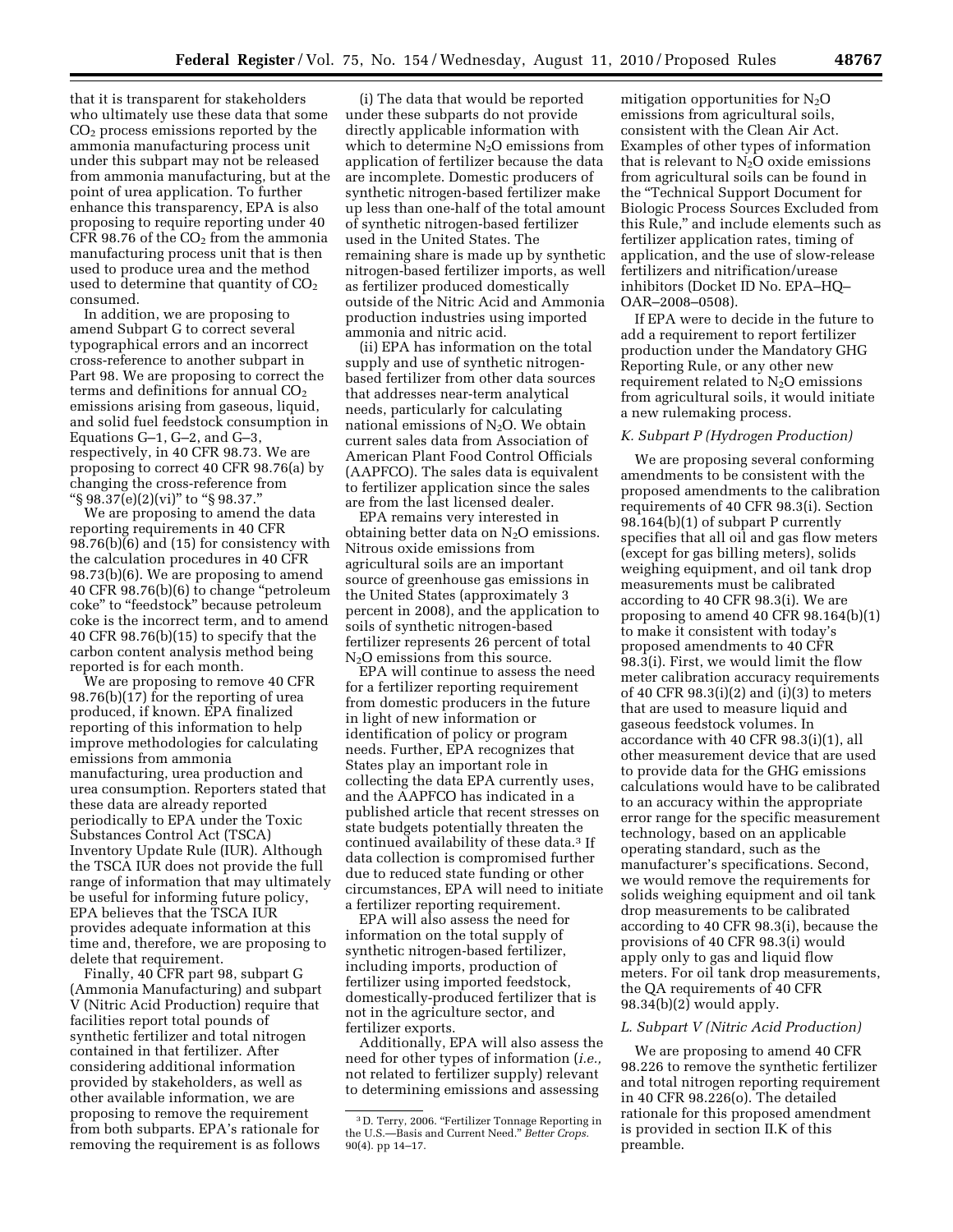# *M. Subpart X (Petrochemical Production)*

Numerous issues have been raised by owners and operators in relation to the requirements in subpart X for petrochemical production facilities. The issues being addressed by the proposed amendments include the following:

• Distillation and recycling of waste solvent.

• Process vent emissions monitored by CEMS.

• Process off-gas combustion in flares.

• CH<sub>4</sub> and N<sub>2</sub>O emissions from

combustion of process off-gas. • Molar volume conversion (MVC) factors.

• Methodology for small ethylene offgas streams.

• Monitoring and QA/QC

requirements.

• Reporting requirements under the CEMS compliance option.

• Reporting requirements for the ethylene-specific option.

• Reporting measurement device calibrations.

*Distillation and Recycling of Waste Solvent.* We are proposing to add a new paragraph 40 CFR 98.240(g) to specify that a process that distills or recycles waste solvent that contains a petrochemical is not part of the petrochemical production source category. Some processes that distill or recycle waste solvents may produce products that contain methanol or another petrochemical. Under the current subpart X, such processes might be considered part of the petrochemical source category because 40 CFR 98.240(a) specifies that all processes that produce a petrochemical are part of the source category unless specifically excluded. Although not specifically excluded in subpart X, we did not intend to include waste solvent purification processes in the petrochemical source category for the following reasons. First, in processes subject to subpart X, the petrochemical is formed from other chemicals, whereas in waste solvent purification processes the petrochemical is not formed because it is present in the feedstock. Second, processes that are in the source category generate significant amounts of processbased GHG emissions as byproducts of reaction and/or from the combustion of process off-gas for energy recovery. In contrast, the only process-based GHG emissions, if any, from waste solvent purification processes are from combustion of organic compounds in process vent emissions that are routed to a combustion-based air pollution control device.

*Process vent emissions monitored by CEMS.* We are proposing to add a

sentence to 40 CFR 98.242(a)(1) that specifies  $CO<sub>2</sub>$  emissions from process vents routed to stacks that are not associated with stationary combustion units must be reported under subpart X when you comply with the CEMS option in 40 CFR 98.243(b). Section 98.242(a)(1) in the current subpart X specified that GHG emissions from stationary combustion sources and flares that burn any amount of petrochemical off-gas are to be reported under subpart X. However, we neglected to specify reporting requirements under the CEMS option for process emissions that are not associated with combustion units. The proposed amendment would correct this oversight.

*Process off-gas combustion in flares.*  We are proposing to amend 40 CFR 98.242(b) by removing the reference to flares. Section 98.242(b) in subpart X specifies that  $CO<sub>2</sub>$ , CH<sub>4</sub>, and N<sub>2</sub>O combustion emissions from stationary combustion units and flares must be reported. However, the intent of 40 CFR 98.242(b) is to identify only the GHGs from the combustion of supplemental fuels that are to be reported under subpart C. Emissions from the combustion of petrochemical process off-gas in a flare are process-based emissions that are to be reported under subpart X as specified in 40 CFR 98.242(a). Therefore, the reference to flares in 40 CFR 98.242(b) is incorrect and should be removed.

*CH*4 and N2O Emissions From Combustion Of Process Off-Gas. We are proposing to amend 40 CFR 98.243(b) to clarify procedures for calculating CH4 and  $N_2O$  emissions from combustion units that burn petrochemical process off-gas and are monitored with a  $CO<sub>2</sub>$ CEMS. Section 98.243(b) in subpart X specifies that  $CH_4$  and  $N_2O$  emissions from the non-flare combustion of petrochemical process off-gas are to be calculated using the Tier 3 procedures in subpart C, with the default emission factors for "Petroleum" in Table C-2 of subpart C. This procedure requires the use of equation C–8 to calculate the emissions. One of the inputs for this equation is the default HHV of the fuel, and default values for various fuels are listed in Table C–1 of subpart C. As discussed in section II.H of this preamble, we have added a default HHV for fuel gas in Table C–1, and we have revised the definition of HHV for equation C–8 to allow the use of a sitespecific calculated HHV as an alternative to using a default value from Table C–1. Using either a default HHV or a site-specific calculated value is also acceptable when calculating  $CH<sub>4</sub>$  and  $N<sub>2</sub>O$  emissions from the combustion of fuel gas that contains petrochemical

process off-gas. Therefore, to clarify this point, we are proposing to add language to 40 CFR 98.243(b) specifying that either the default HHV for fuel gas in Table C–1 or a site-specific calculated HHV is to be used in equation C–8 when calculating  $CH_4$  and  $N_2O$  emissions.

For the ethylene-specific option, 40 CFR 98.243(d) in subpart X specifies the same procedures for calculating CH4 and  $N_2O$  emissions from non-flare combustion of process off-gas as in 40 CFR 98.243(b). Therefore, we are proposing the same change to 40 CFR 98.243(d) as noted above for 40 CFR 98.243(b) to clarify that either the default HHV for fuel gas or a sitespecific calculated HHV should be used for Tier 3 calculations.

*Molar volume conversion (MVC) factors.* Owners and operators have requested that allowance be made for alternative standard conditions within the molar volume conversion factor (MVC) used in Equation X–1 in 40 CFR 98.243(c). Equation X–1 of subpart X specified using an MVC of 849.5 scf/ kgmole, which converts the volumetric flow from standard cubic feet to kgmoles assuming the standard volume was determined at 68 °F. Exhaust stack volumes are generally corrected using 68 °F as the standard temperature, and some petrochemical producers may also use 68 °F when expressing process volumes at standard conditions. However, we recognize that the oil and gas industry and other hydrocarbon processing facilities commonly express gaseous volumes using 60 °F as the standard temperature. Thus, many existing flow monitors for gaseous feedstocks and products at petrochemical facilities may be programmed to output volumes at standard conditions of 60 °F. It is impractical and unnecessary to either reprogram these monitors to provide volumes corrected to standard conditions at 68 °F or to require reporters to convert the output volumes from one set of standard conditions to another before using Equation X–1 because an alternative MVC can be provided to yield the identical mass emissions from the calculation.

Consequently, we are proposing to amend Equation X–1 to provide two alternative values of MVC that correspond to the two most common standard conditions output by the flow monitors. Additionally, the reporting requirements related to this equation would be amended to include reporting of the standard temperature at which the gaseous feedstock and product volumes were determined (either 60 °F or 68 °F) and to afford verification of the reported emissions.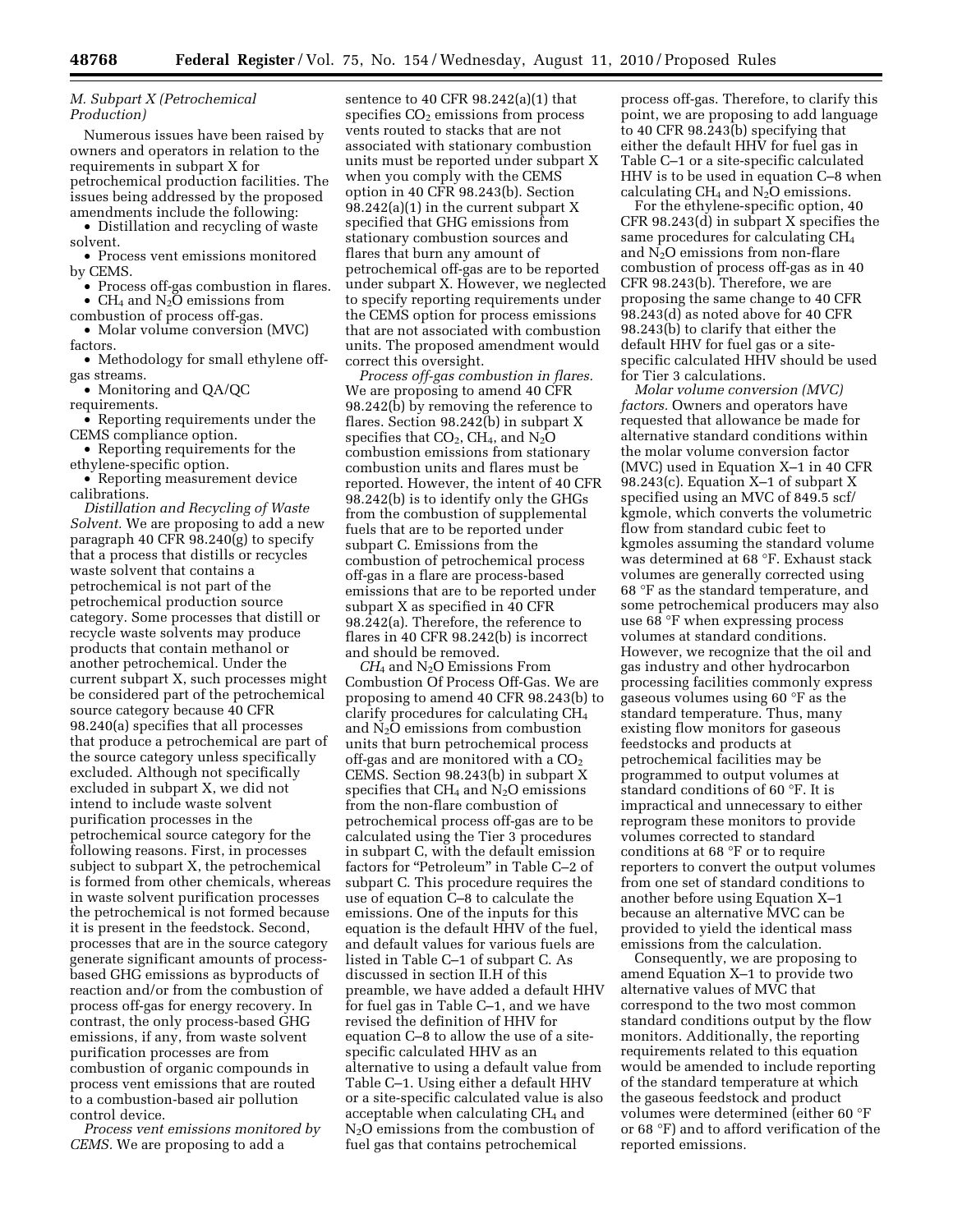*Methodology for small ethylene offgas streams.* Owners and operators have suggested that EPA should allow the use of alternative calculation methods for small emission sources. Specifically, they have asserted that units subject to only subpart C are allowed to use Tier 1 or Tier 2 for units less than or equal to 250 mmbtu/hr heat input. However, if those same units are at a petrochemical production facility and combusting ethylene process off-gas, they are required to use Tier 3 or Tier 4.

We still believe that it is important to use Tier 3 or Tier 4 for most units that burn ethylene process off-gas because combustion of process off-gas is the primary source of GHG process emissions for ethylene processes, the carbon content may vary among facilities depending on the type of feedstock to the ethylene process units, and the ratio of ethylene process off-gas to other fuels may vary in each fuel gas system.

However, we recognize that some ethylene process off gas that is burned in process heaters or boilers may not enter the fuel gas system and that the lines conveying these off-gas streams may not have flow monitors. For example, 40 CFR part 63, subpart YY, requires control of process vent emissions from ethylene production process units; these streams may be controlled by venting to a process heater or boiler, but subpart YY does not require monitoring of the vent stream flow rate. It was not our intent to require the installation of flow meters on these ancillary gas streams that do not significantly contribute to the overall heat input of the stationary combustion unit. In addition, we recognize that facilities may only meter the primary fuel flow at relatively large combustion units that are subject to emission limitations that are related to the heat input rate. About one-third of the ethylene production capacity is at petroleum refineries, and much of the rest is at large integrated chemical manufacturing facilities. Based on an analysis of process heaters at petroleum refineries (*see* section II.O of this preamble), it appears that process heaters less than 30 mmBtu/hr are often not subject to emission limitations and, therefore, may not have metered flow. Furthermore, such combustion units appear to represent only a small percentage of the total fuel use at refineries. Given the large size of most other chemical manufacturing facilities that make ethylene, it is likely that such combustion units represent only a small percentage of total fuel use at these facilities as well. Thus, easing the Tier

3 monitoring requirements for these small combustion units would reduce the compliance burden without significantly impacting the accuracy of the nationwide GHG emission inventories for ethylene production.

Notwithstanding the above discussion, if a flow meter is installed in the fuel gas line, including any common pipe, then we consider that the Tier 3 monitoring requirements are reasonable and justified. In such cases there will not be a significant burden to use the Tier 3 method, and the reported GHG emissions will be more accurate.

Therefore, we are proposing to amend 40 CFR 98.243(d) to allow the use of Tier 1 or Tier 2 methods for small flows (in cases where a flow meter is not already installed). Specifically, we are proposing that Tier 1 or Tier 2 methods may be used for ethylene process off-gas streams that meet either of the following conditions:

(1) The annual average flow rate of fuel gas (that contains ethylene process off-gas) in the fuel gas line to the combustion unit, prior to any split to individual burners or ports, does not exceed 345 scfm at 60 °F and 14.7 pounds per square inch absolute, psia, and a flow meter is not installed at any point in the line supplying fuel gas or an upstream common pipe; or

(2) The combustion unit has a maximum rated heat input capacity of less than 30 mmBtu/hr, and a flow meter is not installed at any point in the line supplying fuel gas (that contains ethylene process off-gas) or an upstream common pipe.

This amendment would also specify how to calculate the annual average flow rate under the first condition. Specifically, the total flow obtained from company records is to be evenly distributed over 525,600 minutes per year. We are also proposing a number of editorial changes to 40 CFR 98.243(d) to clearly integrate the proposed option with the existing requirements. Finally, we are proposing to amend 40 CFR 98.246(c)(2) and 98.247(c) to add reporting and recordkeeping requirements that are related to the proposed amendments in 40 CFR 98.243(d)(2).

*Monitoring Methods for Determining Carbon Content and Composition.*  Owners and operators have suggested that EPA should not limit the use of gas chromatograph methods for determining the carbon content, composition, and the average molecular weight of feedstocks and products to those methods listed in 40 CFR 98.244(b)(4). We are proposing to add the method, ''ASTM D2593–93 (Reapproved 2009) Standard Test Method for Butadiene

Purity and Hydrocarbon Impurities by Gas Chromatography,'' to 40 CFR 98.244(b)(4). Butadiene is a by-product of the ethylene production process, and after reviewing the method, we have determined that it is an acceptable method for determining the carbon content of that stream. We will consider including additional methods in the final amendments after reviewing comments on this issue. In order to evaluate this issue, we seek comments providing copies of calibration procedures that gas chromatograph manufacturers supply with their equipment, calibration procedures in any published or unpublished industry consensus (or site-specific) methods not currently listed in 40 CFR 98.244(b)(4), and an assessment of how such procedures compare to the currently specified methods and why they are applicable for instruments used to measure petrochemical feedstocks and products.

We are proposing to further amend 40 CFR 98.244(b)(4) by adding a new paragraph that would allow the use of industry consensus standard methods to determine the carbon content or composition of carbon black feedstock oils and carbon black products. Carbon black manufacturers have reported that none of the listed methods are specific to carbon black materials, and they have stated that such methods will provide less accurate results than modified versions of some of the methods. For example, the industry has reported that when they need to determine the carbon content of their feedstocks or products they often use modified versions of ASTM D5291–02. One difference is that the modified methods use carbon or carbon/sulfur analyzers instead of the carbon, hydrogen, and nitrogen analyzer that is specified in ASTM D5291–02. These modified methods have been submitted to ASTM for review. If ASTM publishes methods before the proposed amendments are finalized, we will consider including them in the final amendments. The industry has also reported that they often use other published methods to determine the sulfur, ash, and water content of the material and then calculate the carbon content as the difference between the mass of these compounds and the total mass of the sample. This approach would also be allowed under the proposed change to 40 CFR 98.244(b)(4). We seek comment on the need for the proposed option. In particular, we are interested in data that compare specified methods such as ASTM D5291–02 with industry consensus methods. We are also interested in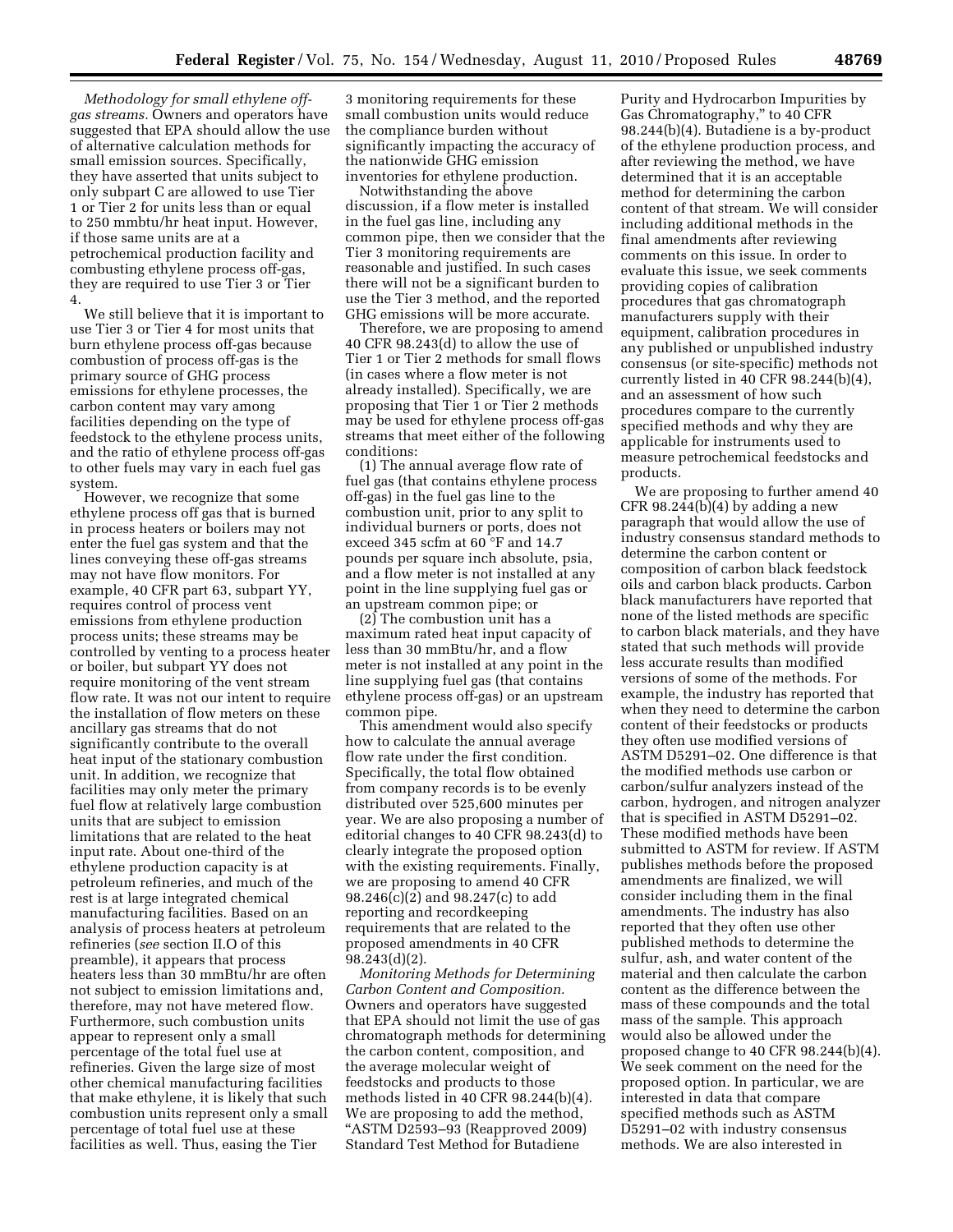obtaining copies of industry consensus standard methods.

We are also proposing to amend 40 CFR 98.244(b)(4) to provide facilities the option of, under certain circumstances, the use of alternative analytical methods in addition to the methods listed in 40 CFR  $98.244(b)(4)(i)$  through  $(b)(4)(xi)$  for determining the carbon content or composition of feedstocks or products. We recognize that the applicability of the methods listed in 40 CFR 98.244 $(b)(4)(i)$  through  $(b)(4)(xi)$  may be restricted for certain process streams due to the analytical limitations of those methods and/or the instrumentation. As a result, we are proposing to allow a facility to use an alternative analytical method in cases where the methods listed in 40 CFR 98.244(b)(4)(i) through (b)(4)(xi) are not appropriate because the relevant compounds cannot be detected, the quality control requirements are not technically feasible, or use of the method would be unsafe.

We are proposing to amend the reporting requirements in 40 CFR 98.246(a)(11) so that if an alternative method is used, facilities would include in the annual report the name or title of the method used, and the first time it is used, a copy of the method and an explanation of why the use of the alternative method is necessary.

We solicit comment on whether the flexibility provided by this option is needed. If commenters believe that to be the case, please provide information on the specific need for flexibility, why the existing listed analytical methods are not sufficient, and whether the proposed flexibility meets the needs identified.

We are proposing to make the amendments to 40 CFR 98.244(b)(4) as described above retroactive to January 1, 2010. We have received feedback that some reporters are using a method currently allowed in Part 98 while concurrently also using a method that would be allowed by today's action. Should these amendments be finalized, making these amendments effective January 1, 2010 would allow reporters to use the results from the methods included in today's amendments for the entire year of 2010.

*QA/QC Requirements.* As mentioned in Section II.B of this preamble, owners and operators have raised several issues regarding the calibration requirements in Part 98, and we are proposing a number of changes to 40 CFR 98.3(i) of subpart A to address those issues. To maintain consistency with the proposed amendments to 40 CFR 98.3(i), we are also proposing amendments to the QA/ QC provisions for weighing devices, flow meters, and tank level

measurement devices in paragraphs  $(b)(1)$ ,  $(b)(2)$ , and  $(b)(3)$  of 40 CFR 98.244. Other proposed amendments to these paragraphs are editorial in nature and intended to clarify the requirements. Specific changes are as follows:

In 40 CFR 98.244(b), each of the three subparagraphs incorrectly required compliance with calibration requirements in 40 CFR 98.3(i), or with any of the following: procedures specified by equipment manufacturers, industry consensus standard procedures, or procedures in listed methods. We are proposing to amend these subparagraphs such that the procedures in 40 CFR 98.3(i) would apply in addition to the other required procedures.

We are proposing to amend 40 CFR 98.244(b)(1) to allow recalibration at the interval specified by the industry consensus standard practice used in addition to either biennially or at the minimum frequency specified by the manufacturer. Note that the requirements of 40 CFR 98.3(i) for other measurement devices would apply as well.

Section 98.244(b)(2) in subpart X specifies that flow meters are to be operated and maintained using the procedures in 40 CFR 98.3(i) and either any one of several listed methods, a method published by a consensus-based standards organization, or procedures specified by the flow meter manufacturer. Although 40 CFR 98.244(b)(2) references 40 CFR 98.3(i), it does not explicitly specify calibration requirements, and this reference incorrectly implies that 40 CFR 98.3(i) specifies procedures other than calibration requirements. In addition, the option to follow procedures in any of the listed methods is redundant because it overlaps with the option to use a method published by a consensus standards-based organization. To clarify these requirements we are proposing several amendments to 40 CFR 98.244(b)(2). One would specify that flow meters are to be operated and maintained according to manufacturer's recommended procedures. A second would specify that flow meters are to be calibrated following either an industry consensus standard practice or procedures specified by the flow meter manufacturer, and must meet the accuracy specification in 40 CFR 98.3(i). Finally, the list of specified methods would be deleted.

Section 98.244(b)(2) in subpart X specifies that flow meters are to be recalibrated either biennially or at the minimum frequency specified by the flow meter manufacturer. Since 40 CFR 98.244(b)(2) specifies that flow meters may be calibrated following procedures in industry consensus standard practices, we are proposing to also allow recalibration at the frequency specified in such methods. This would also make the recalibration requirements in 40 CFR 98.244(b)(2) consistent with the proposed amendment in 40 CFR 98.3(i)(1)(iii)(B).

Section 98.244(b)(3) in subpart X specifies that tank level measurement devices are to be calibrated prior to the effective date of the rule. We are proposing to delete this statement because 40 CFR 98.3(i) specifies the date by which initial calibration must be completed. Note that the requirements for other measurement devices in 40 CFR 98.3(i) apply as well.

*Reporting Requirements Under The CEMS Compliance Option.* We are proposing a number of changes in 40 CFR 98.246(b)(1) through (b)(5) to clarify the reporting requirements under the CEMS compliance option.

First, we are proposing to move the requirement for reporting of the petrochemical process ID from 40 CFR 98.246(b)(3) to 40 CFR 98.246(b)(1) to be consistent with the structure in other reporting sections, and we are renumbering the existing paragraphs  $(b)(1)$  and  $(b)(2)$ .

Second, we are proposing to add a statement in the renumbered paragraph 40 CFR 98.246(b)(2) to specify that the reporting requirements in 40 CFR 98.36(b)(9)(iii) (as numbered in today's proposed action) for  $CH_4$  and  $N_2O$  do not apply under subpart X. This reporting requirement in subpart C is not relevant in subpart X because 40 CFR 98.246(b)(5) specifies the reporting requirements for  $CH_4$  and  $N_2O$  under subpart X.

Third, in the renumbered 40 CFR 98.246(b)(3), we are proposing to delete the requirement to report information required under 40 CFR 98.36(e)(2)(vii) because the referenced section specifies recordkeeping requirements, not reporting requirements; note that you still must keep the applicable records because 40 CFR 98.247(a) references 40 CFR 98.37, which in turn requires you to keep all of the applicable records in 40 CFR 98.36(e). We are also proposing to amend the reference to 40 CFR 98.36(e)(2)(vii) to a more general reference of 40 CFR 98.36. This makes the reporting requirements consistent with the methodology for calculating emissions in 40 CFR 98.243(b).

Fourth, we are proposing changes to 40 CFR 98.246(b)(4) to clarify our intent. The first sentence in 40 CFR 98.246(b)(4) requires reporting of the total CO<sub>2</sub> emissions from each stack that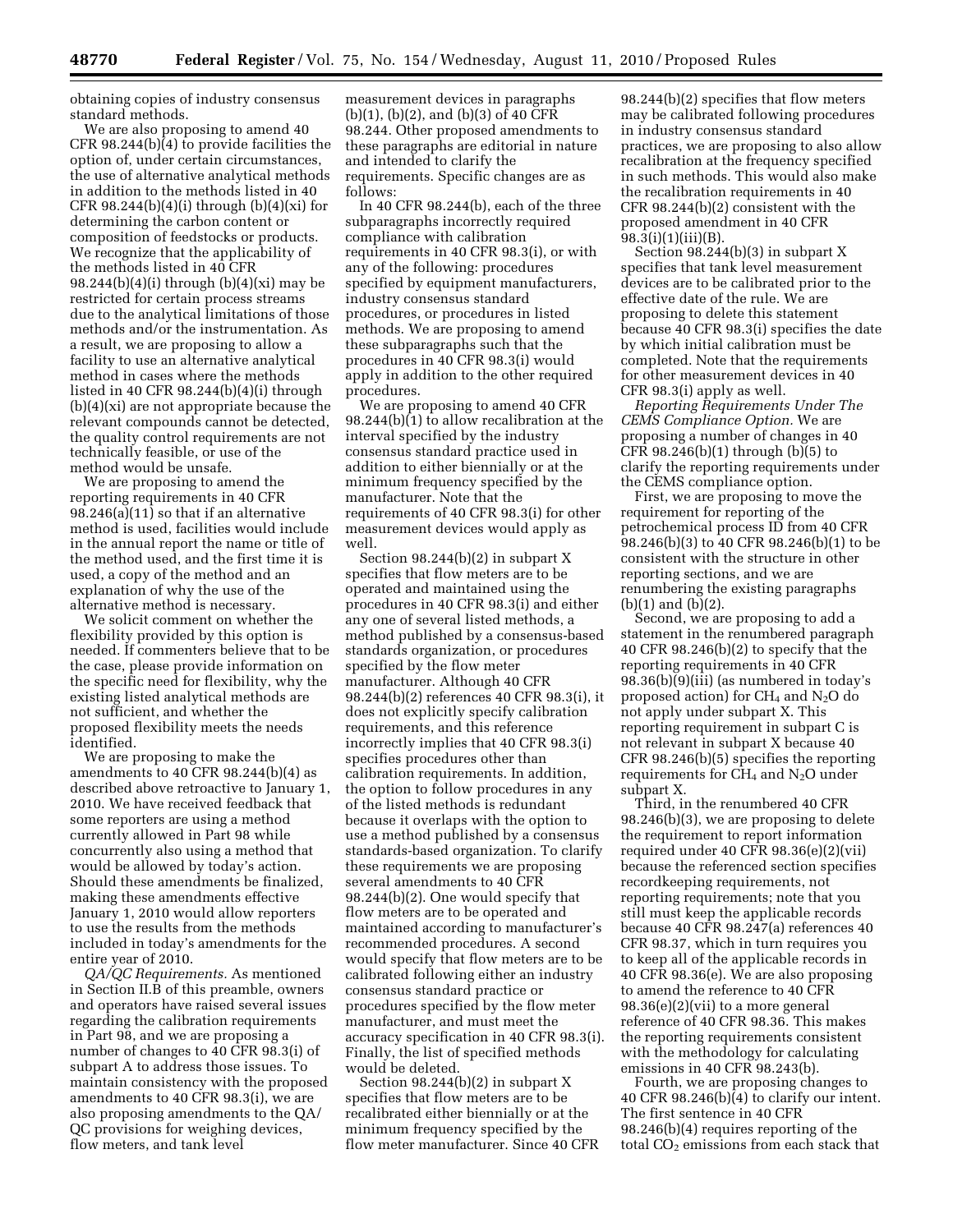is monitored with CO<sub>2</sub> CEMS; this requirement would be unchanged. We are proposing changes to the second sentence in 40 CFR 98.246(b)(4) to clarify that for each CEMS that monitors a combustion unit stack you must estimate the fraction of the total  $CO<sub>2</sub>$ emissions that is from combustion of the petrochemical process off-gas in the fuel gas. This estimate will give an indication of the total petrochemical process emissions, whereas the CEMS data alone would also include emissions from combustion of supplemental fuel (if any).

Finally, we are proposing several amendments to 40 CFR 98.246(b)(5). In general, as noted above, the requirements in this paragraph are consistent with the requirements in 40 CFR 98.36(b)(9)(iii) (as numbered in this proposed action). Most of the proposed amendments to 40 CFR 98.246(b)(5) restate requirements from 40 CFR 98.36(b)(9)(iii); for example, the proposed amendments clarify that emissions are to be reported in metric tons of each gas and in metric tons of CO<sub>2</sub>e. However, because 40 CFR 98.36(b)(9)(iii) allows you to consider petrochemical process off-gas as a part of ''fuel gas'' rather than as a separate fuel, 40 CFR 98.246(b)(5) also would require you to estimate the fraction of total  $CH_4$  and  $N_2O$  emissions in the exhaust from each stack that is from combustion of the petrochemical process off-gas. In addition, because 40 CFR 98.243(b) requires you to determine  $CH<sub>4</sub>$  and  $N<sub>2</sub>O$  emissions using Equation C–8 in subpart C (rather than Equation C–10), the amendments to 40 CFR 98.246(b)(5) would require reporting of the HHV that you use in Equation C–8. This change also would delete the erroneous reference to Equation C–10 that was included in 40 CFR 98.246(b)(5).

*Reporting Requirements for the Ethylene-Specific Option.* We are proposing several changes to clarify the reporting requirements in 40 CFR 98.246(c) for the ethylene-specific option. First, we are proposing to add a requirement to report each ethylene process ID to allow identification of the applicable process units at facilities with more than one ethylene process unit. Second, we are proposing editorial changes to clarify that you must estimate the fraction of total combustion emissions that is due to combustion of ethylene process off-gas, consistent with the requirements described above for combustion units that are monitored with CEMS. Third, because ethylene is the only petrochemical product for process units that can comply with the ethylene-specific option, we are

proposing to replace the requirement to report the ''annual quantity of each type of petrochemical produced from each process unit'' with a requirement to report the "annual quantity of ethylene" produced from each process unit.''

*Reporting Measurement Device Calibrations.* In 40 CFR 98.246(a)(7) we are proposing to delete the requirement for reporting of the dates and summarized results of calibrations of each measurement device under the mass balance option. We have determined that maintaining records of this information will be sufficient. Thus, we are also proposing to add 40 CFR 98.247(b)(4) to require retention of these records.

#### *N. Subpart Y (Petroleum Refineries)*

Numerous issues have been raised by owners and operators in relation to the requirements in subpart Y for petroleum refineries. The issues being addressed by the proposed amendments include the following:

• GHG emissions from flares.

• GHG emissions to report from combustion of fuel gas.

• GHG emissions to report from nonmerchant hydrogen production process units.

• Calculating GHG emissions from fuel gas combustion.

• Calculating combustion GHG emissions from flares and thermal oxidizers.

• Molar volume conversion factors.

• Combined stacks monitored by CEMS.

• Nitrogen concentration monitoring to determine exhaust gas flow rate.

• Calculating  $CO<sub>2</sub>$  emissions from catalytic reforming units.

• Calculating GHG emissions from sulfur recovery plants.

• Calculating  $CO<sub>2</sub>$  emissions from coke calcining units.

• Calculating  $CO<sub>2</sub>$  emissions from process vents.

• Reactor vessels using methane as a

blanket or purge gas. • Monitoring and QA/QC

requirements.

• Reporting requirements.

*GHG Emissions From Flares.* We are proposing several corrections to 40 CFR 98.252(a) (GHGs to report) to clarify the required emissions methods for flares. From the first sentence in 40 CFR 98.252(a), it is clear that  $CO<sub>2</sub>$ , CH<sub>4</sub>, and N2O combustion emissions are to be calculated for stationary combustion units and for each flare. However, the second sentence suggests that petroleum refinery owners or operators are to ''[c]alculate and report *these* emissions under subpart  $C \times \times \times \times$ " (emphasis added). After the first sentence, the

remainder of 40 CFR 98.252(a) specifically addresses how petroleum refinery owners or operators are to calculate and report stationary combustion unit emissions. Flare emissions are to be calculated using the methods provided in subpart Y, not the methods provided in subpart C. Consequently, we are proposing to amend the second sentence in 40 CFR 98.252(a) to correctly require reporters to ''Calculate and report the emissions from stationary combustion units under subpart  $C \times \cdot \cdot \cdot$  and we are proposing to add an additional sentence at the end of this section to clarify that reports must ''Calculate and report the emissions from flares under this subpart.''

*GHG Emissions to Report From Combustion of Fuel Gas.* We are proposing to amend 40 CFR 98.252(a) to clarify that reporting of  $CH_4$  and  $N_2O$ emissions is required for the stationary combustion units fired with fuel gas. It was always our intent that the emissions of these pollutants be reported for stationary combustion sources that used fuel gas. However, as no default factors for fuel gas were previously included in Table C–1 of subpart C, it could be interpreted that these emissions were not required to be reported, even though the first sentence clearly indicates that emissions of all three pollutants were to be reported for stationary combustion units and flares. While the proposed amendment to Table C–1 to include default factors for "fuel gas" is expected to correct this misinterpretation, we are also proposing to add the following sentence to 40 CFR 98.252(a) to clarify these reporting requirements: "For CH<sub>4</sub> and  $N_2O$  emissions from combustion of fuel gas, use the applicable procedures in 40 CFR 98.33(c) for the same tier methodology that was used for calculating  $CO<sub>2</sub>$  emissions (use the default  $CH_4$  and  $N_2O$  emission factors for "Petroleum (All fuel types in Table C–1)'' in table C–2 of subpart C of this part and for Tier 3, either the default high heat value for fuel gas in Table C– 1 of subpart C of this part or a calculated HHV, as allowed in Equation C–8 of subpart C of this part.''.

*GHG Emissions To Report From Non-Merchant Hydrogen Production Process Units.* We are also proposing to amend 40 CFR 98.252(i) to clarify that reporting of only  $CO<sub>2</sub>$  emissions from nonmerchant hydrogen production process units is required. The inclusion of ''and CH4'' emissions was an inadvertent error. We are also proposing to amend 40 CFR 98.252(i) to clarify that catalytic reforming units (although they produce hydrogen as an important by-product) are not considered hydrogen production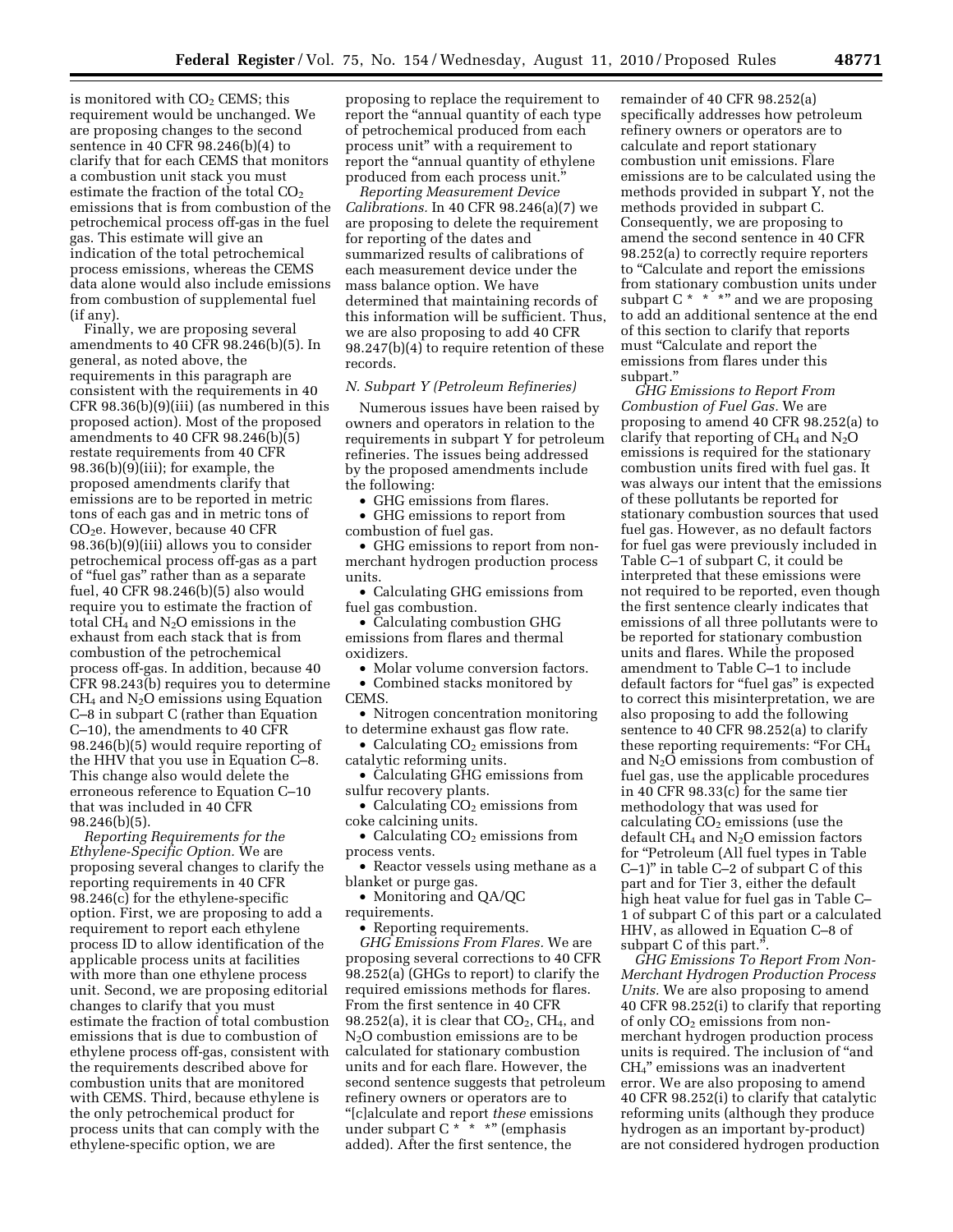process units that are required to report under 40 CFR 98.252(i).

*Calculating GHG Emissions From Fuel Gas Combustion.* Owners and operators have suggested that EPA should allow the use of alternative calculation methods for small emission sources from the combustion of fuel gas. Specifically, they have asserted that units subject to only subpart C may use Tier 1 or Tier 2 if the units are less than or equal to 250 mmbtu/hr heat input. However, if those same units are at a petroleum refinery and combusting fuel gas, they are required to use Tier 3 or Tier 4. We still believe that it is important to use Tier 3 or Tier 4 for most units at a petroleum refinery because of the variability in carbon content in fuel gas (both between different refineries and at different times within the same refinery). However, we recognize that some flows of fuel gas to process heaters or boilers may not necessarily enter the refinery's fuel gas system and that these fuel gas lines may not have flow monitors. For example, 40 CFR part 63 subpart UUU requires the control of purging operations associated with the catalytic reforming unit. Among the control options for these emissions are provisions to vent these gases to a boiler or process heater. If the stationary combustion source has a design capacity of 44 MW or greater or if the gases are introduced into the flame zone of the unit, then direct monitoring of these gas streams is not required under subpart UUU. Similar provisions that may pertain to petroleum refineries are in other rules (*e.g.,* 40 CFR part 60, subparts III and NNN; 40 CFR part 63, subparts G and CC). It is not our intent to require direct flow monitoring of these ancillary gas streams, particularly if they do not significantly contribute to the overall heat input of the stationary combustion unit.

In addition, while we anticipate that most refineries can use a common-pipe monitoring approach for stationary combustion sources supplied by the refinery's fuel gas system(s), we recognize that some refineries may meter fuel usage at the stationary combustion sources and, in some cases, only meter fuel usage at the larger units. Based on a review of consent decrees and permits pertaining to process heaters, it appears that process heaters less than 30 mmBtu/hr are often not subject to emission limitations, and therefore may not have metered flow. We performed an analysis of fuel use requirements by process unit. From this analysis, we project that more than 95 percent of nationwide fuel gas consumption at petroleum refineries

would occur in process heaters with a rated heat capacity of 30 mmBtu/hr or greater. For additional detail on the consent decree review as well as the analysis of fuel use requirements, please see the Background Technical Support Document (EPA–HQ–OAR–2008–0508). While these small process heaters represent only a small percentage of the fuel use on a national level, most process heaters at petroleum refineries with capacities under 25,000 barrels per day (which represents about 20 percent of the refineries, but only 2 percent of the refining capacity) are expected to have rated heat capacity of less than 30 mmBtu/hr. Thus, easing the Tier 3 monitoring requirements for these smaller process heaters would significantly ease the burden for small refineries without significantly impacting the accuracy of the nationwide GHG inventories for petroleum refineries.

If flow meters are in place at the process heater or at a common pipe location, we consider that the Tier 3 monitoring requirements are reasonable and justified. There will not be a significant burden to use the Tier 3 method and the reported GHG emissions will be more accurate given the fluctuations expected in fuel gas compositions.

Therefore, we are proposing to amend 40 CFR 98.252(a) so that petroleum refineries subject to subpart Y could use the Tier 1 or 2 methodologies for combustion of fuel gas when either of the following conditions exists:

(1) The annual average fuel gas flow rate in the fuel gas line to the combustion unit, prior to any split to individual burners or ports, does not exceed 345 scfm at 60°F and 14.7 psia and either of the following conditions exist:

• A flow meter is not installed at any point in the line supplying fuel gas or an upstream common pipe; or

• The fuel gas line contains only vapors from loading or unloading, waste or wastewater handling, and remediation activities that are combusted in a thermal oxidizer or thermal incinerator.

(2) The combustion unit has a maximum rated heat input capacity of less than 30 mmBtu/hr and either of the following conditions exist:

• A flow meter is not installed at any point in the line supplying fuel gas or an upstream common pipe; or

• The fuel gas line contains only vapors from loading or unloading, waste or wastewater handling, and remediation activities that are combusted in a thermal oxidizer or thermal incinerator.

These amendments, combined with the revisions to Table C–1 of subpart C, reflect our original intent to require Tier 3 or 4 monitoring and calculation methods for large fuel gas streams such as those anticipated in the refinery's fuel gas system(s), but to allow Tier 1 or 2 monitoring methods for smaller fuel gas streams that are segregated from the fuel gas system or for small combustion sources at refineries where flow monitors are installed at the majority of individual combustion sources, but not at the smaller combustion sources or the common pipe (*i.e.,* fuel gas system).

*Calculating Combustion GHG Emissions From Flares And Thermal Oxidizers.* It has been brought to our attention that it is inappropriate to apply the 98 percent combustion efficiency to the carbon as  $CO<sub>2</sub>$  that already exists in the gas stream in Equations Y–1 and Y–16 in 40 CFR 98.253. While the correction is expected to be minor in most cases, we agree that all of the  $CO<sub>2</sub>$  that already exists in the gas stream will be emitted as  $CO<sub>2</sub>$  from these sources. However, we are concerned that, depending on the method used to determine the carbon content, some facilities may not have collected the specific  $CO<sub>2</sub>$  data needed to implement the revised equations. Therefore, we are proposing to amend 40 CFR 98.253 by retaining the existing Equations Y–1 and Y–16, re-numbering them as Equations Y–1a and Y–16a, and to add the more detailed equations that specifically consider the  $CO<sub>2</sub>$  that already exists in the gas stream prior to the flare or thermal combustion device as Equations Y–1b and Y–16b. Facilities that were required to or elected to use Equation Y–1 to report flare emissions would be able to choose to report these emissions using either Equation Y–1a or Y–1b, as proposed in today's amendments. Similarly, we are proposing to allow facilities required to report  $CO<sub>2</sub>$  emissions from asphalt blowing operations controlled by a thermal oxidizer or flare to use either Equation Y–16a or Y–16b. We are proposing corresponding amendments in 40 CFR 98.256 to require reporting of which equation was used and, if the new equations are used, reporting of the additional equation parameters.

We request comment on the need to retain the previously promulgated equations. As gas composition data are expected to be determined using gas chromatographic methods, the required CO2 data may already be collected. Thus, we are particularly interested to determine if there are facilities that cannot implement the new equations based on the measurement data already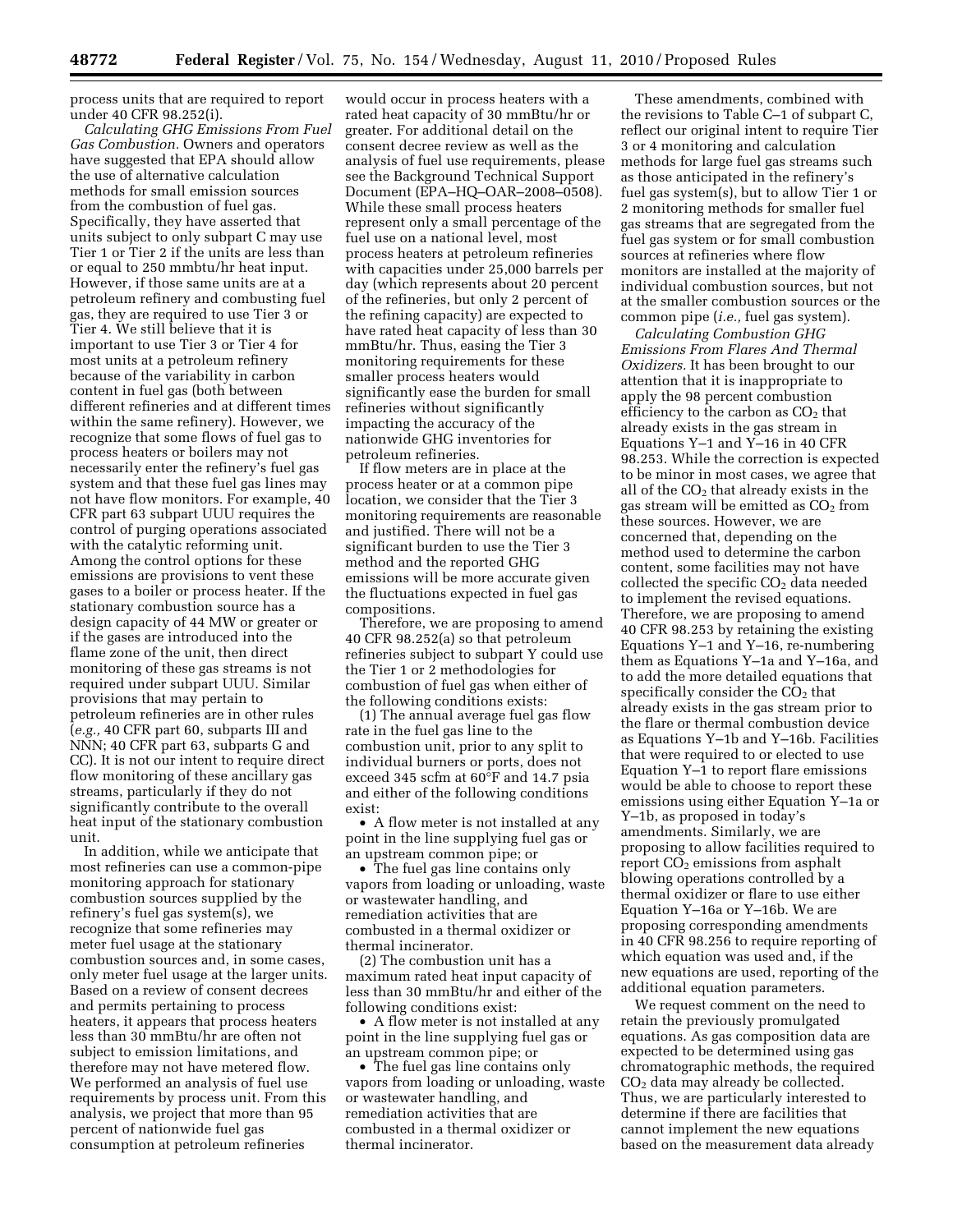collected for these sources during the 2010 reporting year.

*Molar volume conversion factors.*  Owners and operators have suggested that allowance be made for alternative ''standard conditions'' within the MVC factor used in several of the equations in 40 CFR 98.253. We recognize that natural gas and fuel gas volumes are commonly determined using 60°F as the standard temperature whereas exhaust stack volumes are commonly determined using 68°F as the standard temperature. Both of these volume measurements are specified in subpart Y. It is impractical and unnecessary for existing fuel gas monitors, most of which have been installed to correct volumes to standard conditions at 60°F, to be reprogrammed to output these volumes corrected to standard conditions at 68°F when an alternative MVC can be provided to yield the identical mass emissions from the calculation. Consequently, we are proposing to amend equations Y–1, Y– 3, Y–6, Y–12, Y–18, Y–19, Y–20, and Y– 23 in subpart Y to provide two alternative values of MVC depending on the standard conditions output by the flow monitors. Additionally, the reporting requirements related to each of these equations would be amended to include reporting of the value of MVC used to support the calculations and to afford verification of the reported emissions.

*Combined Stacks Monitored By CEMS.* We received several questions regarding whether or not discharges through a combined stack are allowable when CEMS are used, particularly for the catalytic cracking unit. We never intended to limit the use of combined stacks and CEMS at the refinery. In fact, we specifically attempted to address this issue in subpart Y with respect to the combined catalytic cracking unit and CO boiler emissions in 40 CFR  $98.253(c)(1)(ii)$ . However, we have determined that the current language in 40 CFR 98.253(c)(1)(ii) may inadvertently be interpreted to exclude other  $CO<sub>2</sub>$  emission sources that may be mixed with the catalytic cracking unit process (e.g., coke burn-off) emissions.

Consequently, we are proposing to amend the language in 40 CFR 98.253(c)(1)(ii) and also the reporting requirements in 40 CFR 98.256(f)(6) to generalize the language to include other  $CO<sub>2</sub>$  emission sources, not just a  $CO$ boiler. The proposed amendments would clarify that when a CEMS is used to measure the  $CO<sub>2</sub>$  emissions from the catalytic cracking unit and these emissions are combined with "other  $CO<sub>2</sub>$ emissions,'' the owner or operator must calculate the "other  $CO<sub>2</sub>$  emissions"

using the applicable methods for the applicable subpart (*e.g.,* subpart C of this part in the case of a CO boiler), and determine the process emissions from the catalytic cracking unit (or fluid coking unit) as the difference in the  $CO<sub>2</sub>$ CEMS measurements and the calculated emissions associated with the ''other  $CO<sub>2</sub>$  emissions."

*Nitrogen Concentration Monitoring To Determine Exhaust Gas Flow Rate.* We also received questions regarding the use of nitrogen  $(N_2)$  concentration monitoring for Equation Y–7 in 40 CFR  $98.253(c)(2)(ii)$ . Equation Y-7 uses an inert balance to calculate the exhaust gas flow rate, and a similar calculation can be performed using a nitrogen balance. We agree that the nitrogen monitoring approach would provide an equivalent measure of the exhaust gas flow rate as Equation Y–7. We promulgated Equation Y–7 because we anticipated several facilities used this monitoring approach as this equation is provided in the 40 CFR part 63 subpart UUU (*see* Equation 2 of 40 CFR 63.1573). However, we note that 40 CFR 63.1573 also allows facilities to request alternative monitoring methods. There are no similar provisions in subpart A or subpart Y of part 98, so this monitoring alternative could not be used without amending the rule. As we find the  $N_2$  concentration monitoring approach to be equivalent to Equation Y–7, we are proposing to amend 40 CFR 98.253(c)(2)(ii) to renumber Equation Y– 7 as Equation Y–7a and adding an Equation Y-7b to provide this  $N_2$ concentration monitoring approach. We are also proposing to add reporting requirements in 40 CFR 98.256(f) to report the input parameters for Equation Y–7b if it is used.

*Calculating CO*2 *Emissions from Catalytic Reforming Units*. We are proposing to revise the definition of the  $\csc$  burn-off quantity,  $CB<sub>O</sub>$ , the term "n" in Equation Y-11 in 40 CFR  $98.253(e)(3)$  to clarify the application of Equation Y–11 to continuously regenerated catalytic reforming units. Continuously regenerated catalytic reforming units do not have specific cycles, so the reference to ''regeneration cycle'' in the definition of these terms was ambiguous or meaningless for continuously regenerated catalytic reforming units. We are proposing to replace the phrase "regeneration cycle" with ''regeneration cycle or measurement period'' in the definition of the coke burn-off quantity and to revise the definition of ''n'' to be the ''Number of regeneration cycles or measurement periods in the calendar year.'' A measurement period may be a day, week, month, or other time interval

over which process measurements are made on the unit by which the coke burn-off rate is determined. We are similarly proposing to clarify 40 CFR 98.256(f)(13) (formerly designated 40 CFR 98.256(f)(12)) to require reporting of "\* \* \* the number of regeneration cycles or measurement periods during the reporting year, the average coke burn-off quantity per cycle or measurement period, and the average carbon content of the coke'' when Equation Y–11 is used.

*Calculating GHG Emissions From Sulfur Recovery Plants.* With respect to requirements for sour gas sent off-site for sulfur recovery and for on-site sulfur recovery plants, we intended these requirements to be identical and that the petroleum refinery would report these emissions regardless of whether the sour gas feed is used at an on-site sulfur recovery plant within the refinery facility or the sour gas feed is sent to an off-site facility. However, we do note that the requirements were developed considering Claus sulfur recovery plants and that the methods in 40 CFR 98.253(f) may not be appropriate for all other types of sulfur recovery plants. To clarify the requirements for sulfur recovery plants, we are proposing to amend 40 CFR 98.253(f) to add ''and for sour gas sent off-site for sulfur recovery'' to clarify that this calculation methodology applies "For on-site sulfur recovery plants and for sour gas sent offsite for sulfur recovery, \* \* \*" and to allow non-Claus sulfur recovery plants to alternatively follow the requirements in 40 CFR 98.253(j) for process vents. We also are proposing to amend the reporting requirements in 40 CFR 98.256(h) to include the type of sulfur recovery plant and an indication of the method used to calculate CO2 emissions as well as reporting requirements for non-Claus sulfur recovery plants that elect to follow the requirements in 40 CFR 98.253(j) for process vents. While we believe the calculation methodology needs no further regulatory text amendments, we do clarify in this preamble that the phrase ''the sulfur recovery plant'' in 40 CFR 98.253(f) refers to either the on-site or off-site sulfur recovery plant, as applicable. We further clarify in this preamble that the sour gas flow and carbon content measurements for sour gas sent off-site for sulfur recovery may be made at either the refinery or the off-site sulfur recovery plant provided these measurements are representative of the flow and carbon content of the sour gas sent off-site for sulfur recovery.

*Calculating CO*2 *Emissions From Coke Calcining Units.* We are proposing to amend the definition of M<sub>dust</sub> (the mass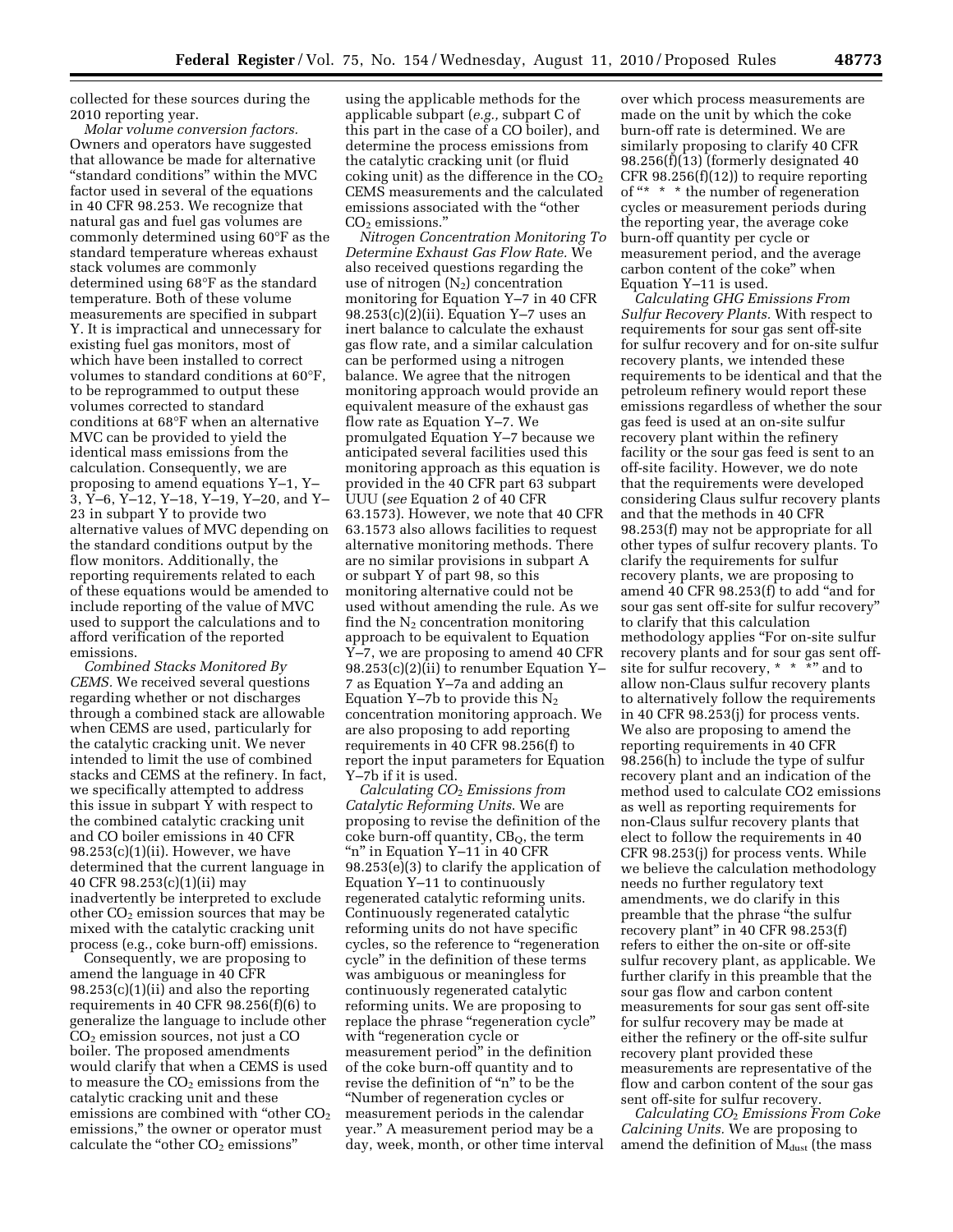of dust collected in the dust collection system) in Equation Y–13 in 40 CFR 98.253(g). It was brought to our attention that dust collected by the control systems may be recycled back to the coke calciner, raising the issue of how  $M_{\text{dust}}$  should be determined in this situation: Is it the mass of dust collected in the dust collection system or is it the mass of dust that is discarded from the system? The mass balance represented by Equation Y–13 should be applied external to this recycle loop, so that  $M<sub>dust</sub>$  is the quantity of dust removed from the overall process, which would be the mass of the dust collected in the control system minus the mass of dust recycled. We are, therefore, proposing to amend the definition of  $M_{\text{dust}}$  in Equation Y–13 to clarify this interpretation of M<sub>dust</sub> when all or a portion of the collected dust is recycled back to the coke calciner. We also are proposing to amend 40 CFR 98.256(i)(5) to require facilities that use Equation Y– 13 to indicate whether or not the collected dust is recycled to the coke calciner.

*Calculating CO*2 *Emissions From Process Vents.* We are proposing to amend the process vent requirements in 40 CFR 98.253(j) due to the additional sources that may elect to use Equation Y–19, specifically non-Claus sulfur recovery units (as previously described) and uncontrolled blowdown vents (inadvertently not referenced). This amendment clarifies that the emissions from the sources that elect to use the process vent method in 40 CFR 98.253(j), must use Equation Y–19 to calculate the emissions for the pollutants required to be reported under the cross-referencing section, regardless of whether the concentration thresholds in 40 CFR 98.253(j) are exceeded. We are also proposing to amend the definition of Equation Y–19's parameters of VR (the volumetric flow rate) and  $MF_x$  (the mole fraction of the GHG in the vent). For these parameters we are proposing to clarify that these values are to be determined ''from measurement data, process knowledge, or engineering estimates.'' We are also proposing to amend the reporting requirements for process vents to clarify that the requirements apply to each process vent as well as to provide an indication of the measurement of estimation method.

Finally, we are proposing to amend 40 CFR 98.253(n) to delete the words ''equilibrium'' and ''product-specific'' to clarify that the true vapor phase of the loading operation system should be used when determining whether the vapor-phase concentration of methane is 0.5 volume percent or more. We affirm

that process knowledge may be used to determine which loading operations have a vapor-phase concentration of methane of 0.5 volume percent, but this determination must be made considering both the material being loaded and the conditions of the loading operations. Equilibrium vapor-phase concentrations can be used as process knowledge to determine if the concentration of methane is 0.5 volume percent or more.

*Monitoring and QA/QC Requirements.*  In subpart Y, 40 CFR 98.254 currently specifies QA/QC requirements for fuel flow meters, gas composition monitors, and heating value monitors that provide data for the GHG emissions calculations. A distinction is made in paragraphs (a) and (b) between measurement devices associated with stationary combustion sources, which are required to follow the QA/QC procedures in 40 CFR 98.34, and devices associated with other GHG emissions sources at the refinery, which are to be quality-assured according to 40 CFR 98.254(c) through (e). Paragraphs (f), (g), and (h) of 40 CFR 98.254 QA/QC requirements for:

• Stack gas flow rate monitors that are used to comply with the requirements of 40 CFR 98.253(c)(2)(ii);

•  $CO<sub>2</sub>/CO/O<sub>2</sub>$  composition monitors used to comply with 40 CFR 98.253(c)(2); and

• Weighing devices that are used to measure the mass of petroleum coke when  $CO<sub>2</sub>$  emissions from a coke calcining unit are calculated using Equation Y–13.

In subpart Y, 40 CFR 98.254(l) provides  $QA/QC$  requirements for  $CO<sub>2</sub>$ CEMS and flow monitors used for direct measurement of  $CO<sub>2</sub>$  emissions following the Tier 4 methodology in subpart C.

We are proposing to amend 40 CFR 98.254(a) through (h), and (l) as follows, to make them consistent with today's proposed revisions to 40 CFR 98.3(i), and to make some necessary technical corrections and clarifications:

Paragraph (a) of 40 CFR 98.254 would be amended to also include the phrase ''sources that use a CEMS to measure CO2 emissions according to subpart C of this part \* \* \*" to further separate these sources from those that are covered by 40 CFR 98.254(b). Although the CEMS monitoring requirements are specified in 40 CFR 98.254(l), these requirements are more clearly specified by the proposed amendments to 40 CFR 98.254(a) so that all sources required to meet the methods provided in subpart C are identified in a single paragraph. We also are proposing to re-word the phrase ''follow the monitoring and QA/QC requirements in 40 CFR 98.34'' with

''meet the applicable monitoring and QA/QC requirements in 40 CFR 98.34'' to clarify that the monitors must meet the requirements for the specific Tier for which monitoring was required (Tier 3 sources would comply with the Tier 3 requirements; Tier 4 sources would comply with the Tier 4 requirements; etc.).

Because the QA/QC requirements for CO2 CEMS that were formerly included in 40 CFR 98.254(l) would be included in the amended paragraph 40 CFR 98.254(a), we are proposing to delete 40 CFR 98.254(l).

Paragraph (b) of 40 CFR 98.254 would be amended to clarify that these requirements apply to gas flow meters, gas composition monitors, and heating value monitors other than those subject to 40 CFR 98.254(a). We would correct the reference to "paragraphs (c) through (e)'' to correctly reference ''paragraphs (c) through (g)'' as gas monitoring system requirements are specified in 40 CFR 98.254(c) through (g). We would also clarify that the calibration requirements in 40 CFR 98.3(i) only apply to gas flow meters and to allow recalibration of gas flow meters biennially (every two years), at the minimum frequency specified by the manufacturer, or at the interval specified by the industry consensus standard practice used. Paragraph (b) of 40 CFR 98.254 would also be amended to clarify that gas composition and heating value monitors must be recalibrated either annually, at the minimum frequency specified by the manufacturer, or at the interval specified by the industry consensus standard practice used.

Paragraph (c) of 40 CFR 98.254 would be amended to clarify that the flare or sour gas flow meters must be calibrated (in addition to operated and maintained) using either a method published by a consensus-based standards organization (*e.g.,* ASTM, API, etc.) or the procedures specified by the flow meter manufacturer. The  $\pm$  5 percent accuracy specification would be removed from 40 CFR 98.254(c), because the accuracy requirement for these flow meters is stated in the general provisions at 40 CFR 98.3(i) and is referenced in 40 CFR 98.254(b). We are also proposing to amend 40 CFR 98.254(c) by removing the list of methods as this is redundant with the existing phrase, "a method published by a consensus-based standards organization.''

Paragraphs (d) and (e) of 40 CFR 98.254 would be amended to allow the use of any chromatographic analysis to determine flare gas composition and high heat value, as an alternative to the methods listed in 40 CFR 98.254(d) and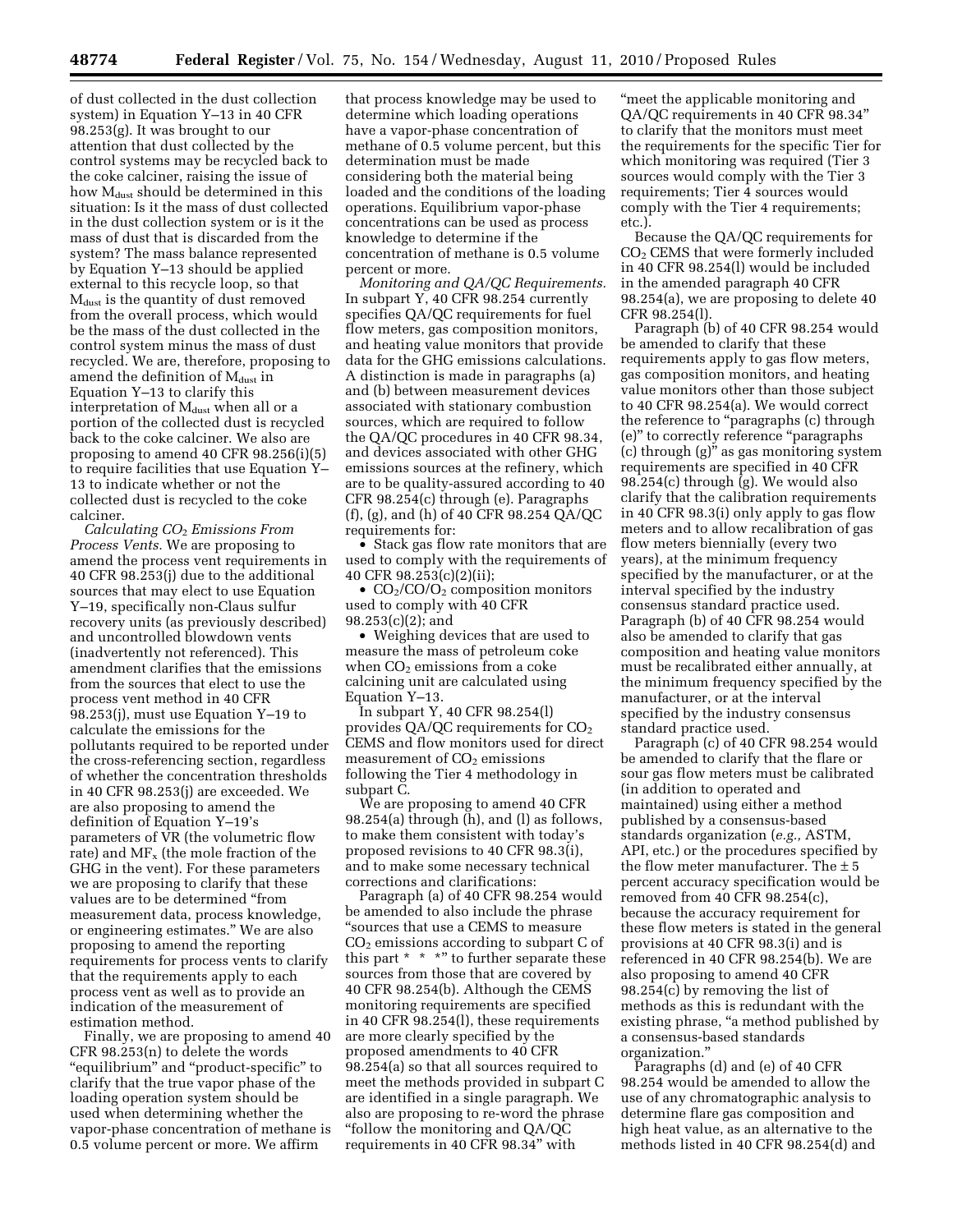(e) provided that the gas chromatograph is operated, maintained, and calibrated according to the manufacturer's instructions; and the methods used for operation, maintenance, and calibration of the GC are documented in the written monitoring plan for the unit under 40 CFR 98.3(g)(5). Paragraph (d) in 40 CFR 98.254 would also be amended to apply to all gas composition monitors, other than those included in 40 CFR 98.254(g), and not just flare gas composition monitors. This is needed to address gas composition monitors that may already be in place on process vents subject to reporting under 40 CFR 98.253(j), so that these monitors can use alternatives to the methods in 40 CFR 98.254(d).

We are also proposing to amend 40 CFR 98.254(d) to specify that the methods in this paragraph are also to be used for determining average molecular weight of the gas, which is needed in Equations Y–1a and Y–3. We are also proposing to add an additional method (ASTM D2503–92) to this section for determining average molecular weight. Methods for determining average molecular weight were inadvertently omitted from this section.

We are proposing a number of amendments to 40 CFR 98.254(f). First, the applicability of this paragraph would be expanded to include all gas flow meters on process vents subject to reporting under 40 CFR 98.253(j). The term "exhaust gas flow meter" would be replaced with the term "gas flow meter," because not all process vents that would report under 40 CFR 98.253(j) are combustion (''exhaust'') related gas streams.

Subpart Y currently allows an option to follow 40 CFR 63.1572(c) (in the NESHAP for Petroleum Refineries) for installation, operation, and calibration of the stack gas flow rate monitor or the requirements in 40 CFR  $98.254(f)(1)$ through (f)(4). In our review of these requirements, we found that 40 CFR  $98.254(f)(1)$  and  $(f)(3)$  were important requirements that were not delineated in 40 CFR 63.1572(c). However, 40 CFR 98.254(f)(2) is not appropriate (accuracy requirements for these flow meters are already provided in the general provisions in 40 CFR 98.3(i) and are referenced in 40 CFR 98.254(b)), and 40 CFR 98.254(f)(4) is duplicative of the requirements in 40 CFR 63.1572(c).

We are proposing to retain portions of 40 CFR 98.254(f)(1) and (3), but only as general, supplementary guidelines for flow monitor installation and operation. Thus, we are proposing that these stack flow monitors must:

• Install, operate, calibrate, and maintain each stack gas flow meter according to the requirements in 40 CFR 63.1572(c);

• Locate the flow monitor at a site that provides representative flow rates (avoiding locations where there is swirling flow or abnormal velocity distributions); and

• Use a monitoring system capable of correcting for the temperature, pressure, and moisture content to output flow in dry standard cubic feet (standard conditions as defined in 40 CFR 98.6).

We are proposing to make a technical correction to 40 CFR 98.254(g). Subpart Y currently requires the  $CO<sub>2</sub>/CO/O<sub>2</sub>$ composition monitors that are used to comply with the requirements of 40 CFR 98.253(c)(2) be installed, operated, maintained, and calibrated according to either 40 CFR 60.105a(b)(2) (in the NSPS for Petroleum Refineries) or 40 CFR 63.1572(a), or according to the manufacturer's specifications and requirements. The reference to 40 CFR 63.1572(a) was in error and should be 40 CFR 63.1572(c). In the NESHAP for Petroleum Refineries (40 CFR part 63 subpart UUU), these monitors are used to calculate coke burn-off rates, which are monitored to ensure the control device is operated within specified limits. Thus, these monitors are subject to 40 CFR 63.1572(c) within the NESHAP for Petroleum Refineries, and this is the level of QA that these monitoring systems are expected to be currently following. We note that  $CO<sub>2</sub>$ monitors that are certified and calibrated as CEMS (with the appropriate flow monitoring system) would be subject to the requirements in 40 CFR 98.253(c)(1), not 40 CFR  $98.253(c)(2)$ . Consequently, we specifically refer to the monitors within this 40 CFR 98.254(g) as "CO<sub>2</sub>/CO/O<sub>2</sub> composition monitors'' rather than CEMS to avoid confusion that these monitors must be operated according to CEMS requirements. In developing Part 98, we required CO<sub>2</sub>/CO/O<sub>2</sub> composition monitors for catalytic cracking units and fluid coking units with rated capacities greater than 10,000 barrels per stream day because these monitors were expected to be in-place to comply with the NESHAP for Petroleum Refineries. We did not include additional costs to upgrade the existing  $CO<sub>2</sub>/CO/O<sub>2</sub>$ composition monitors in our impact analysis because we intended to use the same monitoring requirements as in the NESHAP for Petroleum Refineries. Therefore, we are proposing to amend 40 CFR 98.254(g) to refer to 40 CFR 63.1572(c), rather than 63.1572(a), for these  $O_2$ /CO/ $O_2$  composition monitors.

Paragraph (h) of 40 CFR 98.254 specifies calibration procedures for weighing devices that are used to

determine the mass of petroleum coke fed to the coke calcining unit, as required by Equation Y–13. Subpart Y currently provides three calibration options: (1) Follow the procedures in NIST Handbook 44; (2) follow the manufacturer's recommended procedures; or (3) follow the procedures in 40 CFR 98.3(i). We are proposing to amend 40 CFR 98.254(h) to require calibration according to the procedures specified by NIST Handbook 44 or the procedures specified by the manufacturer. Note that the requirements of 40 CFR 98.3(i) for other measurement devices would apply as well.

*Reporting Requirements.* This section covers reporting requirements that have not been described in previous sections of this preamble.

We are proposing to amend the reporting requirements for Equation Y–1 (renumbered to Y–1a) and Y–2 to require reporting of whether daily or weekly measurement periods are used, for verification purposes.

In 40 CFR 98.256(f)(6), 40 CFR 98.256(h)(6), and 40 CFR 98.256(i)(6), we are proposing to amend the references to 40 CFR  $98.36(e)(2)(vi)$  to reference 40 CFR 98.36 more generally. This would make the references consistent with the associated requirements in 40 CFR 98.253.

In our review of the reporting requirements in 40 CFR 98.256(f), we noted an inadvertent error in 40 CFR 98.256(f)(10) and (11) [which would be redesignated 40 CFR 98.256(f)(11) and (12) due to the proposed reporting requirement associated with Equation Y–7b]. In subpart Y, facility owners and operators are required to report information about unit-specific emission factors for  $CH_4$  and  $N_2O$ , but not necessarily report the unit-specific emission factor itself. We are proposing to correct this inadvertent error and require direct reporting of the unitspecific emission factor for  $CH<sub>4</sub>$  and  $N<sub>2</sub>O$ , if used, in the newly designated 40 CFR  $98.256(f)(11)$  and  $(12)$ , respectively.

We are proposing to amend 40 CFR 98.256(i)(8) to make it consistent with the information collected in 40 CFR 98.245(i)(7).

We are also proposing to amend 40 CFR 98.256(j)(2) to clarify that the reporting requirements for asphalt blowing apply at the unit level.

We are also proposing to re-organize the reporting requirements in 40 CFR 98.256(o) to clarify, for example, that the reporting requirement in 40 CFR 98.256(o)(7) of Part 98 pertains specifically to tanks processing unstabilized crude oil.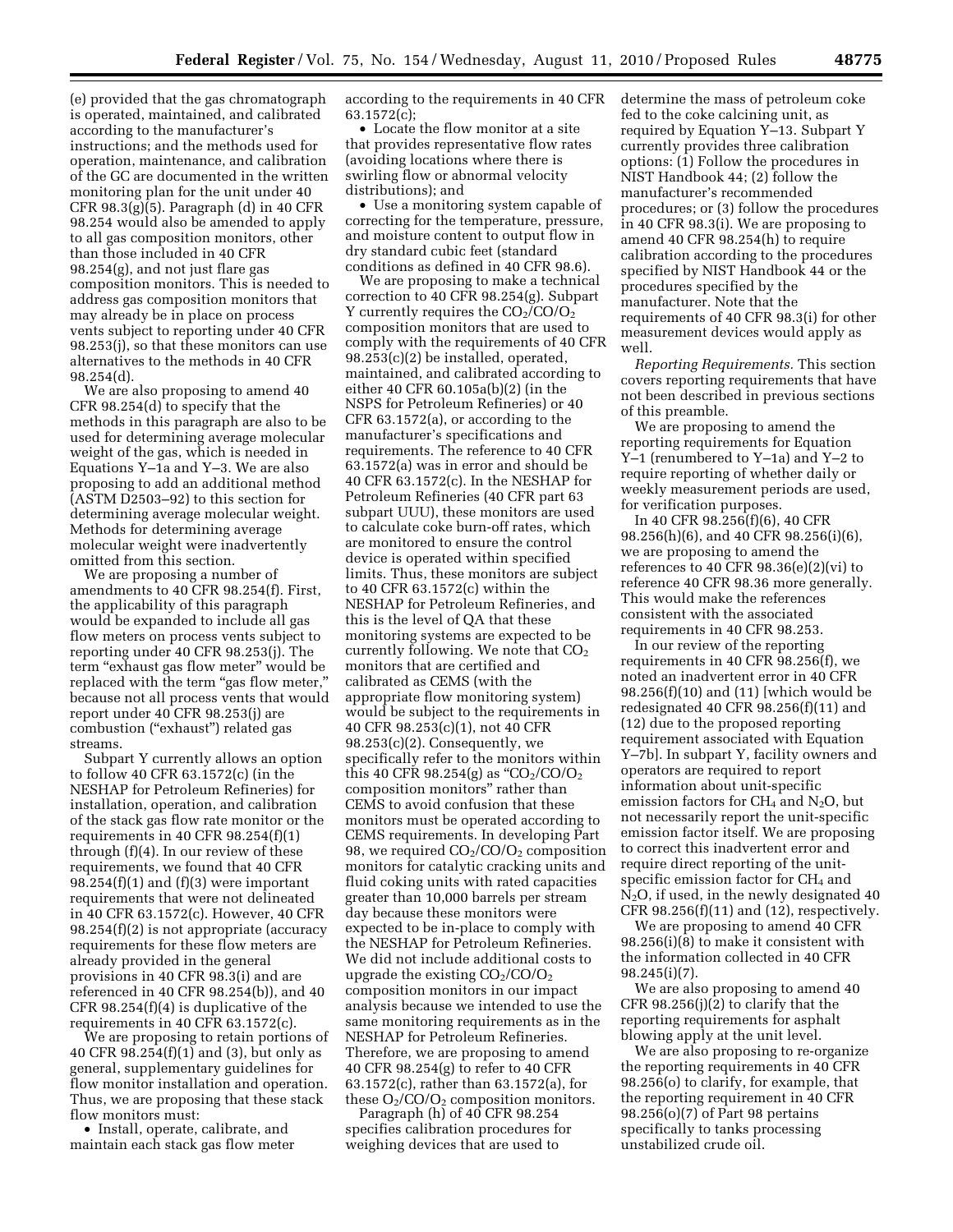# *O. Subpart AA (Pulp and Paper Manufacturing)*

We are proposing to amend subpart AA in response to questions EPA received since Part 98 was published on October 30, 2009. These amendments are intended to provide clarification and ensure consistency with other parts of the rule.

EPA received questions regarding the methods specified in 40 CFR 98.273 to calculate fossil-fuel based  $CO<sub>2</sub>$ emissions from chemical recovery furnaces, chemical recovery combustion units, and pulp mill lime kilns. Specifically, clarification was requested as to whether an owner or operator can choose to use a tier other than Tier 1 from 40 CFR 98.33 to calculate fossilfuel based  $CO<sub>2</sub>$  emissions. While it was our intent to provide this flexibility, the rule text indicated that only Tier 1 could be used. Therefore, we are proposing to amend 40 CFR 98.273(a)(1), (b)(1) and (c)(1) to clarify that owners and operators may use a higher tier. This flexibility in selecting tiers is consistent with 40 CFR 98.34. The option to use a higher tier to calculate fossil-fuel based emissions provides flexibility to reporters and it only affects the reporting requirements if an owner or operator chooses to use a higher tier. EPA also received questions regarding the prescribed emission factors to calculate fossil-fuel based CO<sub>2</sub> emissions from lime kilns. Specifically, 40 CFR 98.273(c)(1) directed owners and operators to use emission factors in Table AA–2 to calculate  $CO<sub>2</sub>$  emissions from lime kilns, but EPA has received requests to use the emission factors provided in Table C–1.

The emission factors in Table AA–2 were taken from "Calculation Tools for Estimating Greenhouse Gas Emissions from Pulp and Paper Mills'', Version 1.1, July 8, 2005, which was prepared by the National Council for Air and Stream Improvement (NCASI) for the National Council of Forest and Paper Associations (ICFPA). Part 98 incorporated these factors in Table AA–2 because they were developed specifically for pulp and paper lime kilns, which operate at different conditions than other general stationary combustion units.

Upon further consideration, we have determined that the emission factors provided in Table AA–2 are uniquely suited for calculating  $CH_4$  and  $N_2O$ emissions from lime kilns given these emissions are significantly influenced by the operating conditions. However, EPA has found that the same rationale does not support having unique emission factors to calculate CO<sub>2</sub>

emissions from lime kilns. Therefore, EPA has removed the  $CO<sub>2</sub>$  emission factors from Table AA–2 and, in 40 CFR 98.273(c)(1), has directed owners and operators to use the  $CO<sub>2</sub>$  emission factors from Table C–1 of subpart C to calculate  $CO<sub>2</sub>$  emissions from lime kilns. Modifications to Table AA–2 would affect the emissions reported in 2010, but would not affect the data that are collected to report emissions in 2010.

Related to the calculation of  $CH<sub>4</sub>$  and N2O emissions described above, and consistent with the proposal to allow use of higher Tiers than Tier 1 for units subject to subpart AA, EPA is proposing to allow reporters to also use sitespecific high heating values, as opposed to default values, when claculating CH4 and  $N<sub>2</sub>O$  emissions.

EPA has also received questions from owners and operators about whether pulp and paper mills are required to calculate emissions from the combustion of their wastewater treatment sludge. Specifically, they asked for clarification of whether this type of sludge was included in Table C– 1 and, if not, should they account for emissions from the combustion of this material. In our efforts to address this question, we have not been able to identify emission factors developed specifically for sludge from a pulp and paper mill wastewater facility. However, our research indicates that the content of this sludge falls within the definition of ''Wood and Wood Residuals'' included in Table C–1.

Therefore, per 40 CFR 98.33(b)(1)(iii), emissions from the combustion of this type of sludge may be determined using Tier 1 in subpart C. In order to further clarify this, we are proposing to add the definition of ''Wood and Wood Residuals'' to 40 CFR 98.6 and to include wastewater process sludge from paper mills in this definition. Clarifying that emissions from the combustion of sludge from pulp and paper mill wastewater treatment facilities may be calculated using Tier 1 would require that owners and operators estimate the volume of sludge combusted using company records. Given the broad definition of company records, owners and operators should be able to develop estimates to report these emissions in 2011. Presuming these changes are finalized as proposed, they would be incorporated into annual GHG reports due in March 2011.

Finally, EPA received questions regarding which emission factors to apply when a pulp and paper mill combusts solid petroleum coke given this fuel type was not included in Table C–1 and Table AA–2. In response, we are proposing to add this fuel type to

both tables. However, it is noted that emission factors for petroleum coke specific to kraft calciners were not available. EPA does not believe that any kraft calciners are combusting petroleum coke, so we have concluded that it is not necessary to have emission factors for this fuel in Table AA–2. EPA seeks comment on this conclusion. Further, if information is provided that petroleum coke is combusted at kraft calciners, please also include any information on default  $CH_4$  and  $N_2O$ emission factors.

# *P. Subpart NN (Suppliers of Natural Gas and Natural Gas Liquids)*

*Threshold for natural gas local distribution companies.* The applicability provision in subpart A at 40 CFR 98.2(a)(4)(iii)(B) requires all natural gas local distribution companies (LDCs), regardless of size, to report the GHG emissions that would result from the complete combustion or oxidation of the annual volumes of natural gas provided to end users on their distribution systems. Owners and operators of LDCs potentially subject to subpart NN have asserted that this provision results in an unfair burden on many small LDCs.

They have stated that requiring all LDCs to report did not adequately balance rule coverage of GHGs reported, while excluding small entities. For example, they highlighted data from the Energy Information Administration that indicated that 82 percent of facilities are estimated to deliver less than 460,000 mscf per year of natural gas, which is equivalent to approximately 25,000  $mtCO<sub>2</sub>e$ . They further noted that EPA's own estimates suggest that these facilities would be responsible for less than 1 percent of the reported GHG emissions associated with LDC supply. The owners and operators concluded that this is a disproportionate burden for LDCs, particularly if one considers that across the rule, applying a 25,000 mtCO2e threshold would exclude approximately 10 to 15 percent of GHG emissions, a much larger percentage of emissions than would be excluded under LDCs by applying that same  $25,000$  mtCO<sub>2</sub>e threshold.

The owners and operators noted that inclusion of all LDCs in the rule would also impose numerous reporting and recordkeeping requirements, even though most of these facilities would actually be eligible to stop reporting in three or five years, after they could prove to EPA that emissions from their supply were less than  $15,000$  mtCO<sub>2</sub>e or  $25,000$  mtCO<sub>2</sub>e per year, respectively.

We note that the threshold requirements for LDCs did not change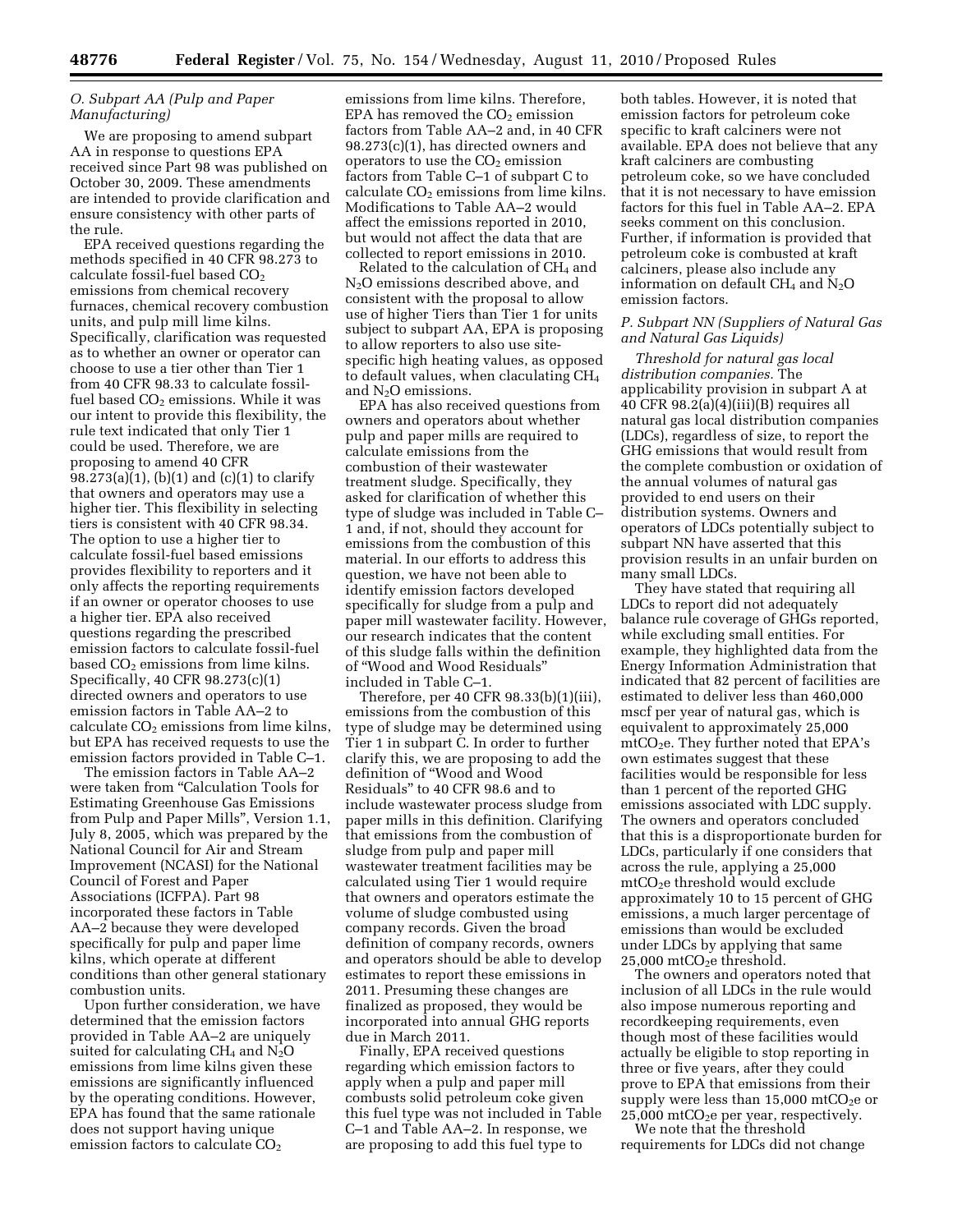between the initial proposal in April 2009 and Part 98 promulgated on October 30, 2009. Further, EPA did not receive any comments opposed to the "all in" designation for LDCs during the public comment period on the proposed Part 98 and, in fact, received two comments supporting the lack of a threshold of any kind. Therefore, EPA retained in Part 98 the provision to require all LDCs to report the  $CO<sub>2</sub>$ emissions associated with their supply. EPA retained the provision in order to maximize coverage of the GHG emissions from natural gas supplies, and also to be consistent with other suppliers of fossil fuels and industrial gases covered by Part 98. An ''all in'' threshold was applied to all of these supplier categories.

Although we believe that the public had ample opportunity to comment on the threshold for LDCs, we have reevaluated this issue in light of the information received. We are proposing to amend 40 CFR 98.2(a)(4)(iii)(B) in subpart A to require all LDCs that deliver 460,000 mscf or more of natural gas per year to report. We are proposing this capacity-based threshold because a capacity-based threshold would be more familiar to LDCs. Owners and operators of LDCs know how much natural gas they deliver to their customers and it would, therefore, be easier for facilities to determine if they are subject to the rule than if the threshold were emissions-based. The proposed annual threshold is approximately equivalent to  $25,000 \text{ mtCO}_{2}$ e.

After further consideration, we have concluded that although a threshold would result in a loss of emissions information to EPA, the emissions coverage lost is less than 1 percent. It is also true that most of these facilities 460,000 mscf would be able to stop reporting to EPA in three or five years, raising the question of whether the burden associated with instituting a reporting program that includes the smaller facilities is necessary. We have determined that EPA and other stakeholders would be able to use data from external sources (*e.g.,* the Energy Information Administration) to estimate the less than 1 percent of GHG emissions that would no longer be reported to EPA if a 460,000 mscf annual threshold were applied. This would minimize any concerns that the loss of emissions coverage would inhibit the use of the data for future policy making. Finally, we have concluded that LDCs are unique among suppliers in that a large majority of facilities would be under a 460,000 mscf threshold, and collectively these facilities are responsible for a relatively

low percentage of emissions from the industry.

#### *Q. Subpart OO (Suppliers of Industrial Greenhouse Gases)*

We are proposing several changes to subpart OO to (1) respond to concerns raised by producers of fluorinated GHGs regarding the scope of the monitoring and reporting requirements, and (2) clarify the scope and due dates for certain reporting and recordkeeping requirements.

Producers of fluorinated GHGs requested that EPA clarify that subpart OO does not apply to fluorinated GHGs that (1) are either emitted or destroyed at the facility before the fluorinated GHG product is packaged for sale or for shipment to another facility for destruction, (2) are produced and transformed at the same facility, or (3) occur as low-concentration constituents (impurities) in fluorinated GHG products. The producers also requested that EPA amend the rule to account for the fact that some fluorinated GHGs do not have global warming potential values (GWPs) listed in Table A–1 of subpart A. For fluorinated GHGs without GWPs in Table A–1, facilities cannot calculate CO<sub>2</sub>-equivalent production as required by subpart A, and importers and exporters cannot take advantage of the reporting exemptions for small shipments under 40 CFR 98.416(c) and (d), which are expressed in  $CO<sub>2</sub>$ -equivalents.

Regarding fluorinated GHGs that are emitted or destroyed before the product is packaged for sale, the producers specifically requested that EPA amend subpart OO to remove the requirements of 40 CFR 98.414(j) and 98.416(a)(4) to monitor and report the destruction of fluorinated GHGs that are not included in the calculation of the mass produced in 40 CFR 98.413(a) because they are removed from the production process as byproducts or wastes.

They noted that measuring the flow of such fluorinated GHGs into the destruction device to the precision required (1 percent) posed significant technical challenges and that such measurement was outside the scope of subpart OO. They further stated that subpart OO was intended to address the quantities of fluorinated GHGs exiting production units and entering commerce, where commerce includes the packaging and marketing or import and export of fluorinated GHGs. They stated that the proposed subpart L was the more appropriate vehicle for the monitoring and reporting of emissions and destruction of fluorinated GHGs still within the production process.

However, the producers noted that it was practical and appropriate under subpart OO to measure the quantities of fluorinated GHGs that are returned to the production facility for destruction after entering into commerce (*e.g.,*  because they have become irretrievably contaminated).

Regarding fluorinated GHGs that are produced and transformed at the same facility, the fluorinated GHG producers noted that these fluorinated GHGs never enter the U.S. supply of fluorinated GHGs because they never leave the facility where they are produced. Thus, it is not necessary to track them under subpart OO.

Regarding fluorinated GHGs that occur as low-concentration constituents of fluorinated GHG products, the producers observed that such lowconcentration constituents generally consist of by-products that are packaged along with the main constituent of the product. They noted that exempting the production, import, and export of these low-concentration constituents from monitoring and reporting requirements would be consistent with the exemption of ''trace'' concentrations from other monitoring requirements in subpart OO, such as 40 CFR 98.414(f) and (h).

In response to the concern regarding fluorinated GHGs that are emitted or destroyed before the product is packaged for sale, we are proposing (1) to modify the definition of ''produce a fluorinated GHG'' at 40 CFR 98.410(b) to explicitly exclude the "creation of fluorinated GHGs that are released or destroyed at the production facility before the production measurement at  $§ 98.414(a);''$  (2) to remove the requirements at 40 CFR 98.414(j) and 98.416(a)(4) to monitor and report the destruction of fluorinated GHGs ''that are not included in the calculation of the mass produced in 40 CFR 98.413(a) because they are removed from the production process as byproducts or wastes;" and (3) to modify the requirements at 40 CFR 98.414(h) and  $98.416(a)(3)$  to limit them to "the mass" of each fluorinated GHGs that is fed into the destruction device and that was previously produced as defined at  $§ 98.410(b).$ 

These proposed amendments would clarify that the scope of subpart OO is that which EPA has always intended, and they would modify the destruction monitoring and reporting requirements to be fully consistent with that scope. As noted in the preamble to the final Part 98 (74 FR 56259), and in the response to comments document, the intent of subpart OO is to track the quantities of fluorinated GHGs entering and leaving the U.S. supply of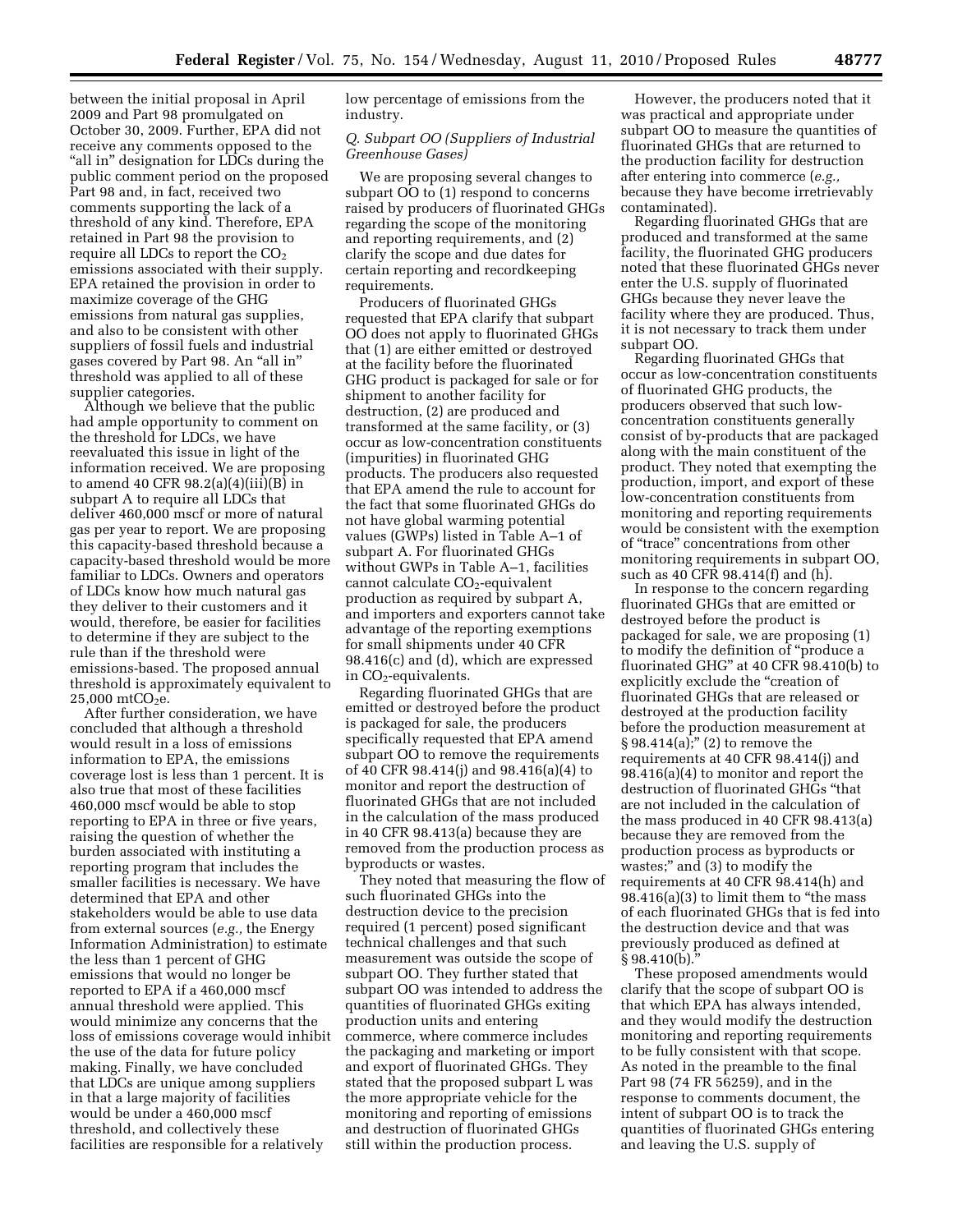fluorinated GHGs. Specifically, subpart OO is intended to address production of fluorinated GHGs, not emissions or destruction of fluorinated GHGs that occur during the production process. To clarify this in the regulatory text, we are proposing to amend the definition of ''produce a fluorinated GHG'' at 40 CFR 98.410(b) to exclude the "creation of fluorinated GHGS that are released or destroyed at the production facility before the production measurement at § 98.414(a).''

As noted in the proposed Part 98 (74 FR 16580), the production measurement at 40 CFR 98.414(a) could occur wherever it traditionally occurs, *e.g.,* at the inlet to the day tank or at the shipping dock, as long as the subpart OO monitoring requirements were met (*e.g.,* one-percent precision and accuracy for the mass produced and for container heels, if applicable). As noted above, emissions upstream of the production measurement would be subject to proposed subpart L and are not part of the subpart OO source category.

We are also proposing to amend 40 CFR 98.416(a)(3) to limit the monitoring and reporting of destroyed fluorinated GHGs to those destroyed fluorinated GHGs that were previously ''produced'' under today's revised definition.4 Such fluorinated GHGs include but are not limited to quantities that are shipped to the facility by another facility for destruction, and quantities that are returned to the facility for reclamation but are found to be irretrievably contaminated. While monitoring of some destroyed streams appears to pose significant technical challenges,<sup>5</sup>

5These include (1) low-pressure conditions that make it challenging to achieve good accuracies and precisions and under which the installation of a flowmeter may lead to low- or no-flow conditions, interfering with operations upstream of the meter, (2) corrosive conditions that require the use of Tefzel-lined flow meters, which are currently available in a limited range of sizes and precisions, and (3) variations in stream flow rates and compositions that are associated with purging of vessels and columns and that make it difficult to select a meter that will measure the full range of flows to the required accuracy and precision.

monitoring of quantities of fluorinated GHGs that were previously produced does not. These quantities can be weighed and analyzed by the facility upon receipt or upon the facility's conclusion that they cannot be brought back to the specifications for new or reusable product.

In response to the concern regarding fluorinated GHGs that are produced and transformed at the same facility, we are proposing to (1) amend the definition of ''produce a fluorinated GHG'' to exclude ''the creation of intermediates that are created and transformed in a single process with no storage of the intermediates;'' (2) amend the definition of ''produce a fluorinated GHG'' to explicitly include ''the manufacture of a fluorinated GHG *as an isolated intermediate* for use in a process that will result in its transformation either at or outside of the production facility;'' (3) add a definition of ''isolated intermediate;'' and (4) add provisions to 40 CFR 98.414, 98.416, and 98.417 to clarify that isolated intermediates that are produced and transformed at the same facility are exempt from subpart OO monitoring, reporting, and recordkeeping requirements respectively.

As noted by the producers, fluorinated GHGs that are produced and transformed at the same facility never enter the U.S. supply of industrial greenhouse gases; thus, they do not need to be reported under subpart OO. This is true both of isolated intermediates and of intermediates that are created and transformed in a single process with no storage of the intermediate. However, while we are proposing to exclude the latter from the definition of ''produce a fluorinated GHG,'' we are proposing to include the former in that definition. This is because the manufacture of isolated intermediates, which can lead to emissions of those intermediates, is of interest under subpart L, and we would like to use the same definition of "produce a fluorinated GHG" for subpart L as for subpart OO for consistency and clarity. Thus, instead of excluding the manufacture of isolated intermediates that are transformed at the same facility from the definition of ''produce a fluorinated GHG," we are proposing to add provisions to exclude it from the subpart OO monitoring, reporting, and recordkeeping requirements. We are also proposing to add a definition of "isolated intermediate" that is the same as that proposed for subpart L (75 FR 18652, April 12, 2010).

In response to the concern regarding fluorinated GHGs that occur as lowconcentration constituents of

fluorinated GHG products, we are proposing to define and exclude lowconcentration constituents from the monitoring, reporting, and recordkeeping requirements for fluorinated GHG production, exports, and imports. For purposes of production and export, we are proposing to define low-concentration constituent as a fluorinated GHG constituent of a fluorinated GHG product that occurs in the product in concentrations below 0.1 percent by mass. This concentration is the same as that used in the definition of ''trace concentration'' used elsewhere in subpart OO. It is also consistent with industry purity standards for HFC refrigerants (AHRI 700), for  $SF<sub>6</sub>$  used as an insulator in electrical equipment (IEC 60376), and for perfluorocarbons and other fluorinated GHGs used in electronics manufacturing (SEMI C3 series). To meet these standards, which set limits that range from less than 0.1 percent to 0.5 percent for all fluorinated GHG impurities combined, fluorinated GHG producers are likely to have identified and quantified the concentrations of impurities at concentrations at or above 0.1 percent for the products subject to the standards. Finally, below concentrations of 0.1 percent, fluorinated GHG impurities are not likely to have a significant impact on the GWP of the product. For example, if a lowconcentration constituent occurs in concentrations of just under 0.1 percent and has a GWP that is ten times as large as the GWP of the main constituent of the product, it will increase the weighted GWP of the product by just under one percent.

To ensure that fluorinated GHG production facilities rely on data of known and acceptable quality when determining whether or not to report a minor fluorinated GHG constituent of a product, we are also proposing product sampling and analytical requirements at 40 CFR 98.414(n) and corresponding calibration requirements at 40 CFR 98.414(o).

For purposes of fluorinated GHG import, we are proposing to define lowconcentration constituent as a fluorinated GHG constituent of a fluorinated GHG product that occurs in the product in concentrations below 0.5 percent by mass. We are proposing a higher concentration for fluorinated GHG imports than for fluorinated GHG production and exports because importers are less likely than producers to have detailed information on the identities and concentrations of minor fluorinated GHG constituents in their products.

<sup>4</sup> In Part 98, EPA required the monitoring of all streams being destroyed because it was our understanding, based on conversations with fluorinated GHG producers, that the mass flow of destroyed fluorinated GHG streams was routinely monitored. To arrive at the quantities being removed from the supply, EPA required facilities to estimate the share of the total quantity of fluorinated GHGs destroyed that consisted of fluorinated GHGs that were not included in the calculation of the mass produced. This share could then be subtracted from the total to arrive at the amounts destroyed that were removed from the supply. In other words, monitoring and reporting of the destruction of fluorinated GHGs that were not included in the mass produced was required in order to estimate the destruction of fluorinated GHGs that had been produced.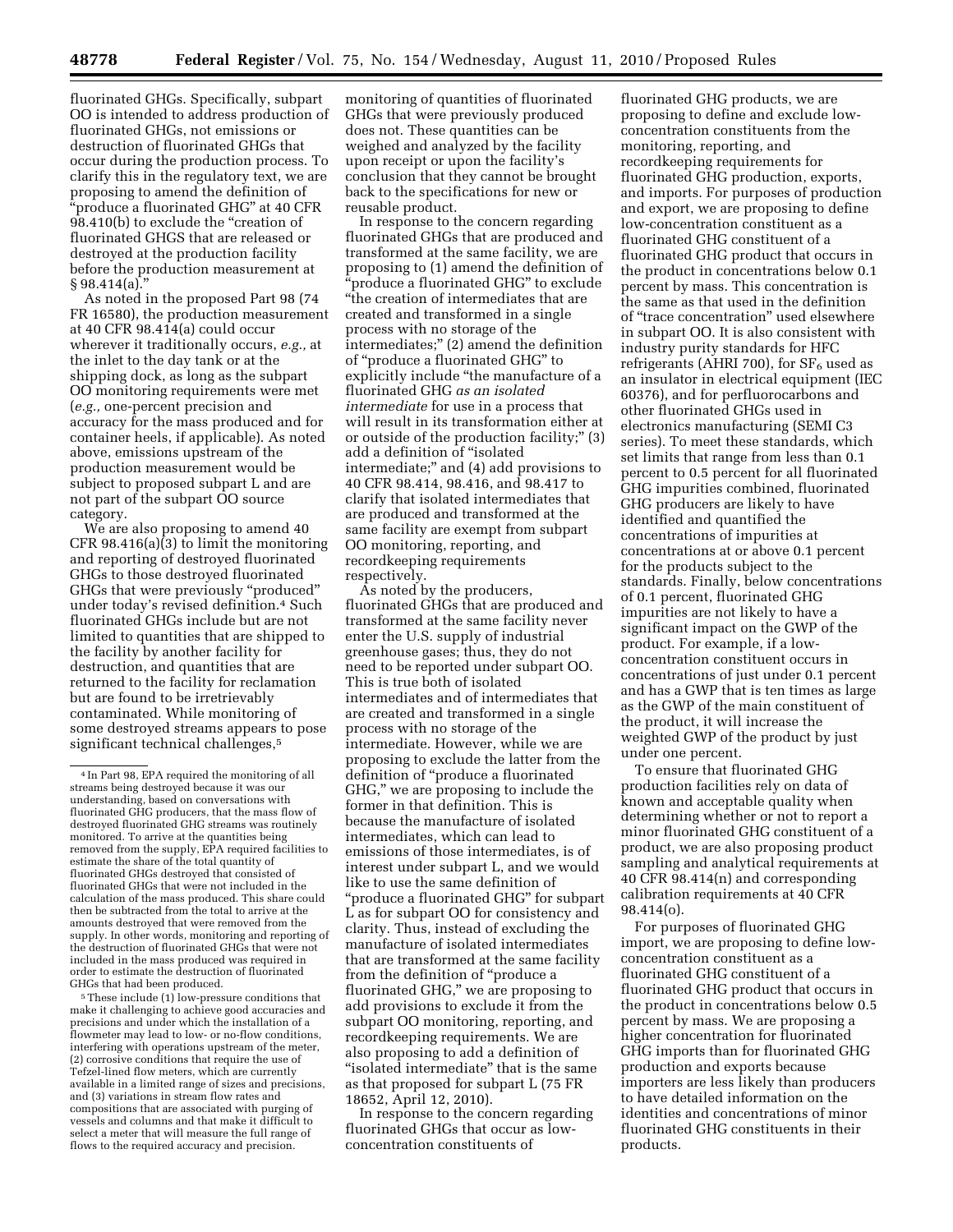In response to the concerns regarding fluorinated GHGs that do not have GWPs listed in Table A–1, we are proposing (1) to exempt such compounds from the general subpart A requirement to report supply flows in terms of  $CO<sub>2</sub>$  equivalents and (2) to recast the reporting exemptions for import and export of small shipments in terms of kilograms of fluorinated GHGs or  $N_2O$  rather than tons of  $CO_2$ equivalents. The amendment to subpart A is discussed in more detail in section II.G of this preamble. The exemptions for import and export would be applied to shipments of less than 25 kilograms of fluorinated GHGs or  $N_2O$  rather than to shipments of less than 250 metric tons of  $CO<sub>2</sub>e$ . This would enable small shipments of fluorinated GHGs to be exempt from reporting regardless of whether or not the fluorinated GHG had a GWP listed in Table A–1. Our analysis of import and export data indicates that this change would slightly increase both the number and total mass of the imports and exports reported under the rule, but this analysis does not account for fluorinated GHGs whose GWPs are not listed in Table A–1. If those fluorinated GHGs were accounted for, we believe that the level of reporting would increase even less and might even decrease slightly.

*Other Corrections.* We are also proposing to amend the reporting and recordkeeping provisions in subpart OO to correct internal inconsistencies in the subpart and to clarify those requirements.

We are proposing to amend the reporting requirements in 40 CFR 98.416(a)(15) and (c)(10) to remove  $N_2O$ from the list of GHGs that must be reported when they are transferred off site for destruction, because  $N_2O$ transferred off site for destruction is not required to be monitored.

We are proposing to amend 40 CFR 98.416(b) and (e) to clarify the due dates of the one-time reports required by those paragraphs. The proposed due date for the one-time reports is March 31, 2011, or within 60 days of commencing fluorinated GHG destruction or production (as applicable). The due date in 40 CFR 98.416(e) in subpart OO was April 1, 2011, and there was no provision for commencing fluorinated GHG destruction or production after that date. The proposed amendments will make the due dates in 40 CFR 98.416(b) and (e) consistent with each other, with the due date for a similar report required in subpart O, and with the due date for other reporting under the rule.

We are proposing to amend the recordkeeping requirements in 40 CFR

98.417(a)(2) to correct and update an internal reference. The correct reference is to "§  $98.414(m)$  and  $(o)$ ," instead of ''§ 98.417(j) and (k).'' We are proposing to amend 40 CFR 98.417(b) to remove the reference to the ''annual destruction device outlet reports'' in 40 CFR 98.416(e) since no such reporting requirement exists.

Finally, we are proposing to amend 40 CFR  $98.417(d)(2)$  to correct a typographical error; that paragraph should refer to ''the invoice for the export," rather than for the "import."

## *R. Subpart PP (Suppliers of Carbon Dioxide)*

In subpart PP, we are proposing to remove the words "each" from the list of GHGs to report in 40 CFR 98.422. This change would align this section with the requirements of the rest of subpart PP, which allow for monitoring of an aggregated flow of  $CO<sub>2</sub>$  if it is done at a gathering point downstream of individual production wells or production process units.

We are proposing to allow those suppliers that supply  $CO<sub>2</sub>$  in containers to calculate the annual mass of  $CO<sub>2</sub>$ supplied in containers by using weigh bills, scales, load cells, or loaded container volume readings as an alternative to flow meters. As a result of many questions received during outreach in support of alternative procedures for CO<sub>2</sub> supplied in containers, we have reevaluated the calculation procedures for  $CO<sub>2</sub>$ suppliers. We have concluded that measurements made with weigh bills, scales, load cells, or loaded container volume readings will continue to meet the level of data quality and accuracy needed by EPA with respect to subpart PP. We have reached this conclusion with consideration to minimizing the burden on and maximizing the flexibility provided to industry.

We are proposing multiple amendments to the regulatory text to accommodate this proposed provision. First, we are proposing that 40 CFR 98.423(b) be renumbered to 40 CFR 98.423(c) and that a new 40 CFR 98.423(b) be added with calculation procedures for CO<sub>2</sub> supplied in containers. Second, we are proposing to amend the first sentence of 40 CFR 98.423(a) to allow suppliers that supply  $CO<sub>2</sub>$  in containers to use the alternative procedures in 40 CFR 98.423(b). Third, we are proposing to add new QA/QC procedures for suppliers that supply  $CO<sub>2</sub>$  in containers to 40 CFR 98.424(a). Fourth, we are proposing to add missing data procedures for suppliers that supply  $CO<sub>2</sub>$  in containers to 40 CFR 98.425(d). Finally, we are proposing to

make multiple amendments to regulatory text in 40 CFR 98.426 so that all data collected with weigh bills, scales, load cells, or loaded container volume readings must be reported just as for all data collected with flow meters.

We note that under the existing requirements, importers and exporters that import and export  $CO<sub>2</sub>$  in containers must measure the mass of  $CO<sub>2</sub>$  in containers using weigh bills, scales, or load cells. In this action, we are not proposing that the use of loaded container volume readings be allowed for such reporters as an alternative to weigh bills, scales, or load cells because we have received no questions from importers or exporters suggesting the need for such an allowance. We seek comment on whether such an allowance should be extended to importers and exporters of  $CO<sub>2</sub>$  in containers, and if so whether the calculation procedures, QA/QC procedures, missing data procedures, and reporting requirements for loaded container volume readings proposed in this action for suppliers should be offered to importers and exporters.

We are proposing to remove the requirement that  $CO<sub>2</sub>$  measurement must be made prior to subsequent purification, processing, or compression at 40 CFR 98.423(a)(1), (a)(2), and (b) (which we are proposing to redesignate as 40 CFR 98.423(c)). This provision created confusion and conflict over where to place a flow meter. For example, at least one reporter has indicated that only a portion of a  $CO<sub>2</sub>$ stream is transferred for commercial application while the rest is retained for onsite use and emission, and this portion of the stream is segregated only after processing. As a result of this and other concerns that the requirement to install flow meters prior to purification, processing, or compression could result in a requirement to install the flow meter at a technically infeasible point, we reevaluated the value of such a constraint on the  $CO<sub>2</sub>$  calculations. Since the purpose of subpart PP is to collect accurate data on  $CO<sub>2</sub>$  supplied to the economy, we have concluded that measurements made after purification, compression, or processing will continue to meet the level of data quality and accuracy needed with respect to subpart PP, while minimizing the burden on industry and providing greater flexibility in measuring  $CO<sub>2</sub>$ streams.

To ensure that all reporters account for the appropriate quantity of  $CO<sub>2</sub>$  in situations where a  $CO<sub>2</sub>$  stream is segregated such that only a portion is captured for commercial application or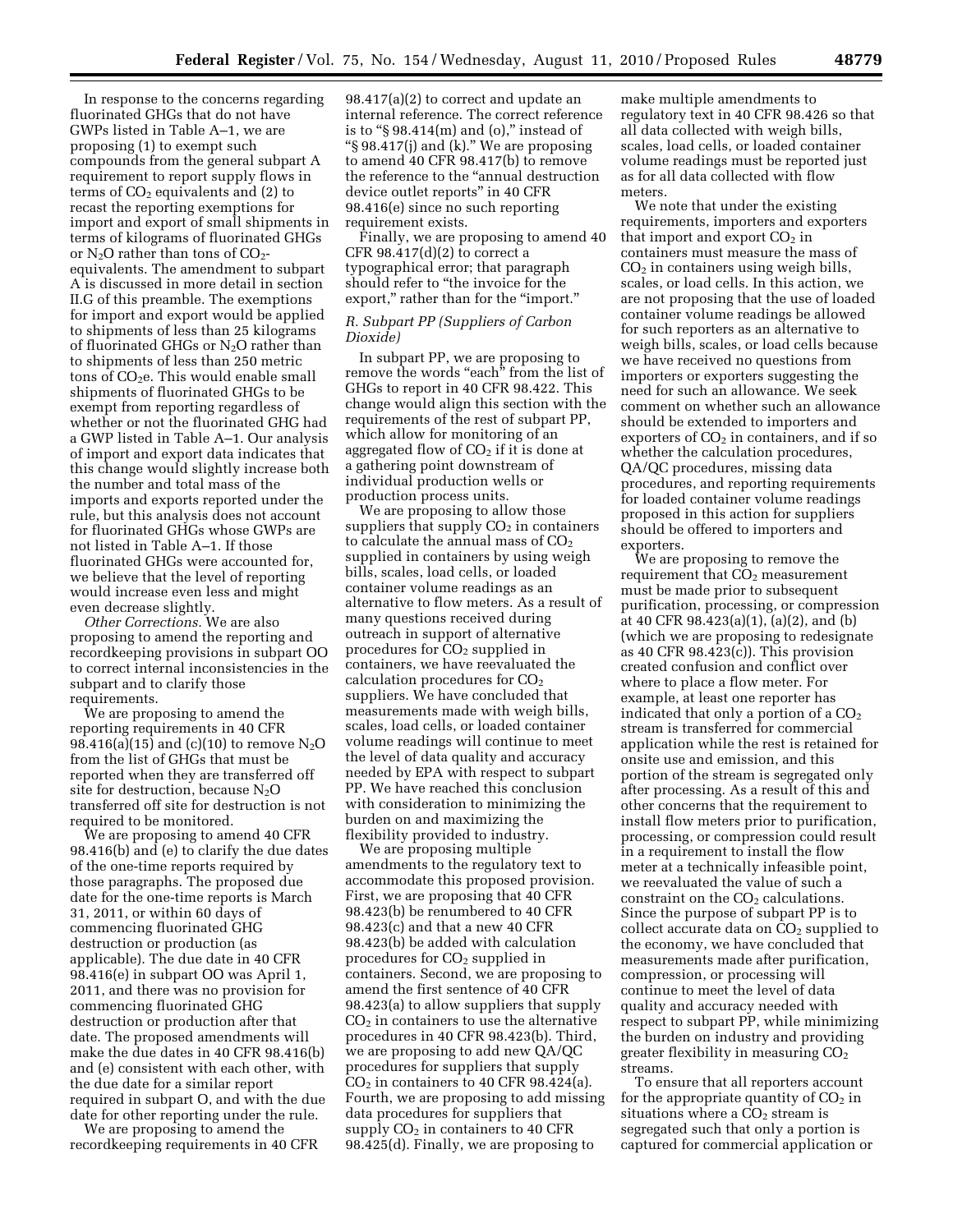for injection and where a flow meter is used, we are proposing to add language at 40 CFR 98.424(a) requiring the flow meter to be located after the point of segregation. We are also proposing to amend existing language in 40 CFR 98.424(a) to reference this new requirement.

Because the proposed amendments would allow flow meters to be located after purification, compression, or processing, we are proposing to add data reporting requirements in 40 CFR 98.426 to collect additional information on flow meter location. Specifically, we are proposing that facilities would report information on the placement of each flow meter used in relation to the points of  $CO<sub>2</sub>$  stream capture, deyhdration, compression, and other processing. Knowing where in the production process the flow meter is located will enable EPA to effectively compare data across and to learn about the efficacy of various  $CO<sub>2</sub>$  stream capture processes.

The current subpart PP regulatory text requires that a reporter using a volumetric flow meter to measure the flow of a CO<sub>2</sub> stream measure density of that  $CO<sub>2</sub>$  stream in order to calculate the mass of  $CO<sub>2</sub>$  supplied. As a result of new analysis, we have concluded that the mass of  $CO<sub>2</sub>$  in a stream can be adequately determined by converting the volumetric flow of  $CO<sub>2</sub>$  from operating conditions to standard conditions and then applying the density value for  $CO<sub>2</sub>$  at standard conditions and the measured concentration of  $CO<sub>2</sub>$  in the flow. This approach may also be less burdensome for reporters than directly measuring density with equipment. Therefore, we are proposing to amend 40 CFR 98.424(a)(5) by replacing the word ''measure'' with the word ''determine.''

We are also proposing to add a new paragraph 40 CFR 98.424(c) so that suppliers will be able to calculate the mass of  $CO<sub>2</sub>$  in a stream from the measured volumetric flow (converted to standard conditions) and  $CO<sub>2</sub>$ concentration, and the given density of  $CO<sub>2</sub>$  at standard conditions.

For the calculation in the proposed paragraph 40 CFR 98.424(c), standard conditions under subpart PP would be a temperature and an absolute pressure of 60°F and 1 atmosphere. Note that this would be different than the standard conditions defined in subpart A (40 CFR 98.6), which are 68°F and 14.7 psia. It is our understanding that 60°F and 1 atmosphere (which is equivalent to 14.7 psia) are more commonly used by the industries covered by subpart PP, and we seek comment on this conclusion. Given these conditions, we are

proposing that reporters must use 0.0018704 metric tons per standard cubic meter as a density value for  $CO<sub>2</sub>$ at standard conditions if this is the industry standard practice used to determine density.

The current subpart PP regulatory text also requires that an appropriate method published by a consensus-based standards organization be used to measure density if such a method exists. Where no such method exists, an industry standard practice must be followed. We have been unable to identify any method published by a consensus-based standards organization that accounts for the approach for determining density described above and have concluded that it would be categorized as an industry standard practice. Therefore, we are proposing to amend language in 40 CFR 98.424(a)(5) and (a)(5)(ii) to allow reporters to choose equally from between a method published by a consensus-based standards organization that is appropriate or an industry standard practice to determine density.

We are proposing to amend the reference to the U.S. Food and Drug Administration food-grade specifications for  $CO<sub>2</sub>$  in 40 CFR 98.424(b)(2) to correct a typographical error. The correct reference is 21 CFR 184.1240, not 21 CFR 184.1250.

#### **III. Statutory and Executive Order Reviews**

## *A. Executive Order 12866: Regulatory Planning and Review*

This action is not a "significant" regulatory action'' under the terms of Executive Order (EO) 12866 (58 FR 51735, October 4, 1993) and is therefore not subject to review under the EO.

## *B. Paperwork Reduction Act*

This action does not impose any new information collection burden. These proposed amendments do not make any substantive changes to the reporting requirements in any of the subparts for which amendments are being proposed. In many cases, the proposed amendments to the reporting requirements could potentially reduce the reporting burden by making the reporting requirements conform more closely to current industry practices. The Office of Management and Budget (OMB) has previously approved the information collection requirements contained in the regulations promulgated on October 30, 2009, under 40 CFR Part 98 under the provisions of the *Paperwork Reduction Act,* 44 U.S.C. 3501 *et seq.* and has assigned OMB control number 2060–0629. The OMB

control numbers for EPA's regulations in 40 CFR are listed in 40 CFR part 9. Further information on EPA's assessment on the impact on burden can be found in the Revisions Cost Memo (EPA–HQ–OAR–2008–0508).

#### *C. Regulatory Flexibility Act (RFA)*

The RFA generally requires an agency to prepare a regulatory flexibility analysis of any rule subject to notice and comment rulemaking requirements under the Administrative Procedure Act or any other statute unless the agency certifies that the rule will not have a significant economic impact on a substantial number of small entities. Small entities include small businesses, small organizations, and small governmental jurisdictions.

For purposes of assessing the impacts of this proposed rule on small entities, small entity is defined as: (1) A small business as defined by the Small Business Administration's regulations at 13 CFR 121.201; (2) a small governmental jurisdiction that is a government of a city, county, town, school district or special district with a population of less than 50,000; and (3) a small organization that is any not-forprofit enterprise which is independently owned and operated and is not dominant in its field.

After considering the economic impacts of these proposed rule amendments on small entities, I certify that this action will not have a significant economic impact on a substantial number of small entities. The proposed rule amendments will not impose any new requirement on small entities that are not currently required by the rules promulgated on October 30, 2009 (*i.e.,* calculating and reporting annual GHG emissions).

EPA took several steps to reduce the impact of Part 98 on small entities. For example, EPA determined appropriate thresholds that reduced the number of small businesses reporting. In addition, EPA did not require facilities to install CEMS if they did not already have them. Facilities without CEMS can calculate emissions using readily available data or data that are less expensive to collect such as process data or material consumption data. For some source categories, EPA developed tiered methods that are simpler and less burdensome. Also, EPA required annual instead of more frequent reporting. Finally, EPA continues to conduct significant outreach on the mandatory GHG reporting rule and maintains an "open door" policy for stakeholders to help inform EPA's understanding of key issues for the industries.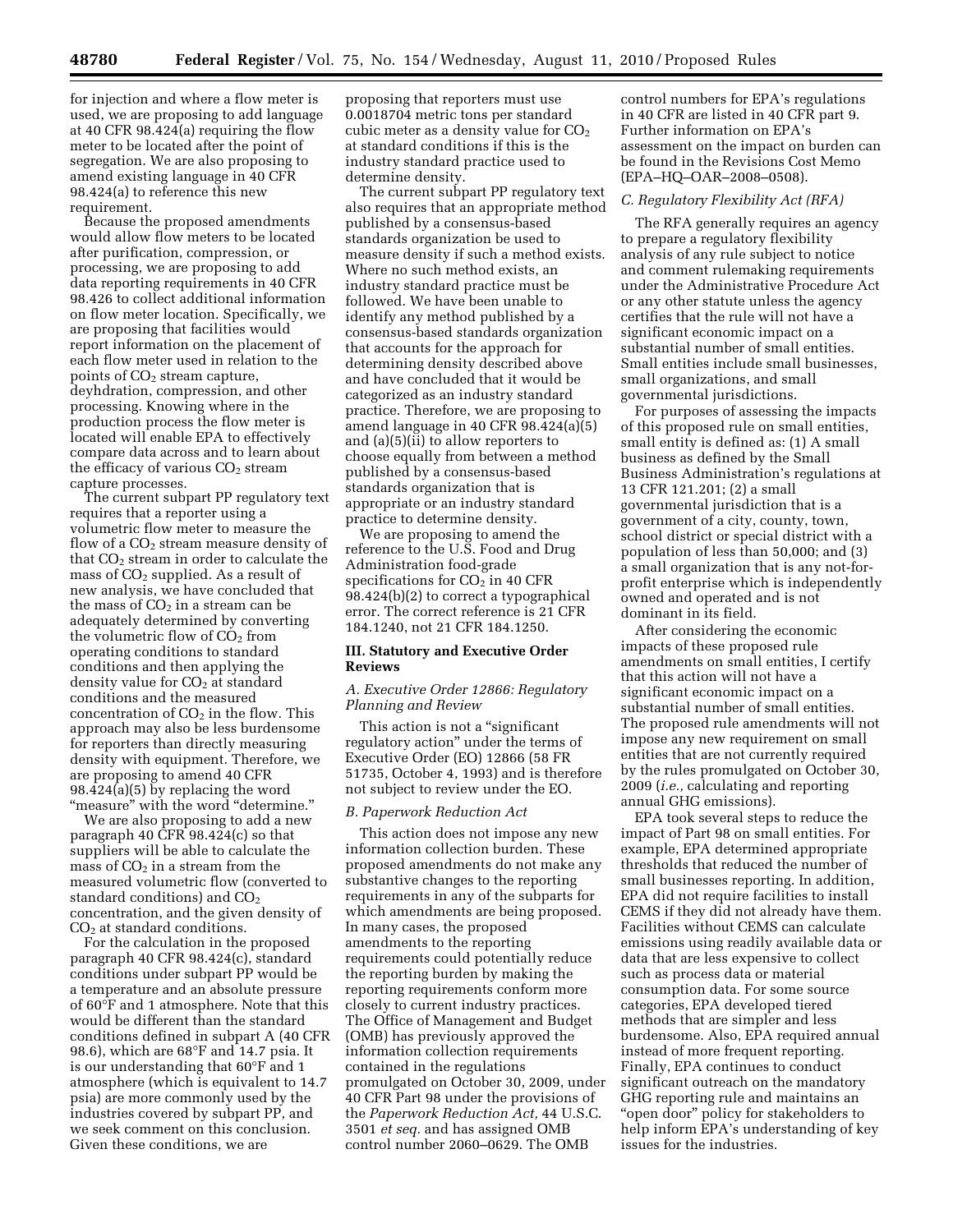We continue to be interested in the potential impacts of the proposed rule amendments on small entities and welcome comments on issues related to such impacts.

## *D. Unfunded Mandates Reform Act (UMRA)*

This proposed rule does not contain a Federal mandate that may result in expenditures of \$100 million or more for State, local, and tribal governments, in the aggregate, or the private sector in any one year. EPA has estimated that, overall, the proposed revisions do not significantly change the overall costs of compliance with Part 98. The proposed amendments include providing additional flexibility for reporters, clarifying existing reporting requirements, and requiring reporting of information already required to be collected under Part 98. EPA estimates that the cost for all reporters in reviewing the proposed rule and determining if, and if so how, it applies to their facility, is approximately \$2.5 million in the first year. Considering the additional flexibilities proposed, in sum, EPA has estimated that the proposed rule, if finalized, would reduce the burden to reporters as compared to the 2009 final rule. Thus, this rule is not subject to the requirements of sections 202 or 205 of UMRA. For more information on the cost analysis, please refer to the memorandum titled ''Mandatory Greenhouse Gas Reporting: Changes in National Cost Estimates Associated with the Proposed Notice of Revisions'' found in the docket at (EPA–HQ–OAR–2008– 0508).

This proposed rule is also not subject to the requirements of section 203 of UMRA because it contains no regulatory requirements that might significantly or uniquely affect small governments. EPA determined that the proposed rule amendments contain no regulatory requirements that might significantly or uniquely affect small governments because the amendments will not impose any new requirements that are not currently required by the rules published on October 30, 2009 (*i.e.,*  calculating and reporting annual GHG emissions). EPA concluded in the preamble to that final rule that the rule  $\frac{a_{*} \cdot \cdot \cdot}{a_{*} \cdot \cdot \cdot}$  contains no regulatory requrements that might significantly or uniquely affect small governments'' (40 CFR 56260). Because the final rule was not determined to significantly or uniquely affect small governments, and because this proposed rule generally reduces the burden associated with the 2009 final rule, these rule amendments

would not unfairly apply to small governments.

#### *E. Executive Order 13132: Federalism*

This action does not have federalism implications. It will not have substantial direct effects on the States, on the relationship between the national government and the States, or on the distribution of power and responsibilities among the various levels of government, as specified in Executive Order 13132. However, for a more detailed discussion about how these proposed rule amendments would relate to existing State programs, *please see* Section II of the proposal preamble for Part 98 (74 FR 16457 to 16461, April 10, 2009).

These amendments apply directly to facilities that supply fuel or chemicals that when used emit greenhouse gases or facilities that directly emit greenhouses gases. They do not apply to governmental entities unless the government entity owns a facility that directly emits greenhouse gases above threshold levels (such as a landfill or large stationary combustion source), so relatively few government facilities would be affected. This regulation also does not limit the power of States or localities to collect GHG data and/or regulate GHG emissions. Thus, EO 13132 does not apply to this action.

Although section 6 of Executive Order 13132 does not apply to this action, EPA did consult with State and local officials or representatives of State and local governments in developing Part 98. A summary of EPA's consultations with State and local governments is provided in Section VIII.E of the preamble to the final Part 98 (74 FR 56260, October 30, 2009).

In the spirit of Executive Order 13132, and consistent with EPA policy to promote communications between EPA and State and local governments, EPA specifically solicits comment on this proposed action from State and local officials.

## *F. Executive Order 13175: Consultation and Coordination With Indian Tribal Governments*

This action does not have tribal implications, as specified in Executive Order 13175 (65 FR 67249, November 9, 2000). The proposed rule amendments would not result in any changes to the requirements of the 2009 rule. Thus, Executive Order 13175 does not apply to this action.

Although Executive Order 13175 does not apply to this action, EPA sought opportunities to provide information to Tribal governments and representatives during the development of the rules

promulgated on October 30, 2009. A summary of the EPA's consultations with Tribal officials is provided Sections VIII.E and VIII.F of the preamble to the final Part 98 (74 FR 56260, October 30, 2009).

## *G. Executive Order 13045: Protection of Children From Environmental Health Risks and Safety Risks*

EPA interprets EO 13045 (62 FR 19885, April 23, 1997) as applying only to those regulatory actions that concern health or safety risks, such that the analysis required under section 5–501 of the EO has the potential to influence the regulation. This action is not subject to EO 13045 because it does not establish an environmental standard intended to mitigate health or safety risks.

## *H. Executive Order 13211: Actions That Significantly Affect Energy Supply, Distribution, or Use*

This action is not subject to Executive Order 13211 (66 FR 28355 (May 22, 2001)), because it is not a significant regulatory action under Executive Order 12866.

## *I. National Technology Transfer and Advancement Act*

Section 12(d) of the National Technology Transfer and Advancement Act of 1995 (NTTAA), Public Law No. 104–113 (15 U.S.C. 272 note) directs EPA to use voluntary consensus standards in its regulatory activities unless to do so would be inconsistent with applicable law or otherwise impractical. Voluntary consensus standards are technical standards (*e.g.,*  materials specifications, test methods, sampling procedures, and business practices) that are developed or adopted by voluntary consensus standards bodies. NTTAA directs EPA to provide Congress, through OMB, explanations when the Agency decides not to use available and applicable voluntary consensus standards.

This proposed rulemaking involves technical standards. No new test methods were developed for this proposed rule; rather, EPA identified existing means of monitoring, reporting, and keeping records of greenhouse gas emissions. EPA proposes to use two additional voluntary consensus standards from ASTM International. Part 98 includes the use of over 40 voluntary consensus standards from various consensus standards bodies, for example, ASTM International, the American Society of Chemical Engineers, Gas Processors Association, the American Gas Association, and the American Petroleum Institute. The proposed addition of these two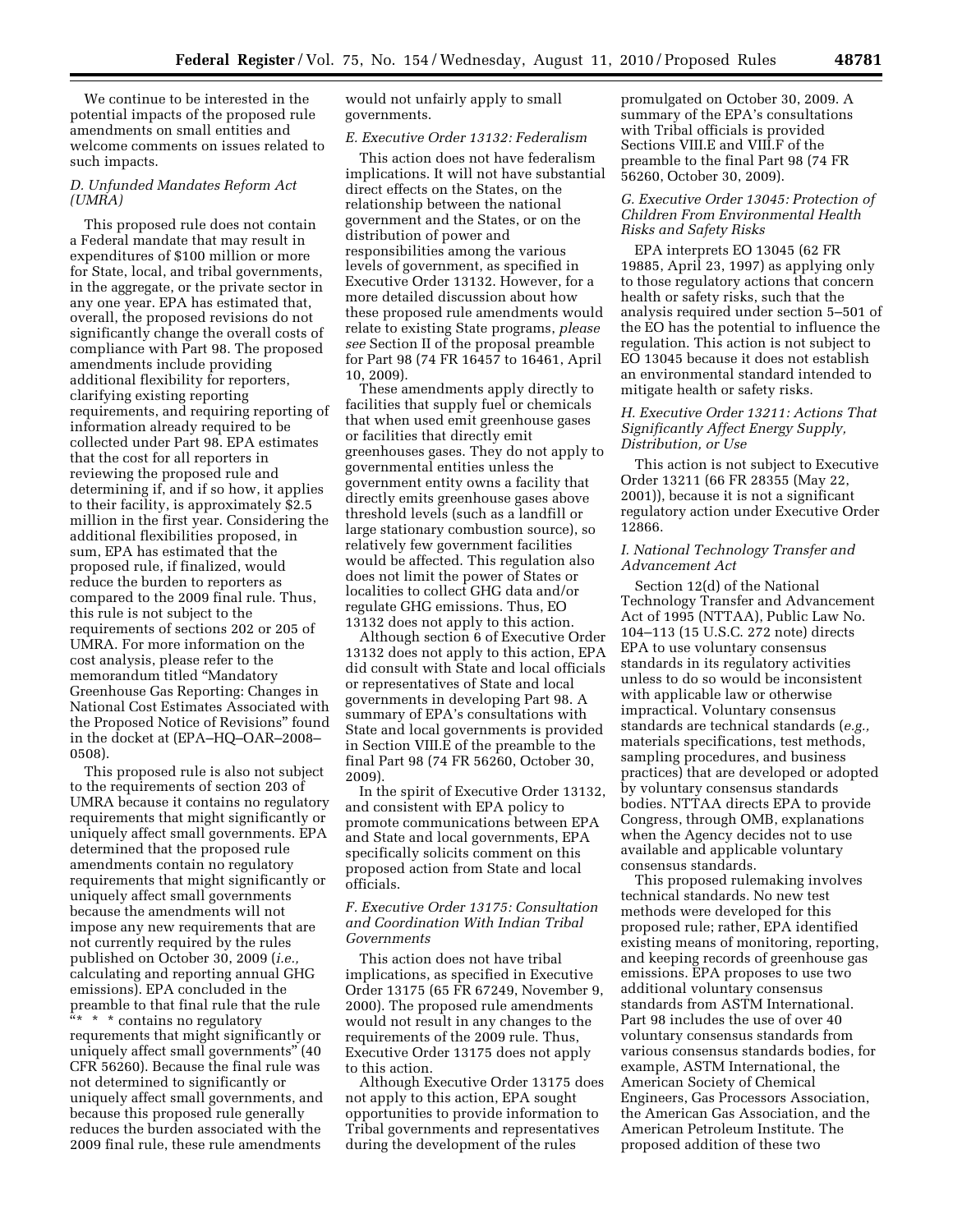voluntary consensus standards from ASTM International to Part 98 will help petroleum refineries and petrochemical facilities monitor, report, and keep records of greenhouse gas emissions. The test methods are incorporated by reference into the proposed rule and are available as specified in proposed amendments to 40 CFR 98.7.

By incorporating voluntary consensus standards into this proposed rule, EPA is both meeting the requirements of the NTTAA and presenting multiple options and flexibility for measuring greenhouse gas emissions.

EPA welcomes comments on this aspect of the proposed rulemaking and, specifically, invites the public to identify potentially-applicable voluntary consensus standards and to explain why such standards should be used in this regulation.

## *J. Executive Order 12898: Federal Actions to Address Environmental Justice in Minority Populations and Low-Income Populations*

Executive Order (EO) 12898 (59 FR 7629 (Feb. 16, 1994)) establishes federal executive policy on environmental justice. Its main provision directs federal agencies, to the greatest extent practicable and permitted by law, to make environmental justice part of their mission by identifying and addressing, as appropriate, disproportionately high and adverse human health or environmental effects of their programs, policies, and activities on minority populations and low-income populations in the United States.

EPA has determined that this proposed rule will not have disproportionately high and adverse human health or environmental effects on minority or low-income populations because it does not affect the level of protection provided to human health or the environment because it is a rule addressing information collection and reporting procedures.

## **List of Subjects in 40 CFR Part 98**

Environmental protection, Administrative practice and procedure, Greenhouse gases, Incorporation by reference, Suppliers, Reporting and recordkeeping requirements.

Dated: July 20, 2010.

# **Lisa P. Jackson,**

*Administrator.* 

For the reasons stated in the preamble, title 40, chapter I, of the Code of Federal Regulations is proposed to be amended as follows:

### **PART 98—[AMENDED]**

1. The authority citation for part 98 continues to read as follows:

**Authority:** 42 U.S.C. 7401, *et seq.* 

#### **Subpart A—[Amended]**

2. Section 98.2 is amended by revising paragraph  $(a)(4)(iii)(B)$  to read as follows:

## **§ 98.2 Who must report?**

 $(a) * * * *$ 

 $(4) * * * *$ 

 $(iii) * * * *$ 

(B) Local natural gas distribution companies that deliver 460,000 thousand standard cubic feet or more of natural gas per year.

\* \* \* \* \* 3. Section 98.3 is amended by:

a. Revising paragraphs (c)(1), (c)(4)(i),  $(c)(4)(ii)$ ,  $(c)(4)(iii)$  introductory text,

 $(c)(4)(iii)(A), (c)(4)(iii)(B), and (c)(5)(i).$ b. Revising the third sentence of

paragraph (d)(3) introductory text. c. Revising the first sentence of paragraph (f).

d. Revising paragraphs (g)(4),  $(g)(5)(iii)$ .

e. Revising paragraph (h).

f. Revising paragraph (i).

g. Adding paragraph (j).

\* \* \* \* \*

 $\star$   $\star$   $\star$ 

## **§ 98.3 What are the general monitoring, reporting, recordkeeping and verification requirements of this part?**

(c) \* \* \* (1) Facility name or supplier name (as appropriate), facility or supplier ID number, and physical street address of the facility or supplier, including the city, state, and zip code.

 $(4) * * * *$ (i) Annual emissions (including biogenic  $CO<sub>2</sub>$ ) aggregated for all GHG from all applicable source categories in subparts C through JJ of this part and expressed in metric tons of  $CO<sub>2</sub>e$ calculated using Equation A–1 of this subpart.

(ii) Annual emissions of biogenic  $CO<sub>2</sub>$ aggregated for all applicable source categories in subparts C through JJ of this part in metric tons. Units that use the methodologies in part 75 of this chapter to calculate  $CO<sub>2</sub>$  mass emissions are not required to separately report biogenic CO<sub>2</sub> emissions, but may do so as an option.

(iii) Annual emissions from each applicable source category in subparts C through JJ of this part, expressed in metric tons of each applicable GHG listed in this paragraph (4)(iii)(A) through  $(4)(iii)(E)$ .

(A) Biogenic  $CO<sub>2</sub>$ . Units that use the methodologies in part 75 of this chapter to calculate  $CO<sub>2</sub>$  mass emissions are not required to separately report biogenic  $CO<sub>2</sub>$  emissions, but may do so as an option.

(B)  $CO<sub>2</sub>$  (including biogenic  $CO<sub>2</sub>$ ).

\* \* \* \* \*  $(5) * * * *$ 

(i) Total quantity of GHG aggregated for all GHG from all applicable supply categories in subparts KK through PP of this part and expressed in metric tons of  $CO<sub>2</sub>e$  calculated using Equation A–1 of this subpart. For fluorinated GHGs, calculate and report  $CO<sub>2</sub>e$  for only those fluorinated GHGs listed in Table A–1 of this subpart.

\* \* \* \* \*

(d) \* \* \*

 $(3) * * * An owner or operator that$ submits an abbreviated report must submit a full GHG report according to the requirements of paragraph (c) of this section beginning in calendar year 2012. \* \* \*

\* \* \* \* \* (f) *Verification.* To verify the completeness and accuracy of reported GHG emissions, the Administrator may review the certification statements described in paragraphs (c)(9) and (d)(3)(vi) of this section and any other credible evidence, in conjunction with a comprehensive review of the GHG reports and periodic audits of selected reporting facilities. \* \* \*  $(g) * * * * *$ 

(4) Missing data computations. For each missing data event, also retain a record of the cause of the event and the corrective actions taken to restore malfunctioning monitoring equipment.

 $(5) * * * *$ 

(iii) The owner or operator shall revise the GHG Monitoring Plan as needed to reflect changes in production processes, monitoring instrumentation, and quality assurance procedures; or to improve procedures for the maintenance and repair of monitoring systems to reduce the frequency of monitoring equipment downtime.

\* \* \* \* \*

(h) *Annual GHG report revisions.* 

(1) The owner or operator shall submit a revised annual GHG report within 45 days of discovering that an annual GHG report that the owner or operator previously submitted contains one or more substantive errors. The revised report must correct all substantive errors.

(2) The Administrator may notify the owner or operator in writing that an annual GHG report previously submitted by the owner or operator contains one or more substantive errors.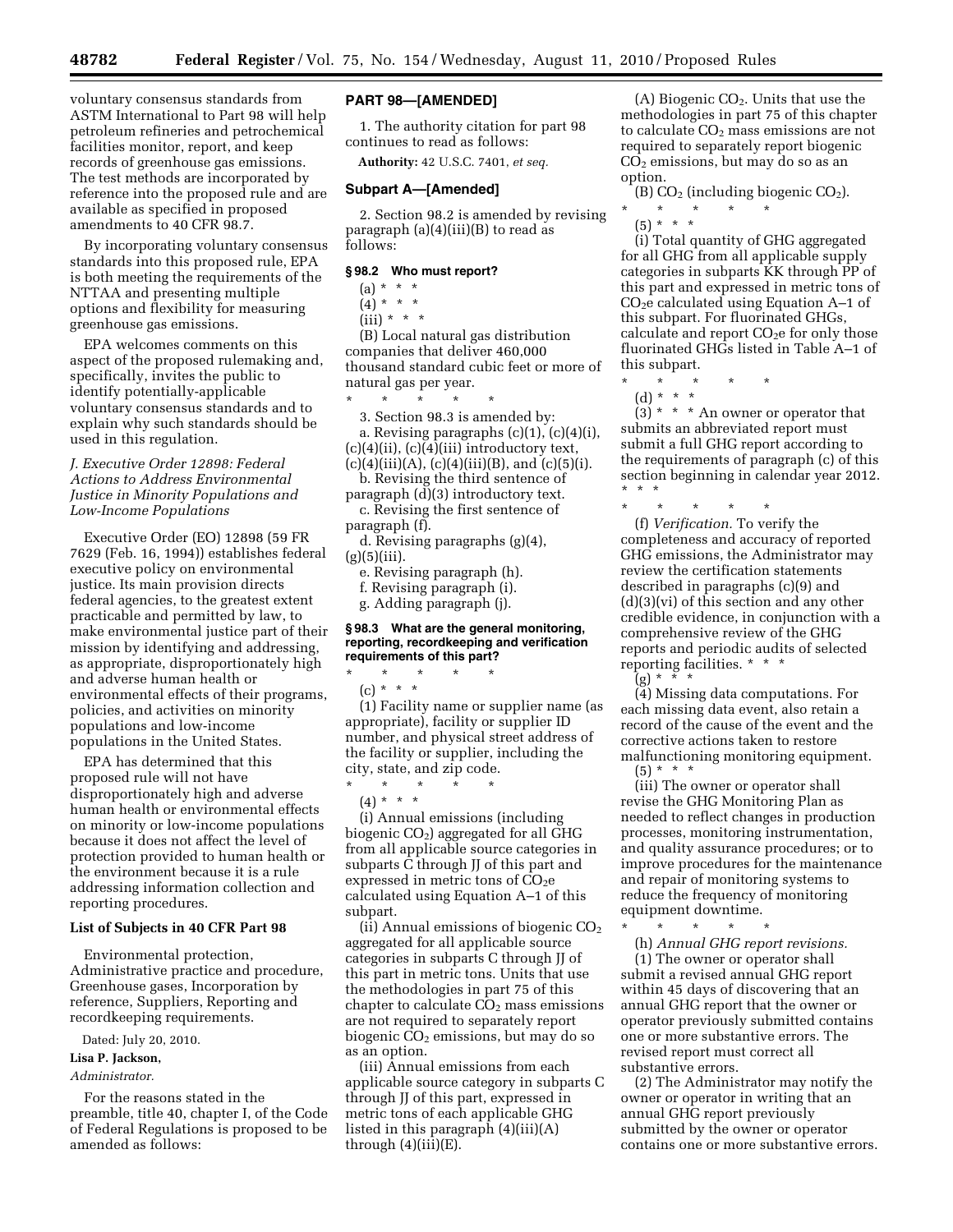Such notification will identify each such substantive error. The owner or operator shall, within 45 days of receipt of the notification, either resubmit the report that, for each identified substantive error, corrects the identified substantive error (in accordance with the applicable requirements of this part) or provide information demonstrating that the previously submitted report does not contain the identified substantive error or that the identified error is not a substantive error.

(3) A substantive error is an error that impacts the quantity of GHG emissions reported or otherwise prevents the reported data from being validated or verified.

(4) Notwithstanding paragraphs (h)(1) and (h)(2) of this section, upon request by the owner or operator, the Administrator may provide reasonable extensions of the 45-day period for submission of the revised report or information under paragraphs (h)(1) and (h)(2) of this section. If the Administrator receives a request for extension of the 45-day period, by email to an address prescribed by the Administrator, at least two business days prior to the expiration of the 45 day period, and the Administrator does not respond to the request by the end of such period, the extension request is deemed to be automatically granted for 30 more days. During the automatic 30 day extension, the Administrator will determine what extension, if any, beyond the automatic extension is reasonable and will provide any such additional extension.

(5) The owner or operator shall retain documentation for 3 years to support any revision made to an annual GHG report.

(i) *Calibration and accuracy requirements.* The owner or operator of a facility or supplier that is subject to the requirements of this part must meet the applicable flow meter calibration and accuracy requirements of this paragraph (i). The accuracy specifications in this paragraph (i) do not apply where either the use of company records (as defined in § 98.6) or the use of ''best available information'' is specified in an applicable subpart of this part to quantify fuel usage and/or other parameters. Further, the provisions of this paragraph (i) do not apply to stationary fuel combustion units that use the methodologies in part 75 of this chapter to calculate  $CO<sub>2</sub>$  mass emissions.

(1) Except as otherwise provided in paragraphs (i)(4) through (i)(6) of this

section, flow meters that measure liquid and gaseous fuel feed rates, process stream flow rates, or feedstock flow rates and provide data for the GHG emissions calculations, shall be calibrated prior to April 1, 2010 using the procedures specified in this paragraph (i) when such calibration is specified in a relevant subpart of this part. Each of these flow meters shall meet the applicable accuracy specification in paragraph (i)(2) or (i)(3) of this section. All other measurement devices (*e.g.,* weighing devices) that are required by a relevant subpart of this part, and that are used to provide data for the GHG emissions calculations, shall also be calibrated prior to April 1, 2010; however, the accuracy specifications in paragraphs (i)(2) and (i)(3) of this section do not apply to these devices. Rather, each of these measurement devices shall be calibrated to meet the accuracy requirement specified for the device in the applicable subpart of this part, or, in the absence of such accuracy requirement, the device must be calibrated to an accuracy within the appropriate error range for the specific measurement technology, based on an applicable operating standard, including but not limited to industry standards and manufacturer's specifications. The procedures and methods used to quality-assure the data from each measurement device shall be documented in the written Monitoring Plan, pursuant to paragraph  $(g)(5)(i)(C)$ of this section.

(i) All flow meters and other measurement devices that are subject to the provisions of this paragraph (i) must be calibrated according to one of the following. You may use the manufacturer's recommended procedures; an appropriate industry consensus standard method; or a method specified in a relevant subpart of this part. The calibration method(s) used shall be documented in the Monitoring Plan required under paragraph (g) of this section.

(ii) For facilities and suppliers that become subject to this part after April 1, 2010, all flow meters and other measurement devices (if any) that are required by the relevant subpart(s) of this part to provide data for the GHG emissions calculations shall be installed no later than the date on which data collection is required to begin using the measurement device, and the initial calibration(s) required by this paragraph (i) (if any) shall be performed no later than that date.

(iii) Except as otherwise provided in paragraphs (i)(4) through (i)(6) of this section, subsequent recalibrations of the flow meters and other measurement devices subject to the requirements of this paragraph (i) shall be performed at one of the following frequencies:

(A) You may use the frequency specified in each applicable subpart of this part.

(B) You may use the frequency recommended by the manufacturer or by an industry consensus standard practice, if no recalibration frequency is specified in an applicable subpart.

(2) Perform all flow meter calibration at measurement points that are representative of the normal operating range of the meter. Except for the orifice, nozzle, and venturi flow meters described in paragraph (i)(3) of this section, calculate the calibration error at each measurement point using Equation A–2 of this section. The terms "R" and "A" in Equation A–2 must be expressed in consistent units of measure (*e.g.,*  gallons/minute, ft3/min). The calibration error at each measurement point shall not exceed 5.0 percent of the reference value.

$$
CE = \frac{|R - A|}{R} \times 100 \qquad \text{(Eq. A-2)}
$$

Where:

 $CE = California$  calibration error  $(\% )$ 

R = Reference value

A = Flow meter response to the reference value

(3) For orifice, nozzle, and venturi flow meters, the initial quality assurance consists of in-situ calibration of the differential pressure (delta-P), total pressure, and temperature transmitters.

(i) Calibrate each transmitter at a zero point and at least one upscale point. Fixed reference points, such as the freezing point of water, may be used for temperature transmitter calibrations. Calculate the calibration error of each transmitter at each measurement point, using Equation A–3 of this subpart. The terms "R", "A", and "FS" in Equation A-3 of this subpart must be in consistent units of measure (*e.g.,* milliamperes, inches of water, psi, degrees). For each transmitter, the CE value at each measurement point shall not exceed 2.0 percent of full-scale. Alternatively, the results are acceptable if the sum of the calculated CE values for the three transmitters at each calibration level (*i.e.,* at the zero level and at each upscale level) does not exceed: 6.0 percent.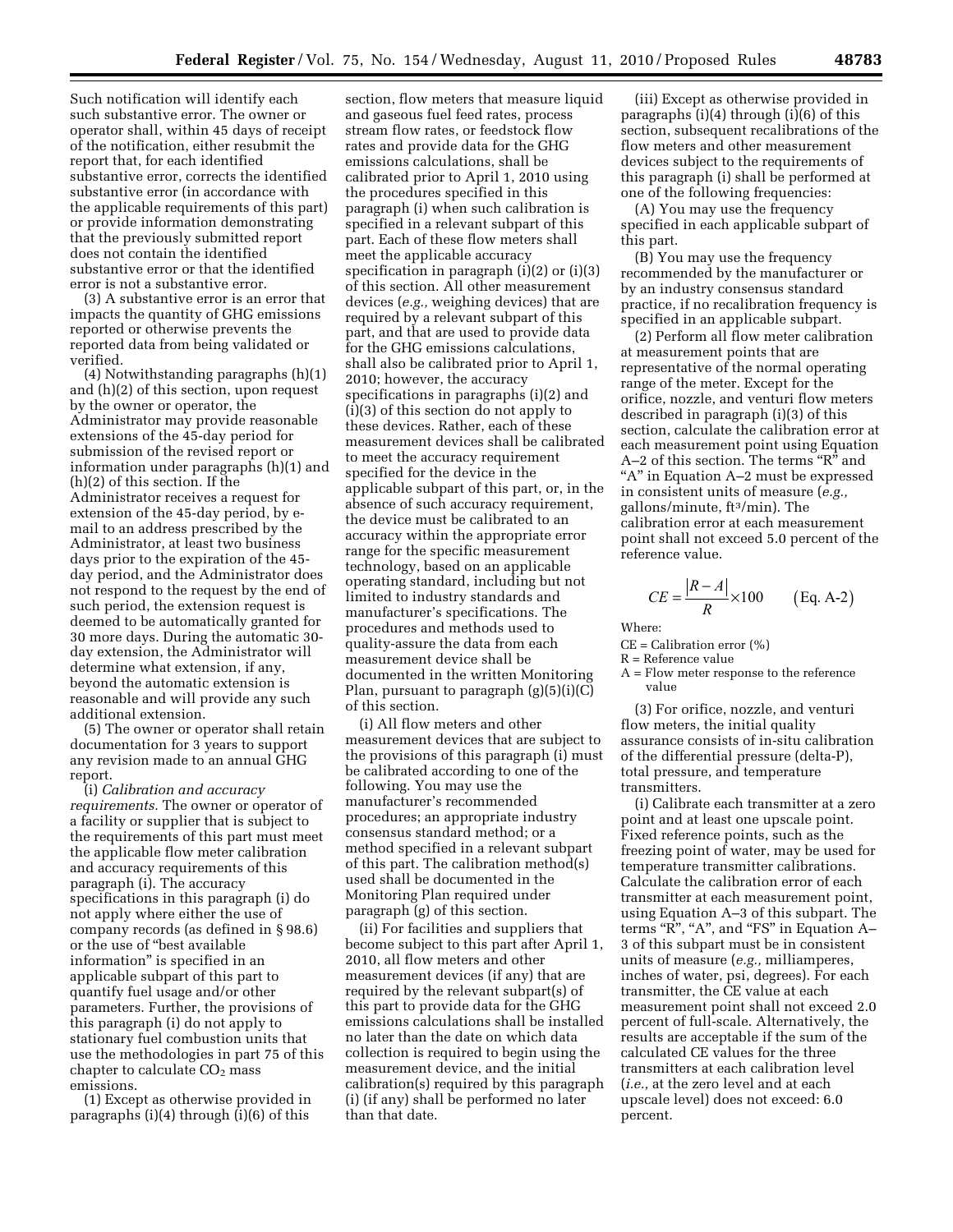$$
CE = \frac{|R - A|}{FS} \times 100 \qquad \text{(Eq. A-3)}
$$

Where:

 $CE = California$  calibration error  $(\% )$ 

R = Reference value

A = Transmitter response to the reference value

FS = Full-scale value of the transmitter

(ii) In cases where there are only two transmitters (*i.e.,* differential pressure and either temperature or total pressure) in the immediate vicinity of the flow meter's primary element (*e.g.,* the orifice plate), or when there is only a differential pressure transmitter in close proximity to the primary element, calibration of these existing transmitters to a CE of 2.0 percent or less at each measurement point is still required, in accordance with paragraph (i)(3)(i) of this section; alternatively, when two transmitters are calibrated, the results are acceptable if the sum of the CE values for the two transmitters at each calibration level does not exceed 4.0 percent. However, note that installation and calibration of an additional transmitter (or transmitters) at the flow monitor location to measure temperature or total pressure or both is not required in these cases. Instead, you may use assumed values for temperature and/or total pressure, based on measurements of these parameters at a remote location (or locations), provided that the following conditions are met:

(A) You must demonstrate that measurements at the remote location(s) can, when appropriate correction factors are applied, reliably and accurately represent the actual temperature or total pressure at the flow meter under all expected ambient conditions.

(B) You must make all temperature and/or total pressure measurements in the demonstration described in paragraph  $(i)(3)(ii)(A)$  of this section with calibrated gauges, sensors, transmitters, or other appropriate measurement devices. At a minimum, calibrate each of these devices to an accuracy within the appropriate error range for the specific measurement technology, according to one of the following. You may calibrate using an industry consensus standards or a manufacturer's specification.

(C) You must document the methods used for the demonstration described in paragraph (i)(3)(ii)(A) of this section in the written Monitoring Plan under paragraph  $(g)(5)(i)(C)$  of this section. You must also include the data from the demonstration, the mathematical correlation(s) between the remote readings and actual flow meter

conditions derived from the data, and any supporting engineering calculations in the Monitoring Plan. You must maintain all of this information in a format suitable for auditing and inspection.

(D) You must use the mathematical correlation(s) derived from the demonstration described in paragraph (i)(3)(ii)(A) of this section to convert the remote temperature or the total pressure readings, or both, to the actual temperature or total pressure at the flow meter, or both, on a daily basis. You shall then use the actual temperature and total pressure values to correct the measured flow rates to standard conditions.

(E) You shall periodically check the correlation(s) between the remote and actual readings (at least once a year), and make any necessary adjustments to the mathematical relationship(s).

(4) Fuel billing meters are exempted from the calibration requirements of this section and from the Monitoring Plan and recordkeeping provisions of paragraphs  $(g)(5)(i)(C)$  and  $(g)(7)$  of this section, provided that the fuel supplier and any unit combusting the fuel do not have any common owners and are not owned by subsidiaries or affiliates of the same company. Meters used exclusively to measure the flow rates of fuels that are used for unit startup or ignition are also exempted from the calibration requirements of this section.

(5) For a flow meter that has been previously calibrated in accordance with paragraph (i)(1) of this section, an additional calibration is not required by the date specified in paragraph (i)(1) of this section if, as of that date, the previous calibration is still active (*i.e.,*  the device is not yet due for recalibration because the time interval between successive calibrations has not elapsed). In this case, the deadline for the successive calibrations of the flow meter shall be set according to one of the following. You may use either the manufacturer's recommended calibration schedule or you may use the industry consensus calibration schedule.

(6) For units and processes that operate continuously with infrequent outages, it may not be possible to meet the April 1, 2010 deadline for the initial calibration of a flow meter or other measurement device without disrupting normal process operation. In such cases, the owner or operator may postpone the initial calibration until the next

scheduled maintenance outage. The best available information from company records may be used in the interim. The subsequent required recalibrations of the flow meters may be similarly postponed. Such postponements shall be documented in the monitoring plan that is required under paragraph(g)(5) of this section.

(7) If the results of an initial calibration or a recalibration fail to meet the required accuracy specification, data from the flow meter shall be considered invalid, beginning with the hour of the failed calibration and continuing until a successful calibration is completed. You shall follow the missing data provisions provided in the relavant missing data sections during the period of data invalidation.

(j) *Measurement Device Installation.*  (1) *General.* If an owner or operator required to report under subpart P, subpart X or subpart Y of this part has process equipment or units that operate continuously and it is not possible to install a required flow meter or other measurement device by April 1, 2010, (or by any later date in 2010 approved by the Administrator as part of an extension of best available monitoring methods per paragraph (d) of this section) without process equipment or unit shutdown, or through a hot tap, the owner or operator may request an extension from the Administrator to delay installing the measurement device until the next scheduled process equipment or unit shutdown. If approval for such an extension is granted by the Administrator, the owner or operator must use best available monitoring methods during the extension period.

(2) *Requests for extension of the use of best available monitoring methods for measurement device installation.* The owner or operator must first provide the Administrator an initial notification of the intent to submit an extension request for use of best available monitoring methods beyond December 31, 2010 (or an earlier date approved by EPA) in cases where measurement device installation would require a process equipment or unit shutdown, or could only be done through a hot tap. The owner or operator must follow-up this initial notification with the complete extension request containing the information specified in paragraph (j)(4) of this section.

(3) *Timing of request.*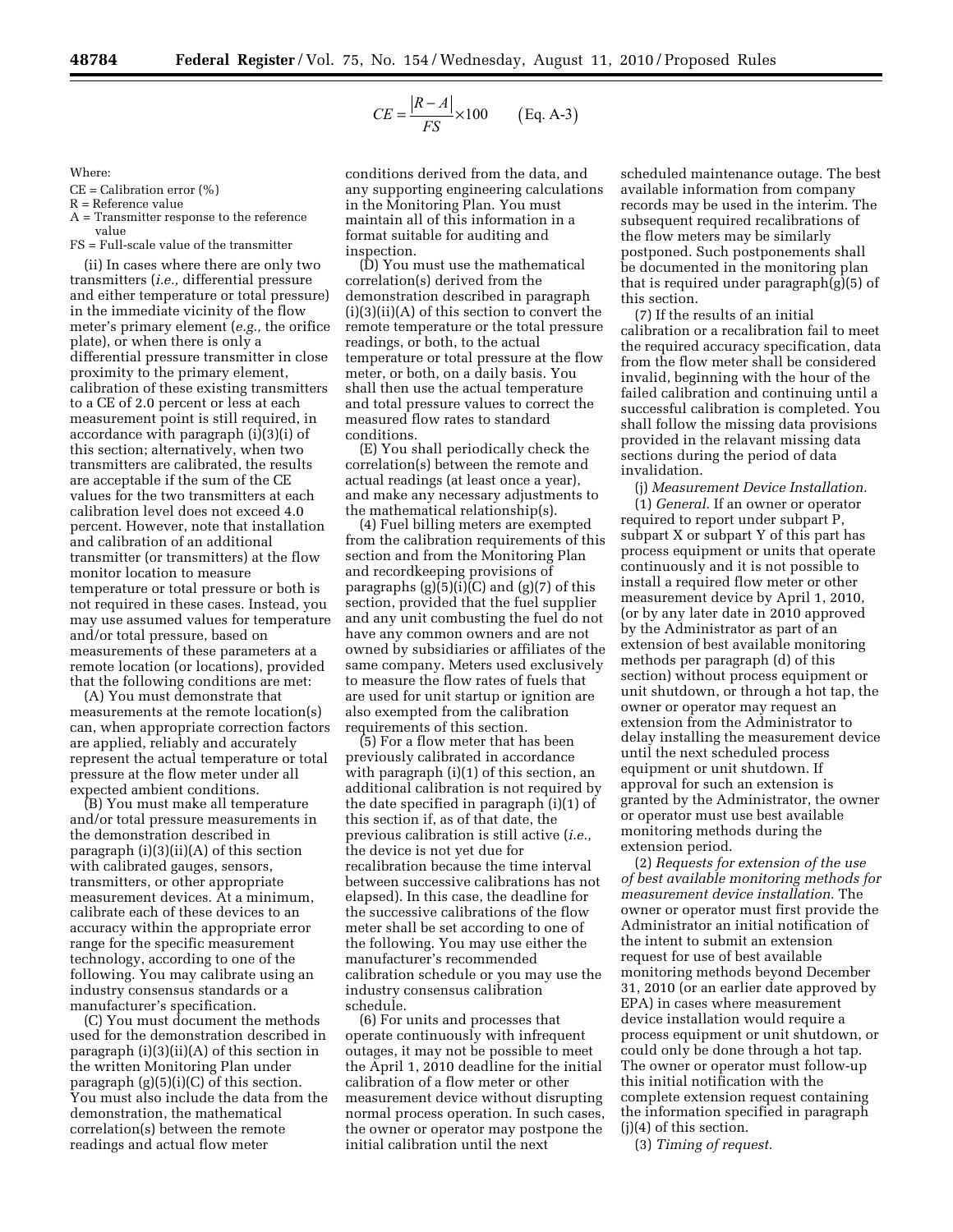(i) The initial notice of intent must be submitted no later than January 1, 2011, or by the end of the approved use of best available monitoring methods extension in 2010, whichever is earlier. The completed extension request must be submitted to the Administrator no later than February 15, 2011.

(ii) Any subsquent extensions to the original request must be submitted to the Administrator within 4 weeks of the owner or operator identifying the need to extend the request, but in any event no later than 4 weeks before the date for the planned process equipment or unit shutdown that was provided in the original request.

(4) *Content of the request.* Requests must contain the following information:

(i) Specific measurement device for which the request is being made and the location where each measurement device will be installed.

(ii) Identification of the specific rule requirements (by rule subpart, section, and paragraph numbers) requiring the measurement device.

(iii) A description of the reasons why the needed equipment could not be installed before April 1, 2010, or by the expiration date for the use of best available monitoring methods, in cases where an extension has been granted under § 98.3(d).

(iv) Supporting documentation showing that it is not practicable to isolate the process equipment or unit and install the measurement device without a full shutdown or a hot tap, and that there was no opportunity during 2010 to install the device. Include the date of the three most recent shutdowns for each relevant process equipment or unit, the frequency of shutdowns for each relevant process equipment or unit, and the date of the next planned process equipment or unit shutdown.

(v) Include a description of the proposed best available monitoring method for estimating GHG emissions during the time prior to installation of the meter.

(5) *Approval criteria.* The owner or operator must demonstrate to the Administrator's satisfaction that it is not reasonably feasible to install the measurement device before April 1, 2010 (or by the expiration date for the use of best available monitoring methods, in cases where an extension has been granted under paragraph(d) of this section) without a process equipment or unit shutdown, or through a hot tap, and that the proposed method for estimating GHG emissions during the time before which the measurement device will be installed is appropriate. The Administrator will not initially

approve the use of the proposed best available monitoring method past December 31, 2013.

(6) *Measurement device installation deadline.* Any owner or operator that submits both a timely initial notice of intent and a timely completed extension request under paragraph (j)(3) of this section to extend use of best available monitoring methods for measurement device installation must install all such devices by July 1, 2011 unless the extension request under this paragraph (j) is approved by the Administrator before July 1, 2011.

(7) *One time extension past December 31, 2013.* If an owner or operator determines that a scheduled process equipment or unit shutdown will not occur by December 31, 2013, the owner or operator may re-apply to use best available monitoring methods for one additional time period, not to extend beyond December 31, 2015. To extend use of best available monitoring methods past December 31, 2013, the owner or operator must submit a new extension request by June 1, 2013 that contains the information required in paragraph (j)(4) of this section. The owner or operator must demonstrate to the Administrator's satisfaction that it continues to not be reasonably feasible to install the measurement device before December 31, 2013 without a process equipment or unit shutdown, or that installation of the measurement device could only be done through a hot tap, and that the proposed method for estimating GHG emissions during the time before which the measurement device will be installed is appropriate. An owner or operator that submits a request under this paragraph to extend use of best available monitoring methods for measurement device installation must install all such devices by December 31, 2013, unless the extension request under this paragraph is approved by the Administrator.

4. Section 98.4 is amended by revising paragraphs  $(i)(2)$  and  $(m)(2)(i)$  to read as follows:

### **§ 98.4 Authorization and responsibilities of the designated representative.**

\* \* \* \* \*

(i) \* \* \*

(2) The name, organization name (company affiliation-employer), address, e-mail address (if any), telephone number, and facsimile transmission number (if any) of the designated representative and any alternate designated representative.

\* \* \* \* \*  $(m) * * * *$  $(2) * * * *$ 

(i) The name, organization name (company affiliation-employer) address, e-mail address (if any), telephone number, and facsimile transmission number (if any) of such designated representative or alternate designated representative.

\* \* \* \* \* 5. Section 98.6 is amended by: a. Adding in alphabetical order definitions for "Agricultural byproducts," "Primary fuel," "Solid byproducts,'' ''Waste oil,'' and ''Wood residuals.''

b. Revising the definitions for ''Bulk natural gas liquid or NGL," "Distillate Fuel Oil," "Fossil fuel," "Municipal solid waste or MSW," "Natural gas," and ''Natural gas liquids (NGLs).''

c. Removing the definition for ''Fossil fuel-fired.''

## **§ 98.6 Definitions.**

\* \* \* \* \* *Agricultural byproducts* means those parts of arable crops that are not used for the primary purpose of producing food. Agricultural byproducts include, but are not limited to, oat, corn and wheat straws, bagasse, peanut shells, rice and coconut husks, soybean hulls, palm kernel cake, cottonseed and sunflower seed cake, and pomace.

\* \* \* \* \* *Bulk natural gas liquid or NGL* refers to mixtures of hydrocarbons that have been separated from natural gas as liquids through the process of absorption, condensation, adsorption, or other methods. Generally, such liquids consist of ethane, propane, butanes, and pentanes plus. Bulk NGL is sold to fractionators or to refineries and petrochemical plants where the fractionation takes place. \* \* \* \* \*

*Distillate Fuel Oil* means a classification for one of the petroleum fractions produced in conventional distillation operations and from crackers and hydrotreating process units. The generic term distillate fuel oil includes kerosene, kerosene-type jet fuel, diesel fuels (Diesel Fuels No. 1, No. 2, and No. 4), and fuel oils (Fuel Oils No. 1, No. 2, and No. 4).

\* \* \* \* \* *Fossil fuel* means natural gas, petroleum, coal, or any form of solid, liquid, or gaseous fuel derived from such material, for purpose of creating useful heat.

\* \* \* \* \* *Municipal solid waste or MSW* means solid phase household, commercial/ retail, and/or institutional waste. Household waste includes material discarded by single and multiple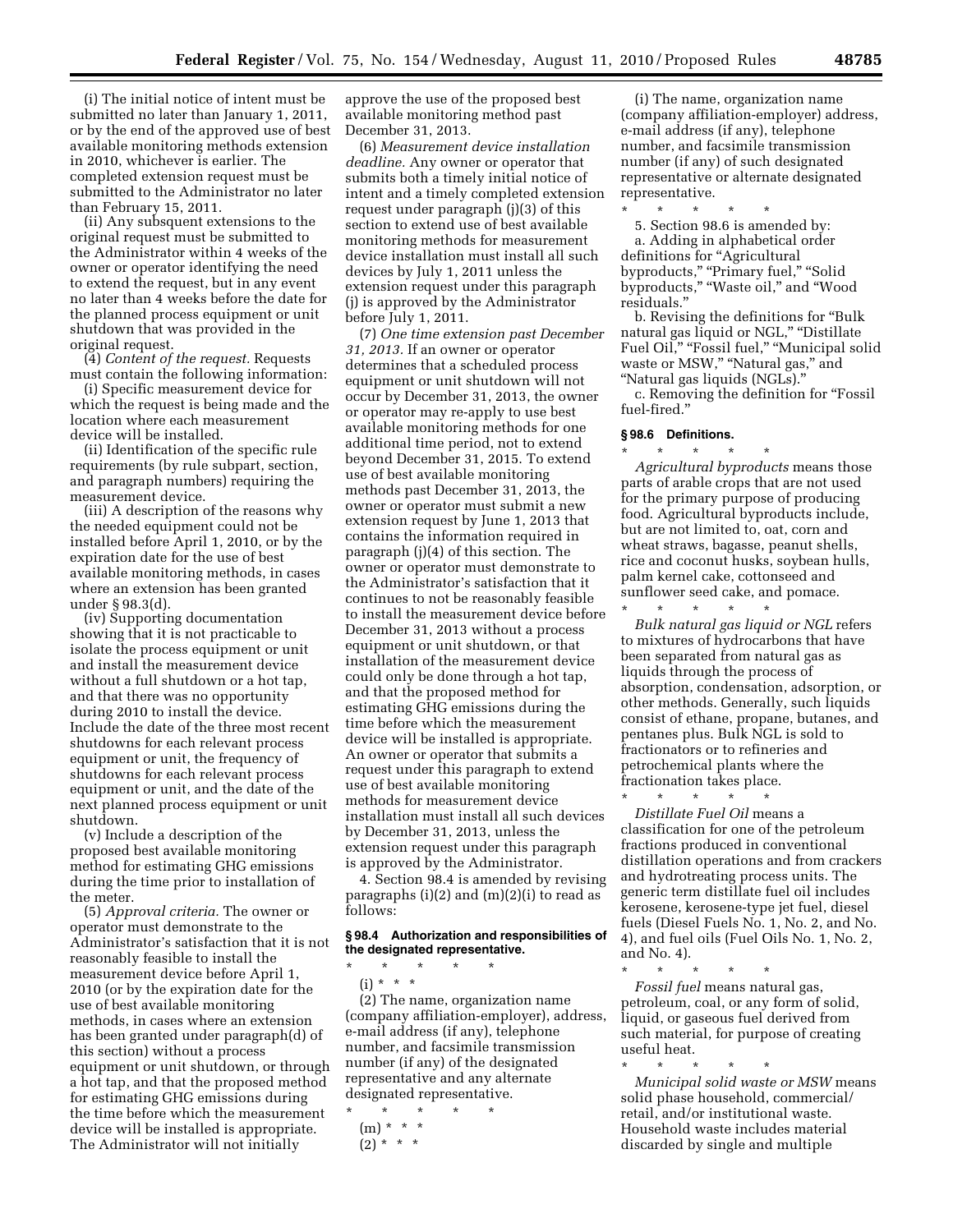residential dwellings, hotels, motels, and other similar permanent or temporary housing establishments or facilities. Commercial/retail waste includes material discarded by stores, offices, restaurants, warehouses, nonmanufacturing activities at industrial facilities, and other similar establishments or facilities. Institutional waste includes material discarded by schools, nonmedical waste discarded by hospitals, material discarded by nonmanufacturing activities at prisons and government facilities, and material discarded by other similar establishments or facilities. Household, commercial/retail, and institutional waste does not include used oil, wood pellets, construction, renovation, and demolition wastes (which includes, but is not limited to, railroad ties and telephone poles), clean wood, industrial process or manufacturing wastes, medical waste, or motor vehicles (including motor vehicle parts or vehicle fluff). Household, commercial/ retail, and institutional wastes include yard waste, refuse-derived fuel, and motor vehicle maintenance materials, limited to vehicle batteries and tires, except where a single waste stream consisting of tires is combusted in a unit.

\* \* \* \* \*

*Natural gas* means a naturally occurring mixture of hydrocarbon and non-hydrocarbon gases found in geologic formations beneath the earth's surface, of which the principal constituent is methane. Natural gas may be field quality or pipeline quality. Natural gas is composed of at least 70 percent methane by volume or has a high heat value between 910 and 1150 Btu per standard cubic foot.

*Natural gas liquids (NGLs)* means those hydrocarbons in natural gas that are separated from the gas as liquids through the process of absorption, condensation, adsorption, or other methods. Generally, such liquids consist of ethane, propane, butanes, and pentanes plus. Bulk NGLs refers to mixtures of NGLs that are sold or delivered as undifferentiated product from natural gas processing plants.

\* \* \* \* \*

*Primary fuel* means the fuel that provides the greatest percentage of the annual heat input to a stationary fuel combustion unit.

\* \* \* \* \* *Solid byproducts* means plant matter such as vegetable waste, animal materials/wastes, and other solid biomass, except for wood, wood waste, and sulphite lyes (black liquor).

\* \* \* \* \*

*Waste oil* means a petroleum-derived or synthetically-derived oil whose physical properties have changed as a result of storage, handling or use, such that the oil cannot be used for its original purpose. Waste oil consists primarily of automotive oils (*e.g.,* used motor oil, transmission oil, hydraulic fluids, brake fluid, etc.) and industrial oils (*e.g.,* industrial engine oils, metalworking oils, process oils, industrial grease, etc).

\* \* \* \* \* *Wood residuals* means wood waste recovered from three principal sources: Municipal solid waste (MSW); construction and demolition debris; and primary timber processing. Wood residuals recovered from MSW include wooden furniture, cabinets, pallets and containers, scrap lumber (from sources other than construction and demolition activities), and urban tree and landscape residues. Wood residuals from construction and demolition debris originate from the construction, repair, remodeling and demolition of houses and non-residential structures. Wood residuals from primary timber processing include bark, sawmill slabs and edgings, sawdust, and peeler log cores. Other sources of wood residuals include, but are not limited to, railroad ties, telephone and utility poles, pier and dock timbers, wastewater process sludge from paper mills, and logging residues.

\* \* \* \* \*

6. Section 98.7 is amended by: a. Removing and reserving paragraph (b).

b. Revising paragraphs (d)(1) and (d)(2).

c. Removing and reserving paragraph  $(d)(3)$ .

d. Revising paragraphs (d)(4) and  $(d)(5)$ .

e. Removing and reserving paragraph (d)(6).

f. Revising paragraphs (d)(7) and (d)(8).

g. Removing and reserving paragraph  $(d)(9)$ .

h. Revising paragraph (d)(10).

i. Removing and reserving paragraph  $(d)(11)$ .

j. Revising paragraph (e)(4).

k. Removing and reserving paragraph (e)(7).

l. Revising paragraphs (e)(8), (e)(10),  $(e)(11), (e)(14), (e)(15), (e)(19), (e)(20),$ (e)(24) through (e)(27).

m. Removing and reserving paragraph (e)(28).

n. Revising paragraph (e)(30), (e)(33), and (e)(36).

o. Adding paragraphs (e)(43) and (e)(44).

p. Removing and reserving paragraph  $(f)(1)$  and  $(g)(3)$ .

q. Revising paragraph (f)(2)

r. Removing and reserving paragraph  $(g)(3)$ .

s. Adding paragraph (m)(3).

**§ 98.7 What standardized methods are incorporated by reference into this part?**  \* \* \* \* \*

(d) \* \* \*

(1) ASME MFC–3M–2004 Measurement of Fluid Flow in Pipes Using Orifice, Nozzle, and Venturi, incorporation by reference (IBR) approved for § 98.344(c) and § 98.364(e).

(2) ASME MFC–4M–1986 (Reaffirmed 1997) Measurement of Gas Flow by Turbine Meters, IBR approved for § 98.344(c) and § 98.364(e).

(3) [Reserved]

(4) ASME MFC–6M–1998 Measurement of Fluid Flow in Pipes Using Vortex Flowmeters, IBR approved for § 98.344(c) and § 98.364(e).

(5) ASME MFC–7M–1987 (Reaffirmed 1992) Measurement of Gas Flow by Means of Critical Flow Venturi Nozzles, IBR approved for § 98.344(c) and § 98.364(e).

(6) [Reserved]

(7) ASME MFC–11M–2006 Measurement of Fluid Flow by Means of Coriolis Mass Flowmeters, IBR approved for § 98.344(c).

(8) ASME MFC–14M–2003 Measurement of Fluid Flow Using Small Bore Precision Orifice Meters, IBR approved for § 98.344(c) and § 98.364(e).

(9) [Reserved]

(10) ASME MFC–18M–2001 Measurement of Fluid Flow Using Variable Area Meters, IBR approved for § 98.344(c), and § 98.364(e).

(11) [Reserved]

(e) \* \* \*

(4) ASTM D240–02 (Reapproved 2007) Standard Test Method for Heat of Combustion of Liquid Hydrocarbon Fuels by Bomb Calorimeter, IBR approved for § 98.254(e).

\* \* \* \* \*

(7) [Reserved]

(8) ASTM D1826–94 (Reapproved 2003) Standard Test Method for Calorific (Heating) Value of Gases in Natural Gas Range by Continuous Recording Calorimeter, IBR approved for § 98.254(e).

\* \* \* \* \* (10) ASTM D1945–03 Standard Test Method for Analysis of Natural Gas by Gas Chromatography, IBR approved for § 98.74(c), § 98.164(b), § 98.244(b), § 98.254(d), and § 98.344(b).

(11) ASTM D1946–90 (Reapproved 2006) Standard Practice for Analysis of Reformed Gas by Gas Chromatography,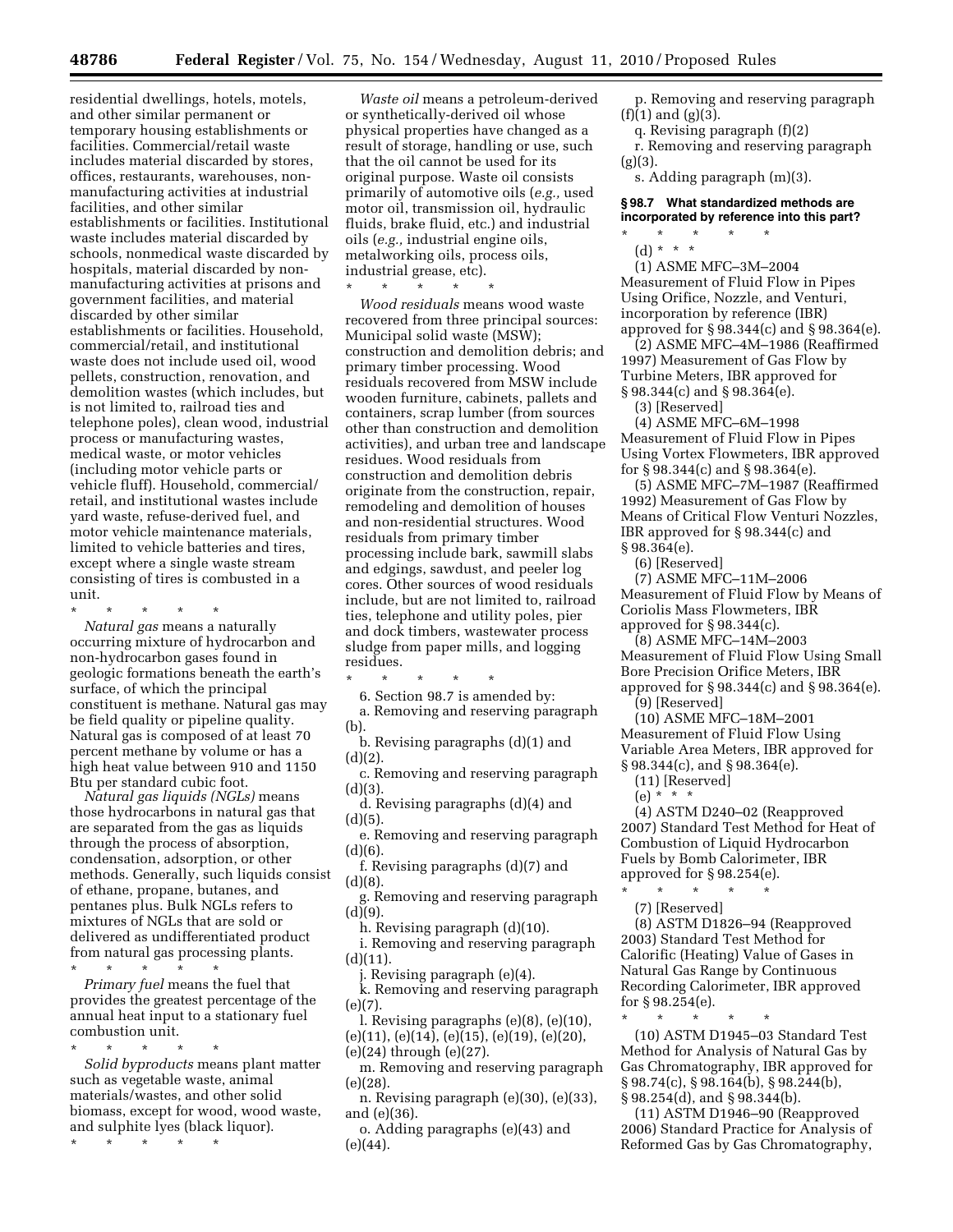IBR approved for § 98.74(c), § 98.164(b), § 98.254(d), § 98.344(b), and § 98.364(c). \* \* \* \* \*

(14) ASTM D2502–04 Standard Test Method for Estimation of Mean Relative Molecular Mass of Petroleum Oils From Viscosity Measurements, IBR approved for § 98.74(c).

(15) ASTM D2503–92 (Reapproved 2007) Standard Test Method for Relative Molecular Mass (Molecular Weight) of Hydrocarbons by Thermoelectric Measurement of Vapor Pressure, IBR approved for § 98.74(c).

\* \* \* \* \* (19) ASTM D3238–95 (Reapproved 2005) Standard Test Method for Calculation of Carbon Distribution and Structural Group Analysis of Petroleum Oils by the n-d-M Method, IBR approved for § 98.74(c) and § 98.164(b).

(20) ASTM D3588–98 (Reapproved 2003) Standard Practice for Calculating Heat Value, Compressibility Factor, and Relative Density of Gaseous Fuels, IBR approved for § 98.254(e).

\* \* \* \* \* (24) ASTM D4809–06 Standard Test Method for Heat of Combustion of Liquid Hydrocarbon Fuels by Bomb Calorimeter (Precision Method), IBR approved for § 98.254(e).

(25) ASTM D4891–89 (Reapproved 2006) Standard Test Method for Heating Value of Gases in Natural Gas Range by Stoichiometric Combustion, IBR approved for § 98.254(e).

(26) ASTM D5291–02 (Reapproved 2007) Standard Test Methods for Instrumental Determination of Carbon, Hydrogen, and Nitrogen in Petroleum Products and Lubricants, IBR approved for § 98.74(c), § 98.164(b), § 98.244(b), and § 98.254(i).

(27) ASTM D5373–08 Standard Test Methods for Instrumental Determination of Carbon, Hydrogen, and Nitrogen in Laboratory Samples of Coal, IBR approved for § 98.74(c), § 98.114(b), § 98.164(b), § 98.174(b), § 98.184(b), § 98.244(b), § 98.254(i), § 98.274(b), § 98.284(c), § 98.284(d), § 98.314(c), § 98.314(d), § 98.314(f), and § 98.334(b).

(28) [Reserved]

\* \* \* \* \* (30) ASTM D6348–03 Standard Test Method for Determination of Gaseous Compounds by Extractive Direct Interface Fourier Transform Infrared (FTIR) Spectroscopy, IBR approved for § 98.54(b),§ 98.224(b), and § 98.414(n). \* \* \* \* \*

(33) ASTM D6866–08 Standard Test Methods for Determining the Biobased Content of Solid, Liquid, and Gaseous Samples Using Radiocarbon Analysis,

IBR approved for § 98.34(d), § 98.34(e), and § 98.36(e).

\* \* \* \* \* (36) ASTM D7459–08 Standard Practice for Collection of Integrated Samples for the Speciation of Biomass (Biogenic) and Fossil-Derived Carbon Dioxide Emitted from Stationary Emissions Sources, IBR approved for  $\S 98.34(d), \S 98.34(e), \text{ and } \overline{\S 98.36(e)}$ . \* \* \* \* \*

(43) ASTM D2503–92(2007) Standard Test Method for Relative Molecular Mass (Molecular Weight) of Hydrocarbons by Thermoelectric Measurement of Vapor Pressure, IBR approved for § 98.254(d).

(44) ASTM D2593–93(2009) Standard Test Method for Butadiene Purity and Hydrocarbon Impurities by Gas Chromatography, IBR approved for § 98.244(b).

\* \* \* \* \*

- (f) \* \* \*
- (1) [Reserved]

(2) GPA 2261–00 Analysis for Natural Gas and Similar Gaseous Mixtures by Gas Chromatography, IBR approved for § 98.164(b), § 98.254(d), and § 98.344(b).

\* \* \* \* \* (g) [Reserved]

\* \* \* \* \*

(k) The following material is available from the U.S. Environmental Protection Agency, 1200 Pennsylvania Avenue, NW, Washington, D.C. 20460, (202) 272–0167, www.epa.gov.

(1) Protocol for Measuring Destruction or Removal Efficiency (DRE) of Fluorinated Greenhouse Gas Abatement Equipment in Electronics Manufacturing, Version 1, EPA–430–R– 10–003.

#### **Subpart C—[Amended]**

7. Section 98.30 is amended by:

a. Revising paragraph (b)(4).

b. Revising paragraph (c) introductory text.

c. Adding paragraph (d).

## **§ 98.30 Definition of the source category.**

(b) \* \* \* (4) Flares, unless otherwise required by provisions of another subpart of this part to use methodologies in this subpart.

\* \* \* \* \* (c) For a unit that combusts hazardous waste (as defined in § 261.3 of this chapter), reporting of GHG emissions is not required unless either of the following conditions apply:

\* \* \* \* \* (d) You are not required to report GHG emissions from pilot lights. A pilot light is a small permanent auxiliary

flame that ignites the burner of a combustion device when the control valve opens.

8. Section 98.32 is revised to read as follows:

#### **§ 98.32 GHGs to report.**

You must report  $CO<sub>2</sub>$ , CH<sub>4</sub>, and N<sub>2</sub>O mass emissions from each stationary fuel combustion unit, except as otherwise indicated in this subpart.

9. Section 98.33 is amended by:

a. Revising paragraphs (a) introductory text and (a)(1).

b. Revising the definition of ''HHV'' in Equation C–2a of paragraph (a)(2)(i).

c. Revising and the first two sentences of paragraph (a)(2)(ii) introductory text.

d. In paragraph (a)(2)(ii)(A), revising the first sentence and the definitions of "(HHV) $_{\rm i}$ ," "(Fuel) $_{\rm i}$ ," and "n" in Equation  $C-2h$ .

e. Revising paragraph (a)(2)(ii)(B).

f. Revising the definitions of "CC" and ''MW'' in Equation C–5 of paragraph  $(a)(3)(iii)$ .

g. Revising paragraphs (a)(3)(iv),  $(a)(4)(iii)$ , and  $(a)(4)(iv)$ .

h. Adding a new paragraph (a)(4)(viii). i. Revising paragraphs (a)(5) introductory text, (a)(5)(i) introductory text,  $(a)(5)(i)(A)$ ,  $(a)(5)(i)(B)$ ,  $(a)(5)(ii)$ introductory text,  $(a)(5)(ii)(A)$ ,  $(a)(5)(iii)$ 

introductory text, (a)(5)(iii)(A),

 $(a)(5)(iii)(B).$ 

j. Redesignating paragraph  $(a)(5)(iii)(D)$  as paragraph  $(a)(5)(iv)$ , and revising newly designated paragraph  $(a)(5)(iv).$ 

k. Revising paragraph (b)(1)(iv).

l. Adding paragraph (b)(1)(v).

m. Revising paragraphs (b)(2)(ii),  $(b)(3)(ii)(A), (b)(3)(iii)$  introductory text,

and  $(b)(3)(iii)(B)$ .

n. Adding paragraph (b)(3)(iv). o. Adding a second sentence to

paragraph (b)(4)(i).

p. Revising paragraphs (b)(4)(ii)(A),  $(b)(4)(ii)(B), (b)(4)(ii)(E), (b)(4)(ii)(F), and$ (b)(4)(iii) introductory text.

q. Adding a new paragraph (b)(4)(iv).

r. Revising paragraph (b)(5) and the

third sentence of paragraph (b)(6). s. In paragraph (c)(1), revising the second sentence, and revising the

definition of ''HHV'' in Equation C–8. t. Revising the second sentence of paragraph (c)(2).

u. In paragraph (c)(4) introductory text, revising the only sentence and revising the definition of " $(HI)_{A}$ " in Equation C–10.

v. Revising paragraphs (c)(4)(i) and  $(c)(4)(ii)$ .

w. Adding a new paragraph (c)(6). x. In paragraph (d)(1), revising the first sentence, adding a second sentence, and revising the definition of "R" in Equation C–11.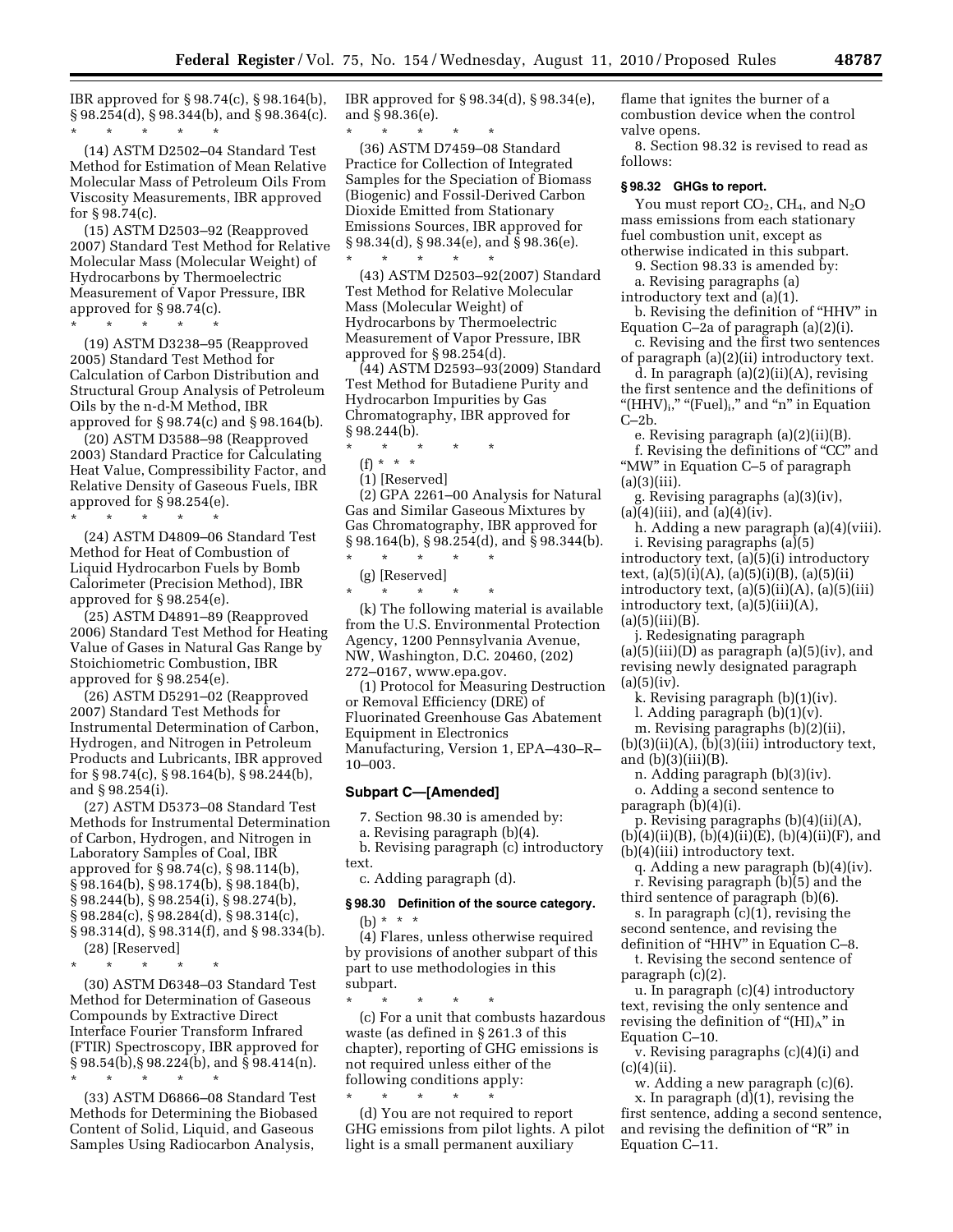y. Revising paragraphs (d)(2), (e) introductory text, (e)(1), and (e)(2) introductory text.

z. Revising the definition of  $F_c$ " in Equation C–13 of paragraph (e)(2)(iii). aa. Revising paragraphs (e)(2)(iv),

 $(e)(2)(vi)(C)$ , and  $(e)(3)$ .

bb. Reserving paragraph (e)(4).

cc. Revising the first sentence of paragraph (e)(5).

# **§ 98.33 Calculating GHG emissions.**  \* \* \* \* \*

(a) *CO*2 *emissions from fuel combustion*. Calculate CO<sub>2</sub> mass

Where:

 $CO<sub>2</sub>$  = Annual  $CO<sub>2</sub>$  mass emissions for the specific fuel type (metric tons).

Fuel = Mass or volume of fuel combusted per year, from company records as defined in § 98.6 (express mass in short tons for solid fuel, volume in standard cubic feet

- Where:
- $CO<sub>2</sub>$  = Annual  $CO<sub>2</sub>$  mass emissions from natural gas combustion (metric tons).
- Gas = Annual natural gas consumption, from billing records (therms).
- $EF = Fuel-specific default CO<sub>2</sub> emission$ factor for natural gas, from Table C–1 of this subpart (kg  $CO<sub>2</sub>/mmBtu$ ).
- 0.1 = Conversion factor from therms to mmBtu
- $1 \times 10^{-3}$  = Conversion factor from kilograms to metric tons.

 $(2) * * * *$ 

 $(i) * * * *$ 

HHV = Annual average high heat value of the fuel (mmBtu per mass or volume). The average HHV shall be calculated according to the requirements of paragraph (a)(2)(ii) of this section.

\* \* \* \* \*

(ii) The minimum required sampling frequency for determining the annual average HHV (*e.g.,* monthly, quarterly, semi-annually, or by lot) is specified in § 98.34. The method for computing the annual average HHV is a function of unit size and how frequently you perform or receive from the fuel supplier the results of fuel sampling for HHV. \* \* \*

(A) If the results of fuel sampling are received monthly or more frequently, then for each unit with a maximum rated heat input capacity greater than or equal to 100 mmBtu/hr (or for a group of units that includes at least one unit

emissions by using one of the four calculation methodologies in paragraphs  $(a)(1)$  through  $(a)(4)$  of this section, subject to the applicable conditions, requirements, and restrictions set forth in paragraph (b) of this section. Alternatively, for units that meet the conditions of paragraph (a)(5) of this section, you may use  $CO<sub>2</sub>$  mass emissions calculation methods from part 75 of this chapter, as described in paragraph (a)(5) of this section. For units that combust both biomass and fossil fuels, you must calculate and report  $CO<sub>2</sub>$  emissions from the

$$
CO_2 = 1 \times 10^{-3} * Fuel * HHV * EF
$$
 (Eq. C-1)

for gaseous fuel, and volume in gallons for liquid fuel).

- HHV = Default high heat value of the fuel, from Table C–1 of this subpart (mmBtu per mass or mmBtu per volume, as applicable).
- $EF = \overline{F}$ uel-specific default CO<sub>2</sub> emission factor, from Table C–1 of this subpart (kg  $CO<sub>2</sub>/mmBtu$ ).

$$
CO_2 = 1 \times 10^{-3}
$$
 [0.1\**Gas*\**EF*] (Eq. C-la)

of that size), the annual average HHV shall be calculated using Equation C–2b of this section. \* \* \* \* \*

- \* \* \* \* \*  $(HHV)_i = Measured$  high heat value of the fuel, for month "i", or, if applicable, an appropriate substitute data value (mmBtu per mass or volume).
- $(Fuel)_{i} = Mass$  or volume of the fuel combusted during month "i," from company records (express mass in short tons for solid fuel, volume in standard cubic feet for gaseous fuel, and volume in gallons for liquid fuel).
- n = Number of months in the year that the fuel is burned in the unit.
- (B) If the results of fuel sampling are received less frequently than monthly, or, for a unit with a maximum rated heat input capacity less than 100 mmBtu/hr (or a group of such units) regardless of the HHV sampling frequency, the annual average HHV shall be computed as the arithmetic average HHV for all values for the year (including valid samples and substitute data values under § 98.35).

\* \* \* \* \*

 $(3) * * * *$ 

- $(iii) * * * *$
- CC = Annual average carbon content of the gaseous fuel (kg C per kg of fuel). The annual average carbon content shall be determined using the same procedures as

combustion of biomass separately using the methods in paragraph (e) of this section, except as otherwise provided in paragraphs (a)(5)(iv) and (e) of this section and in § 98.36(d).

(1) *Tier 1 Calculation Methodology.*  Calculate the annual  $CO<sub>2</sub>$  mass emissions for each type of fuel by using Equation C–1 or C–1a of this section (as applicable).

(i) Use Equation C–1 except when natural gas billing records are used to quantify fuel usage and gas consumption is expressed in units of therms. In that case, use Equation C–1a.

 $1 \times 10^{-3}$  = Conversion factor from kilograms to metric tons.

(ii) If natural gas consumption is obtained from billing records and fuel usage is expressed in therms, use Equation C–1a.

specified for HHV in paragraph (a)(2)(ii) of this section.

MW = Annual average molecular weight of the gaseous fuel (kg/kg-mole). The annual average molecular weight shall be determined using the same procedures as specified for HHV in paragraph (a)(2)(ii) of this section.

\* \* \* \* \*

(iv) Fuel flow meters that measure mass flow rates may be used for liquid or gaseous fuels, provided that the fuel density is used to convert the readings to volumetric flow rates. The density shall be measured at the same frequency as the carbon content. For liquid fuels, you must measure the density using one of the following appropriate methods. You may use a method published by a consensus standards organization, if such a method exists, or you may use industry standard practice. Consensusbased standards organizations include, but are not limited to, the following: ASTM International, the American National Standards Institute (ANSI), the American Gas Association (AGA), the American Society of Mechanical Engineers (ASME), the American Petroleum Institute (API), and the North American Energy Standards Board (NAESB). The method(s) used shall be documented in the Monitoring Plan required under § 98.3(g)(5). Alternatively, for fuel oil, you may use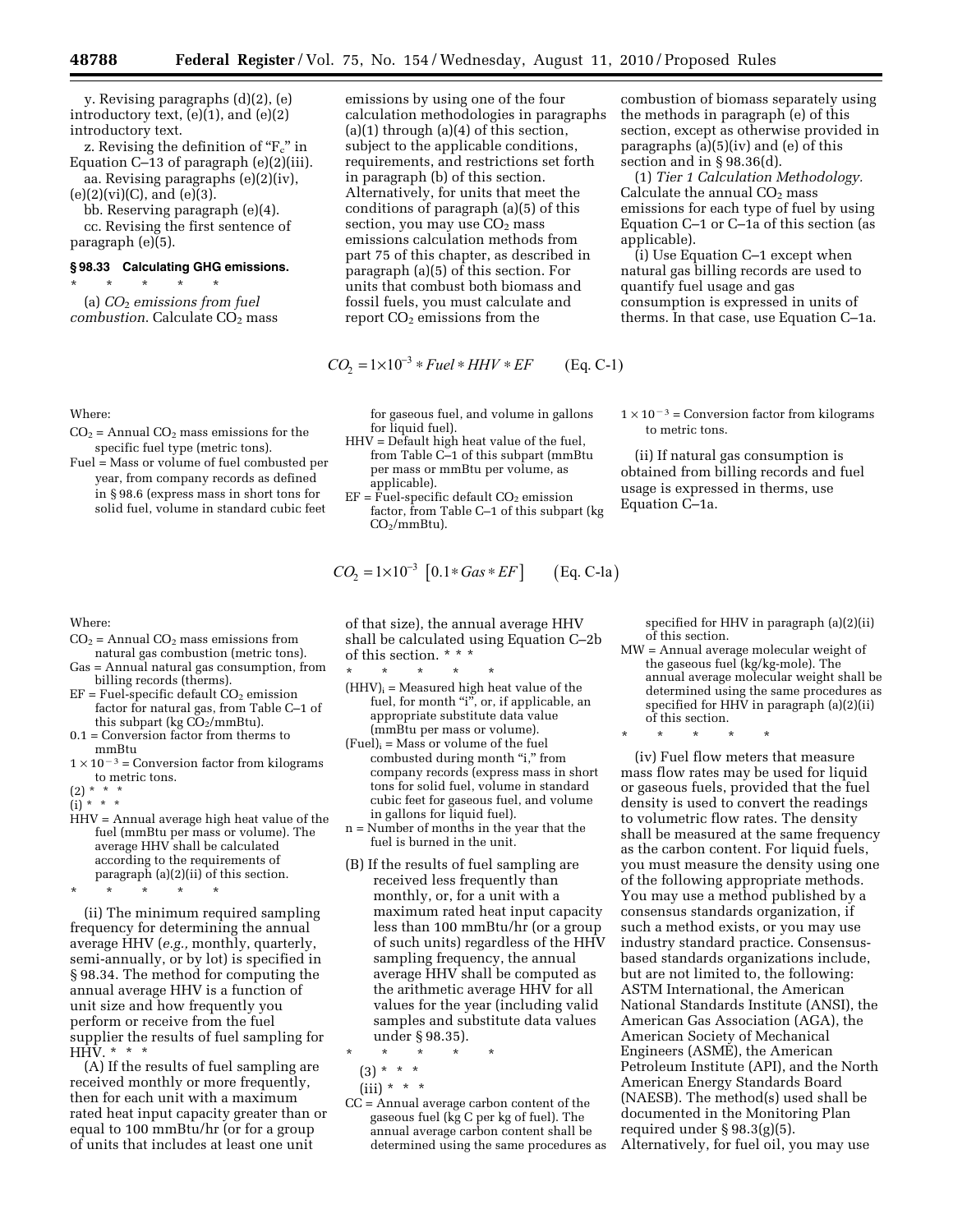an applicable default density value provided in paragraph (a)(3)(v) of this section. For gaseous fuels, you may determine the density using any of the following methods. You may use a density meter calibrated according to the manufacturer's instructions, a method published by a consensus standards organization, or an industry standard practice. Document the method used to determine the fuel density in the Monitoring Plan under  $§ 98.3(g)(5).$ 

- \* \* \* \* \*
- $(4) * * * *$

(iii) If the  $CO<sub>2</sub>$  concentration is measured on a dry basis, a correction for the stack gas moisture content is required. You shall either continuously monitor the stack gas moisture content as described in § 75.11(b)(2) of this

#### Where:

- $CO<sub>2</sub><sup>*</sup> = Hourly CO<sub>2</sub> mass emission rate,$ corrected for moisture (metric tons/hr).
- $CO<sub>2</sub>$  = Hourly  $CO<sub>2</sub>$  mass emission rate from Equation C–6 of this section, uncorrected (metric tons/hr).
- $%H<sub>2</sub>O$  = Hourly moisture percentage in the stack gas (measured or default value, as appropriate).

(iv) An oxygen  $(O_2)$  concentration monitor may be used in lieu of a  $CO<sub>2</sub>$ concentration monitor to determine the hourly  $CO<sub>2</sub>$  concentrations, in accordance with Equation F–14a or F– 14b (as applicable) in appendix F to part 75 of this chapter, if the effluent gas stream monitored by the CEMS consists solely of combustion products (i.e., no process  $CO<sub>2</sub>$  emissions or  $CO<sub>2</sub>$  emissions from sorbent are mixed with the combustion products) and if only fuels that are listed in Table 1 in section 3.3.5 of appendix F to part 75 of this chapter are combusted in the unit. If the  $O<sub>2</sub>$ monitoring option is selected, the Ffactors used in Equations F–14a and F– 14b shall be determined according to section 3.3.5 or section 3.3.6 of appendix F to part 75 of this chapter, as applicable. If Equation F–14b is used, the hourly moisture percentage in the stack gas shall be determined in accordance with paragraph (a)(4)(iii) of this section.

\* \* \* \* \* (viii) If a portion of the flue gases generated by a unit subject to Tier 4 (*e.g.,* a slip stream) is continuously diverted from the main flue gas exhaust system for the purpose of heat recovery or some other similar process, and then

chapter or use an appropriate default moisture percentage. For coal, wood, and natural gas combustion, you may use the default moisture values specified in § 75.11(b)(1) of this chapter. Alternatively, for any type of fuel, you may determine an appropriate sitespecific default moisture value (or values), using measurements made with EPA Method 4—Determination Of Moisture Content In Stack Gases, in appendix A–3 to part 60 of this chapter. If this option is selected, the sitespecific moisture default value(s) must represent the fuel(s) or fuel blends that are combusted in the unit during normal, stable operation, and must account for any distinct difference(s) in the stack gas moisture content associated with different process operating conditions. For each site-

$$
CO_2^* = CO_2 \left( \frac{100 - \%H_2O}{100} \right)
$$
 (Eq. C-7)

exhausts through a stack that is not equipped with the continuous emission monitors to measure  $CO<sub>2</sub>$  mass emissions, provided that the  $CO<sub>2</sub>$ concentration in the diverted stream is not altered in any way (*e.g.,* by chemical reaction or dilution) before the diverted stream exits to the atmosphere, an estimate of the hourly average volumetric flow rate (scfh) of the diverted gas stream shall be made at the point where it exits the main exhaust system, by using the best available information (*e.g.,* correlations of operating parameters versus flow measurements made with EPA Method 2 in appendix A–2 to part 60 of this chapter, engineering analysis, or other methods). Each hourly average volumetric flow rate (scfh) measured at the main flue gas stack shall then be added to the corresponding estimate of the hourly average flow rate of the diverted gas stream, to determine the total hourly average stack gas volumetric flow rate "Q", for use in Equation C–6 of this section. The method use to estimate the hourly flow rate of the diverted portion of the flue gas exhaust stream shall be documented in the Monitoring Plan required under § 98.3(g)(5).

(5) *Alternative methods for certain units subject to Part 75 of this chapter.*  Certain units that are not subject to subpart D of this part and that report data to EPA according to part 75 of this chapter may qualify to use the alternative methods in this paragraph (a)(5), in lieu of using any of the four calculation methodology tiers.

specific default moisture percentage, at least nine Method 4 runs are required. Moisture data from the relative accuracy test audit (RATA) of a CEMS may be used for this purpose. Calculate each site-specific default moisture value by taking the arithmetic average of the Method 4 runs. Each site-specific moisture default value shall be updated whenever the owner or operator believes the current value is nonrepresentative, due to changes in unit or process operation, but in any event no less frequently than annually. Use the updated moisture value in the subsequent CO<sub>2</sub> emissions calculations. For each unit operating hour, a moisture correction must be applied to Equation C–6 of this section as follows:

(i) For a unit that combusts only natural gas and/or fuel oil, is not subject to subpart D of this part, monitors and reports heat input data year-round according to appendix D to part 75 of this chapter, but is not required by the applicable part 75 program to report CO2 mass emissions data, calculate the annual  $CO<sub>2</sub>$  mass emissions for the purposes of this part as follows:

(A) Use the hourly heat input data from appendix D to part 75 of this chapter, together with Equation G–4 in appendix G to part 75 of this chapter to determine the hourly  $CO<sub>2</sub>$  mass emission rates, in units of tons/hr;

(B) Use Equations F–12 and F–13 in appendix F to part 75 of this chapterto calculate the quarterly and cumulative annual  $CO<sub>2</sub>$  mass emissions, respectively, in units of short tons; and

\* \* \* \* \* (ii) For a unit that combusts only natural gas and/or fuel oil, is not subject to subpart D of this part, monitors and reports heat input data year-round according to § 75.19 of this chapter but is not required by the applicable part 75 program to report  $CO<sub>2</sub>$  mass emissions data, calculate the annual  $CO<sub>2</sub>$  mass emissions for the purposes of this part as follows:

(A) Calculate the hourly  $CO<sub>2</sub>$  mass emissions, in units of short tons, using Equation LM-11 in  $\S 75.19(c)(4)(iii)$  of this chapter.

\* \* \* \* \* (iii) For a unit that is not subject to subpart D of this part, uses flow rate and  $CO<sub>2</sub>$  (or  $O<sub>2</sub>$ ) CEMS to report heat input data year-round according to part 75 of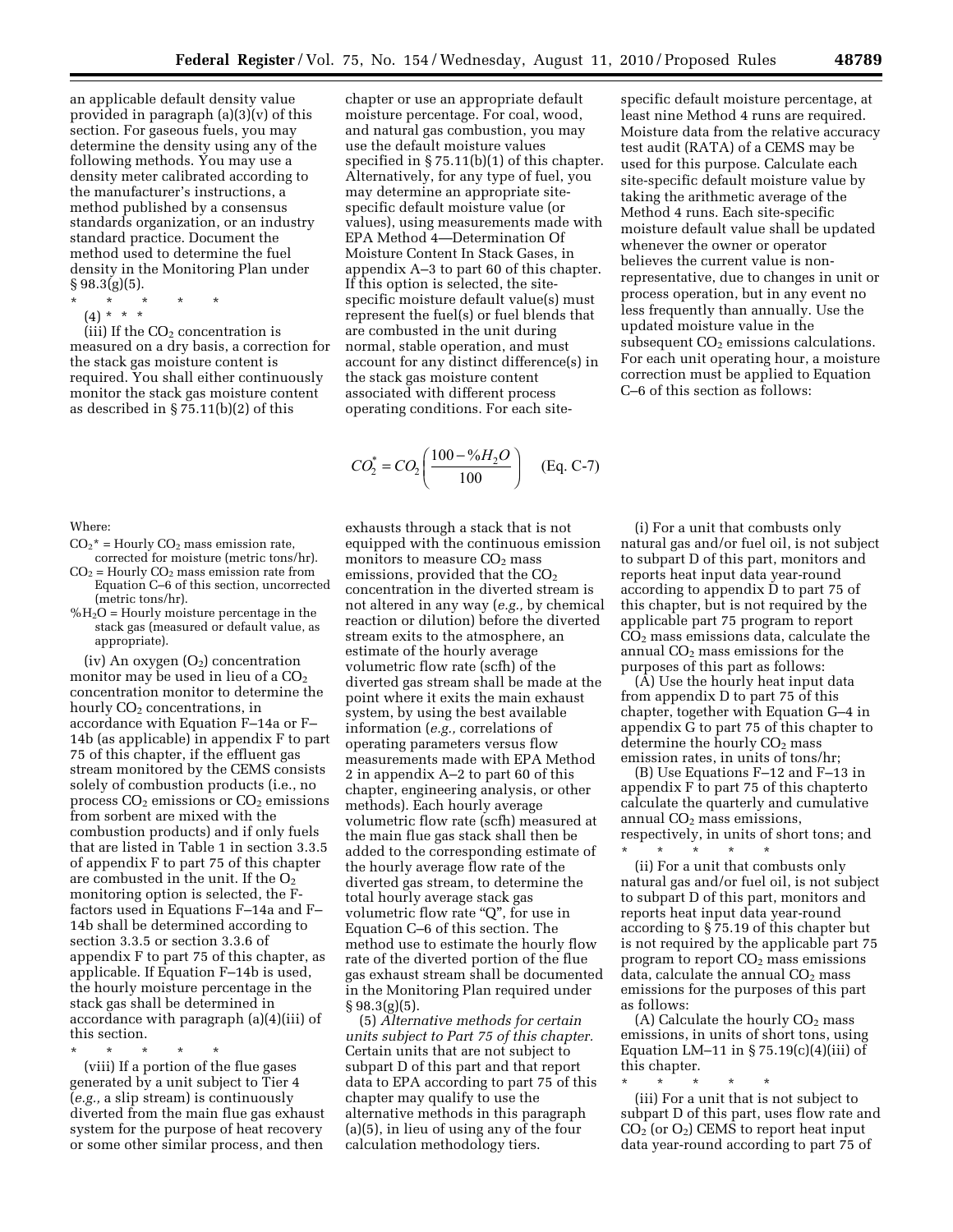this chapter, but is not required by the applicable part 75 program to report  $CO<sub>2</sub>$  mass emissions data, calculate the annual  $CO<sub>2</sub>$  mass emissions as follows:

(A) Use Equation F–11 or F–2 (as applicable) in appendix F to part 75 of this chapter to calculate the hourly  $CO<sub>2</sub>$ mass emission rates from the CEMS data. If an  $O_2$  monitor is used, convert the hourly average  $O_2$  readings to  $CO_2$ using Equation F–14a or F–14b in appendix F to part 75 of this chapter (as applicable), before applying Equation F– 11 or F–2.

(B) Use Equations F–12 and F–13 in appendix F to part 75 of this chapter to calculate the quarterly and cumulative annual  $CO<sub>2</sub>$  mass emissions, respectively, in units of short tons.

\* \* \* \* \*

(iv) For units that qualify to use the alternative  $CO<sub>2</sub>$  emissions calculation methods in paragraphs (a)(5)(i) through (a)(5)(iii) of this section, if both biomass and fossil fuel are combusted during the year, separate calculation and reporting of the biogenic CO<sub>2</sub> mass emissions (as described in paragraph (e) of this section) is optional.

- (b) \* \* \*
- (1) \* \* \*

(iv) May not be used if you routinely perform fuel sampling and analysis for the fuel high heat value (HHV) or routinely receive the results of HHV sampling and analysis from the fuel supplier at the minimum frequency specified in § 98.34(a), or at a greater frequency. In such cases, Tier 2 shall be used. This restriction does not apply to paragraphs  $(b)(1)(ii)$  and  $(b)(1)(v)$  of this section.

(v) May be used for natural gas combustion in a unit of any size, in cases where the annual natural gas consumption is obtained from fuel billing records in units of therms.

 $(2) * * * *$ 

(ii) May be used in a unit with a maximum rated heat input capacity greater than 250 mmBtu/hr for the combustion of natural gas and/or distillate fuel oil.

- \* \* \* \* \*
- (3) \* \* \*
- $(ii)* **$

(A) The use of Tier 1 or 2 is permitted, as described in paragraphs (b)(1)(iii),  $(b)(1)(v)$ , and  $(b)(2)(ii)$  of this section.

\* \* \* \* \* (iii) Shall be used for a fuel not listed in Table C–1 of this subpart if the fuel is combusted in a unit with a maximum rated heat input capacity greater than 250 mmBtu/hr (or, pursuant to § 98.36(c)(3), in a group of units served by a common supply pipe, having at least one unit with a maximum rated

heat input capacity greater than 250 mmBtu/hr), provided that both of the following conditions apply:

\* \* \* \* \* (B) The fuel provides 10% or more of the annual heat input to the unit or, if § 98.36(c)(3) applies, to the group of units served by a common supply pipe.

(iv) Shall be used when specified in another applicable subpart of this part, regardless of unit size.

 $(4) * * * *$ 

 $(i) * * *$  Tier 4 may also be used for any group of stationary fuel combustion units, process units, or manufacturing units that share a common stack or duct. (ii) \* \* \*

(A) The unit has a maximum rated heat input capacity greater than 250 mmBtu/hr, or if the unit combusts municipal solid waste and has a maximum rated input capacity greater than 600 tons per day of MSW.

(B) The unit combusts solid fossil fuel or MSW as the primary fuel.

\* \* \* \* \* (E) The installed CEMS include a gas monitor of any kind or a stack gas volumetric flow rate monitor, or both and the monitors have been certified, either in accordance with the requirements of part 75 of this chapter, part 60 of this chapter, or an applicable State continuous monitoring program.

(F) The installed gas or stack gas volumetric flow rate monitors are required, either by an applicable Federal or State regulation or by the unit's operating permit, to undergo periodic quality assurance testing in accordance with either appendix B to part 75 of this chapter, appendix F to part 60 of this chapter, or an applicable State continuous monitoring program.

(iii) Shall be used for a unit with a maximum rated heat input capacity of 250 mmBtu/hr or less and for a unit that combusts municipal solid waste with a maximum rated input capacity of 600 tons of MSW per day or less, if the unit meets all of the following three conditions:

\* \* \* \* \*

(iv) May apply to common stack or duct configurations where:

(A) The combined effluent gas streams from two or more stationary fuel combustion units are vented through a monitored common stack or duct. In this case, Tier 4 shall be used if all of the conditions in paragraph  $(b)(4)(iv)(A)(1)$  of this section or all of the conditions in paragraph  $(b)(4)(iv)(A)(2)$  of this section are met.

*(1)* At least one of the units meets the requirements of paragraphs (b)(4)(ii)(A) through (b)(4)(ii)(C) of this section, and the CEMS installed at the common stack (or duct) meet the requirements of paragraphs (b)(4)(ii)(D) through  $(b)(4)(ii)(F)$  of this section.

*(2)* At least one of the units and the monitors installed at the common stack or duct meet the requirements of paragraph (b)(4)(iii) of this section.

(B) The combined effluent gas streams from a process or manufacturing unit and a stationary fuel combustion unit are vented through a monitored common stack or duct. In this case, Tier 4 shall be used if the combustion unit and the monitors installed at the common stack or duct meet the applicability criteria specified in paragraph  $(b)(4)(iv)(A)(1)$ , or  $(b)(4)(iv)(A)(2)$  of this section.

(C) The combined effluent gas streams from two or more manufacturing or process units are vented through a common stack or duct. In this case, if any of the units is required by an applicable subpart of this part to use Tier 4, the  $CO<sub>2</sub>$  mass emissions may either be monitored at each individual unit, or the combined  $CO<sub>2</sub>$  mass emissions may be monitored at the common stack or duct. However, if it is not feasible to monitor the individual units, the combined  $CO<sub>2</sub>$  mass emissions shall be monitored at the common stack or duct.

(5) The Tier 4 Calculation Methodology shall be used:

(i) Starting on January 1, 2010, for a unit that is required to report  $CO<sub>2</sub>$  mass emissions beginning on that date, if all of the monitors needed to measure  $CO<sub>2</sub>$ mass emissions have been installed and certified by that date.

(ii) No later than January 1, 2011, for a unit that is required to report  $CO<sub>2</sub>$ mass emissions beginning on January 1, 2010, if all of the monitors needed to measure  $CO<sub>2</sub>$  mass emissions have not been installed and certified by January 1, 2010. In this case, you may use Tier 2 or Tier 3 to report GHG emissions for 2010. However, if the required CEMS are certified some time in 2010, you need not wait until January 1, 2011 to begin using Tier 4. Rather, you may switch from Tier 2 or Tier 3 to Tier 4 as soon as CEMS certification testing is successfully completed. If this reporting option is chosen, you must document the change in  $CO<sub>2</sub>$  calculation methodology in the Monitoring Plan required under § 98.3(g)(5) and in the GHG emissions report under § 98.3(c). Data recorded by the CEMS during a certification test period in 2010 may be used for reporting under this part, provided that the following two conditions are met:

(A) The certification tests are passed in sequence, with no test failures.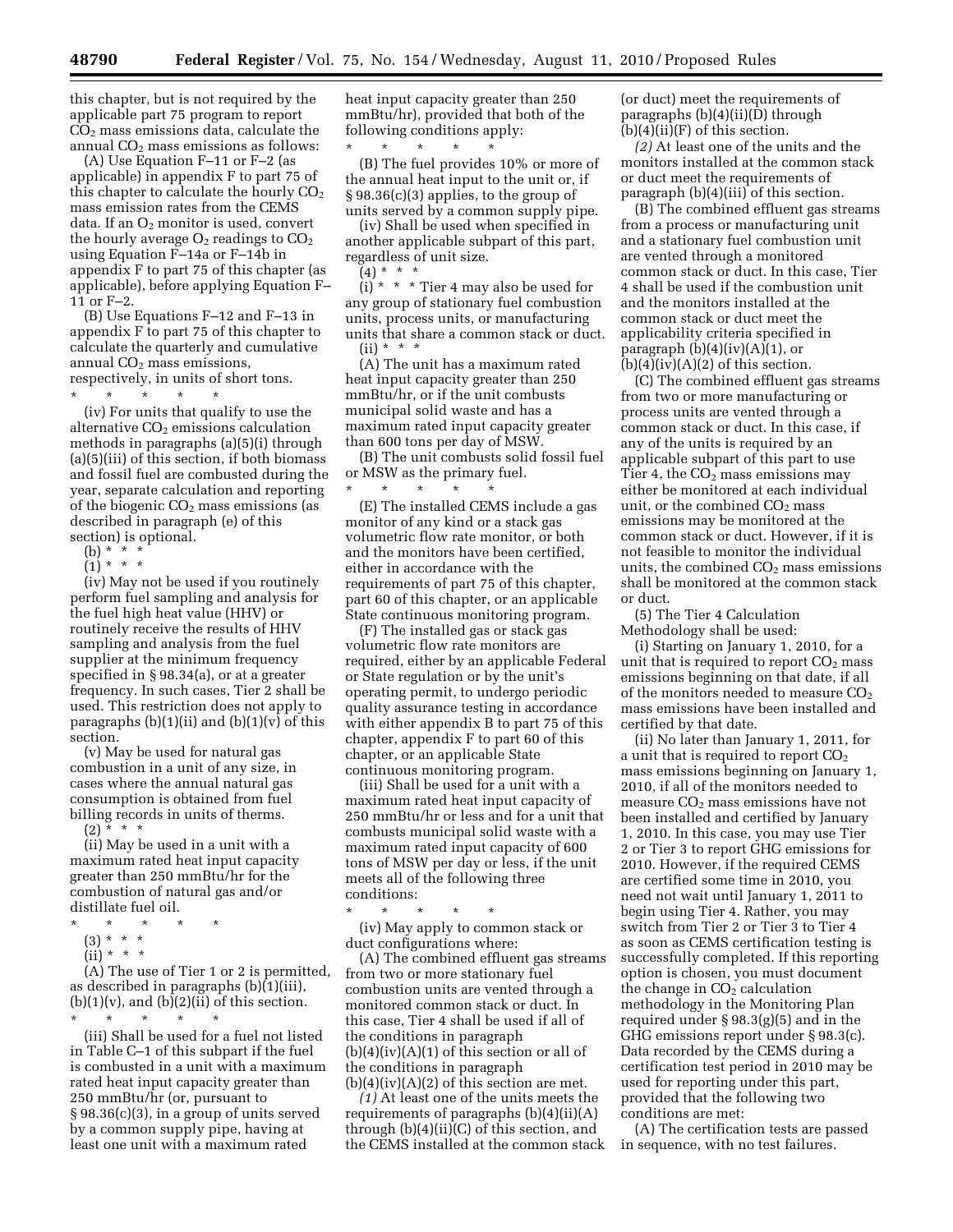(B) No unscheduled maintenance or repair of the CEMS is performed during the certification test period.

(iii) No later than 180 days following the date on which a change is made that triggers Tier 4 applicability under paragraph  $(b)(4)(ii)$  or  $(b)(4)(iii)$  of this section (*e.g.,* a change in the primary fuel, manner of unit operation, or installed continuous monitoring equipment).

(6) \* \* \* However, for units that use either the Tier 4 or the alternative calculation methodology specified in paragraph (a)(5)(iii) of this section,  $CO<sub>2</sub>$ emissions from the combustion of all fuels shall be based solely on CEMS measurements.

(c) \* \* \*

 $(1) * * *$  Use the same values for fuel consumption that you use for the Tier 1 or Tier 3 calculation.

\* \* \* \* \* HHV = Default high heat value of the fuel from Table C–1 of this subpart; alternatively, for Tier 3, if actual HHV data are available for the reporting year, you may average these data using the procedures specified in paragraph (a)(2)(ii) of this section, and use the average value in Equation C–8 (mmBtu per mass or volume).

\* \* \* \* \*

(2)  $*$   $*$   $*$  Use the same values for fuel consumption and HHV that you use for the Tier 2 calculation.

\* \* \* \* \* (4) Use Equation C–10 of this section for: units subject to subpart D of this part; units that qualify for and elect to use the alternative  $CO<sub>2</sub>$  mass emissions calculation methodologies described in paragraph (a)(5) of this section; and units that use the Tier 4 Calculation Methodology.  $*$  \*

- $(HI)_{A} =$  Cumulative annual heat input from combustion of the fuel (mmBtu).
- \* \* \* \* \*

(i) If only one type of fuel listed in Table C–2 of this subpart is combusted during the reporting year, substitute the cumulative annual heat input from combustion of the fuel into Equation C– 10 of this section to calculate the annual  $CH<sub>4</sub>$  or  $N<sub>2</sub>O$  emissions. For units in the Acid Rain Program and units that report heat input data to EPA year-round according to part 75 of this chapter, obtain the cumulative annual heat input directly from the electronic data reports required under § 75.64 of this chapter. For Tier 4 units, use the best available information, as described in paragraph (c)(4)(ii)(C) of this section, to estimate the cumulative annual heat input  $(HI)_{A}$ .

(ii) If more than one type of fuel listed in Table C–2 of this subpart is

combusted during the reporting year, use Equation C–10 of this section separately for each type of fuel, except as provided in paragraph (c)(4)(ii)(B) of this section. Determine the appropriate values of  $(HI)$ <sup>A</sup> as follows:

(A) For units in the Acid Rain Program and other units that report heat input data to EPA year-round according to part 75 of this chapter, obtain  $(HI)_{A}$ for each type of fuel from the electronic data reports required under § 75.64 of this chapter, except as otherwise provided in paragraphs (c)(4)(ii)(B) and  $(c)(4)(ii)(D)$  of this section.

(B) For a unit that uses CEMS to monitor hourly heat input according to part 75 of this chapter, the value of  $(HI)_{A}$ obtained from the electronic data reports under § 75.64 of this chapter may be attributed exclusively to the fuel with the highest F-factor, when the reporting option in 3.3.6.5 of appendix F to part 75 of this chapter is selected and implemented.

(C) For Tier 4 units, use the best available information (*e.g.,* fuel feed rate measurements, fuel heating values, engineering analysis) to estimate the value of  $(HI)_{A}$  for each type of fuel. Instrumentation used to make these estimates is not subject to the calibration requirements of § 98.3(i) or to the QA requirements of § 98.34.

(D) Units in the Acid Rain Program and other units that report heat input data to EPA year-round according to part 75 of this chapter may use the best available information described in paragraph (c)(4)(ii)(C) of this section, to estimate  $(HI)_{A}$  for each fuel type, whenever fuel-specific heat input values cannot be directly obtained from the electronic data reports under § 75.64 of this chapter.

\* \* \* \* \* (6) Calculate the annual CH<sub>4</sub> and  $N_2O$ mass emissions from the combustion of blended fuels as follows:

(i) If the mass or volume of each component fuel in the blend is measured before the fuels are mixed and combusted, calculate and report CH4 and  $N_2O$  emissions separately for each component fuel, using the applicable procedures in this paragraph (c).

(ii) If the mass or volume of each component fuel in the blend is not measured before the fuels are mixed and combusted, a reasonable estimate of the percentage composition of the blend, based on best available information, is required. Perform the following calculations for each component fuel, "i," that is listed in Table C–2:

 $(A)$  Multiply  $(\%$  Fuel)<sub>i</sub>, the estimated mass or volume percentage (decimal fraction) of component fuel "i," by the

total annual mass or volume of the blended fuel combusted during the reporting year, to obtain an estimate of the annual consumption of component  $\mathbf{``i;}''$ 

(B) Multiply the result from paragraph  $(c)(6)(ii)(A)$  of this section by the HHV of the fuel (default value or, if available, the measured annual average value), to obtain an estimate of the annual heat input from component "i;"

 $\overline{C}$  Calculate the annual CH<sub>4</sub> and N<sub>2</sub>O emissions from component "i," using Equation C–8, C–9a, or C–10 of this section, as applicable;

(D) Sum the annual CH4 emissions across all component fuels to obtain the annual CH4 emissions for the blend. Similarly sum the annual  $N_2O$ emissions across all component fuels to obtain the annual  $N<sub>2</sub>O$  emissions for the blend. Report these annual emissions totals.

(d) \* \* \*

(1) When a unit is a fluidized bed boiler, is equipped with a wet flue gas desulfurization system, or uses other acid gas emission controls with sorbent injection to remove acid gases, if the chemical reaction between the acid gas and the sorbent produces  $CO<sub>2</sub>$ emissions, use Equation C–11 of this section to calculate the  $CO<sub>2</sub>$  emissions from the sorbent, except when those CO2 emissions are monitored by CEMS. When a sorbent other than  $CaCO<sub>3</sub>$  is used, determine site-specific values of R and MWS.

- \* \* \* \* \*  $R =$  The number of moles of  $CO<sub>2</sub>$  released upon capture of one mole of the acid gas species being removed  $(R = 1.00$  when the sorbent is  $CaCO<sub>3</sub>$  and the targeted acid gas species is  $SO<sub>2</sub>$ ).
- \* \* \* \* \* (2) The total annual  $CO<sub>2</sub>$  mass emissions reported for the unit shall include the  $CO<sub>2</sub>$  emissions from the combustion process and the  $CO<sub>2</sub>$ emissions from the sorbent.

(e) *Biogenic CO*2 *emissions from combustion of biomass with other fuels.*  Use the applicable procedures of this paragraph (e) to estimate biogenic  $CO<sub>2</sub>$ emissions from units that combust a combination of biomass and fossil fuels (*i.e.,* either co-fired or blended fuels). Separate reporting of biogenic CO<sub>2</sub> emissions from the combined combustion of biomass and fossil fuels is required for those biomass fuels listed in Table C–1 of this section and for municipal solid waste. In addition, when a biomass fuel that is not listed in Table C–1 is combusted in a unit that has a maximum rated heat input greater than 250 mmBtu/hr, if the biomass fuel accounts for 10% or more of the annual heat input to the unit, and if the unit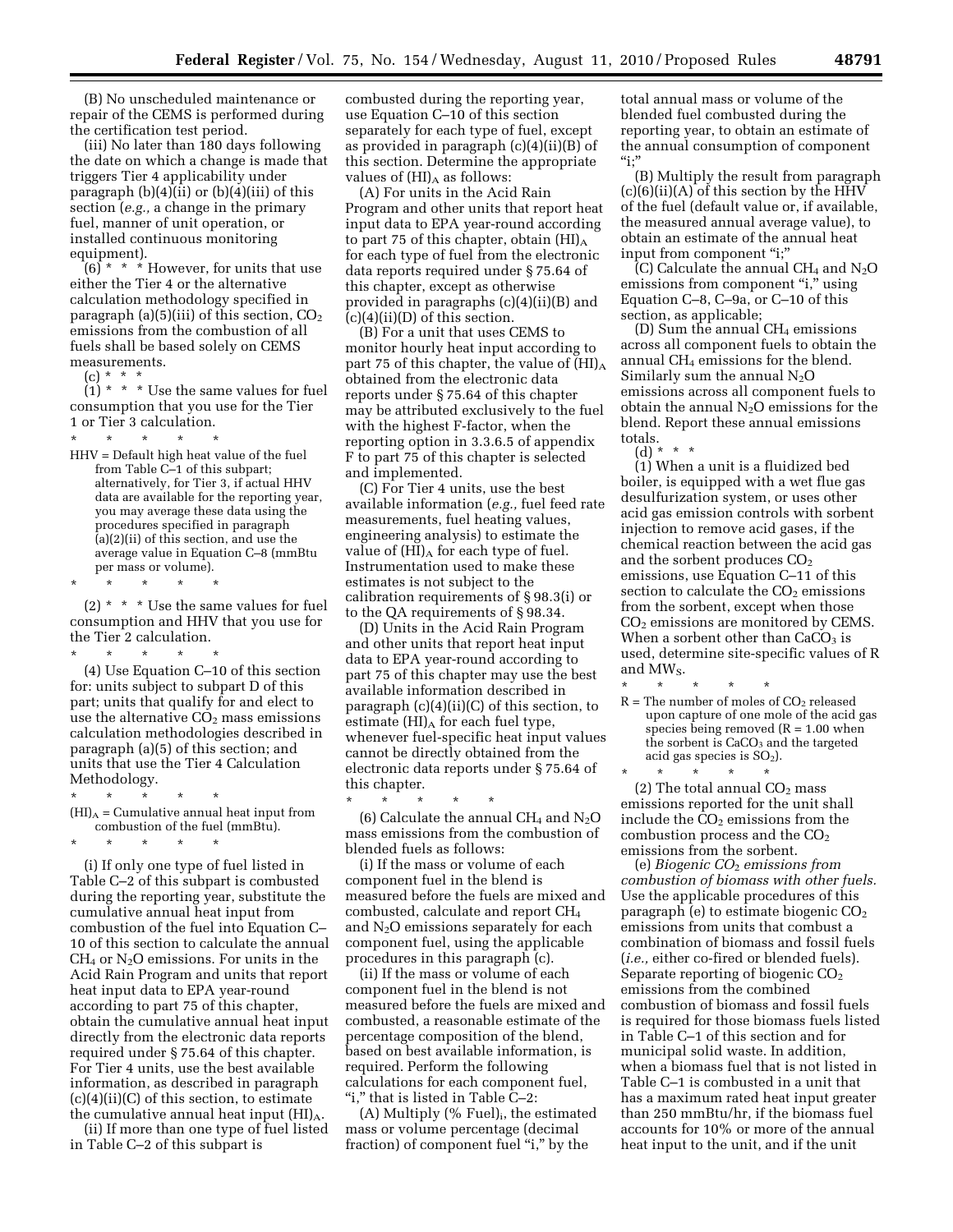does not use CEMS to quantify its annual  $CO<sub>2</sub>$  mass emissions, then, pursuant to § 98.33(b)(3)(iii), Tier 3 must be used to determine the carbon content of the biomass fuel and to calculate the biogenic  $CO<sub>2</sub>$  emissions from combustion of the fuel. Notwithstanding these requirements, separate reporting of biogenic  $CO<sub>2</sub>$ emissions is optional for units subject to subpart D of this part and for units that use the  $CO<sub>2</sub>$  mass emissions calculation methodologies in part 75 of this chapter, pursuant to paragraph (a)(5) of this section; however, if the owner or operator opts to report biogenic CO2 emissions separately for these units, the appropriate method(s) in this paragraph (e) shall be used. Separate reporting of biogenic  $CO<sub>2</sub>$  emissions from the combustion of tires is also optional, but may be reported by following the provisons of paragraph (e)(3) of this section.

(1) You may use Equation C–1 of this subpart to calculate the annual  $CO<sub>2</sub>$ mass emissions from the combustion of the biomass fuels listed in Table C–1 of this subpart (except MSW and tires), in a unit of any size, including units equipped with a  $CO<sub>2</sub>$  CEMS, except when the use of Tier 2 is required as specified in paragraph (b)(1)(iv) of this section. Determine the quantity of biomass combusted using one of the following procedures in this paragraph (e)(1), as appropriate, and document the selected procedures in the Monitoring Plan under § 98.3(g):

(i) Company records.

(ii) The procedures in paragraph (e)(5) of this section.

(iii) The best available information for premixed fuels that contain biomass and fossil fuels (*e.g.,* liquid fuel mixtures containing biodiesel).

(2) You may use the procedures of this paragraph if the following three conditions are met: first, a  $CO<sub>2</sub>$  CEMS (or a surrogate  $O_2$  monitor) and a stack gas flow rate monitor are used to determine the annual  $CO<sub>2</sub>$  mass emissions (either according to part 75 of this chapter, the Tier 4 Calculation Methodology, or the alternative calculation methodology specified in paragraph (a)(5)(iii) of this section); second, neither MSW nor tires is combusted in the unit during the reporting year; and third, the  $CO<sub>2</sub>$ emissions consist solely of combustion products (*i.e.,* no process or sorbent emissions included).

- \* \* \* \* \*
- (iii) \* \* \*
- $F_c$  = Fuel-specific carbon based F-factor, either a default value from Table 1 in section 3.3.5 of appendix F to part 75 of

this chapter, or a site-specific value determined under section 3.3.6 of appendix F to part 75 (scf  $CO<sub>2</sub>/mmBtu$ ). \* \* \* \* \*

(iv) Subtract  $V_{ff}$  from  $V_{total}$  to obtain  $V_{bio}$ , the annual volume of  $CO<sub>2</sub>$  from the combustion of biomass.

- \* \* \* \* \*
	- (vi) \* \* \*

(C) From the electronic data report required under § 75.64 of this chapter, for units in the Acid Rain Program and other units using CEMS to monitor and report CO2 mass emissions according to part 75 of this chapter. However, before calculating the annual biogenic  $CO<sub>2</sub>$ mass emissions, multiply the cumulative annual  $CO<sub>2</sub>$  mass emissions by 0.91 to convert from short tons to metric tons.

(3) You must use the procedures in paragraphs (e)(3)(i) through (e)(3)(iii) of this section to determine the annual biogenic  $CO<sub>2</sub>$  emissions from the combustion of MSW. These procedures also may be used for any unit that cofires biomass and fossil fuels, including units equipped with a  $CO<sub>2</sub>$  CEMS, and units for which optional separate reporting of biogenic  $CO<sub>2</sub>$  emissions from the combustion of tires is selected.

(i) Use an applicable  $CO<sub>2</sub>$  emissions calculation method in this section to quantify the total annual  $CO<sub>2</sub>$  mass emissions from the unit.

(ii) Determine the relative proportions of biogenic and non-biogenic  $CO<sub>2</sub>$ emissions in the flue gas on a quarterly basis using the method specified in § 98.34(d) (for units that combust MSW as the primary fuel or as the only fuel with a biogenic component) or in § 98.34(e) (for other units, including units that combust tires).

(iii) Determine the annual biogenic  $CO<sub>2</sub>$  mass emissions from the unit by multiplying the total annual  $CO<sub>2</sub>$  mass emissions by the annual average biogenic decimal fraction obtained from § 98.34(d) or § 98.34(e), as applicable. (4) [Reserved]

(5) If Equation C–1 or Equation C–2a of this section is selected to calculate the annual biogenic mass emissions for wood, wood waste, or other solid biomass-derived fuel, Equation C–15 of this section may be used to quantify biogenic fuel consumption, provided that all of the required input parameters are accurately quantified. \* \* \*

\* \* \* \* \* 10. Section 98.34 is amended by: a. Revising paragraphs (a)(2), (a)(3),  $(a)(6)$ ,  $(b)(1)$  introductory text,  $(b)(1)(i)$ introductory text,  $(b)(1)(i)(A)$ ,  $(b)(1)(i)(B), (b)(1)(i)(C), (b)(1)(ii),$  $(b)(1)(iii), (b)(1)(vi), (b)(3)(ii), and$  $(b)(3)(v).$ 

- b. Removing paragraph (b)(4).
- c. Redesignating paragraph (b)(5) as  $(b)(4)$ .
- d. Revising newly designated paragraph  $(b)(4)$ .
- e. Revising paragraphs (c)
- introductory text, (c)(1)(i), (c)(1)(ii),

 $(c)(2)$ ,  $(c)(3)$ , and  $(c)(4)$ .

- f. Adding paragraphs (c)(6) and (c)(7). g. Revising paragraphs (d), (e), (f)
- introductory text,  $(f)(1)$ ,  $(f)(3)$ , and  $(f)(5)$ .
- h. Adding new paragraphs (f)(7) and  $(f)(8)$ .

i. Removing paragraph (g).

#### **§ 98.34 Monitoring and QA/QC requirements.**

\* \* \* \* \*

(a) \* \* \*

(2) The minimum required frequency of the HHV sampling and analysis for each type of fuel or fuel mixture (blend) is specified in this paragraph. When the specified frequency for a particular fuel or blend is based on a specified time period (*e.g.,* week, month, quarter, or half-year), fuel sampling and analysis is required only for those time periods in which the fuel or blend is combusted. The owner or operator may perform fuel sampling and analysis more often than the minimum required frequency, in order to obtain a more representative annual average HHV.

(i) For natural gas, semiannual sampling and analysis is required (*i.e.,*  twice in a calendar year, with consecutive samples taken at least four months apart).

(ii) For coal and fuel oil, and for any other solid or liquid fuel that is delivered in lots, analysis of at least one representative sample from each fuel lot is required. For fuel oil, as an alternative to sampling each fuel lot, a sample may be taken upon each addition of oil to the unit's storage tank. Flow proportional sampling, continuous drip sampling, or daily manual oil sampling may also be used, in lieu of sampling each fuel lot. For the purposes of this section, a fuel lot is defined as either:

(A) A shipment or delivery of a single fuel (*e.g.,* ship load, barge load, group of trucks, group of railroad cars, oil delivery via pipeline from a tank farm, etc.); or

(B) If multiple deliveries of a particular type of fuel are received from the same supply source in a given calendar month, the deliveries for that month are considered, collectively, to comprise a fuel lot, requiring only one representative sample.

(iii) For liquid fuels other than fuel oil, and for gaseous fuels other than natural gas (including biogas), sampling and analysis is required at least once per calendar quarter. To the extent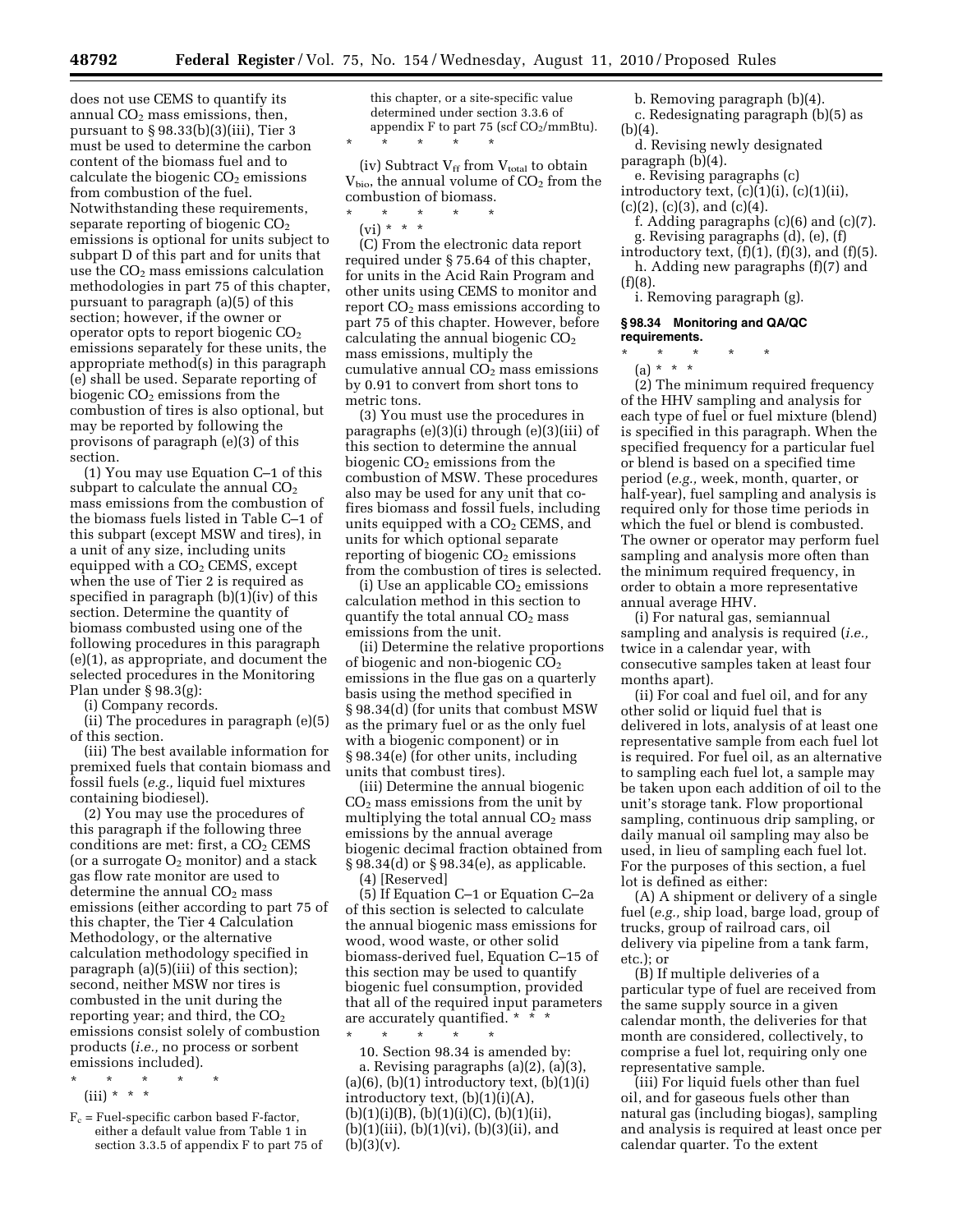practicable, consecutive quarterly samples shall be taken at least 30 days apart.

(iv) For other solid fuels (except MSW), weekly sampling is required to obtain composite samples, which are then analyzed monthly.

(v) For fuel blends that are received already mixed, as described in paragraph (a)(3)(ii) of this section, determine the HHV of the blend as follows. For blends of solid fuels (except MSW), weekly sampling is required to obtain composite samples, which are analyzed monthly. For blends of liquid or gaseous fuels, sampling and analysis is required at least once per calendar quarter. More frequent sampling is recommended if the composition of the blend varies significantly during the year.

(3) *Special Considerations for Blending of Fuels.* In situations where different types of fuel listed in Table C– 1 of this subpart (for example, different ranks of coal or different grades of fuel oil) are in the same state of matter (*i.e.,*  solid, liquid, or gas), and are blended prior to combustion, use the following

 $\rm (EF)_{\rm B}$  = Heat-weighted CO<sub>2</sub> emission factor for the blend (kg  $CO<sub>2</sub>/mmBtu$ )  $(HHV)$ <sub>I</sub> = Default high heat value for fuel "i" in the blend, from Table C–1 (mmBtu per

percentage of fuel "i" (mass % or volume %, as applicable, expressed as a decimal

 $(HHV)_B = Annual average high heat value for$ the blend, calculated according to

 $(\% \text{Full})_I$  = Estimated mass or volume

fraction; e.g.,  $25\% = 0.25$ )  $(EF)$ <sub>I</sub> = Default  $CO_2$  emission factor for fuel ''i'' from Table C–1 (mmBtu per mass or

procedures to determine the appropriate  $CO<sub>2</sub>$  emission factor and HHV for the blend.

(i) If the fuels to be blended are received separately, and if the quantity (mass or volume) of each fuel is measured before the fuels are mixed and combusted, then, for each component of the blend, calculate the  $CO<sub>2</sub>$  mass emissions separately. Substitute into Equation C–2a of this subpart the total measured mass or volume of the component fuel (from company records), together with the appropriate default  $CO<sub>2</sub>$  emission factor from Table C–1, and the annual average HHV, calculated according to § 98.33(a)(2)(ii). In this case, the fact that the fuels are blended prior to combustion is of no consequence.

(ii) If the fuel is received as a blend (*i.e.,* already mixed), a reasonable estimate of the relative proportions of the components of the blend must be made, using the best available information (*e.g.,* the approximate annual average mass or volume percentage of each fuel, based on the

$$
(EF)_{B} = \frac{\sum_{i=1}^{n} [(HHV)_{i} (%Fuel)_{i} (EF)_{i}]}{(HHV)_{B}} \qquad (Eq. C-16)
$$

§ 98.33(a)(2)(ii) (mmBtu per mass or volume)

(iii) Note that for the case described in paragraph (a)(3)(ii) of this section, if measured HHV values for the individual fuels in the blend or for the blend itself are not routinely received at the minimum frequency prescribed in paragraph (a)(2) of this section (or at a greater frequency), and if the unit qualifies to use Tier 1, calculate  $(HHV)_{B}$ <sup>\*</sup>, the heat-weighted default HHV for the blend, using Equation C–

17 of this section. Then, use Equation C–16 of this section, replacing the term  $(HHV)_{B}$  with  $(HHV)_{B}^*$  in the denominator, to determine the heatweighted CO<sub>2</sub> emission factor for the blend. Finally, substitute into Equation C–1 of this subpart, the calculated values of  $(HHV)_B^*$  and  $(EF)_B$ , along with the total mass or volume of the blend combusted during the reporting year, to determine the annual  $CO<sub>2</sub>$  mass emissions from combustion of the blend.

Where:

Where:

mass or volume)

volume)

- $(HHV)_{B}$ <sup>\*</sup> = Heat-weighted default high heat value for the blend (mmBtu per mass or Volume)
- $(HHV)$ <sub>I</sub> = Default high heat value for fuel "i" in the blend, from Table C–1 (mmBtu per mass or volume)
- $(\% \text{Full})_I =$  Estimated mass or volume percentage of fuel "i" in the blend (mass % or volume %, as applicable, expressed as a decimal fraction)

(iv) If the fuel blend described in paragraph (a)(3)(ii) of this section consists of a mixture of fuel(s) listed in Table C–1 of this subpart and one or more fuels not listed in Table C–1, calculate  $CO<sub>2</sub>$  and other GHG emissions only for the Table C–1 fuel(s), using the best available estimate of the mass or volume percentage(s) of the Table C–1 fuel(s) in the blend. In this case, Tier 1 shall be used, with the following

 $HHV_B^* = \sum_{i=1}^n [(HHV)_i \ (%Fuel)_i] \qquad (Eq. C-17)$ 

modifications to Equations C–17 and C– 1, to account for the fact that not all of the fuels in the blend are listed in Table  $C-1$ :

(A) In Equation C–17, apply the term (Fuel)i only to the Table C–1 fuels. For each Table C–1 fuel,  $(Fuel)$ <sub>i</sub> will be the estimated mass or volume percentage of the fuel in the blend, divided by the sum of the mass or volume percentages of the Table C–1 fuels. For example,

typical or expected range of values). Determine the appropriate  $CO<sub>2</sub>$  emission factor and HHV for use in Equation C– 2a of this subpart, as follows:

(A) Consider the blend to be the ''fuel type,'' measure its HHV at the frequency prescribed in paragraph (a)(2)(v) of this section, and determine the annual average HHV value for the blend according to § 98.33(a)(2)(ii).

(B) Calculate a heat-weighted  $CO<sub>2</sub>$ emission factor,  $(EF)_B$ , for the blend, using Equation C–16 of this section. The heat-weighting in Equation C–16 is provided by the default HHVs (from Table C–1) and the estimated mass or volume percentages of the components of the blend.

(C) Substitute into Equation C–2a of this subpart, the annual average HHV for the blend (from paragraph  $(a)(3)(ii)(A)$  of this section) and the calculated value of  $(EF)_B$ , along with the total mass or volume of the blend combusted during the reporting year, to determine the annual  $CO<sub>2</sub>$  mass emissions from combustion of the blend.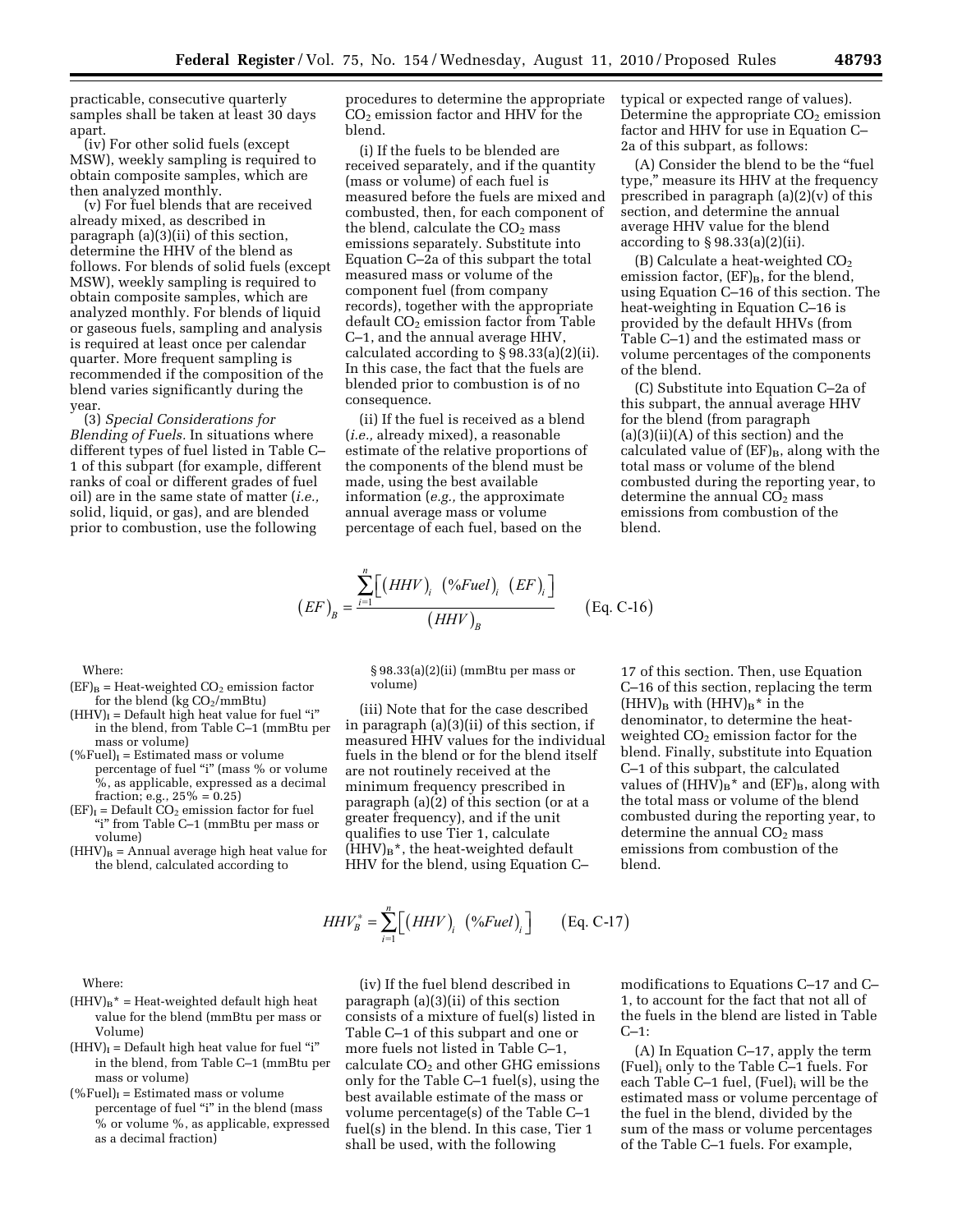suppose that a blend consists of two Table C–1 fuels ("A" and "B") and one fuel type ("C") not listed in the Table, and that the volume percentages of fuels A, B, and C in the blend, expressed as decimal fractions, are, respectively, 0.50, 0.30, and 0.20. The term  $(Fuel)$  in Equation C–17 for fuel A will be 0.50/  $(0.50 + 0.30) = 0.625$ , and for fuel B,  $(Fuel)$ <sub>i</sub> will be  $0.30/(0.50 + 0.30) = 0.375$ .

(B) In Equation C-1, the term "Fuel" will be equal to the total mass or volume of the blended fuel combusted during the year multiplied by the sum of the mass or volume percentages of the Table C–1 fuels in the blend. For the example in paragraph (a)(3)(iv)(A) of this section, "Fuel" = (Annual volume of the blend combusted) (0.80).

\* \* \* \* \*

(6) You must use one of the following appropriate fuel sampling and analysis methods. You may use a method published by a consensus standards organization if such a method exists, or you may use industry consensus standard practice to determine the high heat values. Consensus-based standards organizations include, but are not limited to, the following: ASTM International, the American National Standards Institute (ANSI), the American Gas Association (AGA), the American Society of Mechanical Engineers (ASME), the American Petroleum Institute (API), and the North American Energy Standards Board (NAESB). Alternatively, for gaseous fuels, the HHV may be calculated using chromatographic analysis together with standard heating values of the fuel constituents, provided that the gas chromatograph is operated, maintained, and calibrated according to the manufacturer's instructions. The method(s) used shall be documented in the Monitoring Plan required under § 98.3(g)(5).

(b)  $*^{-}$ 

(1) You must calibrate each oil and gas flow meter according to § 98.3(i) and the provisions of this paragraph (b)(1).

(i) Perform calibrations using any of the test methods and procedures in this paragraph (b)(1)(i). The method(s) used shall be documented in the Monitoring Plan required under § 98.3(g)(5).

(A) You may use an appropriate flow meter calibration method published by a consensus standards organization, if such a method exists. Consensus-based standards organizations include, but are not limited to, the following: ASTM International, the American National Standards Institute (ANSI), the American Gas Association (AGA), the American Society of Mechanical Engineers (ASME), the American

Petroleum Institute (API), and the North American Energy Standards Board (NAESB).

(B) You may use the calibration procedures specified by the flow meter manufacturer.

(C) You may use an industry-accepted or industry consensus standard calibration practice.

(ii) In addition to the initial calibration required by § 98.3(i), recalibrate each fuel flow meter (except as otherwise provided in paragraph (b)(1)(iii) of this section) either annually, at the minimum frequency specified by the manufacturer, or at the interval specified by industry consensus standard practice.

(iii) Fuel billing meters are exempted from the initial and ongoing calibration requirements of this paragraph and from the Monitoring Plan and recordkeeping requirements of  $\S 98.3(g)(5)(i)(C)$  and (g)(7), provided that the fuel supplier and the unit combusting the fuel do not have any common owners and are not owned by subsidiaries or affiliates of the same company. Meters used exclusively to measure the flow rates of fuels that are only used for unit startup or ignition are also exempted from the initial and ongoing calibration requirements of this paragraph.

\* \* \* \* \* (vi) If a mixture of liquid or gaseous fuels is transported by a common pipe, you may either separately meter each of the fuels prior to mixing, using flow meters calibrated according to § 98.3(i), or consider the fuel mixture to be the ''fuel type'' and meter the mixed fuel, using a flow meter calibrated according to § 98.3(i).

- \* \* \* \* \*
- (3) \* \* \*

(ii) For each type of fuel, the minimum required frequency for collecting and analyzing samples for carbon content and (if applicable) molecular weight is specified in this paragraph. When the sampling frequency is based on a specified time period (*e.g.,* week, month, quarter, or half-year), fuel sampling and analysis is required for only those time periods in which the fuel is combusted.

(A) For natural gas, semiannual sampling and analysis is required (*i.e.,*  twice in a calendar year, with consecutive samples taken at least four months apart).

(B) For coal and fuel oil and for any other solid or liquid fuel that is delivered in lots, analysis of at least one representative sample from each fuel lot is required. For fuel oil, as an alternative to sampling each fuel lot, a sample may be taken upon each addition of oil to the storage tank. Flow proportional sampling, continuous drip sampling, or daily manual oil sampling may also be used, in lieu of sampling each fuel lot. For the purposes of this section, a fuel lot is defined as either of the following:

*(1)* A shipment or delivery of a single fuel (*e.g.,* ship load, barge load, group of trucks, group of railroad cars, oil delivery via pipeline from a tank farm, etc.).

*(2)* If multiple deliveries of a particular type of fuel are received from the same supply source in a given calendar month, the deliveries for that month are considered, collectively, to comprise a fuel lot, requiring only one representative sample.

(C) For liquid fuels other than fuel oil and for biogas; sampling and analysis is required at least once per calendar quarter. To the extent practicable, consecutive quarterly samples shall be taken at least 30 days apart.

(D) For other solid fuels (except MSW), weekly sampling is required to obtain composite samples, which are then analyzed monthly.

(E) For gaseous fuels other than natural gas and biogas (*e.g.,* process gas), daily sampling and analysis to determine the carbon content and molecular weight of the fuel is required if continuous, on-line equipment, such as a gas chromatograph, is in place to make these measurements. Otherwise, weekly sampling and analysis shall be performed.

(F) For mixtures (blends) of solid fuels, weekly sampling is required to obtain composite samples, which are analyzed monthly. For blends of liquid fuels, and for gas mixtures consisting only of natural gas and biogas, sampling and analysis is required at least once per calendar quarter. For gas mixtures that contain gases other than natural gas (including biogas), daily sampling and analysis to determine the carbon content and molecular weight of the fuel is required if continuous, on-line equipment is in place to make these measurements. Otherwise, weekly sampling and analysis shall be performed.

\* \* \* \* \* (v) To calculate the  $CO<sub>2</sub>$  mass emissions from combustion of a blend of fuels in the same state of matter (solid, liquid, or gas), you may either:

(A) Apply Equation C–3, C–4 or C–5 of this subpart (as applicable) to each component of the blend, if the mass or volume, the carbon content, and (if applicable), the molecular weight of each component are accurately measured prior to blending; or

(B) Consider the blend to be the ''fuel type.'' Then, at the frequency specified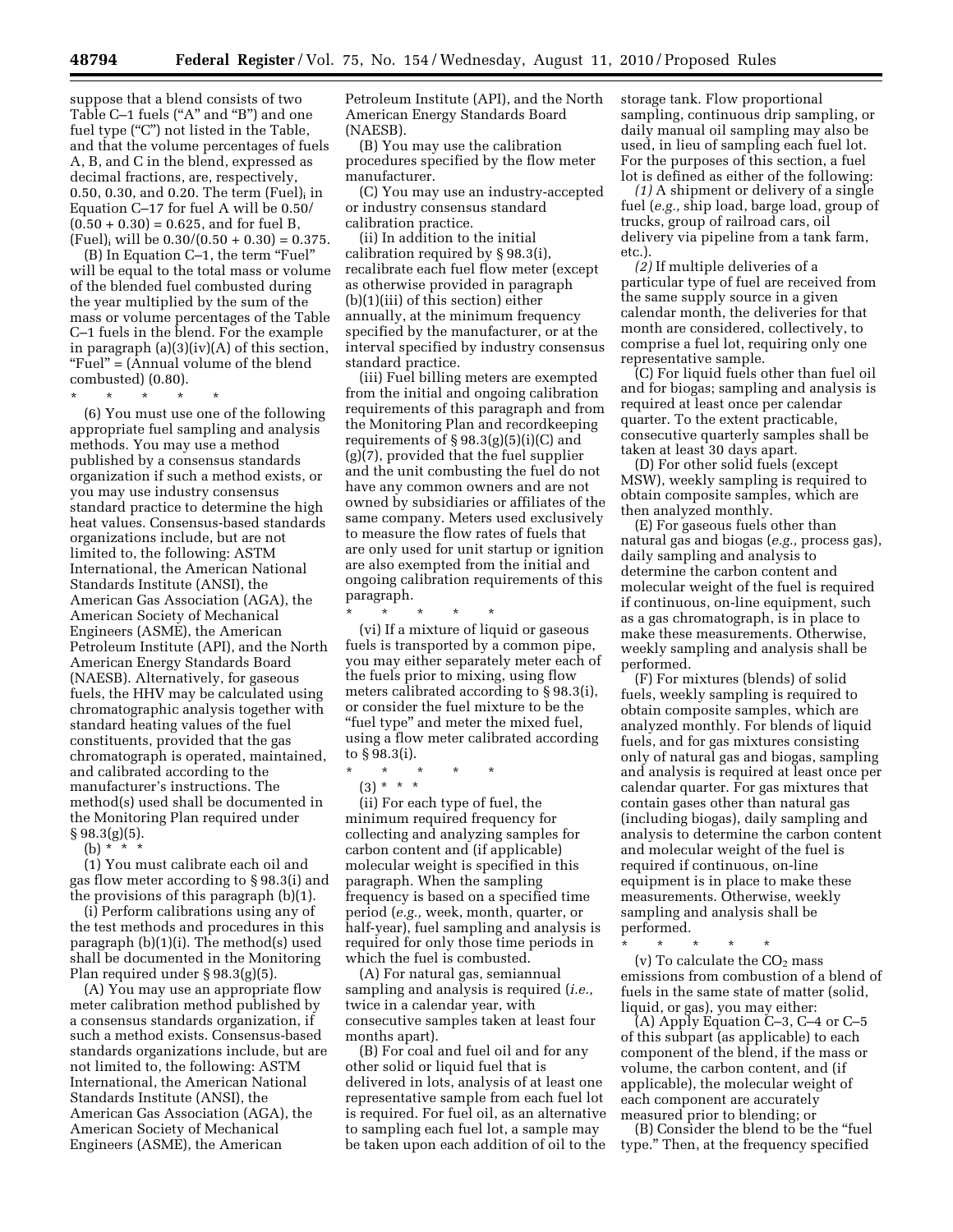in paragraph (b)(3)(ii)(F) of this section, measure the carbon content and, if applicable, the molecular weight of the blend and calculate the annual average value of each parameter in the manner described in § 98.33(a)(2)(ii). Also measure the mass or volume of the blended fuel combusted during the reporting year. Substitute these measured values into Equation C–3, C– 4, or C–5 of this subpart (as applicable).

(4) You must use one of the following appropriate fuel sampling and analysis methods. You may use a method published by a consensus standards organization if such a method exists, or you may use industry consensus standard practice to determine the carbon content and molecular weight (for gaseous fuel) of the fuel. Consensusbased standards organizations include, but are not limited to, the following: ASTM International, the American National Standards Institute (ANSI), the American Gas Association (AGA), the American Society of Mechanical Engineers (ASME), the American Petroleum Institute (API), and the North American Energy Standards Board (NAESB). Alternatively, the results of chromatographic analysis of the fuel may be used, provided that the gas chromatograph is operated, maintained, and calibrated according to the manufacturer's instructions. The method(s) used shall be documented in the Monitoring Plan required under § 98.3(g)(5).

(c) For the Tier 4 Calculation Methodology, the  $CO<sub>2</sub>$ , flow rate, and (if applicable) moisture monitors must be certified prior to the applicable deadline specified in § 98.33(b)(5).

 $(1) * * * *$ 

(i) Sections  $75.20(c)(2)$ ,  $(c)(4)$ , and (c)(5) through (c)(7) of this chapter and appendix A to part 75 of this chapter.

(ii) The calibration drift test and relative accuracy test audit (RATA) procedures of Performance Specification 3 in appendix B to part 60 of this chapter (for the  $CO<sub>2</sub>$  concentration monitor) and Performance Specification 6 in appendix B to part 60 of this chapter (for the continuous emission rate monitoring system (CERMS)).

\* \* \* \* \*

(2) If an  $O_2$  concentration monitor is used to determine  $CO<sub>2</sub>$  concentrations, the applicable provisions of part 75 of this chapter, part 60 of this chapter, or an applicable State continuous monitoring program shall be followed for initial certification and on-going quality assurance, and all required RATAs of the monitor shall be done on a percent CO<sub>2</sub> basis.

(3) For ongoing quality assurance, follow the applicable procedures in

either appendix B to part 75 of this chapter, appendix F to part 60 of this chapter, or an applicable State continuous monitoring program. If appendix F to part 60 of this chapter is selected for on-going quality assurance, perform daily calibration drift assessments for both the  $CO<sub>2</sub>$  monitor (or surrogate  $O_2$  monitor) and the flow rate monitor, conduct cylinder gas audits of the  $CO<sub>2</sub>$  concentration monitor in three of the four quarters of each year (except for non-operating quarters), and perform annual RATAs of the  $CO<sub>2</sub>$ concentration monitor and the CERMS.

(4) For the purposes of this part, the stack gas volumetric flow rate monitor RATAs required by appendix B to part 75 of this chapter and the annual RATAs of the CERMS required by appendix F to part 60 of this chapter need only be done at one operating level, representing normal load or normal process operating conditions, both for initial certification and for ongoing quality assurance.

\* \* \* \* \* (6) For certain applications where combined process emissions and combustion emissions are measured, the  $CO<sub>2</sub>$  concentrations in the flue gas may be considerably higher than for combustion emissions alone. In such cases, the span of the  $CO<sub>2</sub>$  monitor may, if necessary, be set higher than the specified levels in the applicable regulations. If the  $CO<sub>2</sub>$  span value is set higher than 20 percent  $CO<sub>2</sub>$ , the cylinder gas audits of the  $CO<sub>2</sub>$  monitor under appendix F to part 60 of this chapter may be performed at 40 to 60 percent and 80 to 100 percent of span, in lieu of the prescribed calibration levels of 5 to 8 percent  $CO<sub>2</sub>$  and 10 to 14 percent  $CO<sub>2</sub>$ .

(7) Hourly average data from the CEMS shall be validated in a manner consistent with one of the following: §§ 60.13(h)(2)(i) through (h)(2)(vi) of this chapter; § 75.10(d)(1) of this chapter; or the hourly data validation requirements of an applicable State CEM regulation.

(d) When municipal solid waste (MSW) is either the primary fuel combusted in a unit or the only fuel with a biogenic component combusted in the unit, determine the biogenic portion of the  $CO<sub>2</sub>$  emissions using ASTM D6866–08 Standard Test Methods for Determining the Biobased Content of Solid, Liquid, and Gaseous Samples Using Radiocarbon Analysis (incorporated by reference, *see* § 98.7) and ASTM D7459–08 Standard Practice for Collection of Integrated Samples for the Speciation of Biomass (Biogenic) and Fossil-Derived Carbon Dioxide Emitted from Stationary Emissions

Sources (incorporated by reference, *see*  § 98.7). Perform the ASTM D7459–08 sampling and the ASTM D6866–08 analysis at least once in every calendar quarter in which MSW is combusted in the unit. Collect each gas sample during normal unit operating conditions for at least 24 consecutive hours or for as long as is deemed necessary to obtain a representative sample. One suggested alternative sampling approach would be to collect an integrated sample by extracting a small amount of flue gas (*e.g.,* 1 to 5 cc) in each unit operating hour during the quarter. Separate the total annual  $CO<sub>2</sub>$  emissions into the biogenic and non-biogenic fractions using the average proportion of biogenic emissions of all samples analyzed during the reporting year. Express the results as a decimal fraction (*e.g.,* 0.30, if 30 percent of the  $CO<sub>2</sub>$  is biogenic). When MSW is the primary fuel for multiple units at the facility, and the units are fed from a common fuel source, testing at only one of the units is sufficient.

(e) For other units that combust combinations of biomass fuel(s) (or heterogeneous fuels that have a biomass component, *e.g.,* tires) and fossil (or other non-biogenic) fuel(s), in any proportions, ASTM D6866–08 and ASTM D7459–08 may be used to determine the biogenic portion of the CO2 emissions. Perform the ASTM D7459–08 sampling and the ASTM D6866–08 analysis in every calendar quarter in which biomass and nonbiogenic fuels are co-fired in the unit. Collect each gas sample using ASTM D7459–08 during normal unit operation for at least 24 consecutive hours or for as long as is necessary to obtain a representative sample. If the types of fuels combusted in the unit and their relative proportions are not consistent throughout the quarter, more frequent, periodic sampling of the flue gas should be considered. For example, an integrated sample could be collected by extracting a small amount of the flue gas (*e.g.,* 1 to 5 cc) in each unit operating hour of the quarter. If the primary fuel for multiple units at the facility consists of tires, and the units are fed from a common fuel source, testing at only one of the units is sufficient.

(f) The records required under § 98.3(g)(2)(i) shall include an explanation of how the following parameters are determined from company records (or, if applicable, from the best available information):

(1) Fuel consumption, when the Tier 1 and Tier 2 Calculation Methodologies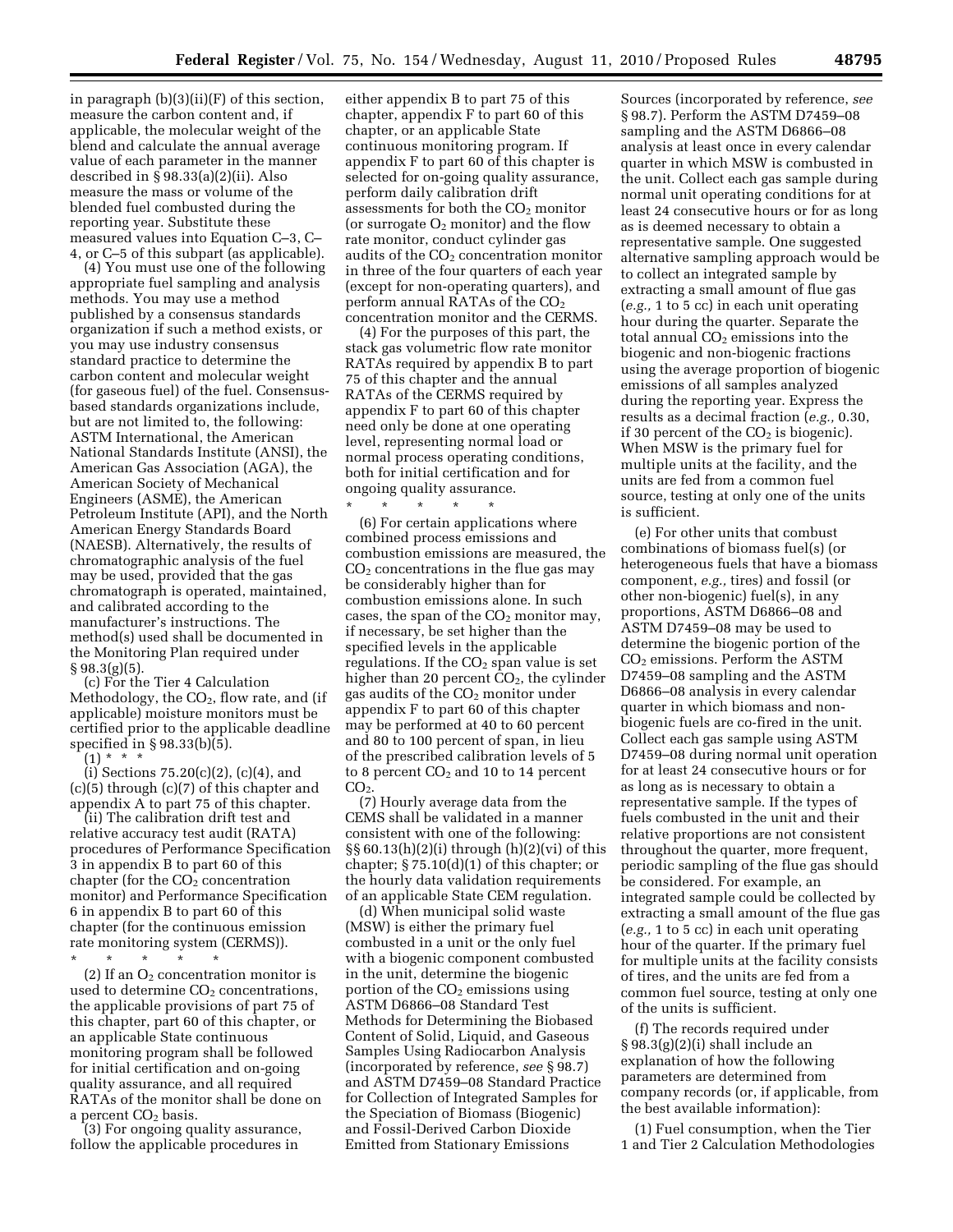are used, including cases where § 98.36(c)(4) applies.

\* \* \* \* \* (3) Fossil fuel consumption when § 98.33(e)(2) applies to a unit that uses CEMS to quantify  $CO<sub>2</sub>$  emissions and that combusts both fossil and biomass fuels.

\* \* \* \* \*

(5) Quantity of steam generated by a unit when § 98.33(a)(2)(iii) applies. \* \* \* \* \*

(7) Fuel usage for  $CH_4$  and  $N_2O$ emissions calculations under  $§ 98.33(c)(4)(ii).$ 

(8) Mass of biomass combusted, for premixed fuels that contain biomass and fossil fuels under § 98.33(e)(1)(iii).

11. Section 98.35 is amended by revising paragraph (a) to read as follows:

## **§ 98.35 Procedures for estimating missing data.**

\* \* \* \* \* (a) For all units subject to the requirements of the Acid Rain Program, and all other stationary combustion units subject to the requirements of this part that monitor and report emissions and heat input data in accordance with part 75 of this chapter, the missing data substitution procedures in part 75 of this chapter shall be followed for  $CO<sub>2</sub>$ concentration, stack gas flow rate, fuel flow rate, high heating value, and fuel carbon content.

\* \* \* \* \*

12. Section 98.36 is amended by:

a. Revising paragraph (b)(5). b. Removing paragraphs (b)(9) and

(b)(10). c. Redesignating paragraphs (b)(6)

through (b)(8) as paragraphs (b)(8) through (b)(10), respectively.

d. Revising newly designated paragraphs (b)(8) and (b)(9).

e. Adding new paragraphs (b)(6) and (b)(7).

f. Revising paragraphs (c)(1)(ii),  $(c)(1)(vi)$ , and  $(c)(1)(vii)$ .

g. Redesignating paragraph (c)(1)(viii) as paragraph  $(c)(1)(x)$ , and revising newly designated paragraph (c)(1)(x).

h. Removing paragraph (c)(1)(ix).

i. Adding new paragraphs (c)(1)(viii) and  $(c)(1)(ix)$ .

j. Revising paragraphs (c)(2) introductory text, (c)(2)(ii), (c)(2)(iii), and (c)(2)(v).

k. Removing paragraph (c)(2)(viii).

l. Redesignating paragraphs (c)(2)(vi) and  $(c)(2)(vii)$  as paragraphs  $(c)(2)(viii)$ and (c)(2)(ix), and revising newly designated paragraphs (c)(2)(viii) and  $(c)(2)(ix).$ 

m. Adding new paragraphs (c)(2)(vi) and  $(c)(2)(vii)$ .

n. Revising paragraphs (c)(3) introductory text, (c)(3)(ii), (c)(3)(iii), and (c)(3)(vii).

o. Removing paragraph (c)(3)(viii). p. Adding new paragraphs (c)(3)(viii),  $(c)(3)(ix)$ , and  $(c)(4)$ .

q. Revising paragraph (d).

- r. Revising paragraphs (e)(1)(iii), (e)(2)(i), (e)(2)(ii)(C), (e)(2)(ii)(D),
- $(e)(2)(iii)$ , and  $(e)(2)(iv)(A)$ ,  $(e)(2)(iv)(C)$ .
- s. Adding new paragraphs (e)(2)(iv)(F) and  $(e)(2)(v)(E)$ .

t. Revising paragraphs (e)(2)(vii)(A),  $(e)(2)(ix)$  introductory text, and  $(e)(2)(x)$ introductory text.

u. Removing paragraphs  $(e)(2)(x)(B)$ and (e)(2)(x)(C).

v. Redesignating paragraph  $(e)(2)(x)(D)$  as  $(e)(2)(x)(B)$ , and revising newly designated paragraph (e)(2)(x)(B). w. Revising paragraph (e)(2)(xi).

#### **§ 98.36 Data reporting requirements.**

\* \* \* \* \* (b) \* \* \*

(5) The methodology (*i.e.,* tier) used to calculate the  $CO<sub>2</sub>$  emissions for each type of fuel combusted (*i.e.,* Tier 1, 2, 3, or 4).

(6) The methodology start date, for each fuel type.

(7) The methodology end date, for each fuel type.

(8) For a unit that uses Tiers 1, 2, or 3:

(i) The annual  $CO<sub>2</sub>$  mass emissions (including biogenic  $CO<sub>2</sub>$ ), and the annual CH<sub>4</sub>, and  $N_2O$  mass emissions for each type of fuel combusted during the reporting year, expressed in metric tons of each gas and in metric tons of  $CO<sub>2</sub>e$ ; and

(ii) Metric tons of biogenic CO2 emissions (if applicable).

(9) For a unit that uses Tier 4:

(i) If the total annual  $CO<sub>2</sub>$  mass emissions measured by the CEMS consists entirely of non-biogenic  $CO<sub>2</sub>$  $(i.e., CO<sub>2</sub>$  from fossil fuel combustion plus, if applicable,  $CO<sub>2</sub>$  from sorbent and/or process  $CO<sub>2</sub>$ ), report the total annual  $CO<sub>2</sub>$  mass emissions, expressed in metric tons. You are not required to report the combustion  $CO<sub>2</sub>$  emissions by fuel type.

(ii) If the total annual  $CO<sub>2</sub>$  mass emissions measured by the CEMS includes both biogenic and nonbiogenic  $CO<sub>2</sub>$ , separately report the annual non-biogenic  $CO<sub>2</sub>$  mass emissions and the annual  $CO<sub>2</sub>$  mass emissions from biomass combustion, each expressed in metric tons. You are not required to report the combustion  $CO<sub>2</sub>$  emissions by fuel type.

(iii) An estimate of the heat input from each type of fuel listed in Table C– 2 of this subpart that was combusted in the unit during the report year, and the

annual CH<sub>4</sub> and  $N_2O$  emissions for each of these fuels, expressed in metric tons of each gas and in metric tons of  $CO<sub>2</sub>e$ .

- \* \* \* \* \*
	- (c) \* \* \*  $(1) * * * *$
	-
	- (ii) The number of units in the group. \* \* \* \* \*

(vi) Annual  $CO<sub>2</sub>$  mass emissions and annual CH<sub>4</sub>, and  $N_2O$  mass emissions, aggregated for each type of fuel combusted in the group of units during the report year, expressed in metric tons of each gas and in metric tons of  $CO<sub>2</sub>e$ . If any of the units burn both fossil fuels and biomass, report also the annual  $CO<sub>2</sub>$ emissions from combustion of all fossil fuels combined and annual  $CO<sub>2</sub>$ emissions from combustion of all biomass fuels combined, expressed in metric tons.

(vii) The methodology (*i.e.,* tier) used to calculate the CO2 mass emissions for each type of fuel combusted in the units (*i.e.,* Tier 1, Tier 2, or Tier 3).

(viii) The methodology start date, for each fuel type.

(ix) The methodology end date, for each fuel type.

(x) The calculated  $CO<sub>2</sub>$  mass emissions (if any) from sorbent expressed in metric tons.

(2) *Monitored common stack or duct configurations.* When the flue gases from two or more stationary fuel combustion units at a facility are combined together in a common stack or duct before exiting to the atmosphere and if CEMS are used to continuously monitor  $CO<sub>2</sub>$  mass emissions at the common stack or duct according to the Tier 4 Calculation Methodology, you may report the combined emissions from the units sharing the common stack or duct, in lieu of separately reporting the GHG emissions from the individual units. This monitoring and reporting alternative may also be used when process off-gases or a mixture of combustion products and process gases are combined together in a common stack or duct before exiting to the atmosphere. Whenever the common stack or duct monitoring option is applied, the following information shall be reported instead of the information in paragraph (b) of this section:

\* \* \* \* \*

(ii) Number of units sharing the common stack or duct. Report ''1'' when the flue gas flowing through the common stack or duct includes both combustion products and process offgases, and all of the effluent comes from a single unit (*e.g.,* a furnace, kiln, or smelter).

(iii) Combined maximum rated heat input capacity of the units sharing the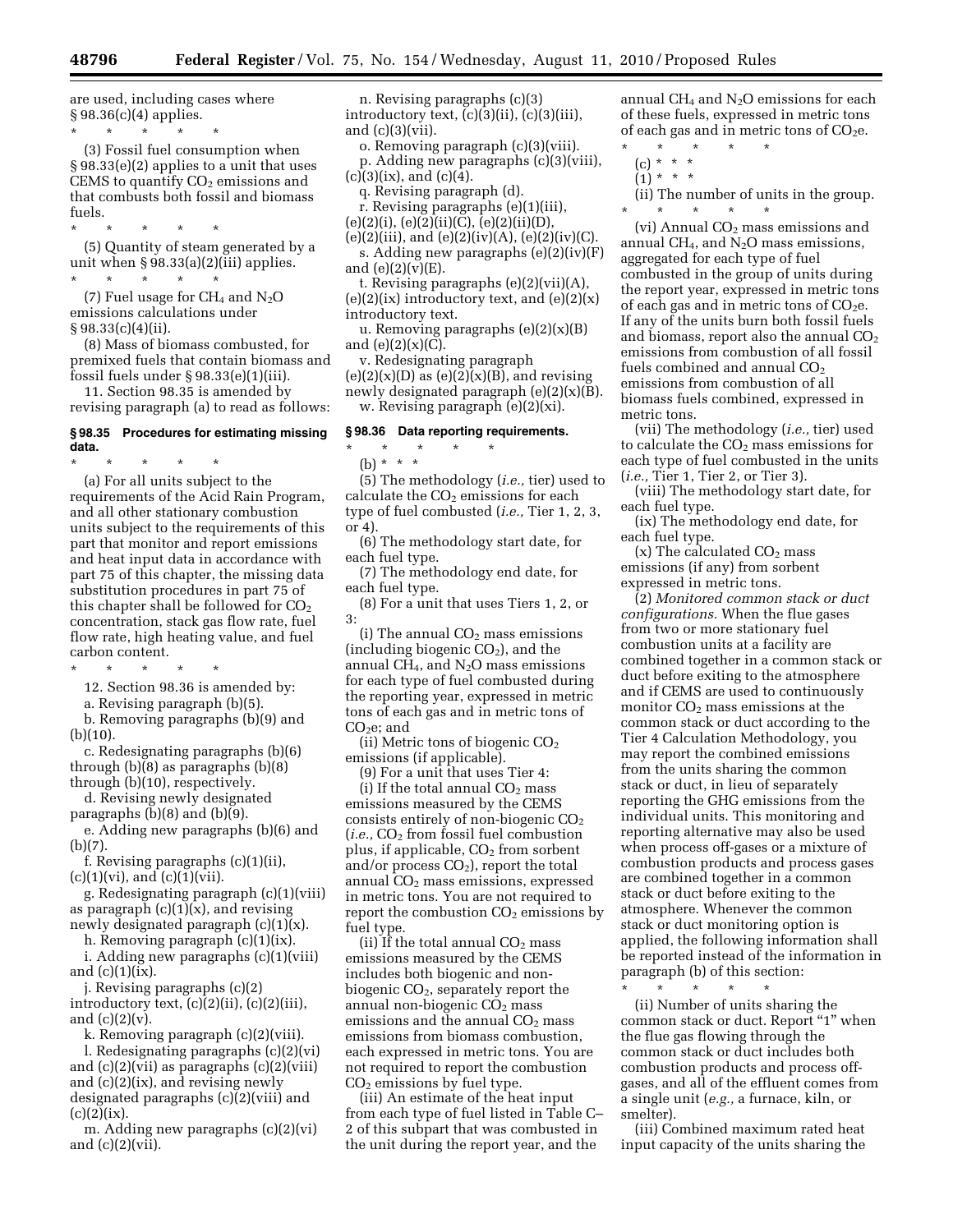common stack or duct (mmBtu/hr). This data element is required only when all of the units sharing the common stack are stationary fuel combustion units.

\* \* \* \* \* (v) The methodology (tier) used to calculate the CO<sub>2</sub> mass emissions, *i.e.*,

Tier 4.

(vi) The methodology start date.

(vii) The methodology end date.

(viii) Total annual  $CO<sub>2</sub>$  mass emissions measured by the CEMS, expressed in metric tons. If any of the units burn both fossil fuels and biomass, separately report the annual nonbiogenic CO<sub>2</sub> mass emissions (*i.e.*, CO<sub>2</sub> from fossil fuel combustion plus, if applicable,  $CO<sub>2</sub>$  from sorbent and/or process  $CO<sub>2</sub>$ ) and the annual  $CO<sub>2</sub>$  mass emissions from biomass combustion, each expressed in metric tons.

(ix) An estimate of the heat input from each type of fuel listed in Table C–2 of this subpart that was combusted during the report year in the units sharing the common stack or duct during the report year, and, for each of these fuels, the annual CH<sub>4</sub> and  $N_2O$  mass emissions from the units sharing the common stack or duct, expressed in metric tons of each gas and in metric tons of  $CO<sub>2</sub>e$ .

(3) *Common pipe configurations.*  When two or more liquid-fired or gaseous-fired stationary combustion units at a facility combust the same type of fuel and the fuel is fed to the individual units through a common supply line or pipe, you may report the combined emissions from the units served by the common supply line, in lieu of separately reporting the GHG emissions from the individual units, provided that the total amount of fuel combusted by the units is accurately measured at the common pipe or supply line using a fuel flow meter. For Tier 3 applications, the flow meter shall be calibrated in accordance with § 98.34(b). If a portion of the fuel measured at the main supply line is diverted to either: A flare; or another stationary fuel combustion unit (or units), including units that use a  $CO<sub>2</sub>$  mass emissions calculation method in part 75 of this chapter; or a chemical or industrial process (where it is used as a raw material but not combusted), and the remainder of the fuel is distributed to a group of combustion units for which you elect to use the common pipe reporting option, you may use company records to subtract out the diverted portion of the fuel from the fuel measured at the main supply line prior to performing the GHG emissions calculations for the group of units using the common pipe option. If the diverted portion of the fuel is combusted, the

GHG emissions from the diverted portion shall be accounted for in accordance with the applicable provisions of this part. When the common pipe option is selected, the applicable tier shall be used based on the maximum rated heat input capacity of the largest unit served by the common pipe configuration, except where the applicable tier is based on criteria other than unit size. For example, if the maximum rated heat input capacity of the largest unit is greater than 250 mmBtu/hr, Tier 3 will apply, unless the fuel transported through the common pipe is natural gas or distillate oil, in which case Tier 2 may be used, in accordance with § 98.33(b)(2)(ii). As a second example, in accordance with § 98.33(b)(1)(v), Tier 1 may be used regardless of unit size when natural gas is transported through the common pipe, if the annual fuel consumption is obtained from gas billing records in units of therms. When the common pipe reporting option is selected, the following information shall be reported instead of the information in paragraph (b) of this section:

\* \* \* \* \* (ii) The number of units served by the common pipe.

(iii) The highest maximum rated heat input capacity of any unit served by the common pipe (mmBtu/hr).

\* \* \* \* \* (vii) Annual  $CO<sub>2</sub>$  mass emissions and annual  $CH_4$  and  $N_2O$  emissions from each fuel type for the units served by the common pipe, expressed in metric tons of each gas and in metric tons of  $CO<sub>2</sub>e$ .

(viii) Methodology start date.

(ix) Methodology end date.

(4) The following alternative reporting option applies to situations where a common liquid or gaseous fuel supply is shared between one or more large combustion units, such as boilers or combustion turbines (including units subject to subpart D of this part); and small combustion sources on-site, including but not limited to space heaters and hot water heaters. In this case, you may simplify reporting by attributing all of the GHG emissions from combustion of the shared fuel to the large combustion unit(s), provided that:

(i) The total quantity of the fuel combusted during the report year in the units sharing the fuel supply is measured, either at the "gate" to the facility or at a point inside the facility, using a fuel flow meter, billing meter, or tank drop measurements (as applicable);

(ii) On an annual basis, at least 95 percent (by mass or volume) of the

shared fuel is combusted in the large combustion unit(s), and the remainder is combusted in the small combustion sources. Company records may be used to determine the percentage distribution of the shared fuel to the large and small units; and

(iii) The use of this reporting option is documented in the Monitoring Plan required under § 98.3(g)(5). Indicate in the Monitoring Plan which units share the common fuel supply and the method used to demonstrate that this alternative reporting option applies. For the small combustion sources on-site, a description of the types of units and the approximate number of units is sufficient.

(d) *Units subject to part 75 of this chapter.* 

(1) For stationary combustion units that are subject to subpart D of this part, you shall report the following unit-level information:

(i) Unit or stack identification numbers. Use exact same unit, common stack, common pipe, or multiple stack identification numbers that represent the monitored locations (*e.g.,* 1, 2, CS001, MS1A, CP001, etc.) that are reported under § 75.64 of this chapter.

(ii) Annual  $CO<sub>2</sub>$  emissions at each monitored location, expressed in both short tons and metric tons. Reporting of biogenic  $CO<sub>2</sub>$  emissions under § 98.3(c)(4)(ii) and § 98.3(c)(4)(iii)(A) is optional. Subpart D units are not required to report biogenic  $CO<sub>2</sub>$ emissions under §§ 98.3(c)(4)(ii) and  $(c)(4)(iii)(A).$ 

(iii) Annual CH<sub>4</sub> and  $N_2O$  emissions at each monitored location, for each fuel type listed in Table C–2 that was combusted during the year (except as otherwise provided in § 98.33(c)(4)(ii)(B)), expressed in metric

tons of  $CO<sub>2</sub>e$ . (iv) The total heat input from each

fuel listed in Table C–2 that was combusted during the year (except as otherwise provided in § 98.33(c)(4)(ii)(B)), expressed in

mmBtu. (v) Identification of the Part 75 methodology used to determine the  $CO<sub>2</sub>$ mass emissions.

(vi) Methodology start date.

(vii) Methodology end date.

(viii) Acid Rain Program indicator.

 $(ix)$  Annual  $CO<sub>2</sub>$  mass emissions from the combustion of biomass, expressed in metric tons of  $CO<sub>2</sub>e$  (optional).

(2) For units that use the alternative CO2 mass emissions calculation methods provided in § 98.33(a)(5), you shall report the following unit-level information:

(i) Unit, stack, or pipe ID numbers. Use exact same unit, common stack,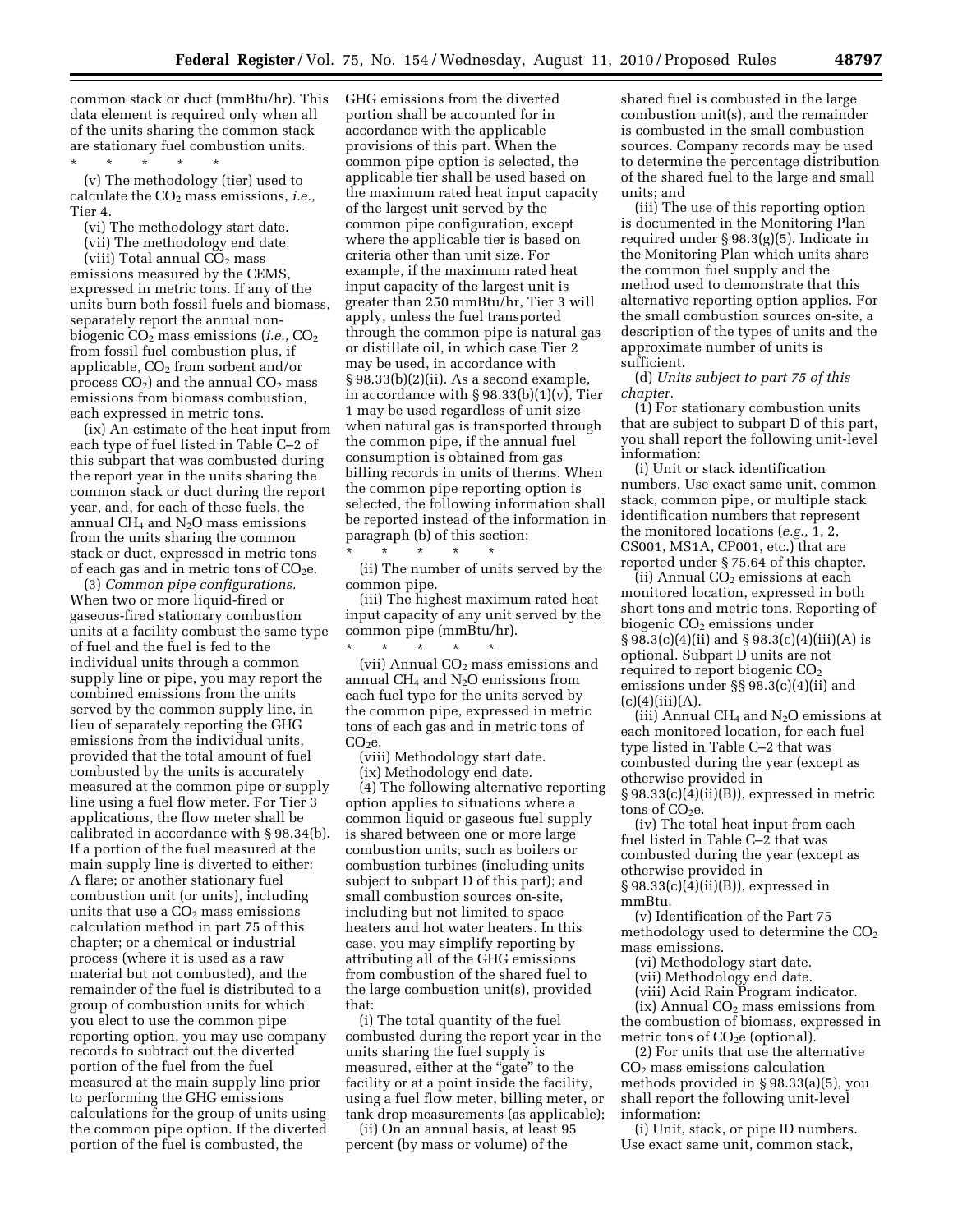common pipe, or multiple stack identification numbers that represent the monitored locations (*e.g.,* 1, 2, CS001, MS1A, CP001, etc.) that are reported under § 75.64 of this chapter.

(ii) For units that use the alternative methods specified in § 98.33(a)(5)(i) and (ii) to monitor and report heat input data year-round according to appendix D to part 75 of this chapter or § 75.19 of this chapter:

(A) Each type of fuel combusted in the unit during the reporting year.

(B) The methodology used to calculate the  $CO<sub>2</sub>$  mass emissions for each fuel type.

(C) Methodology start date.

(D) Methodology end date.

(E) A code or flag to indicate whether heat input is calculated according to appendix D to part 75 of this chapter or § 75.19 of this chapter.

 $(F)$  Annual  $CO<sub>2</sub>$  emissions at each monitored location, across all fuel types, expressed in metric tons of  $CO<sub>2</sub>e$ .

(G) Annual heat input from each type of fuel listed in Table C–2 of this subpart that was combusted during the reporting year, expressed in mmBtu.

(H) Annual  $CH_4$  and  $N_2O$  emisions at each monitored location, from each fuel type listed in Table C–2 of this subpart that was combusted during the reporting year (except as otherwise provided in § 98.33(c)(4)(ii)(D)), expressed in metric tons  $CO<sub>2</sub>e$ .

(I) Annual  $CO<sub>2</sub>$  mass emissions from the combustion of biomass, expressed in metric tons  $CO<sub>2</sub>e$  (optional).

(iii) For units with continuous monitoring systems that use the alternative method for units with continuous monitoring systems in § 98.33(a)(5)(iii) to monitor heat input year-round according to part 75 of this chapter:

(A) Each type of fuel combusted during the reporting year.

(B) Methodology used to calculate the  $CO<sub>2</sub>$  mass emissions.

(C) Methodology start date.

(D) Methodology end date.

(E) A code or flag to indicate that the heat input data is derived from CEMS measurements.

 $(F)$  The total annual  $CO<sub>2</sub>$  emissions at each monitored location, expressed in metric tons of  $CO<sub>2</sub>e$ .

(G) Annual heat input from each type of fuel listed in Table C–2 of this subpart that was combusted during the reporting year, expressed in mmBtu.

 $(H)$  Annual CH<sub>4</sub> and N<sub>2</sub>O emisions at each monitored location, from each fuel type listed in Table C–2 of this subpart that was combusted during the reporting year (except as otherwise provided in § 98.33(c)(4)(ii)(B)), expressed in metric tons CO<sub>2</sub>e.

(I) Annual CO2 mass emissions from the combustion of biomass, expressed in metric tons  $CO<sub>2</sub>e$  (optional).

 $(e) * * * *$ 

 $(1) * * * *$ 

(iii) Are not in the Acid Rain Program, but are required to monitor and report CO2 mass emissions and heat input data year-round, in accordance with part 75 of this chapter.

 $(2) * * *$ 

(i) For the Tier 1 Calculation Methodology, report the total quantity of each type of fuel combusted in the unit or group of aggregated units (as applicable) during the reporting year, in short tons for solid fuels, gallons for liquid fuels and standard cubic feet or, if applicable, therms for gaseous fuels.

 $(ii) * * * *$ 

(C) The high heat values used in the CO2 emissions calculations for each type of fuel combusted during the reporting year, in mmBtu per short ton for solid fuels, mmBtu per gallon for liquid fuels, and mmBtu per scf for gaseous fuels. Report a HHV value for each calendar month in which HHV determination is required. If multiple values are obtained in a given month, report the arithmetic average value for the month. Indicate whether each reported HHV is a measured value or a substitute data value.

(D) If Equation C–2c of this subpart is used to calculate  $CO<sub>2</sub>$  mass emissions, report the total quantity (*i.e.,* pounds) of steam produced from MSW or solid fuel combustion during each month of the reporting year, and the ratio of the maximum rate heat input capacity to the design rated steam output capacity of the unit, in mmBtu per lb of steam.

(iii) For the Tier 2 Calculation Methodology, keep records of the methods used to determine the HHV for each type of fuel combusted and the date on which each fuel sample was taken, except where fuel sampling data are received from the fuel supplier. In that case, keep records of the dates on which the results of the fuel analyses for HHV are received.

 $(iv) * * * *$ 

(A) The quantity of each type of fuel combusted in the unit or group of units (as applicable) during each month of the reporting year, in short tons for solid fuels, gallons for liquid fuels, and scf for gaseous fuels.

\* \* \* \* \* (C) The carbon content and, if applicable, gas molecular weight values used in the emission calculations (including both valid and substitute data values). For each calendar month of the reporting year in which carbon content and, if applicable, molecular

weight determination is required, report a value of each parameter. If multiple values of a parameter are obtained in a given month, report the arithmetic average value for the month. Express carbon content as a decimal fraction for solid fuels, kg C per gallon for liquid fuels, and kg C per kg of fuel for gaseous fuels. Express the gas molecular weights in units of kg per kg-mole.

\* \* \* \* \* (F) The annual average HHV, when measured HHV data, rather than a default HHV from Table C–1 of this subpart, are used to calculate  $CH<sub>4</sub>$  and N2O emissions for a Tier 3 unit, in accordance with § 98.33(c)(1).

 $(v) * * * *$ 

(E) The date on which each fuel sample was taken, except where fuel sampling data are received from the fuel supplier. In that case, keep records of the dates on which the results of the fuel analyses for carbon content and (if applicable) molecular weight are received.

\* \* \* \* \*

(vii) \* \* \*

(A) Whether the CEMS certification and quality assurance procedures of part 75 of this chapter, part 60 of this chapter, or an applicable State continuous monitoring program were used.

\* \* \* \* \* (ix) For units that combust both fossil fuel and biomass, when biogenic  $CO<sub>2</sub>$  is determined according to § 98.33(e)(2), you shall report the following additional information, as applicable: \* \* \* \* \*

(x) When ASTM methods D7459–08 and D6866–08 are used to determine the biogenic portion of the annual  $CO<sub>2</sub>$ emissions from MSW combustion, as described in § 98.34(d), report: \* \* \* \* \*

 $(B)$  The annual biogenic  $CO<sub>2</sub>$  mass emissions from MSW combustion, in metric tons.

(xi) When ASTM methods D7459–08 and D6866–08 are used in accordance with § 98.34(e) to determine the biogenic portion of the annual  $CO<sub>2</sub>$ emissions from a unit that co-fires biogenic fuels (or partly-biogenic fuels, including tires if you are electing to report biogenic  $CO<sub>2</sub>$  emissions from tire combustion) and non-biogenic fuels, you shall report the results of each quarterly sample analysis, expressed as a decimal fraction (*e.g.,* if the biogenic fraction of the  $CO<sub>2</sub>$  emissions is 30 percent, report 0.30).

\* \* \* \* \* 13. Table C–1 of Supart C of Part 98 is amended by: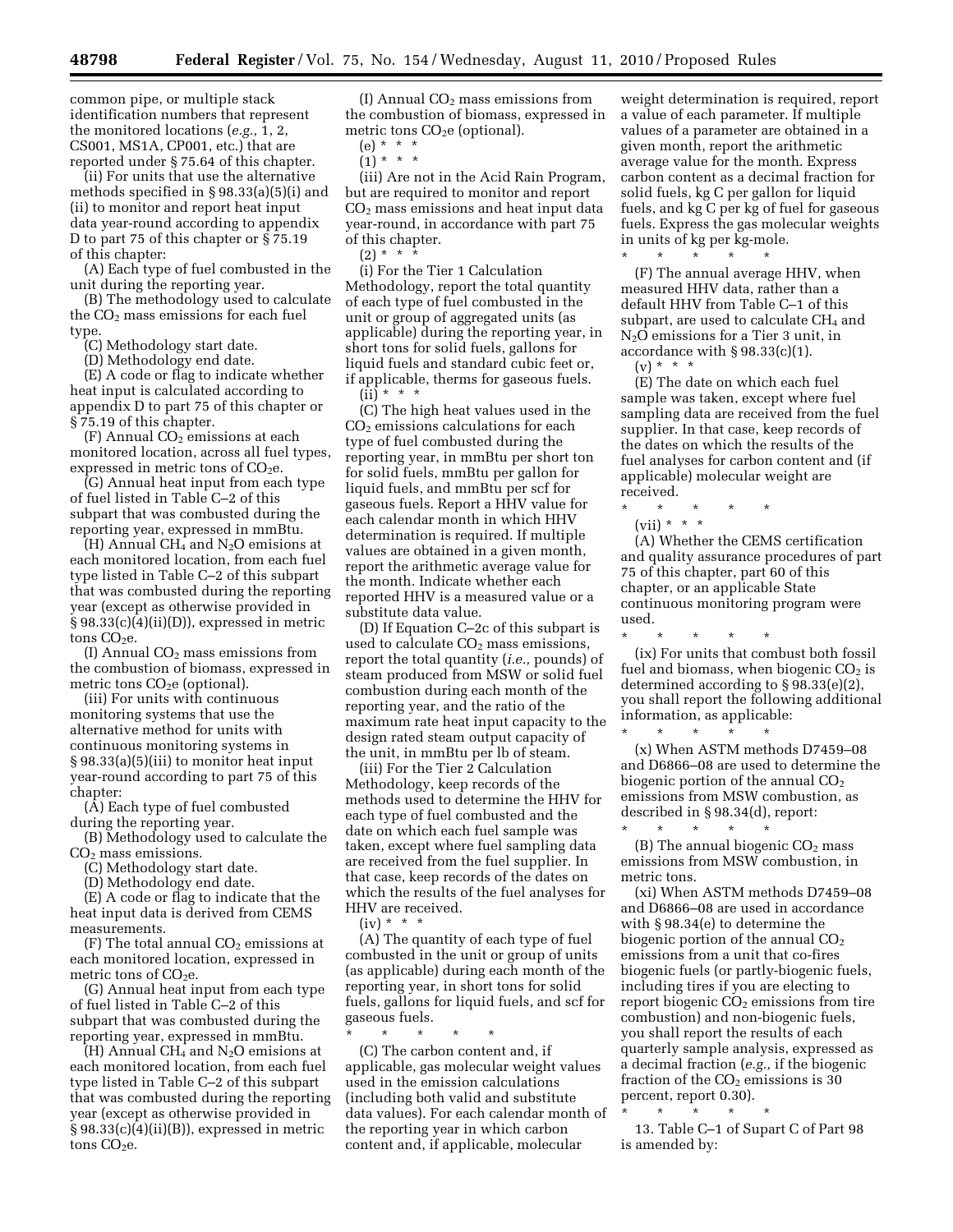a. Revising the title to read ''Table C– 1 to Subpart C—Default  $CO<sub>2</sub>$  Emission Factors and High Heat Values for Various Types of Fuel.''

b. Revising the entry for ''Pipeline (Weighted U.S. Average).''

c. Removing the entry for ''Still Gas.'' d. Adding an entry for ''Waste Oil'' to follow the entry for "Residual Fuel Oil No. 6.''

e. Adding an entry for "Ethanol" to follow the entry for "Ethane."

f. Revising the entry for "Fossil fuelderived fuels (solid).''

g. Revising the entry for ''Municipal Solid Waste.''

h. Adding entries for "Plastics" and "Petroleum Coke" to follow the entry for ''Tires.''

i. Revising the entry for "Fossil fuelderived fuels (gaseous).

j. Adding entries for ''Propane Gas'' and ''Fuel Gas'' to follow the entry for ''Coke Oven Gas.''

k. Revising the entry for ''Biomass fuels—solid.''

l. Revising the entry for ''Biomass fuels—liquid" by centering "Biomass fuels—liquid.''

m. Revising the entries for "Ethanol" and ''Biodiesel'' that follow the entry for ''Biomass fuels—liquid.''

n. Revising footnote "1."

o. Adding a new footnote "2."

# TABLE C-1 TO SUBPART C-DEFAULT CO<sub>2</sub> EMISSION FACTORS AND HIGH HEAT VALUES FOR VARIOUS TYPES OF FUEL

| Fuel type                      |         |         | Default high heat value |         | Default CO <sub>2</sub><br>emission factor |  |
|--------------------------------|---------|---------|-------------------------|---------|--------------------------------------------|--|
| $\star$ and $\star$<br>$\star$ |         |         | $\star$                 | $\star$ |                                            |  |
|                                |         |         |                         |         |                                            |  |
| $\star$                        |         |         | $\star$                 |         |                                            |  |
|                                |         |         |                         |         |                                            |  |
|                                | $\star$ | $\star$ | $\star$                 |         | $\star$                                    |  |
|                                |         |         |                         |         |                                            |  |
|                                | $\star$ |         | $\star$                 | $\star$ |                                            |  |
|                                |         |         |                         |         |                                            |  |
|                                |         |         |                         | $\star$ |                                            |  |
|                                |         |         |                         |         |                                            |  |
|                                |         |         |                         |         |                                            |  |
|                                |         |         |                         |         |                                            |  |
|                                | $\star$ | $\star$ | $\star$                 |         |                                            |  |
|                                |         |         |                         |         |                                            |  |
|                                |         |         |                         |         |                                            |  |

1 Use of this default HHV is allowed only for units that combust MSW, do not generate steam, and are allowed to use Tier 1.

2 Reporters subject to subpart X of this part that are complying with § 98.243(d) or subpart Y of this part may only use the default HHV and the default CO<sub>2</sub> emission factor for fuel gas combustion under the conditions prescribed in §98.243(d)(2)(i) and (d)(2)(ii) and §98.252(a)(1) and (a)(2), respectively. Otherwise, Tier 3 (Equation C–5) or Tier 4 must be used.

14. The first Table C–2 is removed, and the second Table C–2 is revised to read as follows:

# TABLE C-2 TO SUBPART C-DEFAULT CH<sub>4</sub> AND N<sub>2</sub>O EMISSION FACTORS FOR VARIOUS TYPES OF FUEL

| Fuel type | Default $CH4$ emission<br>factor<br>$kq CH_4/mmBtu$ | Default N <sub>2</sub> O emission<br>factor<br>kg $N_2O/mmBtu$ ) |  |
|-----------|-----------------------------------------------------|------------------------------------------------------------------|--|
|           | $1.1 \times 10^{-02}$                               | $1.6 \times 10^{-03}$                                            |  |
|           | $1.0 \times 10^{-03}$                               | $1.0 \times 10^{-04}$                                            |  |
|           | $3.0 \times 10^{-03}$                               | $6.0 \times 10^{-04}$                                            |  |
|           | $3.2 \times 10^{-02}$                               | $4.2 \times 10^{-03}$                                            |  |
|           | $3.2 \times 10^{-02}$                               | $4.2 \times 10^{-03}$                                            |  |
|           | $2.2 \times 10^{-05}$                               | $1.0 \times 10^{-04}$                                            |  |
|           | $4.8 \times 10^{-04}$                               | $1.0 \times 10^{-04}$                                            |  |
|           | $3.2 \times 10^{-02}$                               | $4.2 \times 10^{-03}$                                            |  |
|           | $3.2 \times 10^{-03}$                               | $6.3 \times 10^{-04}$                                            |  |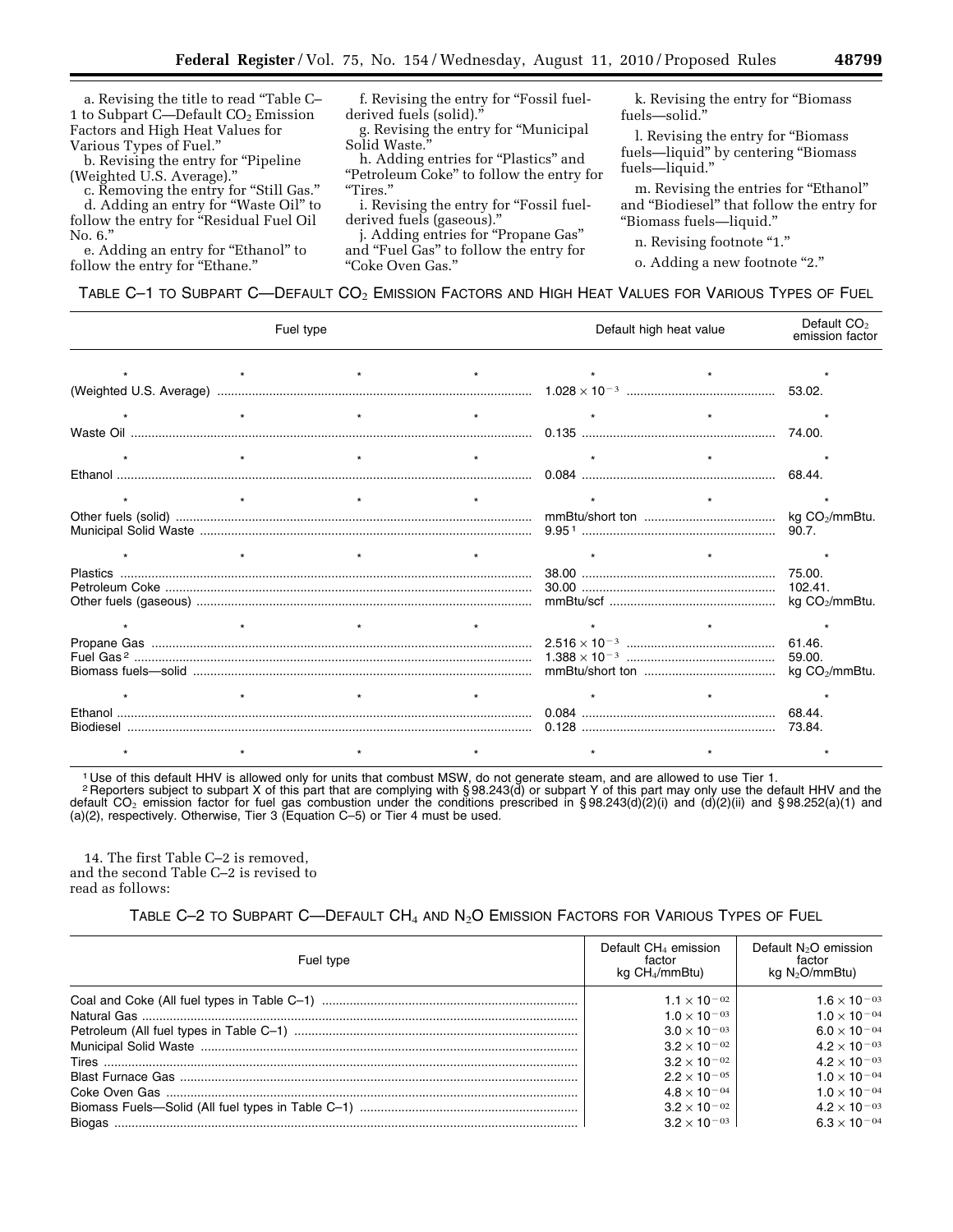TABLE C-2 TO SUBPART C—DEFAULT  $CH_4$  and  $N_2O$  EMISSION FACTORS FOR VARIOUS TYPES OF FUEL—Continued

| Fuel type | Default $CH4$ emission<br>factor<br>kg $CH_4/mmBtu$ ) | Default $N_2O$ emission<br>factor<br>kg $N_2O/mmBtu$ ) |
|-----------|-------------------------------------------------------|--------------------------------------------------------|
|           | $1.1 \times 10^{-03}$                                 | $1.1 \times 10^{-04}$                                  |

Note: Those employing this table are assumed to fall under the IPCC definitions of the "Energy Industry" or "Manufacturing Industries and Construction''. In all fuels except for coal the values for these two categories are identical. For coal combustion, those who fall within the IPCC "Energy Industry" category may employ a value of 1 g of CH4/MMBtu.

#### **Subpart D—[Amended]**

15. Section 98.40 is amended by revising paragraph (a) to read as follows:

#### **§ 98.40 Definition of the source category.**

(a) The electricity generation source category comprises electricity generating units that are subject to the requirements of the Acid Rain Program and any other electricity generating units that are required to monitor and report to  $EPA$   $CO<sub>2</sub>$  mass emissions yearround according to 40 CFR part 75. \* \* \* \* \*

16. Section 98.46 is revised to read as follows:

## **§ 98.46 Data reporting requirements.**

The annual report shall comply with the data reporting requirements specified in § 98.36(d)(1).

17. Section 98.47 is revised to read as follows:

#### **§ 98.47 Records that must be retained.**

You shall comply with the recordkeeping requirements of §§ 98.3(g) and 98.37. Records retained under § 75.57(h) of this chapter for missing data events satisfy the recordkeeping requirements of § 98.3(g)(4) for those same events.

#### **Subpart F—[Amended]**

18. Section 98.62 is amended by revising paragraphs (a) and (b) to read as follows:

## **§ 98.62 GHGs to report.**

\* \* \* \* \* (a) Perfluoromethane  $(CF_4)$ , and perfluoroethane  $(C_2F_6)$  emissions from anode effects in all prebake and Søderberg electrolysis cells.

(b)  $CO_2$  emissions from anode consumption during electrolysis in all prebake and Søderberg electrolysis cells.

\* \* \* \* \* 19. Section 98.63 is amended by:

a. In paragraph (a), revising the only sentence and the definitions of "*E<sub>PFC</sub>*," and " $E_m$ " in Equation F-1.

b. Revising the only sentence of paragraph (b).

c. Revising paragraph (c).

#### **§ 98.63 Calculating GHG emissions.**

(a) The annual value of each PFC compound  $(CF_4, C_2F_6)$  shall be estimated from the sum of monthly values using Equation F–1 of this section:

\* \* \* \* \*

- $E_{PFC}$  = Annual emissions of each PFC compound from aluminum production (metric tons PFC).
- $E_m$  = Emissions of the individual PFC compound from aluminum production for the month "m" (metric tons PFC).

(b) Use Equation F–2 of this section to estimate CF<sub>4</sub> emissions from anode effect duration or Equation F–3 of this section to estimate  $CF_4$  emissions from overvoltage, and use Equation F–4 of this section to estimate  $C_2F_6$  emissions from anode effects from each prebake and Søderberg electrolysis cell.

\* \* \* \* \* (c) You must calculate and report the annual process  $CO<sub>2</sub>$  emissions from anode consumption during electrolysis and anode baking of prebake cells using either the procedures in paragraph (d) of this section, the procedures in paragraphs (e) and (f) of this section, or the procedures in paragraph (g) of this section.

\* \* \* \* \* 20. Section 98.64 is amended by revising the first sentence of paragraph (a); and by revising paragraph (b) to read as follows:

#### **§ 98.64 Monitoring and QA/QC requirements.**

(a) Effective one year after publication of the rule for smelters with no prior measurement or effective three years after publication for facilities with historic measurements, the smelterspecific slope coefficients, overvoltage emission factors, and weight fractions used in Equations F–2, F–3, and F–4 of this subpart must be measured in accordance with the recommendations

of the EPA/IAI Protocol for Measurement of Tetrafluoromethane (CF<sub>4</sub>) and Hexafluoroethane (C<sub>2</sub>F<sub>6</sub>) Emissions from Primary Aluminum Production (2008), except the minimum frequency of measurement shall be every 10 years unless a change occurs in the control algorithm that affects the mix of types of anode effects or the nature of the anode effect termination routine. \* \* \*

(b) The minimum frequency of the measurement and analysis is annually except as follows:

(1) Monthly for anode effect minutes per cell day (or anode effect overvoltage and current efficiency).

(2) Monthly for aluminum production.

\* \* \* \* \*

(3) Smelter-specific slope coefficients, overvoltage emission factors, and weight fractions according to paragraph (a) of this section.

21. Section 98.65 is amended by revising the only sentence of paragraph (a) to read as follows:

#### **§ 98.65 Procedures for estimating missing data.**

\* \* \* \* \* (a) Where anode or paste consumption data are missing, CO<sub>2</sub> emissions can be estimated from aluminum production per Equation F–8 of this section.

\* \* \* \* \* 22. Section 98.66 is amended by revising paragraph (c)(1) to read as follows:

## **§ 98.66 Data reporting requirements.**

- \* \* \* \* \*
	- (c) \* \* \*

\* \* \* \* \*

(1) Perfluoromethane emissions and perfluoroethane emissions from anode effects in all prebake and all Søderberg electrolysis cells combined.

23. In the table to Supart F of Part 98, revise Table F–1 to read as follows: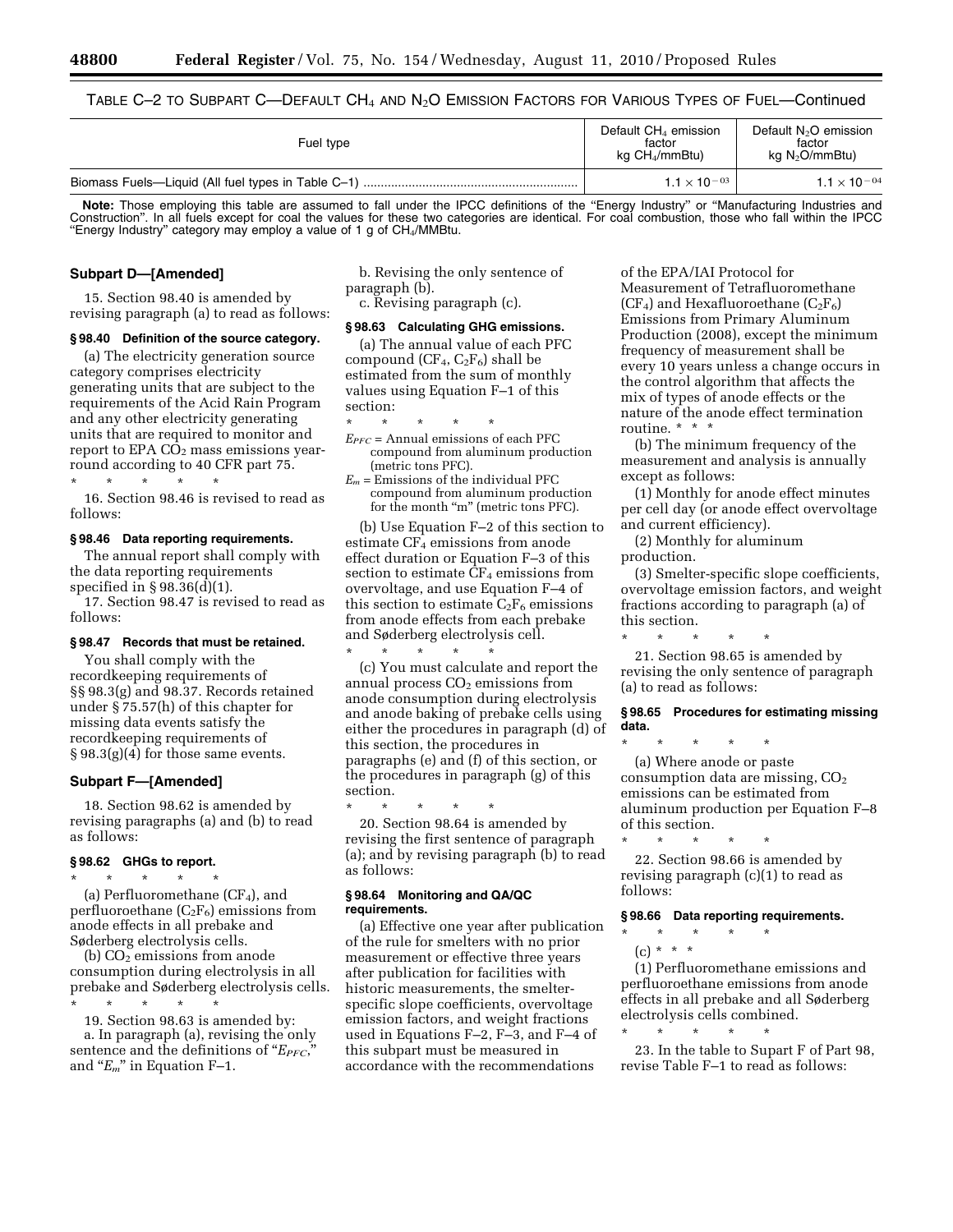TABLE F–1 TO SUBPART F—SLOPE AND OVERVOLTAGE COEFFICIENTS FOR THE CALCULATION OF PFC EMISSIONS FROM ALUMINUM PRODUCTION

| Technology | $CF4$ slope<br>coefficient<br>[(kg CF <sub>4</sub> /metric ton<br>Al)/(AE-Mins/cell-<br>dav)] | $CF4$ overvoltage<br>coefficient<br>[(kg CF <sub>4</sub> /metric ton<br>Al)/(mV) | Weight fraction<br>$C_2F_6/CF_4$<br>$[(kg C2F6/kg CF4)]$ |
|------------|-----------------------------------------------------------------------------------------------|----------------------------------------------------------------------------------|----------------------------------------------------------|
|            | 0.143                                                                                         | 1.16                                                                             | 0.121                                                    |
|            | 0.272                                                                                         | 3.65                                                                             | 0.252                                                    |
|            | 0.092                                                                                         | NA                                                                               | 0.053                                                    |
|            | 0.099                                                                                         | <b>NA</b>                                                                        | 0.085                                                    |

24. Table F–2 is amended by revising the entry for " $CO<sub>2</sub>$  Emissions from Pitch

Volatiles Combustion (VSS and HSS)'' to read as follows:

TABLE F–2 TO SUBPART F—DEFAULT DATA SOURCES FOR PARAMETERS USED FOR CO2 EMISSIONS

| Parameter                                                       |  |  |  | Data source |  |  |  |
|-----------------------------------------------------------------|--|--|--|-------------|--|--|--|
| $CO2$ Emissions from Prebake Cells (CWPB and SWPB)              |  |  |  |             |  |  |  |
|                                                                 |  |  |  |             |  |  |  |
| $CO2$ Emissions from Pitch Volatiles Combustion (CWPB and SWPB) |  |  |  |             |  |  |  |
|                                                                 |  |  |  |             |  |  |  |

# **Subpart G—[Amended]**

25. Section 98.72 is amended by revising paragraphs (a) and (b) to read as follows:

## **§ 98.72 GHGs to report.**

\* \* \* \* \*

(a)  $CO<sub>2</sub>$  process emissions from steam reforming of a hydrocarbon or the gasification of solid and liquid raw material, reported for each ammonia manufacturing process unit following the requirements of this subpart  $(CO<sub>2</sub>)$ process emissions reported under this subpart may include  $CO<sub>2</sub>$  that is later consumed on-site for urea production, and therefore is not released to the ambient air from the ammonia manufacturing process unit).

(b)  $CO<sub>2</sub>$ ,  $CH<sub>4</sub>$ , and N<sub>2</sub>O emissions from each stationary fuel combustion unit. You must report these emissions under subpart C of this part (General Stationary Fuel Combustion Sources), by following the requirements of subpart C, except that for ammonia manufacturing processes subpart C does not apply to any  $CO<sub>2</sub>$  resulting from combustion of the waste recycle stream (commonly referred to as the purge gas stream).

- \* \* \* \* \* 26. Section 98.73 is amended by: a. Revising paragraph (b) introductory
- text. b. Revising the definition of " $CO<sub>2.G</sub>$ " in Equation G–1 of paragraph (b)(1).

c. Revising the definition of " $CO_{2,L}$ " in Equation G–2 of paragraph (b)(2).

d. Revising the definition of " $CO<sub>2.5</sub>$ " in Equation G–3 of paragraph (b)(3). e. Revising the definition of " $CO<sub>2</sub>$ " in

Equation G–5 of paragraph (b)(5). f. Removing paragraph (b)(6).

## **§ 98.73 Calculating GHG emissions.**

 $\star$   $\star$   $\star$ 

(b) Calculate and report under this subpart process  $CO<sub>2</sub>$  emissions using the procedures in paragraphs (b)(1) through (b)(5) of this section for gaseous feedstock, liquid feedstock, or solid feedstock, as applicable.

- $(1) * * * *$
- $CO<sub>2, G,k</sub>$  = Annual  $CO<sub>2</sub>$  emissions arising from gaseous feedstock consumption (metric tons).
- \* \* \* \* \*
- (2) \* \* \*

 $CO<sub>2,L,k</sub> = Annual CO<sub>2</sub> emissions arising from$ liquid feedstock consumption (metric tons).

- \* \* \* \* \*
- (3) \* \* \*  $CO<sub>2,S,k</sub> = Annual CO<sub>2</sub> emissions arising from$ solid feedstock consumption (metric tons).

\* \* \* \* \*

- (5) \* \* \*
- $CO<sub>2</sub>$  = Annual combined  $CO<sub>2</sub>$  emissions from all ammonia processing units (metric tons) (CO<sub>2</sub> process emissions reported under this subpart may include  $CO<sub>2</sub>$  that is later consumed on-site for urea production, and therefore is not released

to the ambient air from the ammonia manufacturing process unit(s)).

\* \* \* \* \* 27. Section 98.74 is amended by

revising paragraph (d) and by removing and reserving paragraph (f) to read as follows:

#### **§ 98.74 Monitoring and QA/QC requirements.**

\* \* \* \* \* (d) Calibrate all oil and gas flow meters that are used to measure liquid and gaseous feedstock volumes and flow rates (except for gas billing meters) according to the monitoring and QA/QC requirements for the Tier 3 methodology in § 98.34(b)(1). Perform oil tank drop measurements (if used to quantify feedstock volumes) according to  $§ 98.34(b)(2).$ 

\* \* \* \* \* 28. Section 98.75 is amended by revising the first sentence of paragraph (a); and by revising paragraph (b) to read as follows:

#### **§ 98.75 Procedures for estimating missing data.**

\* \* \* \* \* (a) For missing data on monthly carbon contents of feedstock, the substitute data value shall be the arithmetic average of the quality-assured values of that carbon content in the month preceding and the month immediately following the missing data incident. \* \* \*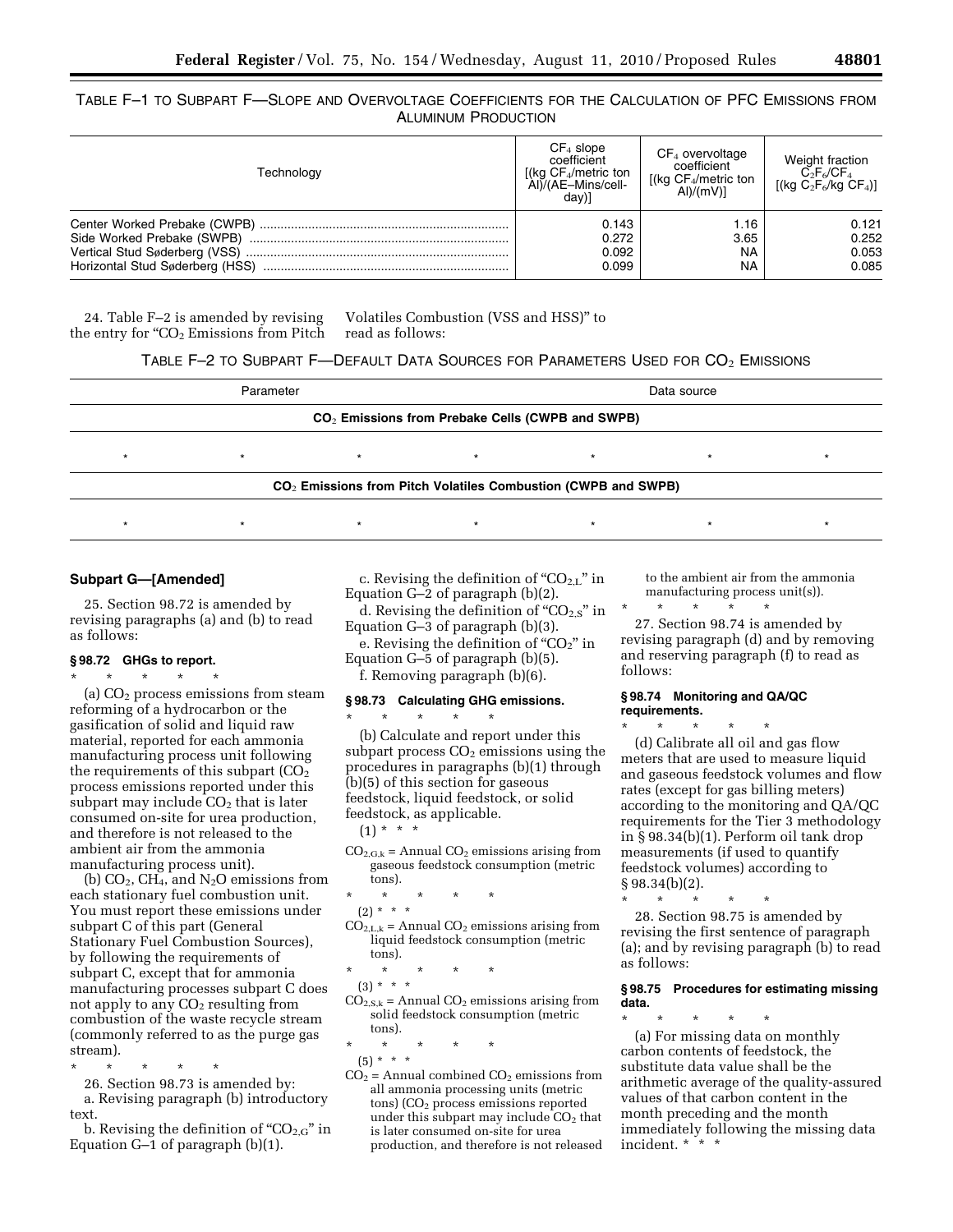(b) For missing feedstock supply rates used to determine monthly feedstock consumption, you must determine the best available estimate(s) of the parameter(s), based on all available process data.

29. Section 98.76 is amended by:

a. Revising paragraphs (a)

introductory text and (b)(6). b. Removing paragraphs (b)(12) through (b)(15).

c. Redesignating paragraph (b)(16) as paragraph (b)(12).

c. Adding a new paragraph (b)(13).

d. Removing paragraphs (b)(17) and (c).

#### **§ 98.76 Data reporting requirements.**

\* \* \* \* \* (a) If a CEMS is used to measure  $CO<sub>2</sub>$ emissions, then you must report the relevant information required under § 98.36 for the Tier 4 Calculation Methodology and the following information in this paragraph (a):

\* \* \* \* \* (b) \* \* \*

(6) Sampling analysis results of carbon content of feedstock as determined for QA/QC of supplier data under § 98.74(e).

\* \* \* \* \* (12) Annual urea production (metric tons) and method used to determine

urea production.  $(13)$  CO<sub>2</sub> from the steam reforming of a hydrocarbon or the gasification of solid and liquid raw material at the ammonia manufacturing process unit used to produce urea and the method used to determine the  $CO<sub>2</sub>$  consumed in urea production.

#### **Subpart P—[Amended]**

30. Section 98.164 is amended by revising paragraph (b)(1) to read as follows:

#### **§ 98.164 Monitoring and QA/QC requirements.**

- \* \* \* \* \*
	- (b) \* \* \*

(1) Calibrate all oil and gas flow meters that are used to measure liquid and gaseous feedstock volumes (except for gas billing meters) according to the monitoring and QA/QC requirements for the Tier 3 methodology in § 98.34(b)(1). Perform oil tank drop measurements (if used to quantify liquid fuel or feedstock consumption) according to § 98.34(b)(2). Calibrate all solids weighing equipment according to the procedures in § 98.3(i). \* \* \* \* \*

# **Subpart V—[Amended]**

31. Section 98.226 is amended by removing paragraph (o).

## **Subpart X—[Amended]**

32. Section 98.240 is amended by revising paragraph (a); and by adding paragraph (g) to read as follows:

## **§ 98.240 Definition of the source category.**

(a) The petrochemical production source category consists of all processes that produce acrylonitrile, carbon black, ethylene, ethylene dichloride, ethylene oxide, or methanol, except as specified in paragraphs (b) through (g) of this section. The source category includes processes that produce the petrochemical as an intermediate in the onsite production of other chemicals as well as processes that produce the petrochemical as an end product for sale or shipment offsite.

 $\star$   $\qquad$   $\star$   $\qquad$   $\star$ (g) A process that solely distills or recycles waste solvent that contains a petrochemical is not part of the petrochemical production source category.

33. Section 98.242 is amended by revising paragraph (a)(1) and paragraph (b) introductory text to read as follows:

## **§ 98.242 GHGs to report.**

\* \* \* \* \* (a) \* \* \*

(1) If you comply with § 98.243(b) or (d), report under this subpart the calculated  $CO<sub>2</sub>$ , CH<sub>4</sub>, and N<sub>2</sub>O emissions for each stationary combustion source and flare that burns any amount of petrochemical process off-gas. If you comply with § 98.243(b), also report under this subpart the measured  $CO<sub>2</sub>$ emissions from process vents routed to stacks that are not associated with stationary combustion units. \* \* \* \* \*

(b)  $CO<sub>2</sub>$ , CH<sub>4</sub>, and N<sub>2</sub>O combustion emissions from stationary combustion units.

\* \* \* \* \* 34. Section 98.243 is amended by:

a. Revising the second sentence of paragraph (b).

b. Revising the definition of ''MVC'' in Equation  $X-1$  in paragraph  $(c)(5)(i)$ . c. Revising paragraph (d).

### **§ 98.243 Calculating GHG emissions.**

\* \* \* \* \* (b) \* \* \* For each stack (except flare stacks) that includes emissions from combustion of petrochemical process off-gas, calculate  $CH_4$  and  $N_2O$ emissions in accordance with subpart C of this part (use the Tier 3 methodology, emission factors for "Petroleum" in Table C–2 of subpart C of this part, and either the default high heat value for fuel gas in Table C–1 of subpart C of this part or a calculated HHV, as allowed in

Equation C–8 of subpart C of this part). \* \* \*

- $(c) * * * *$
- $(5) * * *$
- $(i) * * * *$
- MVC = Molar volume conversion factor (849.5 scf per kg-mole at 68 °F and 14.7 pounds per square inch absolute or 836.6 scf/kg-mole at 60 °F and 14.7 pounds per square inch absolute).

\* \* \* \* \* (d) *Optional combustion methodology for ethylene production processes.* For each ethylene production process, calculate GHG emissions from each combustion unit that burns fuel that contains any off-gas from the ethylene process as specified in paragraphs (d)(1) through (d)(5) of this section.

(1) Except as specified in paragraphs (d)(2) and (d)(5) of this section, calculate CO2 emissions using the Tier 3 or Tier 4 methodology in subpart C of this part.

(2) You may use either Equation C–1 or Equation C–2a in subpart C of this part to calculate CO<sub>2</sub> emissions from combustion of any ethylene process offgas streams that meet either of the conditions in paragraphs (d)(2)(i) or (d)(2)(ii) of this section (for any default values in the calculation, use the defaults for fuel gas in Table C–1 of subpart C of this part). Follow the otherwise applicable procedures in subpart C to calculate emissions from combustion of all other fuels in the combustion unit.

(i) The annual average flow rate of fuel gas (that contains ethylene process off-gas) in the fuel gas line to the combustion unit, prior to any split to individual burners or ports, does not exceed 345 standard cubic feet per minute at 60°F and 14.7 pounds per square inch absolute, and a flow meter is not installed at any point in the line supplying fuel gas or an upstream common pipe. Calculate the annual average flow rate using company records assuming total flow is evenly distributed over 525,600 minutes per year.

(ii) The combustion unit has a maximum rated heat input capacity of less than 30 MMBtu/hr, and a flow meter is not installed at any point in the line supplying fuel gas (that contains ethylene process off-gas) or an upstream common pipe.

(3) Except as specified in paragraph  $(d)(5)$  of this section, calculate CH<sub>4</sub> and  $N<sub>2</sub>O$  emissions using the applicable procedures in § 98.33(c) for the same tier methodology that you used for calculating  $CO<sub>2</sub>$  emissions.

(i) For all gaseous fuels that contain ethylene process off-gas, use the emission factors for ''Petroleum'' in Table C–2 of subpart C of this part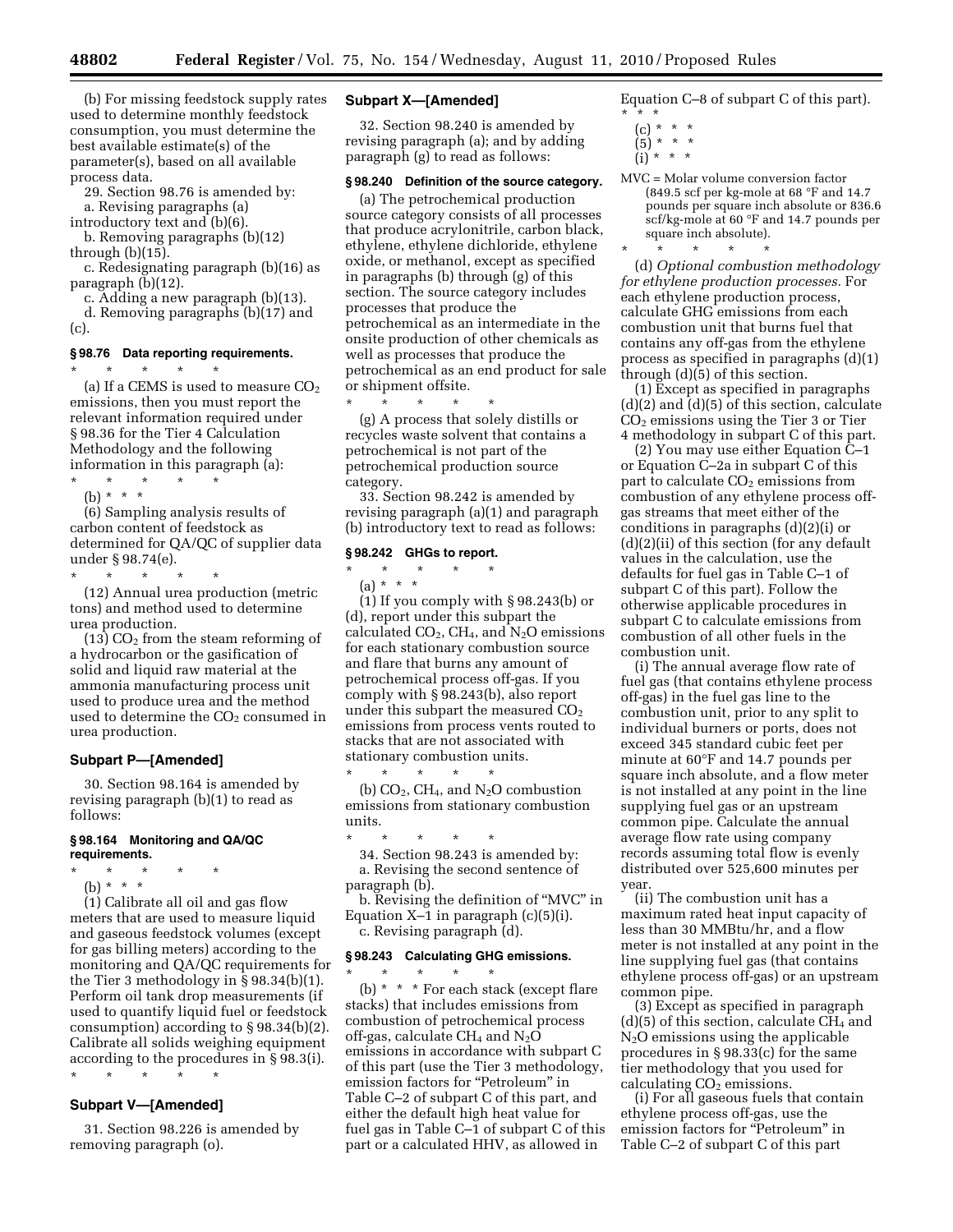(General Stationary Fuel Combustion Sources).

(ii) For Tier 3, use either the default high heat value for fuel gas in Table C– 1 of subpart C of this part or a calculated HHV, as allowed in Equation C–8 of subpart C of this part.

(4) You are not required to use the same Tier for each stationary combustion unit that burns ethylene process off-gas.

 $(5)$  For each flare, calculate  $CO<sub>2</sub>$ ,  $CH<sub>4</sub>$ , and  $N_2O$  emissions using the methodology specified in § 98.253(b)(1) through (b)(3).

35. Section 98.244 is amended by revising paragraphs (b)(1) through (b)(3) and (b)(4) introductory text; and by adding paragraphs (b)(4)(xi) through (b)(4)(xiii) to read as follows:

#### **§ 98.244 Monitoring and QA/QC requirements.**

- \* \* \* \* \*
- (b) \* \* \*

(1) Operate, maintain, and calibrate belt scales or other weighing devices as described in Specifications, Tolerances, and Other Technical Requirements For Weighing and Measuring Devices NIST Handbook 44 (2009) (incorporated by reference, *see* § 98.7), or follow procedures specified by the measurement device manufacturer. You must recalibrate each weighing device according to one of the following frequencies. You may recalibrate either biennially (*i.e.,* once every two years) or at the minimum frequency specified by the manufacturer.

(2) Operate and maintain all flow meters used for gas and liquid feedstocks and products according to the manufacturer's recommended procedures. You must calibrate each of these flow meters according to one of the following. You may use either an industry consensus standard method or methods specified by the flow meter manufacturer. Each flow meter must meet the applicable accuracy specification in § 98.3(i), except as otherwise specified in § 98.3(i)(4) through (i)(6). You must recalibrate each flow meter according to one of the following frequencies. You may recalibrate either biennially, at the minimum frequency specified by the manufacturer, or at the interval specified by the industry consensus standard practice used.

(3) You must perform tank level measurements (if used to determine feedstock or product flows) according to one of the following methods. You may use any standard method published by a consensus-based standards organization (*e.g.,* ASTM, API, etc.) or you may use industry standard practice.

(4) Use any applicable methods specified in paragraphs (b)(4)(i) through (b)(4)(xiii) of this section to determine the carbon content or composition of feedstocks and products and the average molecular weight of gaseous feedstocks and products. Calibrate instruments in accordance with paragraphs (b)(4)(i) through (b)(4)(xiii), as applicable. For coal used as a feedstock, the samples for carbon content determinations shall be taken at a location that is representative of the coal feedstock used during the corresponding monthly period. For carbon black products, samples shall be taken of each grade or type of product produced during the monthly period. Samples of coal feedstock or carbon black product for carbon content determinations may be either grab samples collected and analyzed monthly or a composite of samples collected more frequently and analyzed monthly. Analyses conducted in accordance with methods specified in paragraphs  $(b)(4)(i)$  through  $(b)(4)(xiii)$ of this section may be performed by the owner or operator, by an independent laboratory, or by the supplier of a feedstock.

\* \* \* \* \*

(xi) ASTM D2593–93 (Reapproved 2009) Standard Test Method for Butadiene Purity and Hydrocarbon Impurities by Gas Chromatography, (incorporated by reference, *see* § 98.7), effective as of January 1, 2010.

(xii) An industry standard practice for carbon black feedstock oils and carbon black products, effective as of January 1, 2010.

(xiii) Modifications of existing analytical methods or other analytical methods that are applicable to your process provided that the methods listed in § 98.244(b)(4)(i) through § 98.244(b)(4)(xii) are not appropriate because the relevant compounds cannot be detected, the quality control requirements are not technically feasible, or use of the method would be unsafe, effective as of January 1, 2010.

36. Section 98.246 is amended by: a. Revising paragraphs (a)

introductory text and (a)(4).

b. Removing and reserving paragraph (a)(7).

c. Revising paragraph (a)(10).

d. Adding paragraph (a)(11). e. Revising paragraphs (b)

introductory text, and (b)(1) through (b)(5).

f. Revising paragraph (c).

# **§ 98.246 Data reporting requirements.**  \* \* \* \* \*

(a) If you use the mass balance methodology in § 98.243(c), you must report the information specified in

paragraphs (a)(1) through (a)(11) of this section for each type of petrochemical produced, reported by process unit.

\* \* \* \* \* (4) Each of the monthly volume, mass, and carbon content values used in Equations X–1 through X–3 of this subpart (*i.e.,* the directly measured values, substitute values, or the calculated values based on other measured data such as tank levels or gas composition) and the molecular weights for gaseous feedstocks and products used in Equation X–1 of this subpart, and the temperture (in °F) at which the gaseous feedstock and product volumes used in Equation X–1 of this subpart were determined. Indicate whether you used the alternative to sampling and analysis specified in  $\S 98.243(c)(4)$ .

\* \* \* \* \* (10) You may elect to report the flow and carbon content of wastewater, and you may elect to report the annual mass of carbon released in fugitive emissions and in process vents that are not controlled with a combustion device. These values may be estimated based on engineering analyses. These values are not to be used in the mass balance calculation.

(11) If you determine carbon content or composition of a feedstock or product using a method under § 98.244(b)(4)(xiii), report the information listed in paragraphs  $(a)(11)(i)$  through  $(a)(11)(iii)$  of this section. Include the information in paragraph (a)(11)(i) of this section in each annual report. Include the information in paragraphs (a)(11)(ii) and (a)(11)(iii) of this section only in the first applicable annual report, and provide any changes to this information in subsequent annual reports.

(i) Name or title of the analytical method.

(ii) A copy of the method. If the method is a modification of a method listed in  $\S 98.244(b)(4)(i)$  through  $(xii)$ , you may provide a copy of only the sections that differ from the listed method.

(iii) An explanation of why an alternative to the methods listed in  $\S 98.244(b)(4)(i)$  through (xii) is needed.

(b) If you measure emissions in accordance with § 98.243(b), then you must report the information listed in paragraphs (b)(1) through (b)(8) of this section.

(1) The petrochemical process unit ID or other appropriate descriptor, and the type of petrochemical produced.

(2) For CEMS used on stacks for stationary combustion units, report the relevant information required under § 98.36 for the Tier 4 calculation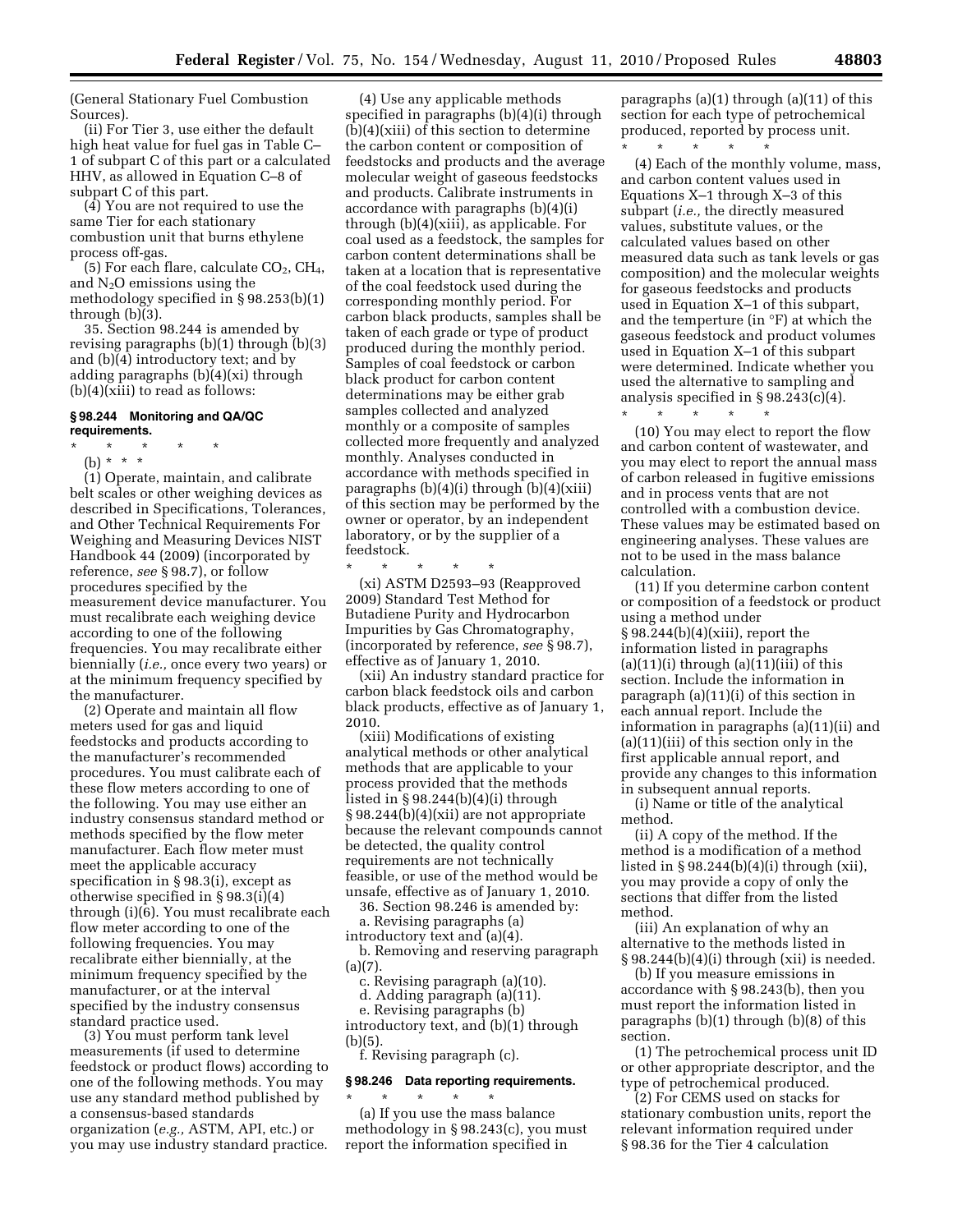methodology. Section 98.36(b)(9)(iii) does not apply for the purposes of this subpart.

(3) For CEMS used on stacks that are not used for stationary combustion units, report the information required under § 98.36(e)(2)(vi).

(4) The  $CO<sub>2</sub>$  emissions from each stack and the combined  $CO<sub>2</sub>$  emissions from all stacks (except flare stacks) that handle process vent emissions and emissions from stationary combustion units that burn process off-gas for the petrochemical process unit. For each stationary combustion unit (or group of combustion units monitored with a single  $CO<sub>2</sub>$  CEMS) that burns petrochemical process off-gas, provide an estimate based on engineering judgment of the fraction of the total emissions that is attributable to combustion of off-gas from the petrochemical process unit.

(5) For stationary combustion units that burn process off-gas from the petrochemical process unit, report the information related to  $CH_4$  and  $N_2O$ emissions as specified in paragraphs (b)(5)(i) through (b)(5)(iv) of this section.

(i) The CH<sub>4</sub> and N<sub>2</sub>O emissions from each stack that is monitored with a CO<sub>2</sub> CEMS, expressed in metric tons of each gas and in metric tons of  $CO<sub>2</sub>e$ . For each stack provide an estimate based on engineering judgment of the fraction of the total emissions that is attributable to combustion of off-gas from the petrochemical process unit.

(ii) The combined  $CH_4$  and  $N_2O$ emissions from all stationary combustion units, expressed in metric tons of each gas and in metric tons of  $CO<sub>2</sub>e.$ 

(iii) The quantity of each type of fuel used in Equation C–8 in § 98.33(c) for each stationary combustion unit or group of units (as applicable) during the reporting year, expressed in short tons for solid fuels, gallons for liquid fuels, and scf for gaseous fuels.

(iv) The HHV (either default or annual average from measured data) used in Equation C–8 in § 98.33(c) for each stationary combustion unit or group of combustion units (as applicable).

\* \* \* \* \*

(c) If you comply with the combustion methodology specified in § 98.243(d), you must report under this subpart the information listed in paragraphs (c)(1) through (c)(5) of this section.

(1) The ethylene process unit ID or other appropriate descriptor.

(2) For each stationary combustion unit that burns ethylene process off-gas (or group of stationary sources with a common pipe), except flares, the relevant information listed in § 98.36 for

the applicable Tier methodology. For each stationary combustion unit or group of units (as applicable) that burns ethylene process off-gas, provide an estimate based on engineering judgment of the fraction of the total emissions that is attributable to combustion of off-gas from the ethylene process unit.

(3) Information listed in § 98.256(e) of subpart Y of this part for each flare that burns ethylene process off-gas.

(4) Name and annual quantity of each feedstock.

(5) Annual quantity of ethylene produced from each process unit (metric tons).

37. Section 98.247 is amended by:

a. Revising paragraph (a).

b. Adding paragraph (b)(4).

c. Revising paragraph (c).

# **§ 98.247 Records that must be retained.**

\* \* \* \* \* (a) If you comply with the CEMS measurement methodology in § 98.243(b), then you must retain under this subpart the records required for the Tier 4 Calculation Methodology in § 98.37, records of the procedures used to develop estimates of the fraction of total emissions attributable to combustion of petrochemical process off-gas as required in § 98.246(b), and records of any annual average HHV calculations.

(b) \* \* \*

(4) The dates and results (*e.g.,* percent calibration error) of the calibrations of each measurement device.

(c) If you comply with the combustion methodology in § 98.243(d), then you must retain under this subpart the records required for the applicable Tier Calculation Methodologies in § 98.37. If you comply with § 98.243(d)(2), you must also keep records of the annual average flow calculations.

## **Subpart Y—[Amended]**

38. Section 98.252 is amended by revising paragraph (a) and the first sentence of paragraph (i) to read as follows:

## **§ 98.252 GHGs to report.**

\* \* \* \* \* (a) CO2, CH4, and N2O combustion emissions from stationary combustion units and from each flare. Calculate and report the emissions from stationary combustion units under subpart C of this part (General Stationary Fuel Combustion Sources) by following the requirements of subpart C, except for emissions from combustion of fuel gas. For CO<sub>2</sub> emissions from combustion of fuel gas, use either Equation C–5 in subpart C of this part or the Tier 4 methodology in subpart C of this part,

unless either of the conditions in paragraphs (a)(1) or (2) of this section are met, in which case use either Equations C–1 or C–2a in subpart C of this part. For  $CH_4$  and  $N_2O$  emissions from combustion of fuel gas, use the applicable procedures in § 98.33(c) for the same tier methodology that was used for calculating  $CO<sub>2</sub>$  emissions. (Use the default  $CH_4$  and  $N_2O$  emission factors for ''Petroleum (All fuel types in Table C–1)'' in Table C–2 of this part. For Tier 3, use either the default high heat value for fuel gas in Table C–1 of subpart C of this part or a calculated HHV, as allowed in Equation C–8 of subpart C of this part.) You may aggregate units, monitor common stacks, or monitor common (fuel) pipes as provided in § 98.36(c) when calculating and reporting emissions from stationary combustion units. Calculate and report the emissions from flares under this subpart.

(1) The annual average fuel gas flow rate in the fuel gas line to the combustion unit, prior to any split to individual burners or ports, does not exceed 345 standard cubic feet per minute at 60°F and 14.7 pounds per square inch absolute and either of the conditions in paragraph (a)(1)(i) or (ii) of this section exist. Calculate the annual average flow rate using company records assuming total flow is evenly distributed over 525,600 minutes per year.

(i) A flow meter is not installed at any point in the line supplying fuel gas or an upstream common pipe.

(ii) The fuel gas line contains only vapors from loading or unloading, waste or wastewater handling, and remediation activities that are combusted in a thermal oxidizer or thermal incinerator.

(2) The combustion unit has a maximum rated heat input capacity of less than 30 MMBtu/hr and either of the following conditions exist:

(i) A flow meter is not installed at any point in the line supplying fuel gas or an upsteam common pipe; or

(ii) The fuel gas line contains only vapors from loading or unloading, waste or wastewater handling, and remediation activities that are combusted in a thermal oxidizer or thermal incinerator.

\* \* \* \* \* (i)  $CO<sub>2</sub>$  emissions from non-merchant hydrogen production process units (not including hydrogen produced from catalytic reforming units) under this subpart. \* \* \*

- 39. Section 98.253 is amended by:
- a. Revising paragraph (b)(1)(ii)(A).

b. Revising the definition of ''MVC'' in Equation  $Y-3$  in paragraph  $(b)(1)(iii)(C)$ .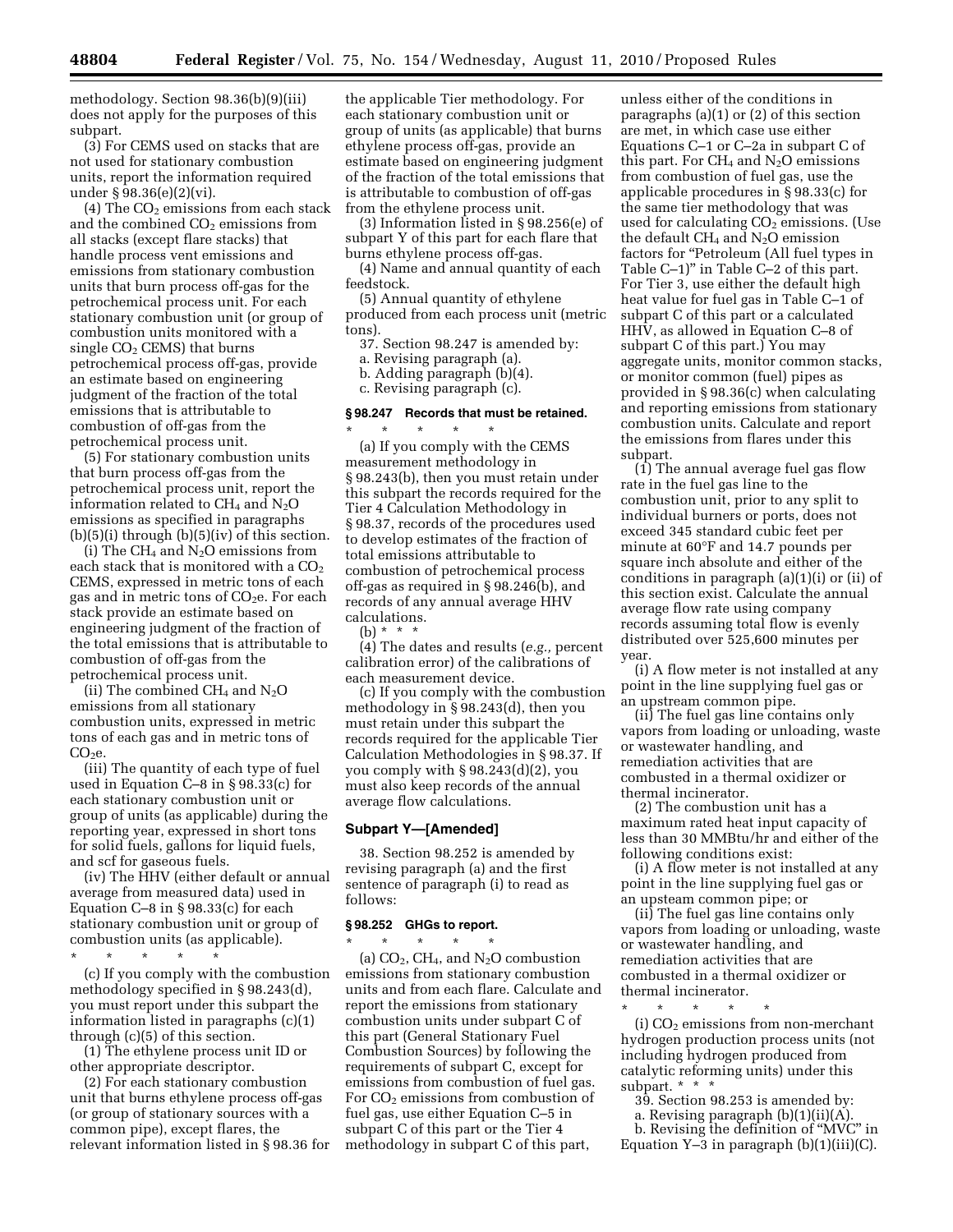c. Revising paragraph (c)(1)(ii). d. Revising the definition of ''MVC'' in Equation  $Y=6$  in paragraph  $(c)(2)(i)$ .

e. Revising paragraph (c)(2)(ii). f. Revising the definition of " $CB<sub>O</sub>$ " and "n" in Equation Y–11 in paragraph (e)(3).

g. Revising the first sentence of paragraph (f) introductory text and the last sentence of paragraph (f)(1).

h. Revising the definition of ''MVC'' in Equation  $Y-12$  in paragraph  $(f)(4)$ .

i. Revising the definition of "M<sub>dust</sub>" in Equation Y–13 in paragraph (g)(2).

j. Revising paragraphs (h) introductory text and (h)(2).

k. In paragraph (i)(1), revising the first two sentences and the definition of "MVC" in Equation Y-18.

l. In paragraph (j), revising both sentences; and revising the definitions of " $(VR)_p$ ," " $(MF_x)_p$ ," and "MVC" in Equation Y–19.

m. In paragraph (k), revising the first sentence and the definition of ''MVC'' in Equation Y–20.

n. Revising paragraph (m) introductory text.

o. Revising the definitions of " $MF<sub>CH4</sub>$ " and ''MVC'' in Equation Y–23 in

paragraph (m)(2). p. Revising paragraph (n).

## **§ 98.253 Calculating GHG emissions.**

\* \* \* \* \* (b) \* \* \*

 $(1) * * * *$ 

 $(ii) * * * *$ 

(A) If you monitor gas composition, calculate the  $CO<sub>2</sub>$  emissions from the flare using either Equation Y–1a or Equation Y–1b of this section. If daily or more frequent measurement data are available, you must use daily values when using Equation Y–1a or Equation Y–1b of this section; otherwise, use weekly values.

$$
CO_2 = 0.98 \times 0.001 \times \left( \sum_{p=1}^n \left[ \frac{44}{12} \times (Flare)_p \times \frac{(MW)_p}{MVC} \times (CC)_p \right] \right) \tag{Eq. Y-1a}
$$

Where:

- $CO<sub>2</sub>$  = Annual  $CO<sub>2</sub>$  emissions for a specific fuel type (metric tons/year).
- 0.98 = Assumed combustion efficiency of a flare.
- 0.001 = Unit conversion factor (metric tons per kilogram, mt/kg).
- n = Number of measurement periods. The minimum value for n is 52 (for weekly measurements); the maximum value for n is 366 (for daily measurements during a leap year).
- p = Measurement period index.

 $44 =$  Molecular weight of  $CO<sub>2</sub>$  (kg/kg-mole). 12 = Atomic weight of C (kg/kg-mole).

- $(Flare)_p = Volume of flare gas combined$ during measurement period (standard cubic feet per period, scf/period). If a mass flow meter is used, measure flare gas flow rate in kg/period and replace the term " $(MW)_p/MVC$ " with "1".
- $(MW)_p =$  Average molecular weight of the flare gas combusted during measurement period (kg/kg-mole). If measurements are taken more frequently than daily, use the arithmetic average of measurement

values within the day to calculate a daily average.

- MVC = Molar volume conversion factor (849.5 scf/kg-mole at 68  $\mathrm{P}$  and 14.7 pounds per square inch absolute (psia) or 836.6 scf/kg-mole at 60 $\degree$ F and 14.7 psia).
- $(CC)<sub>p</sub> = Average carbon content of the flare$ gas combusted during measurement period (kg C per kg flare gas). If measurements are taken more frequently than daily, use the arithmetic average of measurement values within the day to calculate a daily average.

$$
CO_2 = \sum_{p=1}^{n} \left[ \left( \text{Flare} \right)_p \times \frac{44}{MVC} \times 0.001 \times \left( \frac{\left( \%CO_2 \right)_p}{100\%} + \sum_{x=1}^{y} \left\{ 0.98 \times \frac{\left( \%C_x \right)_p}{100\%} \times CMN_x \right\} \right) \right] \tag{Eq. Y-1b}
$$

Where:

- $CO<sub>2</sub>$  = Annual  $CO<sub>2</sub>$  emissions for a specific fuel type (metric tons/year).
- n = Number of measurement periods. The minimum value for n is 52 (for weekly measurements); the maximum value for n is 366 (for daily measurements during a leap year).
- p = Measurement period index.
- $(Flare)_p = Volume of flare gas combined$ during measurement period (standard cubic feet per period, scf/period). If a mass flow meter is used, you must determine the average molecular weight of the flare gas during the measurement period and convert the mass flow to a volumetric flow.
- $44 =$  Molecular weight of  $CO<sub>2</sub>$  (kg/kg-mole).
- MVC = Molar volume conversion factor (849.5 scf/kg-mole at  $68^{\circ}$ F and 14.7 psia or 836.6 scf/kg-mole at  $60^{\circ}$ F and  $14.7$ psia).
- $0.001$  = Unit conversion factor (metric tons per kilogram, mt/kg).
- $(\%CO_2)_p = \overline{M}$ ole percent CO<sub>2</sub> concentration in the flare gas stream during the measurement period (mole percent = percent by volume).
- y = Number of carbon-containing compounds other than  $CO<sub>2</sub>$  in the flare gas stream.
- x = Index for carbon-containing compounds other than  $CO<sub>2</sub>$ .
- 0.98 = Assumed combustion efficiency of a flare (mole  $CO<sub>2</sub>$  per mole carbon).
- $({\%C_x})_p =$  Mole percent concentration of compound "x" in the flare gas stream during the measurement period (mole percent = percent by volume)
- $CMN<sub>x</sub> = Carbon mole number of compound$ "x" in the flare gas stream (mole carbon atoms per mole compound). E.g., CMN for ethane  $(C_2H_6)$  is 2; CMN for propane  $(C_3H_8)$  is 3.

\* \* \* \* \* \* \* \*

$$
(iii)
$$

(C)

\* \* \* \* \*

MVC = Molar volume conversion factor (849.5 scf/kg-mole at 68  $\mathrm{^{\circ}F}$  and 14.7 psia or 836.6 scf/kg-mole at 60  $\mathrm{P}$ F and 14.7 psia).

\* \* \* \* \*

$$
(c) * * * *
$$

(1) \* \* \*

(ii) For catalytic cracking units whose process emissions are discharged through a combined stack with other CO2 emissions (*e.g.,* co-mingled with emissions from a CO boiler) you must also calculate the other  $CO<sub>2</sub>$  emissions using the applicable methods for the applicable subpart (*e.g.,* subpart C of this part in the case of a CO boiler). Calculate the process emissions from the catalytic cracking unit or fluid coking unit as the difference in the  $CO<sub>2</sub>$ CEMS emissions and the calculated emissions associated with the additional units discharging through the combined stack.

 $(2) *$ (i)

- \* \* \* \* \* MVC = Molar volume conversion factor (849.5 scf/kg-mole at 68  $\mathrm{^{\circ}F}$  and 14.7 psia or 836.6 scf/kg-mole at 60  $\mathrm{P}$ F and 14.7 psia).
- \* \* \* \* \*

(ii) Either continuously monitor the volumetric flow rate of exhaust gas from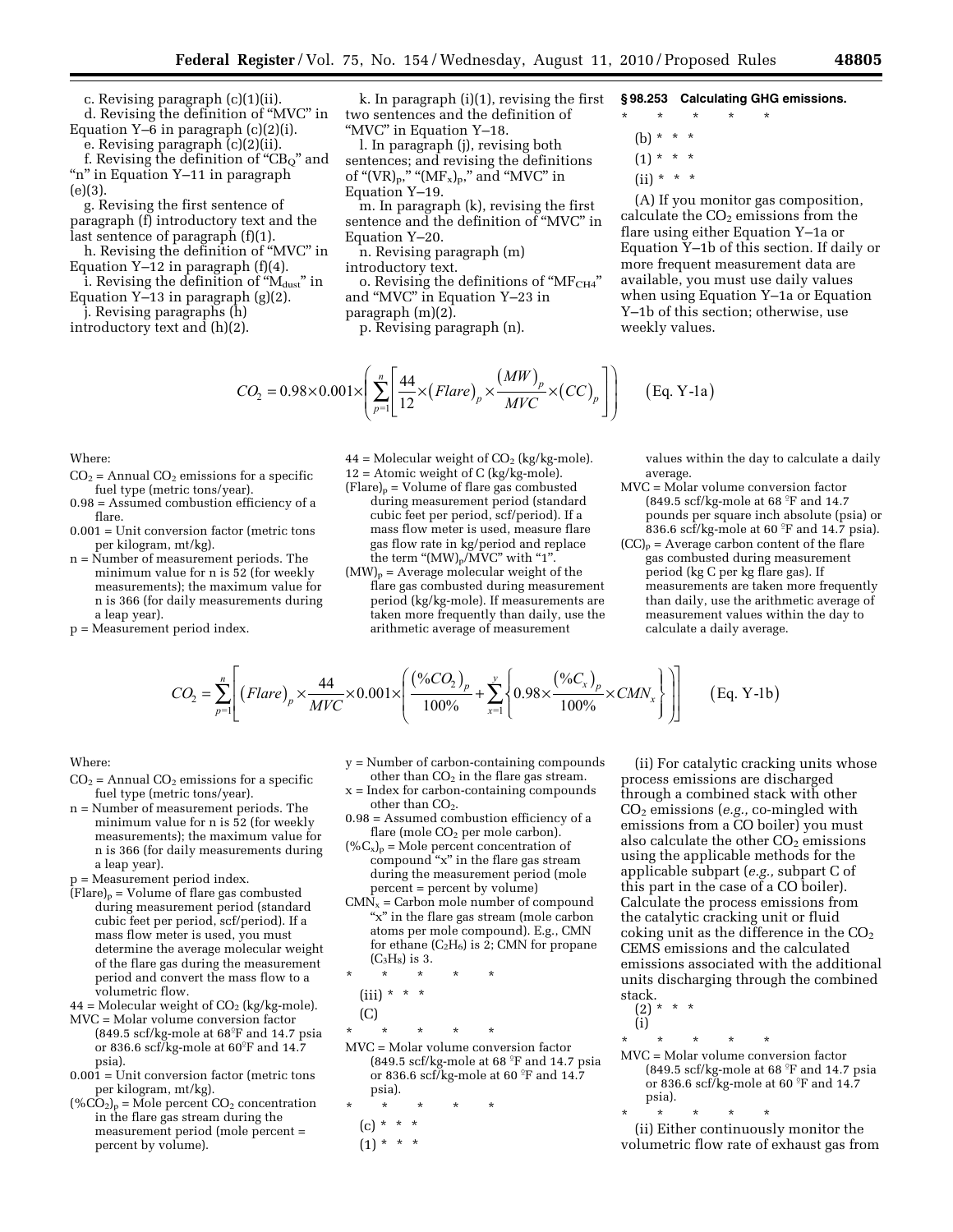Where:

fuels (dscfh).

(dscfh).

the fluid catalytic cracking unit regenerator or fluid coking unit burner prior to the combustion of other fossil

 $Q<sub>r</sub>$  = Volumetric flow rate of exhaust gas from the fluid catalytic cracking unit regenerator or fluid coking unit burner prior to the combustion of other fossil

 $Q_a$  = Volumetric flow rate of air to the fluid catalytic cracking unit regenerator or fluid coking unit burner, as determined from control room instrumentation

 $Q_{oxy}$  = Volumetric flow rate of oxygen enriched air to the fluid catalytic cracking unit regenerator or fluid coking fuels or calculate the volumetric flow rate of this exhaust gas stream using

$$
Q_r = \frac{(79 * Q_a + (100 - \%O_{oxy}) * Q_{oxy})}{100 - \%CO_2 - \%CO - \%O_2}
$$
 (Eq. Y-7a)

unit burner as determined from control room instrumentation (dscfh).

- $\%O<sub>2</sub>$  = Hourly average percent oxygen concentration in exhaust gas stream from the fluid catalytic cracking unit regenerator or fluid coking unit burner (percent by volume—dry basis).
- $\%$ O<sub>oxy</sub> = O<sub>2</sub> concentration in oxygen enriched gas stream inlet to the fluid catalytic cracking unit regenerator or fluid coking unit burner based on oxygen purity specifications of the oxygen supply used for enrichment (percent by volume—dry basis).

$$
Q_r = \frac{(78.1 * Q_a + (%N_{2,0xy}) * Q_{0xy})}{%N_{2,0x} + (eq. Y-7b)}
$$
 (Eq. Y-7b)

$$
\frac{+(^0\%N_{2,0xy})^*\mathcal{Q}_{0xy}}{\sqrt{N_{2,exhaust}}} \qquad \text{(Eq. Y-7)}
$$

$$
%CO_2
$$
 = Hourly average percent CO<sub>2</sub> concentration in the exhaust gas stream from the fluid catalytic cracking unit regenerator or fluid coking unit burner

either Equation Y–7a or Equation Y–7b

of this section.

(percent by volume—dry basis). %CO = Hourly average percent CO concentration in the exhaust gas stream from the fluid catalytic cracking unit regenerator or fluid coking unit burner (percent by volume—dry basis). When no auxiliary fuel is burned and a continuous CO monitor is not required under 40 CFR part 63 subpart UUU, assume %CO to be zero.

Where:

- $Q_r$  = Volumetric flow rate of exhaust gas from the fluid catalytic cracking unit regenerator or fluid coking unit burner prior to the combustion of other fossil fuels (dscfh).
- $Q_a$  = Volumetric flow rate of air to the fluid catalytic cracking unit regenerator or fluid coking unit burner, as determined from control room instrumentation (dscfh).
- $Q_{oxy}$  = Volumetric flow rate of oxygen enriched air to the fluid catalytic cracking unit regenerator or fluid coking unit burner as determined from control room instrumentation (dscfh).
- $\%N_{2,oxy} = N_2$  concentration in oxygen enriched gas stream inlet to the fluid catalytic cracking unit regenerator or fluid coking unit burner based on measured value or maximum N2 impurity specifications of the oxygen supply used for enrichment (percent by volume—dry basis).
- $\%$ N<sub>2,exhaust</sub> = Hourly average percent N<sub>2</sub> concentration in the exhaust gas stream from the fluid catalytic cracking unit regenerator or fluid coking unit burner (percent by volume—dry basis).
- \* \* \* \* \*
- (e) \* \* \*

 $(3) * * * *$ 

 $CB<sub>O</sub>$  = Coke burn-off quantity per regeneration cycle or measurement period from engineering estimates (kg coke/cycle or kg coke/measurement period).

n = Number of regeneration cycles or measurement periods in the calendar year.

\* \* \* \* \*

*Q*

(f) For on-site sulfur recovery plants and for sour gas sent off site for sulfur recovery, calculate and report  $CO<sub>2</sub>$ process emissions from sulfur recovery plants according to the requirements in paragraphs  $(f)(1)$  through  $(f)(5)$  of this section, or, for non-Claus sulfur recovery plants, according to the requirements in paragraph (j) of this section regardless of the concentration of  $CO<sub>2</sub>$  in the vented gas stream. \* \* \*

 $(1)$  \* \* \* Other sulfur recovery plants must either install a CEMS that complies with the Tier 4 Calculation Methodology in subpart C, or follow the requirements of paragraphs (f)(2) through (f)(5) of this section, or (for non-Claus sulfur recovery plants only) follow the requirements in paragraph (j) of this section to determine  $CO<sub>2</sub>$ emissions for the sulfur recovery plant.

\* \* \* \* \* (4) \* \* \*

- MVC = Molar volume conversion factor (849.5 scf/kg-mole at 68 °F and 14.7 psia or 836.6 scf/kg-mole at 60 °F and 14.7 psia).
- \* \* \* \* \* (g) \* \* \*  $(\bar{2})$  \* \*

 $M<sub>dust</sub>$  = Annual mass of petroleum coke dust removed from the process through the dust collection system of the coke calcining unit from facility records (metric ton petroleum coke dust/year). For coke calcining units that recycle the collected dust, the mass of coke dust removed from the process is the mass of coke dust collected less the mass of coke dust recycled to the process.

\* \* \* \* \*

(h) For asphalt blowing operations, calculate  $CO<sub>2</sub>$  and  $CH<sub>4</sub>$  emissions according to the requirements in paragraph (j) of this section regardless of the  $CO<sub>2</sub>$  and  $CH<sub>4</sub>$  concentrations or according to the applicable provisions in paragraphs  $(h)(1)$  and  $(h)(2)$  of this section.

\* \* \* \* \*

(2) For asphalt blowing operations controlled by thermal oxidizer or flare, calculate  $CO<sub>2</sub>$  using either Equation Y-16a or Equation Y–16b of this section and calculate CH4 emissions using Equation Y–17 of this section, provided these emissions are not already included in the flare emissions calculated in paragraph (b) of this section or in the stationary combustion unit emissions required under subpart C of this part (General Stationary Fuel Combustion Sources).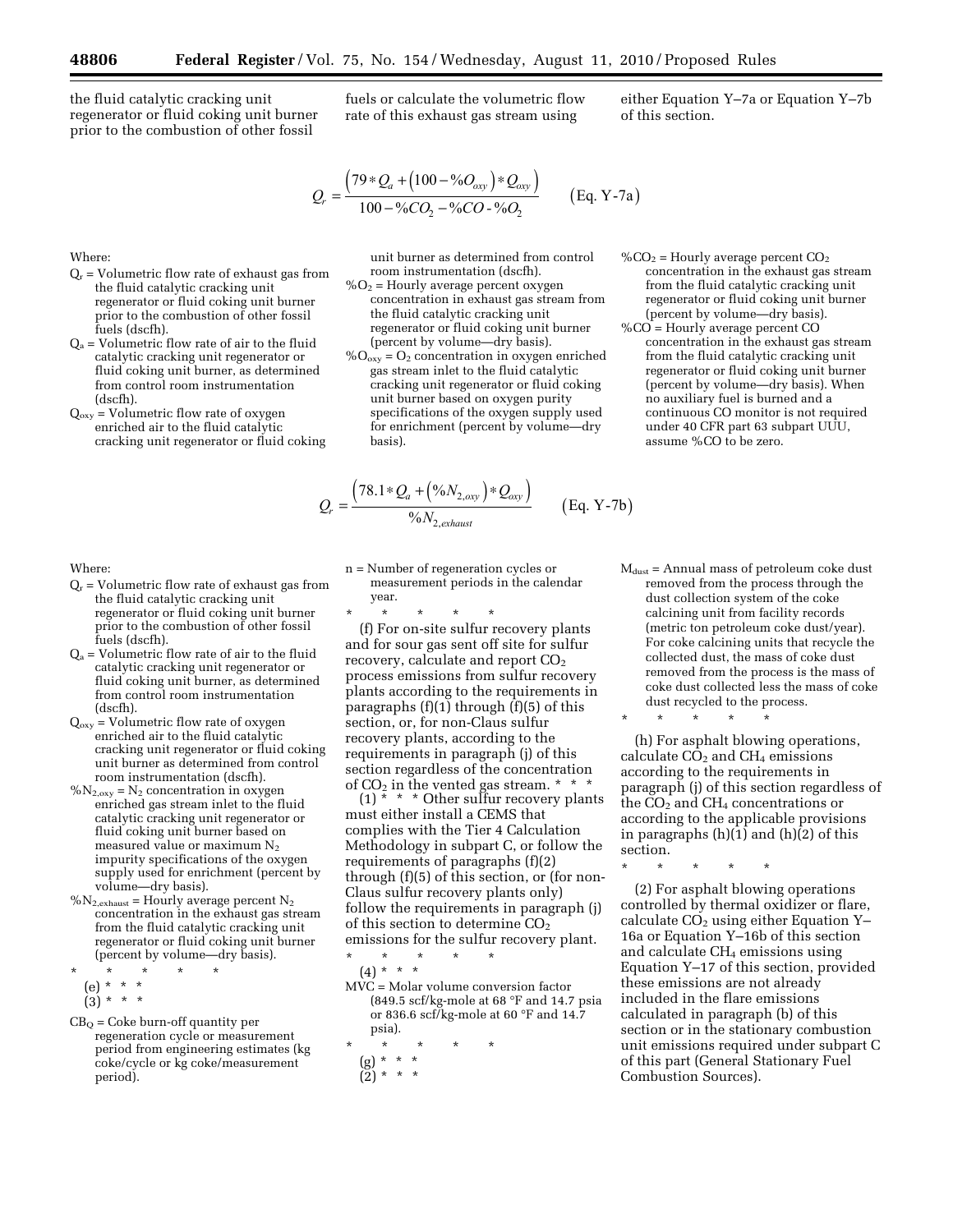$$
CO_2 = 0.98 \times \left(Q_{AB} \times CEF_{AB} \times \frac{44}{12}\right) \qquad \text{(Eq. Y-16a)}
$$

Where:

- $CO<sub>2</sub>$  = Annual  $CO<sub>2</sub>$  emissions from controlled asphalt blowing (metric tons  $CO<sub>2</sub>/year$ ).
- 0.98 = Assumed combustion efficiency of thermal oxidizer or flare.

QAB = Quantity of asphalt blown (MMbbl/ year).

 $\text{CEF}_{\text{AB}}$  = Carbon emission factor from asphalt blowing from facility-specific test data

(metric tons C/MMbbl asphalt blown);  $default = 2,750.$ 

 $44 =$  Molecular weight of  $CO<sub>2</sub>$  (kg/kg-mole).  $12 =$  Atomic weight of C (kg/kg-mole).

$$
CO_2 = Q_{AB} \times \left( EF_{AB,CO_2} + 0.98 \times \left[ \left( CEF_{AB} \times \frac{44}{12} \right) - EF_{AB,CO_2} \right] \right) \quad \text{(Eq. Y-16b)}
$$

Where:

- $CO<sub>2</sub>$  = Annual  $CO<sub>2</sub>$  emissions from controlled asphalt blowing (metric tons  $CO<sub>2</sub>/year$ ).
- $Q_{AB} =$  Quantity of asphalt blown (MMbbl/ year).

 $EF_{AB,CO2}$  = Emission factor for  $CO<sub>2</sub>$  from uncontrolled asphalt blowing from facility-specific test data (metric tons  $CO<sub>2</sub>/MMbbl$  asphalt blown); default =

1,100.

0.98 = Assumed combustion efficiency of thermal oxidizer or flare.

$$
CH_4 = 0.02 \times (Q_{AB} \times EF_{AB,CH_4})
$$
 (Eq. Y-17)

Where:

- $CH<sub>4</sub> = Annual methane emissions from$ controlled asphalt blowing (metric tons CH<sub>4</sub>/year).
- 0.02 = Fraction of methane uncombusted in thermal oxidizer or flare based on assumed 98% combustion efficiency.
- $Q_{AB}$  = Quantity of asphalt blown (million barrels per year, MMbbl/year).
- $EF_{AB,CH4} =$  Emission factor for  $CH_4$  from uncontrolled asphalt blowing from facility-specific test data (metric tons CH4/MMbbl asphalt blown); default = 580.

 $(i) * * * *$ 

(1) Use the process vent method in paragraph (j) of this section to calculate the CH4 emissions from the depressurization of the coke drum or vessel regardless of the CH4 concentration and also calculate the CH4 emissions from the subsequent opening of the vessel for coke cutting operations using Equation Y–18 of this section. If you have coke drums or vessels of different dimensions, use the process vent method in paragraph (j) of this section and Equation Y–18 for each set of coke drums or vessels of the same size and sum the resultant emissions across each set of coke drums or vessels to calculate the CH<sub>4</sub> emissions for all delayed coking units.

- \* \* \* \* \*
- MVC = Molar volume conversion factor (849.5 scf/kg-mole at 68 °F and 14.7 psia or 836.6 scf/kg-mole at 60 °F and 14.7 psia).
- \* \* \* \* \*

(j) For each process vent not covered in paragraphs (a) through (i) of this

section that can be reasonably expected to contain greater than 2 percent by volume  $CO<sub>2</sub>$  or greater than 0.5 percent by volume of  $CH<sub>4</sub>$  or greater than 0.01 percent by volume (100 parts per million) of  $N_2O$ , calculate GHG emissions using the Equation Y–19 of this section. You must use Equation Y– 19 of this section to calculate  $CH<sub>4</sub>$ emissions for catalytic reforming unit depressurization and purge vents when methane is used as the purge gas or if you elected this method as an alternative to the methods in paragraphs (f), (h), or (k) of this section.

- \* \* \* \* \*  $(VR)_{p}$  = Average volumetric flow rate of process gas during the event (scf per hour) from measurement data, process knowledge, or engineering estimates.
- $(MF_x)_p = \text{Mole fraction of } GH\breve{G} \times \text{in process}$ vent during the event (kg-mol of GHG ×/ kg-mol vent gas) from measurement data, process knowledge, or engineering estimates.
- \* \* \* \* \* MVC = Molar volume conversion factor (849.5 scf/kg-mole at 68 °F and 14.7 psia or 836.6 scf/kg-mole at 60 °F and 14.7 psia).

\* \* \* \* \* (k) For uncontrolled blowdown systems, you must calculate CH4 emissions either using the methods for process vents in paragraph (j) of this section regardless of the CH4 concentration or using Equation Y20 of this section. \* \* \*

\* \* \* \* \* MVC = Molar volume conversion factor (849.5 scf/kg-mole at 68 °F and 14.7 psia  $CEF_{AB} =$  Carbon emission factor from asphalt blowing from facility-specific test data

- (metric tons C/MMbbl asphalt blown);  $default = 2,750.$
- $44 =$  Molecular weight of  $CO<sub>2</sub>$  (kg/kg-mole).
- 12 = Atomic weight of C (kg/kg-mole).

or 836.6 scf/kg-mole at 60 °F and 14.7 psia).

\* \* \* \* \* (m) For storage tanks, except as provided in paragraph (m)(4) of this section, calculate  $CH_4$  emissions using the applicable methods in paragraphs  $(m)(1)$  through  $(m)(3)$  of this section.  $(2) * * * *$ 

- $MF<sub>CH4</sub> = Average mole fraction of CH<sub>4</sub> in$ vent gas from the unstabilized crude oil storage tanks from facility measurements (kg-mole CH4/kg-mole gas); use 0.27 as a default if measurement data are not available.
- \* \* \* \* \* MVC = Molar volume conversion factor (849.5 scf/kg-mole at 68 °F and 14.7 psia or 836.6 scf/kg-mole at 60 °F and 14.7 psia).
- \* \* \* \* \* (n) For crude oil, intermediate, or product loading operations for which the vapor-phase concentration of methane is 0.5 volume percent or more, calculate CH4 emissions from loading operations using vapor-phase methane composition data (from measurement data or process knowledge) and the emission estimation procedures provided in Section 5.2 of the AP–42: ''Compilation of Air Pollutant Emission Factors, Volume 1: Stationary Point and Area Sources.'' For loading operations in which the vapor-phase concentration of methane is less than 0.5 volume percent, you may assume zero methane emissions.
	- 40. Section 98.254 is amended by: a. Revising paragraph (a).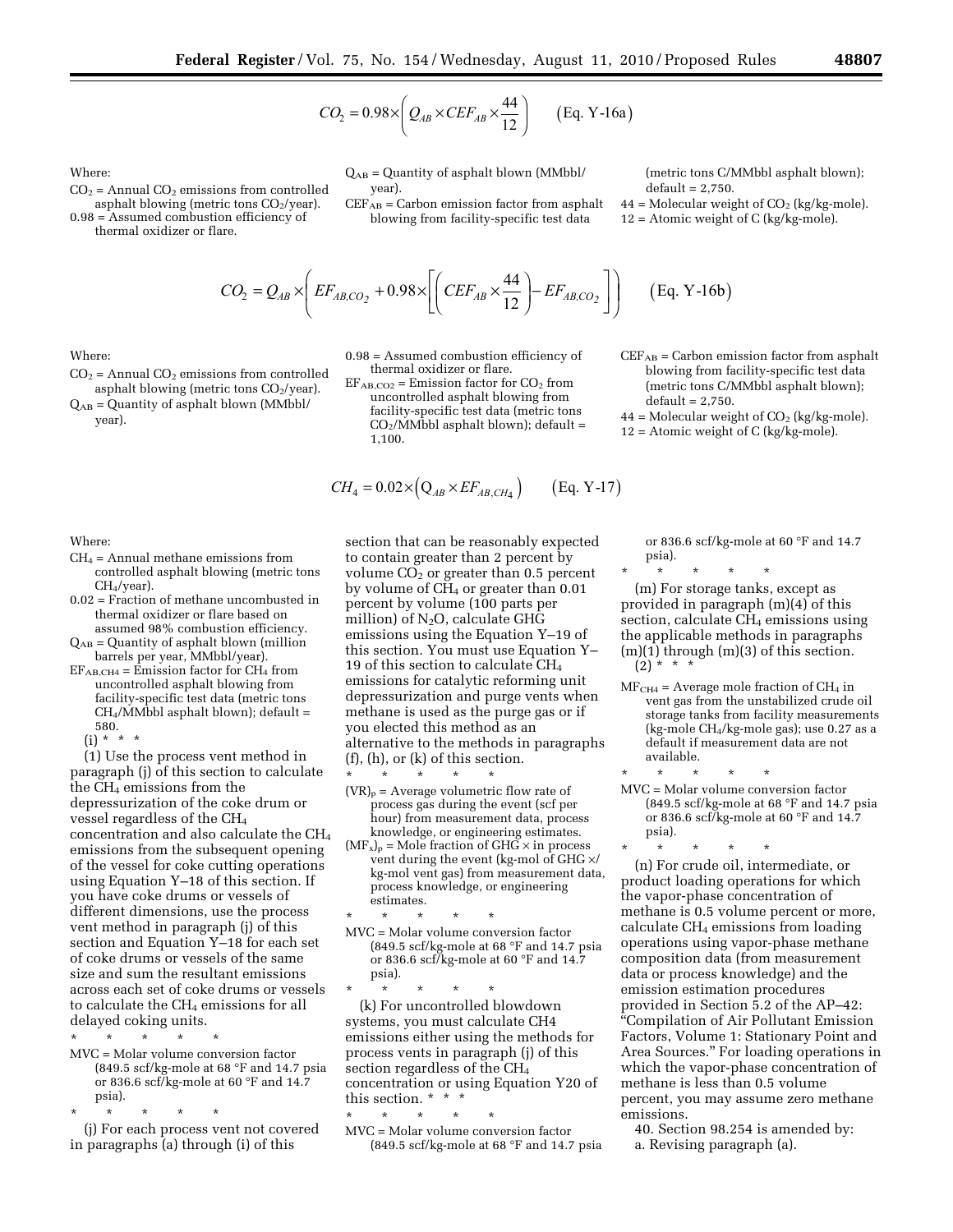b. Revising paragraph (b).

c. Revising paragraph (c).

d. Revising paragraphs (d)

introductory text and (d)(6).

e. Adding a new paragraph (d)(6).

f. Revising paragraph (e) introductory text.

g. Revising paragraph (f) introductory text and (f)(1).

h. Removing and reserving paragraph  $(f)(2)$ .

i. Removing paragraph (f)(4).

j. Revising paragraph (g).

k. Revising the second sentence of paragraph (h).

l. Removing paragraph (l).

## **§ 98.254 Monitoring and QA/QC requirements.**

(a) Fuel flow meters, gas composition monitors, and heating value monitors that are associated with sources that use a CEMS to measure  $CO<sub>2</sub>$  emissions according to subpart C of this part or that are associated with stationary combustion sources must meet the applicable monitoring and QA/QC requirements in § 98.34.

(b) All gas flow meters, gas composition monitors, and heating value monitors that are used to provide data for the GHG emissions calculations in this subpart for sources other than those subject to the requirements in paragraph (a) of this section shall be calibrated according to the procedures in the applicable methods specified in paragraphs (c) through (g) of this section or the procedures specified by the manufacturer. In the case of gas flow meters, all gas flow meters must meet the calibration accuracy requirements in § 98.3(i). You must recalibrate each gas flow meter according to one of the following frequencies. You may recalibrate either biennially (every two years), at the minimum frequency specified by the manufacturer, or at the interval specified by the industry consensus standard practice used. You must recalibrate each gas composition monitor and heating value monitor according to one of the following frequencies. You may recalibrate either annually, at the minimum frequency specified by the manufacturer, or at the interval specified by the industry consensus standard practice used.

(c) For flare or sour gas flow meters, operate, calibrate, and maintain the flow meter according to one of the following. You may use a method published by a consensus-based standards organization or the procedures specified by the flow meter manufacturer. Consensus-based standards include, but are not limited to, the following: ASTM International, the American Society of Mechanical Engineers (ASME), and the American Gas Association (AGA).

(d) Except as provided in paragraph (g) of this section, determine gas composition and, if required, average molecular weight of the gas using any of the following methods. Alternatively, the results of chromatographic analysis of the fuel may be used, provided that the gas chromatograph is operated, maintained, and calibrated according to the manufacturer's instructions; and the methods used for operation, maintenance, and calibration of the gas chromatograph are documented in the written Monitoring Plan for the unit under § 98.3(g)(5).

\* \* \* \* \* (6) ASTM D2503–92 (Reapproved 2007) Standard Test Method for Relative Molecular Mass (Molecular Weight) of Hydrocarbons by Thermoelectric Measurement of Vapor Pressure (incorporated by reference, *see* § 98.7).

(e) Determine flare gas higher heating value using any of the following methods. Alternatively, the results of chromatographic analysis of the fuel may be used, provided that the gas chromatograph is operated, maintained, and calibrated according to the manufacturer's instructions; and the methods used for operation, maintenance, and calibration of the gas chromatograph are documented in the written Monitoring Plan for the unit under § 98.3(g)(5).

\* \* \* \* \*

(f) For gas flow meters used to comply with the requirements in § 98.253(c)(2)(ii) or § 98.253(j), install, operate, calibrate, and maintain each gas flow meter according to the requirements in 40 CFR 63.1572(c) and the following requirements.

(1) Locate the flow monitor at a site that provides representative flow rates. Avoid locations where there is swirling flow or abnormal velocity distributions due to upstream and downstream disturbances.

\* \* \* \* \*

(g) For exhaust gas  $CO<sub>2</sub>/CO/O<sub>2</sub>$ composition monitors used to comply with the requirements in § 98.253(c)(2), install, operate, calibrate, and maintain exhaust gas composition monitors according to the the requirements in 40 CFR 60.105a(b)(2) or 40 CFR 63.1572(c) or according to the manufacturer's specifications and requirements.

(h) \* \* \* Calibrate the measurement device according to the procedures specified by NIST handbook 44 or the procedures specified by the manufacturer. \* \* \*

\* \* \* \* \*

41. Section 98.256 is amended by: a. Revising paragraph (e)(6).

b. Redesignating paragraphs (e)(7) through  $(e)(9)$  as  $(e)(8)$  through  $(e)(10)$ , respectively.

c. Adding a new paragraph (e)(7). d. Revising newly designated

paragraphs (e)(8) and (e)(9). e. Revising paragraphs (f)(6) through

 $(f)(8)$ .

f. Redesignating paragraphs (f)(9) through  $(f)(12)$  as  $(f)(10)$  through  $(f)(13)$ , respectively.

g. Adding a new paragraph (f)(9). h. Revising newly designated

paragraphs  $(f)(11)$  through  $(f)(13)$ .

i. Revising paragraphs (g)(5), (h)(2), (h)(4), and (h)(6).

j. Adding paragraph (h)(7).

k. Revising paragraphs (i)(5), (i)(6),  $(i)(8)$ , and  $(j)(2)$ .

l. Redesignating paragraph (j)(8) as  $(i)(9)$ .

m. Adding a new paragraph (j)(8). n. Revising paragraphs (k)(1), (k)(3),

(l) introductory text, (l)(5), and (m). o. Revising paragraph (o).

#### **§ 98.256 Data reporting requirements.**

\* \* \* \* \* (e) \* \* \*

(6) If you use Equation Y–1a of this subpart, an indication of whether daily or weekly measurement periods are used, the annual volume of flare gas combusted (in scf/year) and the annual average molecular weight (in kg/kgmole), the molar volume conversion factor (in scf/kg-mole), and annual average carbon content of the flare gas (in kg carbon per kg flare gas).

(7) If you use Equation  $\bar{Y}$ –1b of this subpart, an indication of whether daily or weekly measurement periods are used, the annual volume of flare gas combusted (in scf/year), the molar volume conversion factor (in scf/kgmole), the annual average  $CO<sub>2</sub>$ concentration (volume or mole percent), the number of carbon containing compounds other than  $CO<sub>2</sub>$  in the flare gas stream, and for each of the carbon containing compounds other than  $CO<sub>2</sub>$ in the flare gas stream:

(i) The annual average concentration of the compound (volume or mole percent).

(ii) The carbon mole number of the compound (moles carbon per mole compound).

 $(8)$  If you use Equation Y–2 of this subpart, an indication of whether daily or weekly measurement periods are used, the annual volume of flare gas combusted (in million (MM) scf/year) and the annual average higher heating value of the flare gas (in MMBtu per MMscf).

(9) If you use Equation Y–3 of this subpart, the annual volume of flare gas combusted (in MMscf/year) during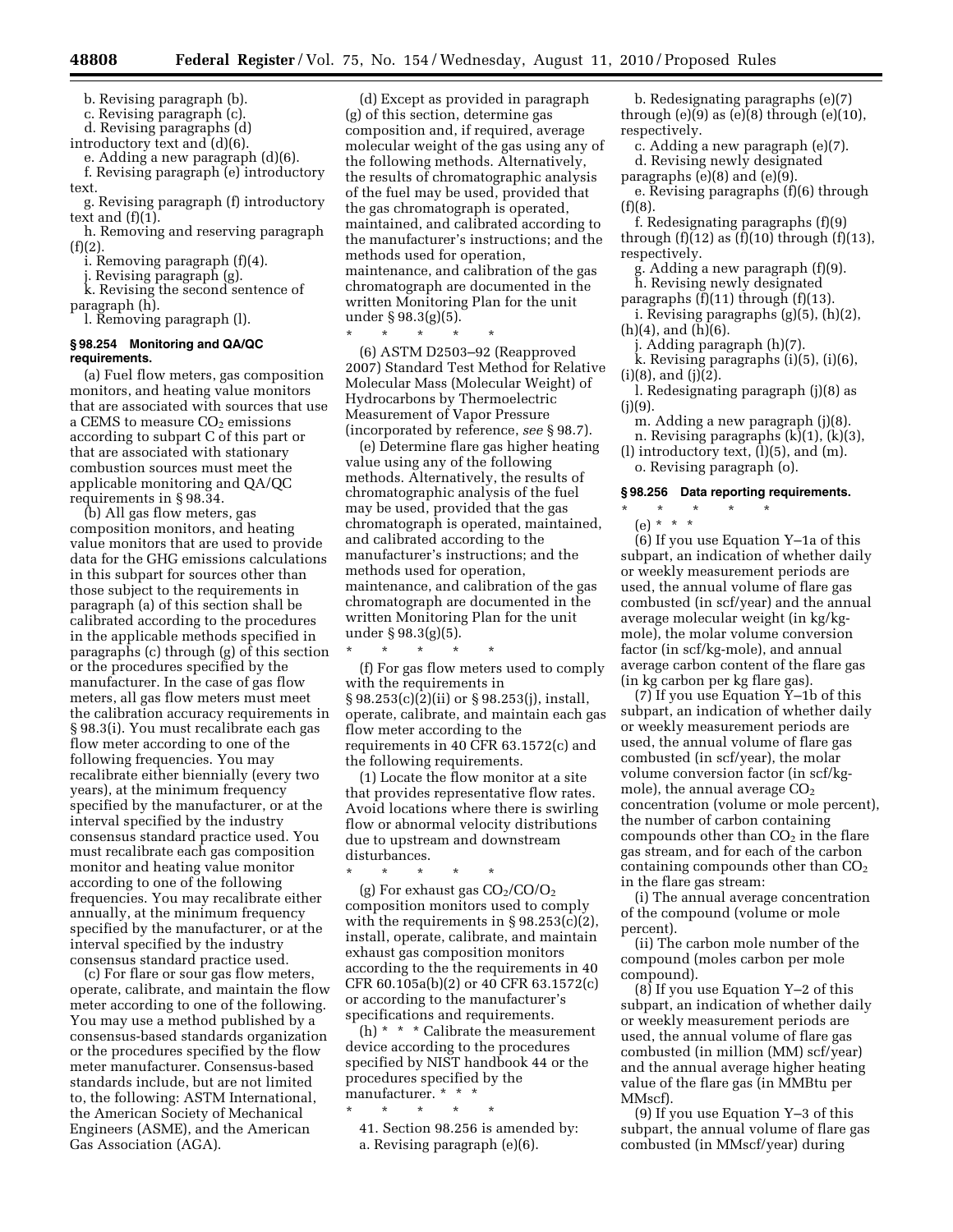normal operations, the annual average higher heating value of the flare gas (in MMBtu/MMscf), the number of SSM events exceeding 500,000 scf/day, the volume of gas flared (in scf/event), the average molecular weight (in kg/kgmole), the molar volume conversion factor (in scf/kg-mole), and carbon content of the flare gas (in kg carbon per kg flare) for each SSM event over 500,000 scf/day.

- \* \* \* \* \*
	- (f) \* \* \*

(6) If you use a CEMS, the relevant information required under § 98.36 for the Tier 4 Calculation Methodology, the  $CO<sub>2</sub>$  annual emissions as measured by the CEMS (unadjusted to remove  $CO<sub>2</sub>$ combustion emissions associated with additional units, if present) and the process  $CO<sub>2</sub>$  emissions as calculated according to § 98.253(c)(1)(ii). Report the CO<sub>2</sub> annual emissions associated with sources other than those from the coke burn-off in the applicable subpart (*e.g.,* subpart C of this part in the case of a CO boiler).

(7) If you use Equation Y–6 of this subpart, the annual average exhaust gas flow rate,  $\%CO_2$ ,  $\%CO$ , and the molar volume conversion factor (in scf/kgmole).

(8) If you use Equation Y–7a of this subpart, the annual average flow rate of inlet air and oxygen-enriched air,  $\%O_2$ ,  $\%O_{\text{oxy}},$  %CO<sub>2</sub>, and %CO.

(9) If you use Equation Y–7b of this subpart, the annual average flow rate of inlet air and oxygen-enriched air,  $\%N_{2,oxy}$ , and  $\%N_{2,exhaust}$ . \* \* \* \* \*

(11) Indicate whether you use a measured value, a unit-specific emission factor, or a default emission factor for CH<sub>4</sub> emissions. If you use a unit-specific emission factor for CH4, report the unit-specific emission factor for CH4, the units of measure for the unit-specific factor, the activity data for calculating emissions (*e.g.,* if the emission factor is based on coke burnoff rate, the annual quantity of coke burned), and the basis for the factor.

(12) Indicate whether you use a measured value, a unit-specific emission factor, or a default emission factor for  $N_2O$  emissions. If you use a unit-specific emission factor for  $N_2O$ , report the unit-specific emission factor for  $N_2O$ , the units of measure for the unit-specific factor, the activity data for calculating emissions (*e.g.,* if the emission factor is based on coke burnoff rate, the annual quantity of coke burned), and the basis for the factor.

(13) If you use Equation Y–11 of this subpart, the number of regeneration cycles or measurement periods during

the reporting year, the average coke burn-off quantity per cycle or measurement period, and the average carbon content of the coke.

 $(g) * * * *$ (5) If the GHG emissions for the low heat value gas are calculated at the flexicoking unit, also report the calculated annual  $CO<sub>2</sub>$ , CH<sub>4</sub>, and N<sub>2</sub>O emissions for each unit, expressed in metric tons of each pollutant emitted, and the applicable equation input parameters specified in paragraphs (f)(7) through (f)(13) of this section.  $(h) * *$ 

(2) Maximum rated throughput of each independent sulfur recovery plant, in metric tons sulfur produced/stream day, a description of the type of sulfur recovery plant, and an indication of the method used to calculate  $CO<sub>2</sub>$  annual emissions for the sulfur recovery plant (*e.g.,* CO2 CEMS, Equation Y–12, or process vent method in § 98.253(j)). \* \* \* \* \*

(4) If you use Equation Y–12 of this subpart, the annual volumetric flow to the sulfur recovery plant (in scf/year), the molar volume conversion factor (in scf/kg-mole), and the annual average mole fraction of carbon in the sour gas (in kg-mole C/kg-mole gas).

\* \* \* \* \* (6) If you use a CEMS, the relevant information required under § 98.36 for the Tier 4 Calculation Methodology, the  $CO<sub>2</sub>$  annual emissions as measured by the CEMS and the annual process  $CO<sub>2</sub>$ emissions calculated according to  $§ 98.253(f)(1).$  \* \* \*

(7) If you use the process vent method in § 98.253(j) for a non-Claus sulfur recovery plant, the relevant information required under paragraph (l)(5) of this section.

(i) \* \* \*

(5) If you use Equation Y–13 of this subpart, annual mass and carbon content of green coke fed to the unit, the annual mass and carbon content of marketable coke produced, the annual mass of coke dust removed from the process through dust collection systems, and an indication of whether coke dust is recycled to the unit (e.g., all dust is recycled, a portion of the dust is recycled, or none of the dust is recycled).

(6) If you use a CEMS, the relevant information required under § 98.36 for the Tier 4 Calculation Methodology, the  $CO<sub>2</sub>$  annual emissions as measured by the CEMS and the annual process  $CO<sub>2</sub>$ emissions calculated according to  $§ 98.253(g)(1).$ 

\* \* \* \* \*

(8) Indicate whether you use a measured value, a unit-specific

emission factor, or a default emission factor for  $N<sub>2</sub>O$  emissions. If you use a unit-specific emission factor for  $N_2O$ , report the unit-specific emission factor for  $N_2O$ , the units of measure for the unit-specific factor, the activity data for calculating emissions (*e.g.,* if the emission factor is based on coke burnoff rate, the annual quantity of coke burned), and the basis for the factor.  $(j) * * * * *$ 

(2) The quantity of asphalt blown (in Million bbl) at the unit in the reporting year.

\* \* \* \* \* (8) If you use Equation Y–16b of this subpart, the  $CO<sub>2</sub>$  emission factor used and the basis for its value and the carbon emission factor used and the basis for its value.

\* \* \* \* \* (k) \* \* \*

(1) The cumulative annual  $CH<sub>4</sub>$ emissions (in metric tons of  $CH<sub>4</sub>$ ) for all delayed coking units at the facility.

\* \* \* \* \* (3) The total number of delayed coking units at the facility, the total number of delayed coking drums at the facility, and for each coke drum or vessel: The dimensions, the typical gauge pressure of the coking drum when first vented to the atmosphere, typical void fraction, the typical drum outage (*i.e.,* the unfilled distance from the top of the drum, in feet), the molar volume conversion factor (in scf/kg-mole), and annual number of coke-cutting cycles. \* \* \* \* \*

(l) For each process vent subject to § 98.253(j), the owner or operator shall report:

\* \* \* \* \* (5) The annual volumetric flow discharged to the atmosphere (in scf), and an indication of the measurement or estimation method, annual average mole fraction of each GHG above the concentration threshold or otherwise required to be reported and an indication of the measurement or estimation method, the molar volume conversion factor (in scf/kg-mole), and for intermittent vents, the number of venting events and the cumulative venting time.

(m) For uncontrolled blowdown systems, the owner or operator shall report:

(1) An indication of whether the uncontrolled blowdown emission are reported under § 98.253(k) or § 98.253(j) or a statement that the facility does not have any uncontrolled blowdown systems.

(2) The cumulative annual  $CH<sub>4</sub>$ emissions (in metric tons of  $CH<sub>4</sub>$ ) for uncontrolled blowdown systems.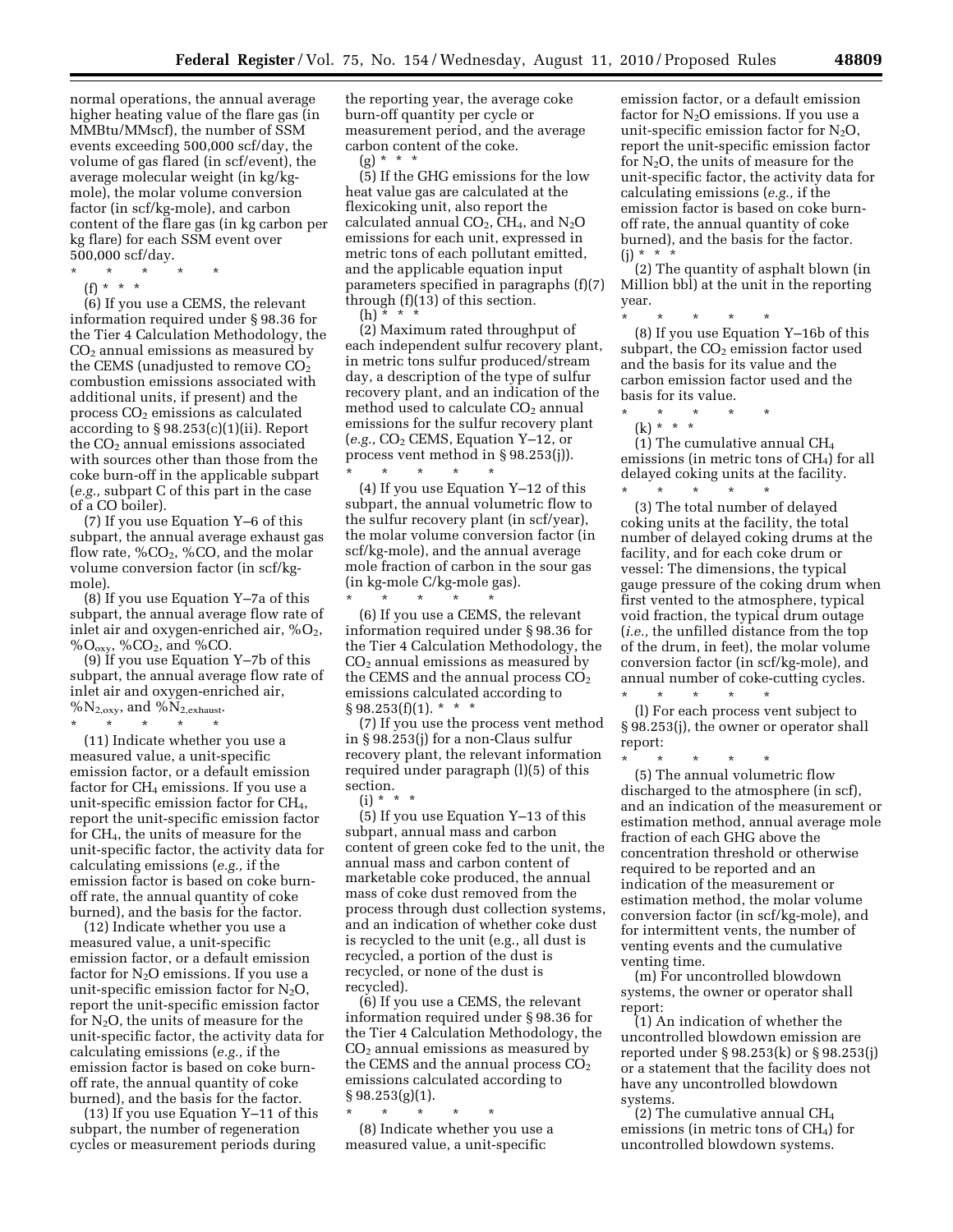(3) For uncontrolled blowdown systems reporting under § 98.253(k), the total quantity (in Million bbl) of crude oil plus the quantity of intermediate products received from off-site that are processed at the facility in the reporting year, the methane emission factor used for uncontrolled blowdown systems, the basis for the value, and the molar volume conversion factor (in scf/kgmole).

(4) For uncontrolled blowdown systems reporting under § 98.253(j), the relevant information required under paragraph (l)(5) of this section.

- \* \* \* \* \*
	- (o) \* \* \*

(1) The cumulative annual CH4 emissions (in metric tons of  $CH<sub>4</sub>$ ) for all storage tanks, except for those used to process unstabilized crude oil.

(2) For storage tanks other than those processing unstabilized crude oil:

(i) The method used to calculate the reported storage tank emissions for storage tanks other than those processing unstabilized crude (Section 7.1 of the AP–42: ''Compilation of Air Pollutant Emission Factors, Volume 1: Stationary Point and Area Sources'', including TANKS Model (Version 4.09D) or similar programs, or Equation Y–22 of this section, other).

(ii) The total quantity (in MMbbl) of crude oil plus the quantity of intermediate products received from offsite that are processed at the facility in the reporting year.

 $(3)$  The cumulative CH<sub>4</sub> emissions (in metric tons of  $CH<sub>4</sub>$ ) for storage tanks used to process unstabilized crude oil or a statement that the facility did not receive any unstabilized crude oil during the reporting year.

(4) For storage tanks that process unstabilized crude oil:

(i) The method used to calculate the reported unstabilized crude oil storage tank emissions .

(ii) The quantity of unstabilized crude oil received during the calendar year (in MMbbl).

(iii) The average pressure differential (in psi).

(iv) The molar volume conversion factor (in scf/kg-mole).

(v) The average mole fraction of CH4 in vent gas from unstabilized crude oil storage tanks and the basis for the mole fraction.

(vi) If you did not use Equation Y–23, the tank-specific methane composition data and the gas generation rate data used to estimate the cumulative CH4 emissions for storage tanks used to process unstabilized crude oil.

\* \* \* \* \* 42. Section 98.257 is revised to read as follows:

#### **§ 98.257 Records that must be retained.**

In addition to the records required by § 98.3(g), you must retain the records of all parameters monitored under § 98.255. If you comply with the combustion methodology in § 98.252(a), then you must retain under this subpart the records required for the Tier 3 and/ or Tier 4 Calculation Methodologies in § 98.37 and you must keep records of the annual average flow calculations.

## **Subpart AA—[Amended]**

43. Section 98.273 is amended by: a. Revising paragraphs (a)(1) and  $(a)(2)$ 

b. Revising paragraphs (b)(1) and (b)(2).

c. Revising paragraphs (c)(1) and  $(c)(2)$ .

## **§ 98.273 Calculating GHG emissions.**   $(a) * * * *$

(1) Calculate fossil fuel-based  $CO<sub>2</sub>$ emissions from direct measurement of fossil fuels consumed and default emissions factors according to the Tier 1 methodology for stationary combustion sources in § 98.33(a)(1). A higher tier from § 98.33(a) may be used to calculate fossil fuel-based CO<sub>2</sub> emissions if the respective monitoring and QA/QC requirements described in § 98.34 are met.

(2) Calculate fossil fuel-based  $CH<sub>4</sub>$  and N2O emissions from direct measurement of fossil fuels consumed, default or sitespecific HHV, and default emissions factors and convert to metric tons of  $CO<sub>2</sub>$ equivalent according to the methodology for stationary combustion sources in § 98.33(c).

 $\star$   $\star$   $\star$ (b) \* \* \*

(1) Calculate fossil  $CO<sub>2</sub>$  emissions from fossil fuels from direct measurement of fossil fuels consumed and default emissions factors according to the Tier 1 Calculation Methodology

for stationary combustion sources in § 98.33(a)(1). A higher tier from § 98.33(a) may be used to calculate fossil fuel-based  $CO<sub>2</sub>$  emissions if the respective monitoring and QA/QC requirements described in § 98.34 are met.

(2) Calculate CH<sub>4</sub> and  $N_2O$  emissions from fossil fuels from direct measurement of fossil fuels consumed, default or site-specific HHV, and default emissions factors and convert to metric tons of  $CO<sub>2</sub>$  equivalent according to the methodology for stationary combustion sources in § 98.33(c).

\* \* \* \* \*  $(c) * * * *$ 

(1) Calculate  $CO<sub>2</sub>$  emissions from fossil fuel from direct measurement of fossil fuels consumed and default HHV and default emissions factors, according to the Tier 1 Calculation Methodology for stationary combustion sources in § 98.33(a)(1). A higher tier from § 98.33(a) may be used to calculate fossil fuel-based CO<sub>2</sub> emissions if the respective monitoring and QA/QC requirements described in § 98.34 are met.

(2) Calculate  $CH_4$  and  $N_2O$  emissions from fossil fuel from direct measurement of fossil fuels consumed, default or site-specific HHV, and default emissions factors and convert to metric tons of  $CO<sub>2</sub>$  equivalent according to the methodology for stationary combustion sources in § 98.33(c); use the default HHV listed in Table C–1 of subpart C and the default  $CH_4$  and  $N_2O$  emissions factors listed in Table AA–2 of this subpart.

\* \* \* \* \* 44. Section 98.276 is amended by revising the introductory text to read as follows:

#### **§ 98.276 Data reporting requirements.**

In addition to the information required by § 98.3(c) and the applicable information required by § 98.36, each annual report must contain the information in paragraphs (a) through (k) of this section as applicable: \* \* \* \* \*

45. In the Tables to Subpart AA of Part 98, Table AA–2 is revised to read as follows: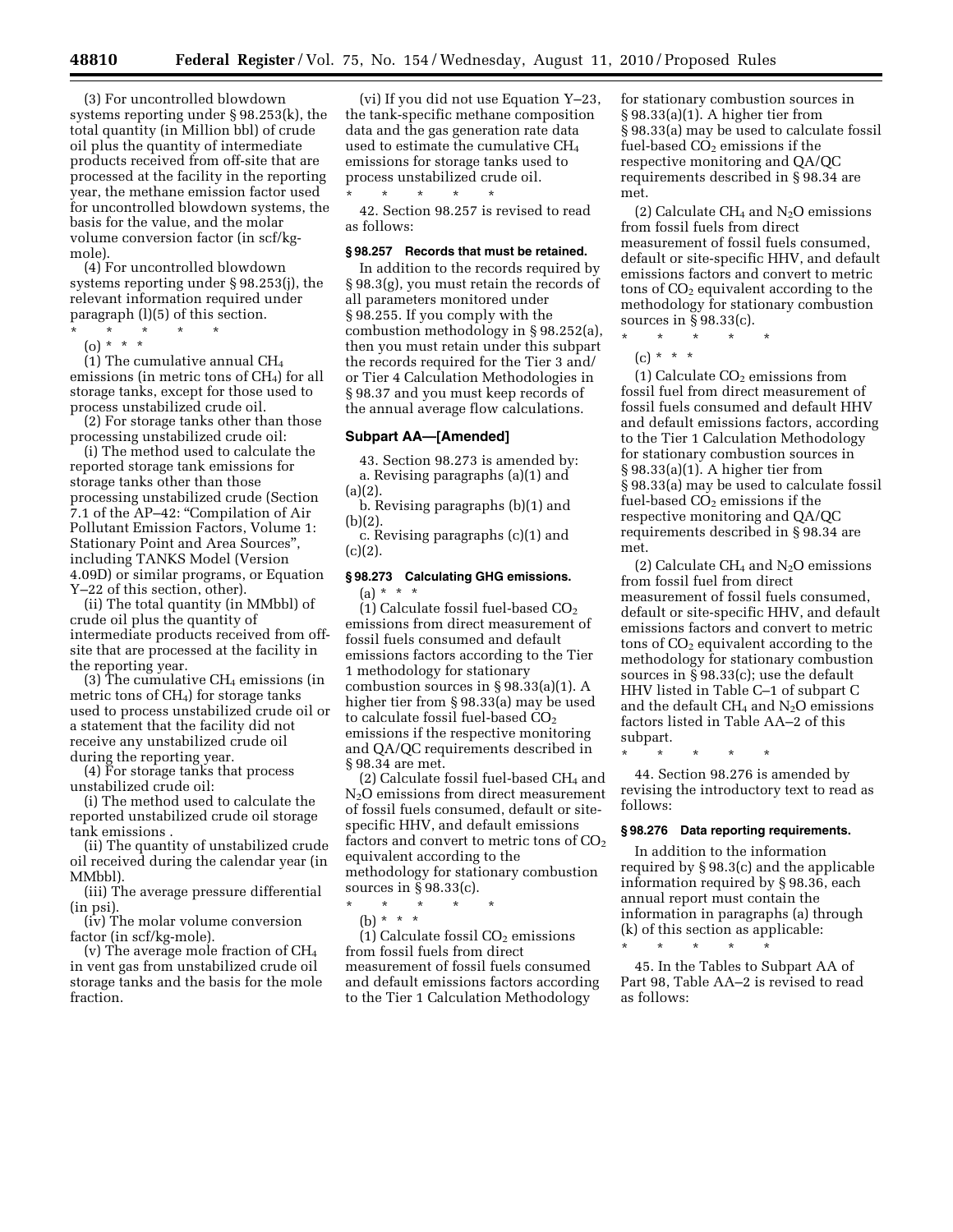TABLE AA–2 OF SUBPART AA—KRAFT LIME KILN AND CALCINER EMISSIONS FACTORS FOR FOSSIL FUEL-BASED CH4 AND  $N<sub>2</sub>O$ 

|                                                                                  |                 | Fossil fuel-based emissions factors (kg/mmBtu HHV) |                 |                                             |  |
|----------------------------------------------------------------------------------|-----------------|----------------------------------------------------|-----------------|---------------------------------------------|--|
| Fuel                                                                             |                 | Kraft lime kilns                                   |                 | Kraft calciners                             |  |
|                                                                                  | CH <sub>4</sub> | N <sub>2</sub> O                                   | CH <sub>4</sub> | $N_2O$                                      |  |
| Residual Oil<br>Distillate Oil<br><b>Natural Gas</b><br>Biogas<br>Petroleum coke | 0.0027          | 0                                                  | 0.0027<br>NA.   | 0.0003<br>0.0004<br>0.0001<br>0.0001<br>aNA |  |

a Emission factors for kraft calciners are not available.

#### **Subpart OO—[Amended]**

46. Section 98.410 is amended by revising paragraph (b) to read as follows:

#### **§ 98.410 Definition of the source category.**  \* \* \* \* \*

(b) To produce a fluorinated GHG means to manufacture a fluorinated GHG from any raw material or feedstock chemical. Producing a fluorinated GHG includes the manufacture of a fluorinated GHG as an isolated intermediate for use in a process that will result in its transformation either at or outside of the production facility. Producing a fluorinated GHG also includes the creation of a fluorinated GHG (with the exception of HFC–23) that is captured and shipped off site for any reason, including destruction. Producing a fluorinated GHG does not include the reuse or recycling of a fluorinated GHG, the creation of HFC– 23 during the production of HCFC–22, the creation of intermediates that are created and transformed in a single process with no storage of the intermediates, or the creation of fluorinated GHGs that are released or destroyed at the production facility before the production measurement at  $§ 98.414(a).$ 

\* \* \* \* \* 47. Section 98.414 is amended by: a. Adding a second and third sentence to paragraph (a).

b. Revising paragraph (h).

c. Removing and reserving paragraph (j).

d. Adding new paragraphs (n) through (q).

### **§ 98.414 Monitoring and QA/QC requirements.**

(a)  $*$   $*$  if the measured mass includes more than one fluorinated GHG, the concentrations of each of the fluorinated GHGs, other than lowconcentration constituents, shall be measured as set forth in paragraph (n) of this section. For each fluorinated GHG, the mean of the concentrations of that fluorinated GHG (mass fraction) measured under paragraph (n) of this section shall be multiplied by the mass measurement to obtain the mass of that fluorinated GHG coming out of the production process. \* \* \* \* \*

(h) You must measure the mass of each fluorinated GHG that is fed into the destruction device and that was previously produced as defined at § 98.410(b). Such fluorinated GHGs include but are not limited to quantities that are shipped to the facility by another facility for destruction and quantities that are returned to the facility for reclamation but are found to be irretrievably contaminated and are therefore destroyed. You must use flowmeters, weigh scales, or a combination of volumetric and density measurements with an accuracy and precision of one percent of full scale or better. If the measured mass includes more than trace concentrations of materials other than the fluorinated GHG being destroyed, you must estimate the concentrations of fluorinated GHG being destroyed considering current or previous representative concentration measurements and other relevant process information. You must multiply this concentration (mass fraction) by the mass measurement to obtain the mass of the fluorinated GHG destroyed.

(n) If the mass coming out of the production process includes more than one fluorinated GHG, you shall measure the concentrations of all of the fluorinated GHGs, other than lowconcentration constituents, as follows:

\* \* \* \* \*

(1) *Analytical Methods.* Use a qualityassured analytical measurement technology capable of detecting the analyte of interest at the concentration of interest and use a procedure validated with the analyte of interest at the concentration of interest. Where standards for the analyte are not available, a chemically similar surrogate

may be used. Acceptable analytical measurement technologies include but are not limited to gas chromatography (GC) with an appropriate detector, infrared (IR), fourier transform infrared (FTIR), and nuclear magnetic resonance (NMR). Acceptable methods include EPA Method 18 in Appendix A–1 of 40 CFR part 60; EPA Method 320 in Appendix A of 40 CFR part 63; the Protocol for Measuring Destruction or Removal Efficiency (DRE) of Fluorinated Greenhouse Gas Abatement Equipment in Electronics Manufacturing, Version 1, EPA–430–R–10–003, (March 2010) (incorporated by reference, *see* § 98.7); ASTM D6348–03 Standard Test Method for Determination of Gaseous Compounds by Extractive Direct Interface Fourier Transform Infrared (FTIR) Spectroscopy (incorporated by reference, *see* § 98.7); or other analytical methods validated using EPA Method 301 in Appendix A of 40 CFR part 63 or some other scientifically sound validation protocol. The validation protocol may include analytical technology manufacturer specifications or recommendations.

(2) *Documentation in GHG Monitoring Plan.* Describe the analytical method(s) used under paragraph (n)(1) of this section in the site GHG Monitoring Plan as required under § 98.3(g)(5). At a minimum, include in the description of the method a description of the analytical measurement equipment and procedures, quantitative estimates of the method's accuracy and precision for the analytes of interest at the concentrations of interest, as well as a description of how these accuracies and precisions were estimated, including the validation protocol used.

(3) *Frequency of measurement.*  Perform the measurements at least once by October 12, 2010 if the fluorinated GHG product is being produced on August 11, 2010. Perform the measurements within 60 days of commencing production of any fluorinated GHG product that was not being produced on August 11, 2010.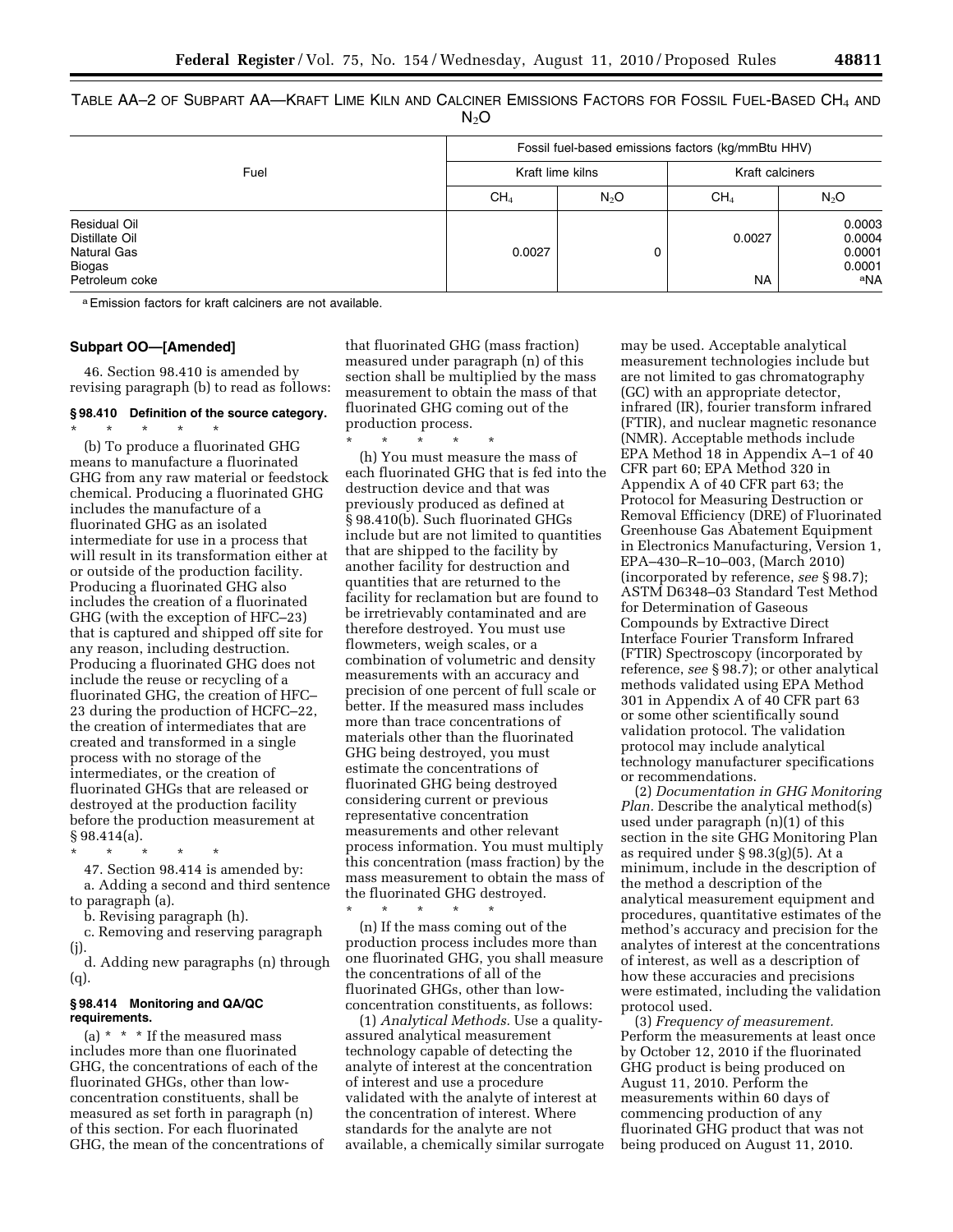Repeat the measurements if an operational or process change occurs that could change the identities or significantly change the concentrations of the fluorinated GHG constituents of the fluorinated GHG product. Complete the repeat measurements within 60 days of the operational or process change.

(4) *Measure all product grades.* Where a fluorinated GHG is produced at more than one purity level (*e.g.,*  pharmaceutical grade and refrigerant grade), perform the measurements for each purity level.

(5) *Number of samples.* Analyze a minimum of three samples of the fluorinated GHG product that have been drawn under conditions that are representative of the process producing the fluorinated GHG product. If the relative standard deviation of the measured concentrations of any of the fluorinated GHG constituents (other than low-concentration constituents) is greater than or equal to 15 percent, draw and analyze enough additional samples to achieve a total of at least six samples of the fluorinated GHG product.

(o) All analytical equipment used to determine the concentration of fluorinated GHGs, including but not limited to gas chromatographs and associated detectors, IR, FTIR and NMR devices, shall be calibrated at a frequency needed to support the type of analysis specified in the site GHG Monitoring Plan as required under § 98.414(n) and § 98.3(g)(5) of this part. Quality assurance samples at the concentrations of concern shall be used for the calibration. Such quality assurance samples shall consist of or be prepared from certified standards of the analytes of concern where available; if not available, calibration shall be performed by a method specified in the GHG Monitoring Plan.

(p) Isolated intermediates that are produced and transformed at the same facility are exempt from the monitoring requirements of this section.

(q) Low-concentration constituents are exempt from the monitoring and QA/QC requirements of this section.

48. Section 98.416 is amended by:

a. Revising paragraph (a)(3).

b. Removing and reserving paragraph (a)(4).

c. Revising paragraph (a)(11).

d. Revising paragraphs (c)

introductory text and (c)(1).

e. Revising paragraph (d) introductory text.

f. Adding paragraphs (f) through (h).

#### **§ 98.416 Data reporting requirements.**

\* \* \* \* \*

(a) \* \* \* (3) Mass in metric tons of each

fluorinated GHG that is destroyed at that

facility and that was previously produced as defined at § 98.410(b). Quantities to be reported under this paragraph (a)(3) of this section include but are not limited to quantities that are shipped to the facility by another facility for destruction and quantities that are returned to the facility for reclamation but are found to be irretrievably contaminated and are therefore destroyed.

\* \* \* \* \*

(11) Mass in metric tons of each fluorinated GHG that is fed into the destruction device and that was previously produced as defined at § 98.410(b). Quantities to be reported under this paragraph (a)(11) of this section include but are not limited to quantities that are shipped to the facility by another facility for destruction and quantities that are returned to the facility for reclamation but are found to be irretrievably contaminated and are therefore destroyed.

\* \* \* \* \* (c) Each bulk importer of fluorinated GHGs or nitrous oxide shall submit an annual report that summarizes its imports at the corporate level, except for shipments including less than twentyfive kilograms of fluorinated GHGs or nitrous oxide, transshipments, and heels that meet the conditions set forth at § 98.417(e). The report shall contain the following information for each import:

(1) Total mass in metric tons of nitrous oxide and each fluorinated GHG imported in bulk, including each fluorinated GHG constituent of the fluorinated GHG product that makes up between 0.5 percent and 100 percent of the product by mass. <br>  $\ast$ 

\* \* \* \* \* (d) Each bulk exporter of fluorinated GHGs or nitrous oxide shall submit an annual report that summarizes its exports at the corporate level, except for shipments including less than twentyfive kilograms of fluorinated GHGs or nitrous oxide, transshipments, and heels. The report shall contain the following information for each export: \* \* \* \* \*

(f) By March 31, 2011, all fluorinated GHG production facilities shall submit a one-time report that includes the concentration of each fluorinated GHG constituent in each fluorinated GHG product as measured under § 98.414(n). If the facility commences production of a fluorinated GHG product that was not included in the initial report or performs a repeat measurement under § 98.414(n) that shows that the identities or concentrations of the fluorinated GHG constituents of a fluorinated GHG product have changed, then the new or

changed concentrations, as well as the date of the change, must be reflected in a revision to the report. The revised report must be submitted to EPA by the March 31st that immediately follows the measurement under § 98.414(n).

(g) Isolated intermediates that are produced and transformed at the same facility are exempt from the reporting requirements of this section.

(h) Low-concentration constituents are exempt from the reporting requirements of this section.

49. Section 98.417 is amended by revising paragraph (a)(2); and by adding paragraphs (f) and (g) to read as follows:

## **§ 98.417 Records that must be retained.**   $(a) * * * *$

(2) Records documenting the initial and periodic calibration of the analytical equipment (including but not limited to GC, IR, FTIR, or NMR), weigh scales, flowmeters, and volumetric and density measures used to measure the quantities reported under this subpart, including the industry standards or manufacturer directions used for calibration pursuant to § 98.414(m) and (o).

\* \* \* \* \* (f) Isolated intermediates that are produced and transformed at the same facility are exempt from the recordkeeping requirements of this section.

(g) Low-concentration constituents are exempt from the recordkeeping requirements of this section.

50. Section 98.418 is revised to read as follows:

#### **§ 98.418 Definitions.**

Except as provided below, all of the terms used in this subpart have the same meaning given in the Clean Air Act and subpart A of this part. If a conflict exists between a definition provided in this subpart and a definition provided in subpart A, the definition in this subpart shall take precedence for the reporting requirements in this subpart.

*Isolated intermediate* means a product of a process that is stored before subsequent processing. An isolated intermediate is usually a product of chemical synthesis. Storage of an isolated intermediate marks the end of a process. Storage occurs at any time the intermediate is placed in equipment used solely for storage.

*Low-concentration constituent* means, for purposes of fluorinated GHG production and export, a fluorinated GHG constituent of a fluorinated GHG product that occurs in the product in concentrations below 0.1 percent by mass. For purposes of fluorinated GHG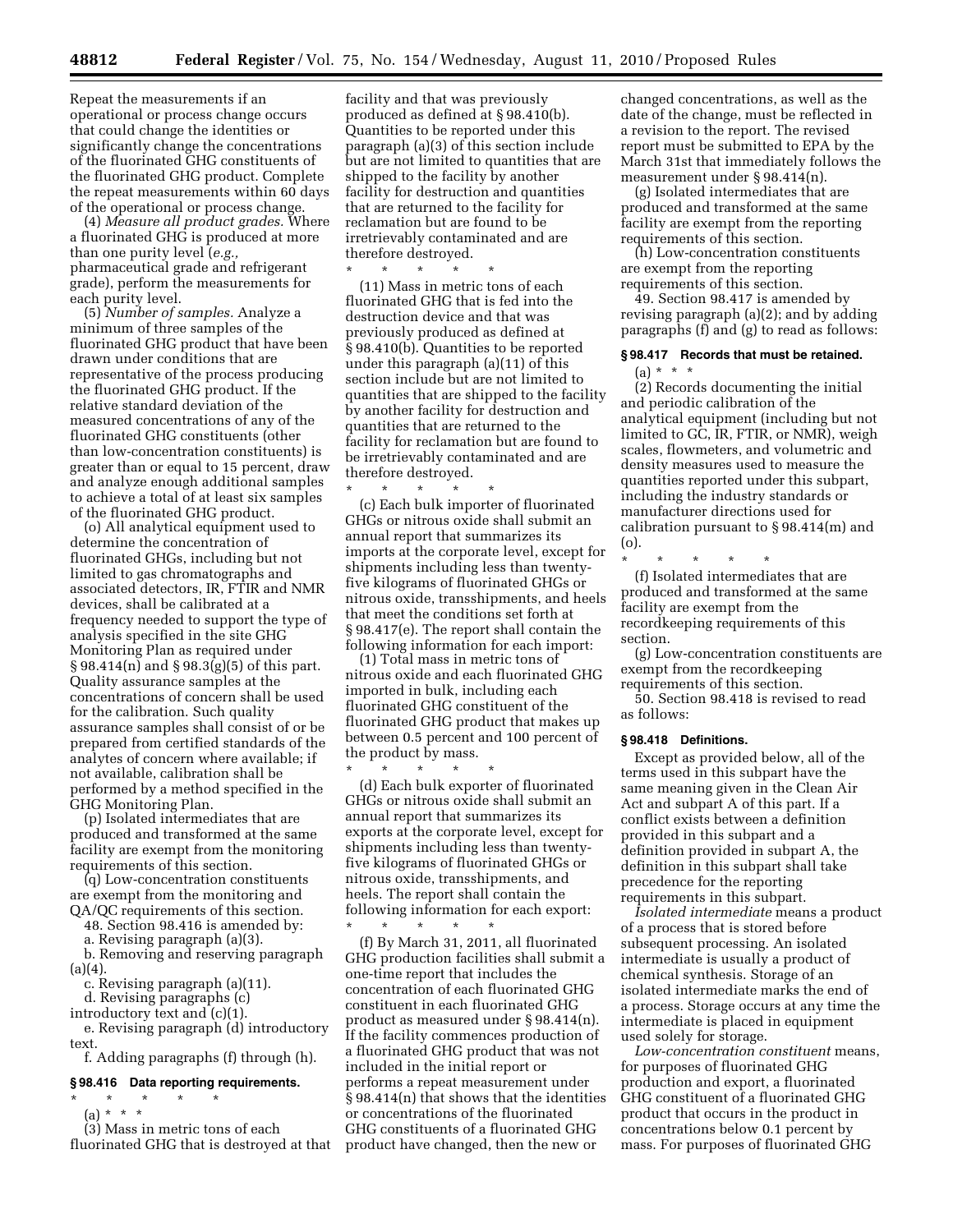import, low-concentration constituent means a fluorinated GHG constituent of a fluorinated GHG product that occurs in the product in concentrations below 0.5 percent by mass. Low-concentration constituents do not include fluorinated GHGs that are deliberately combined with the product (e.g., to affect the performance characteristics of the product).

# **Subpart PP—[Amended]**

51. Section 98.422 is amended by revising paragraphs (a) and (b) to read as follows:

## **§ 98.422 GHGs to report.**

(a) Mass of  $CO<sub>2</sub>$  captured from production process units.

(b) Mass of  $CO<sub>2</sub>$  extracted from  $CO<sub>2</sub>$ production wells.

\* \* \* \* \*

52. Section 98.423 is amended by: a. Revising the first sentence of

paragraph (a) introductory text. b. Revising the first sentence of

paragraphs (a)(1) and (a)(2). c. Redesignating paragraph (b) as

paragraph (c) and revising the only sentence in newly designated paragraph (c).

d. Adding a new paragraph (b).

#### **§ 98.423 Calculating CO**2 **Supply.**

(a) Except as allowed in paragraph (b) of this section, calculate the annual mass of CO<sub>2</sub> captured, extracted, imported, or exported through each flow meter in accordance with the procedures specified in either paragraph (a)(1) or (a)(2) of this section.  $*$ 

(1) For each mass flow meter, you shall calculate quarterly the mass of  $CO<sub>2</sub>$ in a  $CO<sub>2</sub>$  stream in metric tons by multiplying the mass flow by the composition data, according to Equation PP–1 of this section. \* \* \*

\* \* \* \* \*

(2) For each volumetric flow meter, you shall calculate quarterly the mass of  $CO<sub>2</sub>$  in a  $CO<sub>2</sub>$  stream in metric tons by multiplying the volumetric flow by the concentration and density data, according to Equation PP–2 of this section. \* \* \*

\* \* \* \* \*

(b) As an alternative to paragraphs (a)(1) through (3) of this section for  $CO<sub>2</sub>$ that is supplied in containers, calculate the annual mass of  $CO<sub>2</sub>$  supplied in containers delivered by each  $CO<sub>2</sub>$  stream in accordance with the procedures specified in either paragraph (b)(1) or (b)(2) of this section. If multiple  $CO<sub>2</sub>$ streams are used to deliver  $CO<sub>2</sub>$  to containers, you shall calculate the annual mass of  $CO<sub>2</sub>$  supplied in containers delivered by all CO<sub>2</sub> streams

according to the procedures specified in paragraph (b)(3) of this section.

(1) For each  $CO<sub>2</sub>$  stream that delivers  $CO<sub>2</sub>$  to containers, for which mass is measured, you shall calculate CO<sub>2</sub> supply in containers using Equation PP–1 of this section.

#### Where:

- $CO<sub>2,u</sub>$  = Annual mass of  $CO<sub>2</sub>$  (metric tons) supplied in containers delivered by  $CO<sub>2</sub>$ stream u.
- $C_{CO2,p,u}$  = Quarterly  $CO<sub>2</sub>$  concentration measurement of  $CO<sub>2</sub>$  stream u that delivers  $CO<sub>2</sub>$  to containers in quarter p (wt. % $CO<sub>2</sub>$ ).
- $Q_{p,\text{u}}$  = Quarterly mass of contents supplied in all containers delivered by  $CO<sub>2</sub>$  stream u in quarter p (metric tons).
- p = Quarter of the year.
- $u = CO<sub>2</sub>$  stream that delivers to containers.

(2) For each  $CO<sub>2</sub>$  stream that delivers to containers, for which volume is measured, you shall calculate CO<sub>2</sub> supply in containers using Equation PP–2 of this section.

Where:

- $CO<sub>2,u</sub>$  = Annual mass of  $CO<sub>2</sub>$  (metric tons) supplied in containers delivered by  $CO<sub>2</sub>$ stream u.
- $C_{CO2,p,u} =$  Quarterly  $CO<sub>2</sub>$  concentration measurement of CO<sub>2</sub> stream u that delivers  $CO<sub>2</sub>$  to containers in quarter p  $\frac{100}{6}$  (vol. %CO<sub>2</sub>).
- Qp = Quarterly volume of contents supplied in all containers delivered by  $CO_2$  stream u in quarter p (metric tons) (standard cubic meters).
- $D_p =$  Quarterly  $CO_2$  stream density determination for CO<sub>2</sub> stream u in quarter p (metric tons per standard cubic meter).

p = Quarter of the year.

 $u = CO<sub>2</sub>$  stream that delivers to containers.

(3) To aggregate data, sum the mass of CO2 supplied in containers delivered by all  $CO<sub>2</sub>$  streams in accordance with Equation PP–3 of this section.

Where:

- $CO<sub>2</sub>$  = Annual mass of  $CO<sub>2</sub>$  (metric tons) supplied in containers delivered by all  $C\overline{O_2}$  streams.
- $CO<sub>2,u</sub>$  = Annual mass of  $CO<sub>2</sub>$  (metric tons) supplied in containers delivered by  $CO<sub>2</sub>$ stream u.
- $u = CO<sub>2</sub>$  stream that delivers to containers.

(c) Importers or exporters that import or export  $CO<sub>2</sub>$  in containers shall calculate the total mass of  $CO<sub>2</sub>$  imported or exported in metric tons based on summing the mass in each  $CO<sub>2</sub>$ container using weigh bills, scales, or load cells according to Equation PP–4 of this section.

\* \* \* \* \* 53. Section 98.424 is amended by revising paragraphs (a)(1), (a)(2), (a)(5)introductory text, (a)(5)(ii), the last sentence in paragraph (b)(2); and by adding paragraph (c) to read as follows:

#### **§ 98.424 Monitoring and QA/QC requirements.**

(a) \* \* \*

(1) Reporters following the procedures in paragraph (a) of § 98.423 shall determine quantity using a flow meter or meters located in accordance with this paragraph.

(i) If the  $CO<sub>2</sub>$  stream is segregated such that only a portion is captured for commercial application or for injection, you must locate the flow meter after the point of segregation.

(ii) Reporters that have a mass flow meter or volumetric flow meter installed to measure the flow of a  $CO<sub>2</sub>$  stream that meets the requirements of paragraph (a)(1)(i) of this section shall base calculations in § 98.423 of this subpart on the installed mass flow or volumetric flow meters.

(iii) Reporters that do not have a mass flow meter or volumetric flow meter installed to measure the flow of the  $CO<sub>2</sub>$ stream that meets the requirements of paragraph (a)(1)(i) of this section shall base calculations in § 98.423 of this subpart on the flow of gas transferred off site using a mass flow meter or a volumetric flow meter located at the point of off-site transfer.

(2) Reporters following the procedures in paragraph (b) of § 98.423 shall determine quantity in accordance with this paragraph.

(i) Reporters that supply  $CO<sub>2</sub>$  in containers using weigh bills, scales, or load cells shall measure the mass of contents of each  $CO<sub>2</sub>$  container to which the  $CO<sub>2</sub>$  stream delivered, sum the mass of contents supplied in all containers to which the  $CO<sub>2</sub>$  stream delivered during each quarter, sample the  $CO<sub>2</sub>$  stream delivering  $CO<sub>2</sub>$  to containers on a quarterly basis to determine the composition of the  $CO<sub>2</sub>$  stream, and apply Equation PP–1.

(ii) Reporters that supply  $CO<sub>2</sub>$  in containers using loaded container volumes shall measure the volume of contents of each  $CO<sub>2</sub>$  container to which the  $CO<sub>2</sub>$  stream delivered, sum the volume of contents supplied in all containers to which the  $CO<sub>2</sub>$  stream delivered during each quarter, sample the  $CO<sub>2</sub>$  stream on a quarterly basis to determine the composition of the  $CO<sub>2</sub>$ stream, determine the density quarterly, and apply Equation PP–2.

\* \* \* \* \* (5) Reporters using Equation PP–2 of this subpart shall determine the density of the  $CO<sub>2</sub>$  stream on a quarterly basis in order to calculate the mass of the  $CO<sub>2</sub>$ stream according to one of the following procedures:

\* \* \* \* \* (ii) You shall follow industry standard practices.